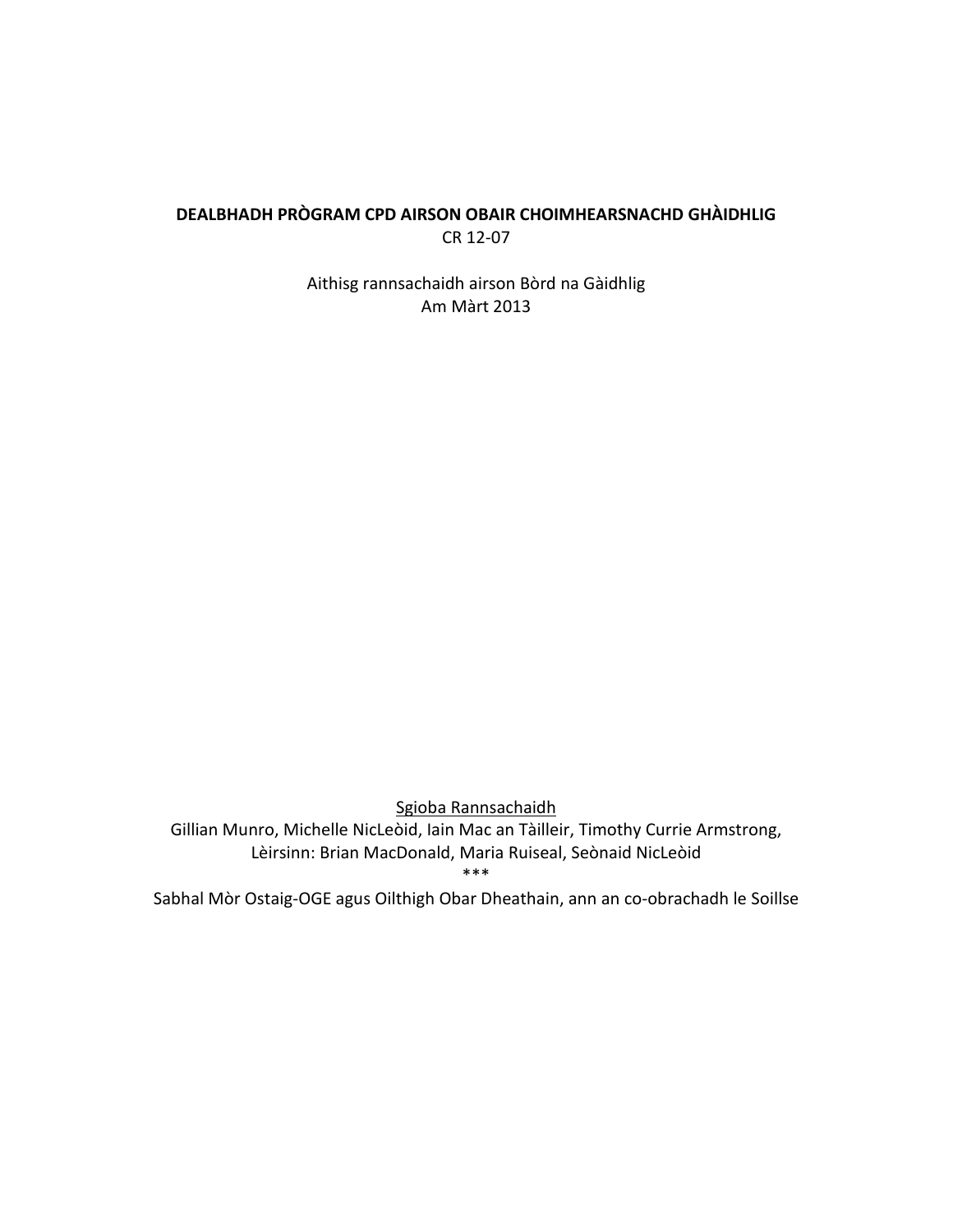# **Structar na h-aithisg**

## **1. Ro-ràdh**

1.1. Co-theagsa

# **2. Dòighean-rannsachaidh**

- 2.1. Ro-ràdh do na trì pàirtean san rannsachadh
- 2.2. Na ceisteachain
- 2.3. Na h-agallamhan
- 2.4. Sgrùdadh air trèanadh a tha ri fhaotainn

# **3. Toraidhean 1: Ceisteachain**

- 3.1. Prìomh fheartan an luchd-fhreagairt
- 3.2. Trèanadh a chaidh a dhèanamh/a thathas a' dèanamh
- 3.3. Eòlas bho obraichean/trèanadh air leasachadh coimhearsnachd no leasachadh cànain
- 3.4. Ùidh ann an trèanadh
- 3.5. Iarrtas a thaobh modh-lìbhrigidh/àite-trèanaidh
- 3.6. Poileasaidhean, cothroman trèanaidh agus buidseatan
- 3.7. Beachdan air leasachadh chothroman trèanaidh gu nàiseanta
- 3.8. Co-dhùnaidhean

## **4. Toraidhean 2: Agallamhan**

- 4.1. Ro-ràdh do na h-agallamhan
- 4.2. Trèanadh a tha ri fhaotainn an-dràsta, agus deòin trèanadh a ghabhail os làimh
- 4.3. Sgilean a th' ann agus a tha a dhìth prìomhachasan
- 4.4. Maoin, poileasaidhean, co-obrachadh agus siostaman-taice
- 4.5. Co-dhùnaidhean

# **5. Toraidhean 3: Cothroman trèanaidh: leasachadh cànain/coimhearsnachd**

- 5.1. Dòighean obrach
- 5.2. Iomradh air na cùrsaichean
- 5.3. Co-dhùnaidhean
- 5.4 Clàr de na Cùrsaichean

## **6. Molaidhean**

- 6.1. A' leasachadh proifeiseantachd
- 6.2. Prògram Solarachaidh Trèanaidh

Tùsan

**Pàipear-taice A: An Ceisteachan Pàipear-taice B: Ceistean nan agallamh Pàipear-taice C: Buidhnean a fhuair ceisteachan/a thill e**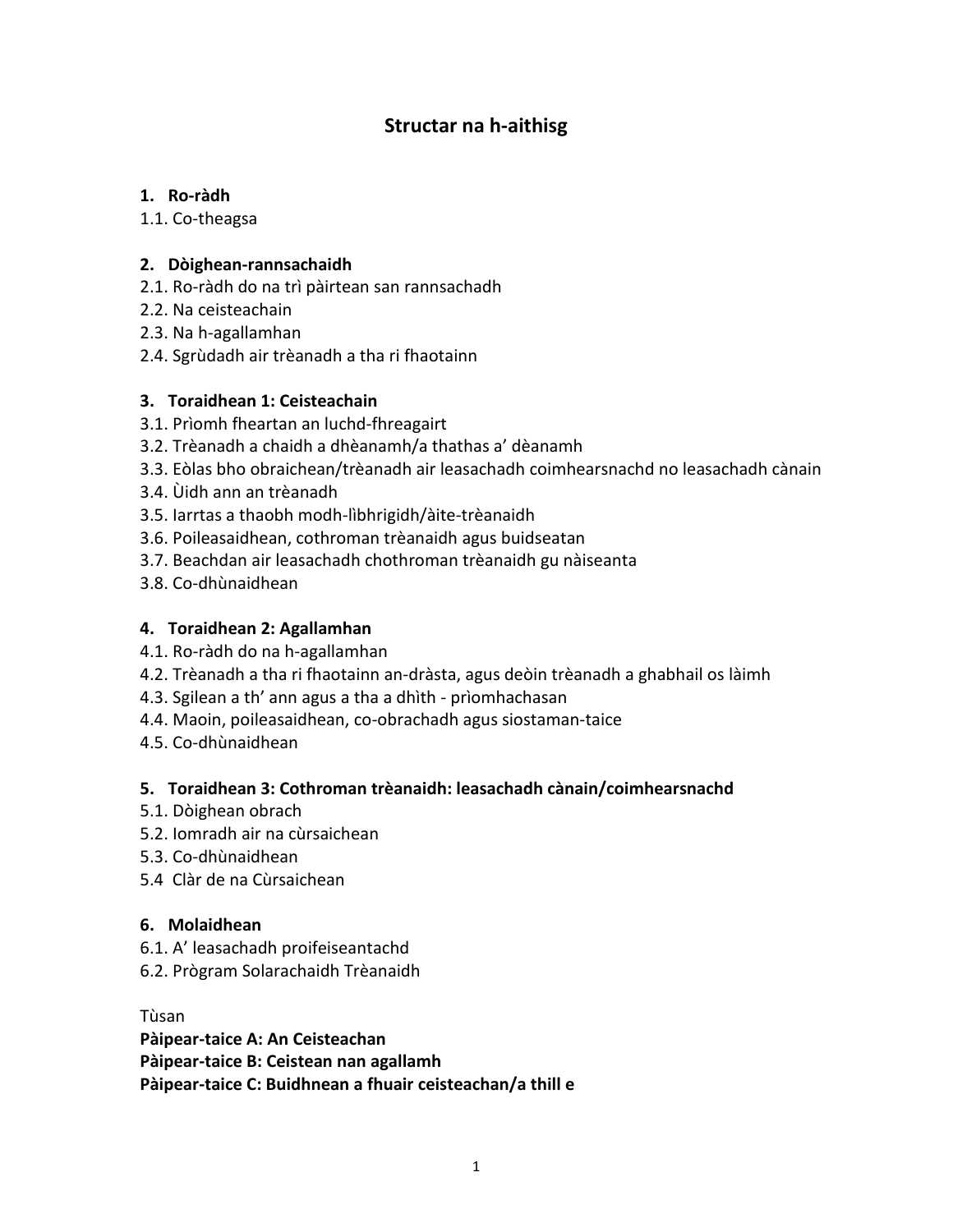# **1. RO-RÀDH**

#### **1.1. Co-theagsa**

Tha *Plana Cànain Nàiseanta Gàidhlig 2012-17* ag ainmeachadh leasachadh na Gàidhlig san àiteobrach agus sa choimhearsnachd mar dhà de na prìomhachasan leasachaidh airson nan còig bliadhnaichean ri teachd. Tha Bòrd na Gàidhlig airson is gum bi tuilleadh chothroman aig daoine gus a' Ghàidhlig a chleachdadh san àite-obrach agus sa choimhearsnachd agus thathas ag iarraidh na sgilean cànain - is na sgilean eile a tha a dhìth airson a bhith a' conaltradh agus ag obair le daoine eile - a leasachadh agus a leudachadh. Leis a' chuireadh gu tairgse airson a' phìos rannsachaidh seo, agus mar a sheall rannsachadh aig an Dr Michelle NicLeòid air feumalachdan trèanaidh oifigearan leasachaidh coimhearsnachd (2011), tha e soilleir gu bheil iarrtas agus feum ann air cothroman trèanaidh, an dà chuid airson eisimpleirean is eòlas ùr fhaighinn, agus airson misneachd a thogail am measg an luchd-obrach.

Ma tha trèanadh gu bhith feumail, bha feum air rannsachadh air (am measg eile):

- dè cho mòr is a tha an t-iarrtas air trèanadh?
- dè an t-eòlas is sgilean a tha daoine ag iarraidh?
- dè an t-eòlas is na sgilean a tha aig daoine mar-thà a tha an sàs ann an leasachadh aig ìre na coimhearsnachd agus san àite-obrach?
- dè an t-eòlas is na sgilean a bharrachd a tha iad ag iarraidh agus, nam beachd fhèin, air a bheil iad feumach?
- ciamar/cuin/càite an gabhadh trèanadh lìbhrigeadh agus cò leis?
- dè na teisteanasan/an t-eòlas a tha a dhìth airson gach seòrsa trèanaidh?
- agus dè na cosgaisean a bhiodh ann?

Chaidh seo a dhèanamh leis a' phìos rannsachaidh seo.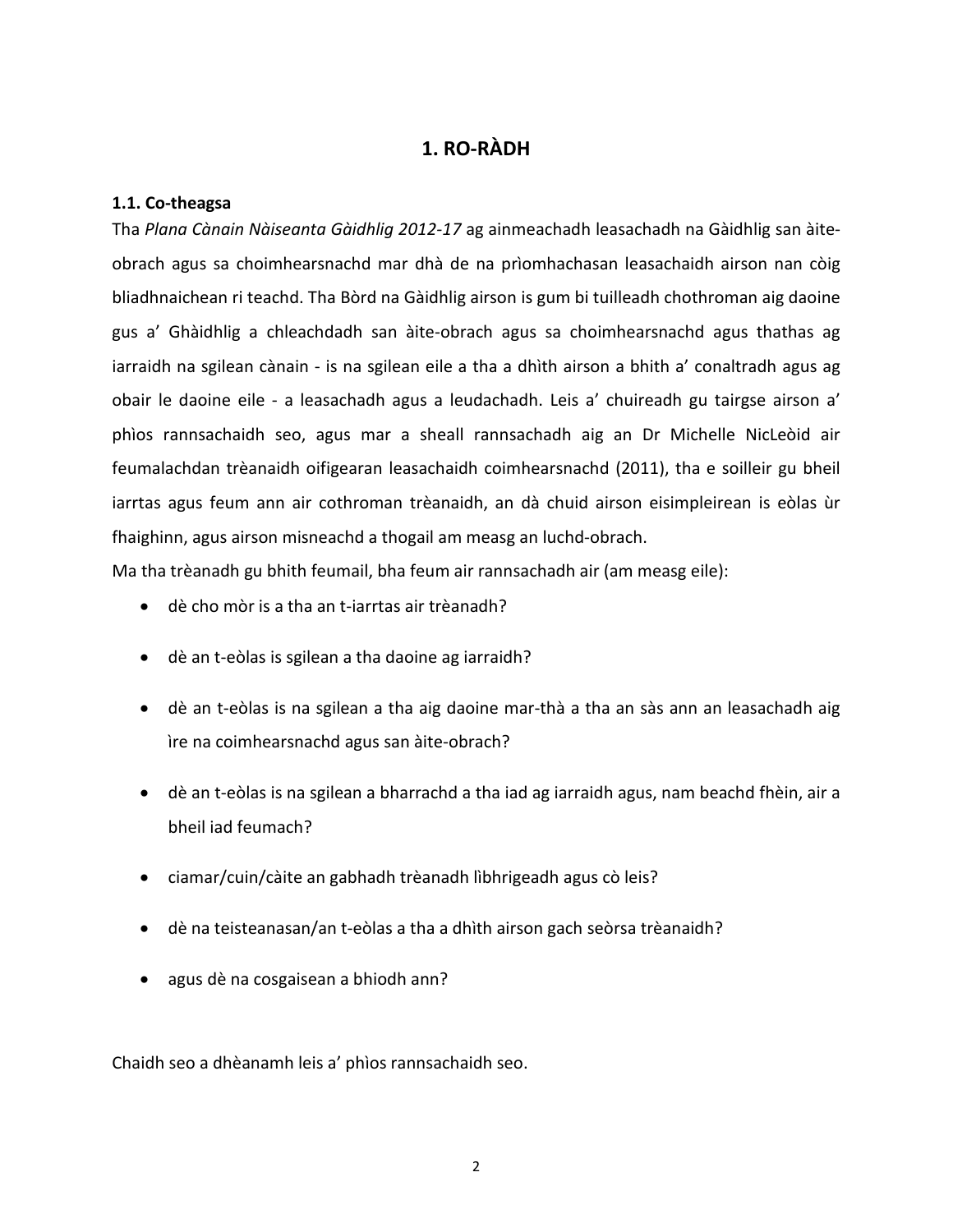Tha e fìor chudromach gum bi Bòrd na Gàidhlig a' cruinneachadh an t-seòrsa dàta seo agus a' co-òrdanachadh iomairtean gus trèanadh a thoirt seachad do bhuill is luchd-obrach nan diofar bhuidhnean, oir cuiridh luchd-obrach sgileil, misneachail, proifeiseanta gu mòr an uair sin ri brosnachadh na Gàidhlig sna coimhearsnachdan is àiteachan-obrach, agus mar sin, cuiridh a h-uile duine, aig gach ìre, ri amasan *Plana Cànain Nàiseanta Gàidhlig 2012-17*.

Tha an aithisg seo a' mìneachadh toraidhean rannsachaidh dha na prìomh cheistean aig Bòrd na Gàidhlig a thaobh trèanaidh a th' ann do bhuidhnean agus a bu chòir a bhith ann. 'S ann mu dheidhinn seo a tha an còrr den aithisg seo.

Bithear a' bruidhinn san ath chaibideil mu na dòighean-rannsachaidh a chaidh a chleachdadh, ach bu chòir ainmeachadh gun d' fhuaireadh ìre-fhreagairt glè mhath: thàinig 41 ceisteachain air ais à 50 a chaidh a sgaoileadh (82%).

A' togail air an rannsachadh, tha an aithisg seo a' moladh prògram LDL (CPD) a bhiodh freagarrach airson luchd-obrach a tha an sàs ann am Planadh Cànain. Tha e cuideachd a' toirt beachdan an luchd-rannsachaidh air an fheum a bhith a' brosnachadh proifeiseantachd agus, mar sin, a' togail misneachd ann an leasachadh cànain is coimhearsnachd na Gàidhlig.

Tha sinn fada an comain nam buidhnean a dh'aontaich agallamhan a dhèanamh is ceisteachan a lìonadh. Bu mhath leinn cuideachd taing a thoirt do dh'oifigear a' Bhùird, Dàibhidh Boag, a bha na chomhairliche dhan phròiseact, fhad 's a bha an rannsachadh ga thoirt gu buil.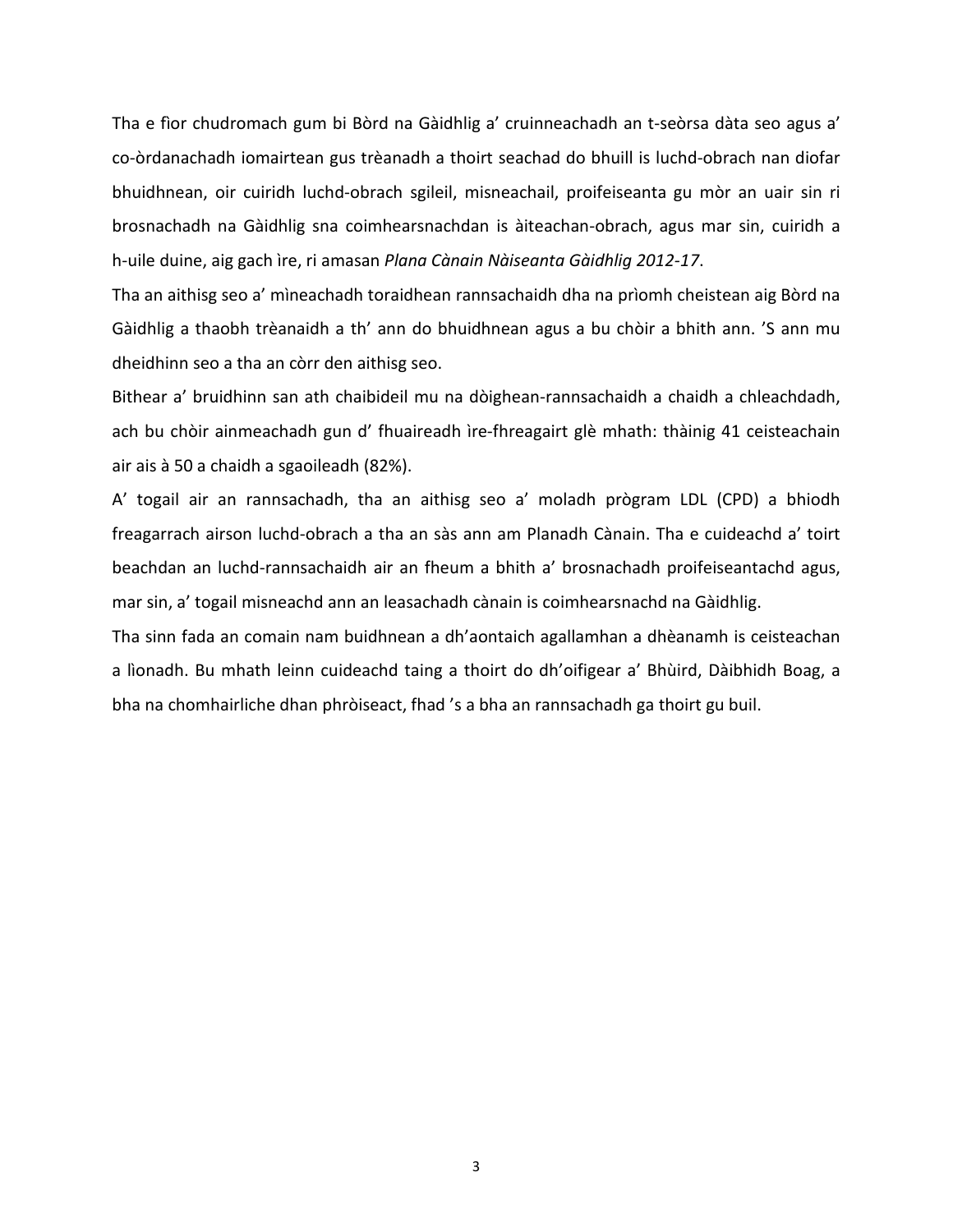# **2. DÒIGHEAN-RANNSACHAIDH**

#### **2.1. Ro-ràdh do na trì pàirtean san rannsachadh**

Roinneadh an obair na trì pàirtean, a rèir tairgse rannsachaidh a' Bhùird. Bha am Bòrd ag iarraidh sgrùdadh air feumalachdan trèanaidh bhuidhnean le luchd-obrach pàighte agus saorthoileach, agus chruthaicheadh ceisteachan a rachadh sa phost gu buidhnean (50), agus chruthaicheadh liosta de cheistean airson aon agallamh leis gach seòrsa buidhne (4). Dh'iarradh cuideachd rannsachadh air na cùrsaichean a th' ann cheana a ghabhadh cleachdadh ann an trèanadh, agus chaidh seo a dhèanamh le rannsachadh air an eadar-lìon agus le fònadh airson tuilleadh fiosrachaidh. Roinneadh an obair agus ghabh Michelle NicLeòid na hagallamhan os làimh; làimhsich Iain Mac an Tàilleir agus Tim Armstrong an rannsachadh air cùrsaichean a th' ann cheana; agus làimhsich Gillian Rothach agus sgioba rannsachaidh Lèirsinn rannsachadh le ceisteachain. Chuir gach ball den sgioba ri cruthachadh ionnsramaidean rannsachaidh agus ri deasbadan air na toraidhean, ach ghabh gach duine stiùir air sgrìobhadh nan toraidhean fo chaibideilean 3, 4 agus 5. Thugadh na trì dòighean-rannsachaidh agus toraidhean an rannsachaidh còmhla sna molaidhean ann an Caibideil 6. Chuir oifigear a' Bhùird, Dàibhidh Boag, ri coinneamhan sgioba le beachdan feumail.

#### **2.2. Na ceisteachain**

Thaghadh 50 buidhinn a tha an sàs ann an ath-bheothachadh na Gàidhlig. Tha plana cànain aig a' mhòr-chuid agus mar sin, le planaichean air mar a bhios iad a' lìbhrigeadh agus a' leasachadh sheirbheisean don Ghàidhlig agus a' leasachadh sgilean obrach gus am plana a chur an gnìomh. Shaoil an sgioba gu bheil co-dhiù ceithir diofar sheòrsachan de bhuidhnean ann agus gum biodh e iomchaidh sampall co-ionnan a thaghadh bho gach buidhinn.

Leis mar a bha am Bòrd airson coimhead air feumalachdan bhuidhnean le luchd-obrach pàighte agus neo-phàighte, agus air buidhnean sa bhaile mhòr agus air an dùthaich le daoine pàighte agus neo-phàighte, chaidh ceistean a dhealbh a rèir nam feartan seo.

Chaidh freagairtean nan diofar bhuidhnean an cur ann an dà bhuidheann a rèir dè seòrsa bhuidhnean a th' annta: Buidheann 1 - ùghdarrasan phoblach (a' mhòr-chuid sa bhaile-mhòr), agus Buidheann 2 - buidhnean leasachaidh (a' mhòr-chuid air an dùthaich). Tha na toraidhean bho na ceisteachain stèidhichte air coimeas eadar an dà bhuidhinn seo. Bha e doirbh sgaradh ciallach a dhèanamh eadar buidhnean a tha ann an àiteachan dùthchail seach sa bhaile mhòr, oir tha gu leòr de bhuidhnean ann a tha a' dèanamh obair san dà chuid, m.e. CnaG, le prìomh oifis ann an Inbhir Nis, agus luchd-obrach sna h-Eileanan, tìr-mòr, agus sna bailtean. Ach chunnacas pàtran gu math soilleir gu bheil na buidhnean poblach/nàiseanta cha mhòr uile stèidhichte ann am baile mòr, ged a bhios iad ag obair cuideachd air an dùthaich, agus gu bheil a' mhòr-chuid de bhuidhnean carthannais/saor-thoileach air an dùthaich. Chleachdadh an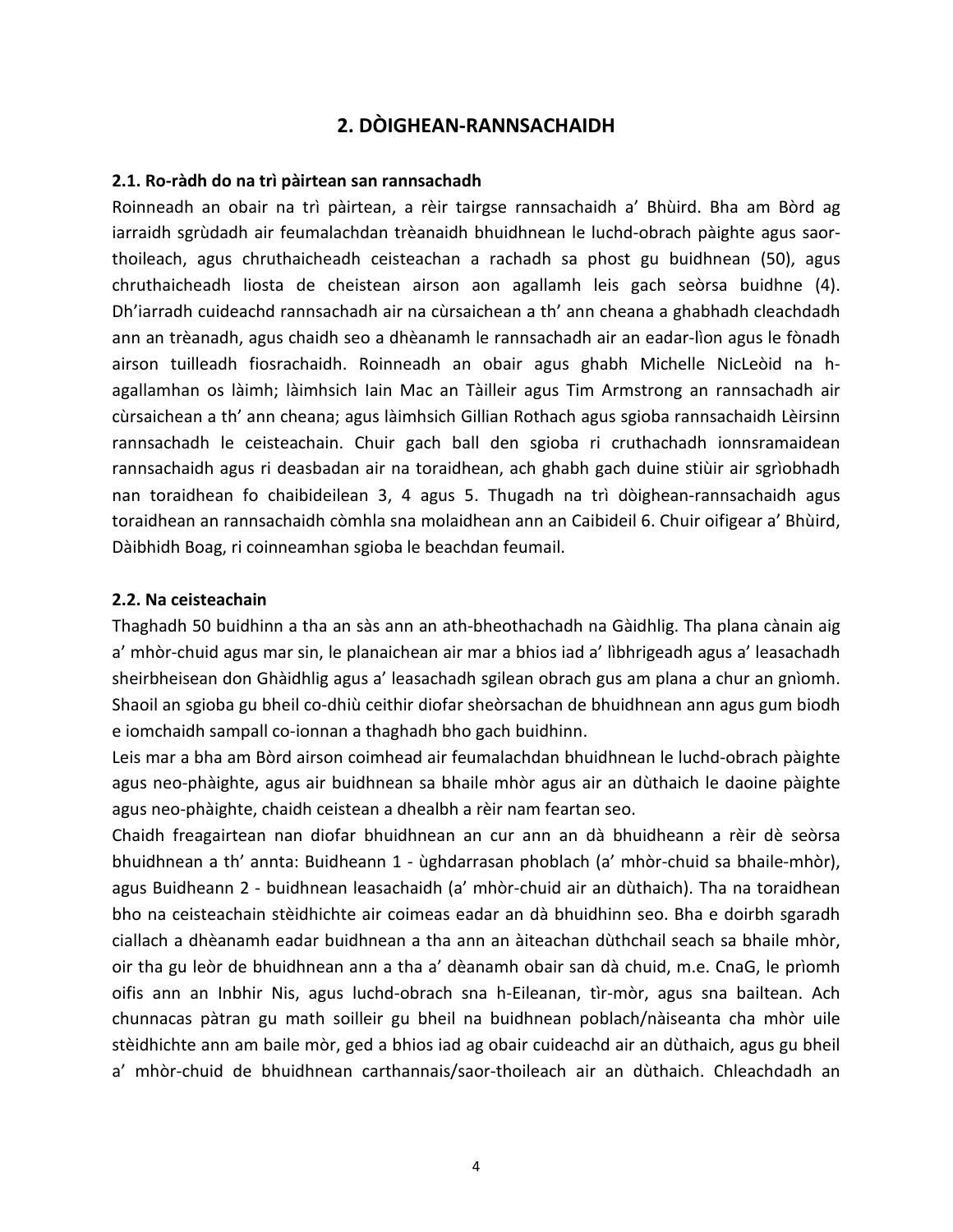sgaradh seo san anailis air ceisteachain mar dhòigh air faighinn gu sgaraidhean eadar baile/dùthaich.

Gus amasan a' Bhùird a choileanadh, chaidh an ceisteachan a roinn na cheithir pàirtean, le ceistean a' sùileachadh gun taghadh an duine a bha ga lìonadh aon taghadh à liosta: fios mun bhuidhinn (luchd-obrach, seòrsa obraichean, àireamhan airson luchd-obrach pàighte/neophàighte); trèanadh sa bhuidhinn an-dràsta gus ìre trèanaidh an-dràsta a thomhas; iarrtas air trèanadh; agus neart bheachdan mu thrèanadh, a' cleachdadh sgèile Likert. Bha cothrom aig daoine barrachd a sgrìobhadh air cuspair sam bith aig an deireadh.

Às dèidh dhan sgioba an ceisteachan aontachadh, chaidh iarraidh air Bòrd na Gàidhlig litir taice a chur ris gus feuchainn ri àireamh tillidh nan ceisteachan àrdachadh. Thugadh sìneadh ùine cola-deug don fheadhainn nach do thill an ceisteachan taobh a-staigh cola-deug. Dh'fhòn neach air an sgioba rannsachaidh gu buidhnean nach robh air an ceisteachan a thilleadh aig a' chiad chothrom, agus thàinig barrachd cheisteachan a-steach air sgàth seo. Thàinig 41 à 50 ceisteachain air ais (ìre freagairt 82%). Fhreagradh a' mhòr-chuid de cheistean. Sna freagairtean bho beag-chuid nam buidhnean mòra, thugadh seachad àireamhan 'rounded', mar eisimpleir le àireamh luchd-obrach ma bha e sna mìltean. Fhuaireadh cha mhòr an aon àireamh de cheisteachain air ais bho gach seòrsa buidhne agus mar sin, tha na toraidhean earbsach a thaobh riochdachaidh chothromaich de gach seòrsa buidhne.

Chaidh an dàta bho na ceisteachain a chur a-steach gu prògram SPSS, agus chruthaicheadh mòran chlàr le àireamhan fhreagairtean. Chaidh na clàr am mìneachadh a-rithist leis an neachrannsachaidh.

## **2.3. Na h-agallamhan**

Anns an tagradh mhol sinn gun cumamaid agallamhan le riochdairean bho cheithir buidhnean a bha a' dèiligeadh ri leasachadh na Gàidhlig agus/no leasachadh coimhearsnachd na Gàidhlig leis an tuigse gun cuireadh seo ri sgrùdadh fheumalachdan leis a' cheisteachan.

Co-cheangailte ri sgrùdadh nan ceisteachan chaidh na buidhnean a sheòrsachadh a rèir structair agus prìomh obrach (buidhnean Gàidhlig, urrasan leasachaidh coimhearsnachd, ùghdarrasan ionadail agus buidhnean poblach); ann an conaltradh le Bòrd na Gàidhlig chuir sinn romhainn gum biodh e iomchaidh nan robh na ceithir buidhnean ris an robh sinn a' cumail agallamh a' riochdachadh àiteachan dùthchail agus a' bhaile mhòir agus is iad Comhairle Baile Ghlaschu, Comhairle nan Eilean Siar, Comunn na Gàidhlig agus Stòras Uibhist na ceithir a chaidh a thaghadh.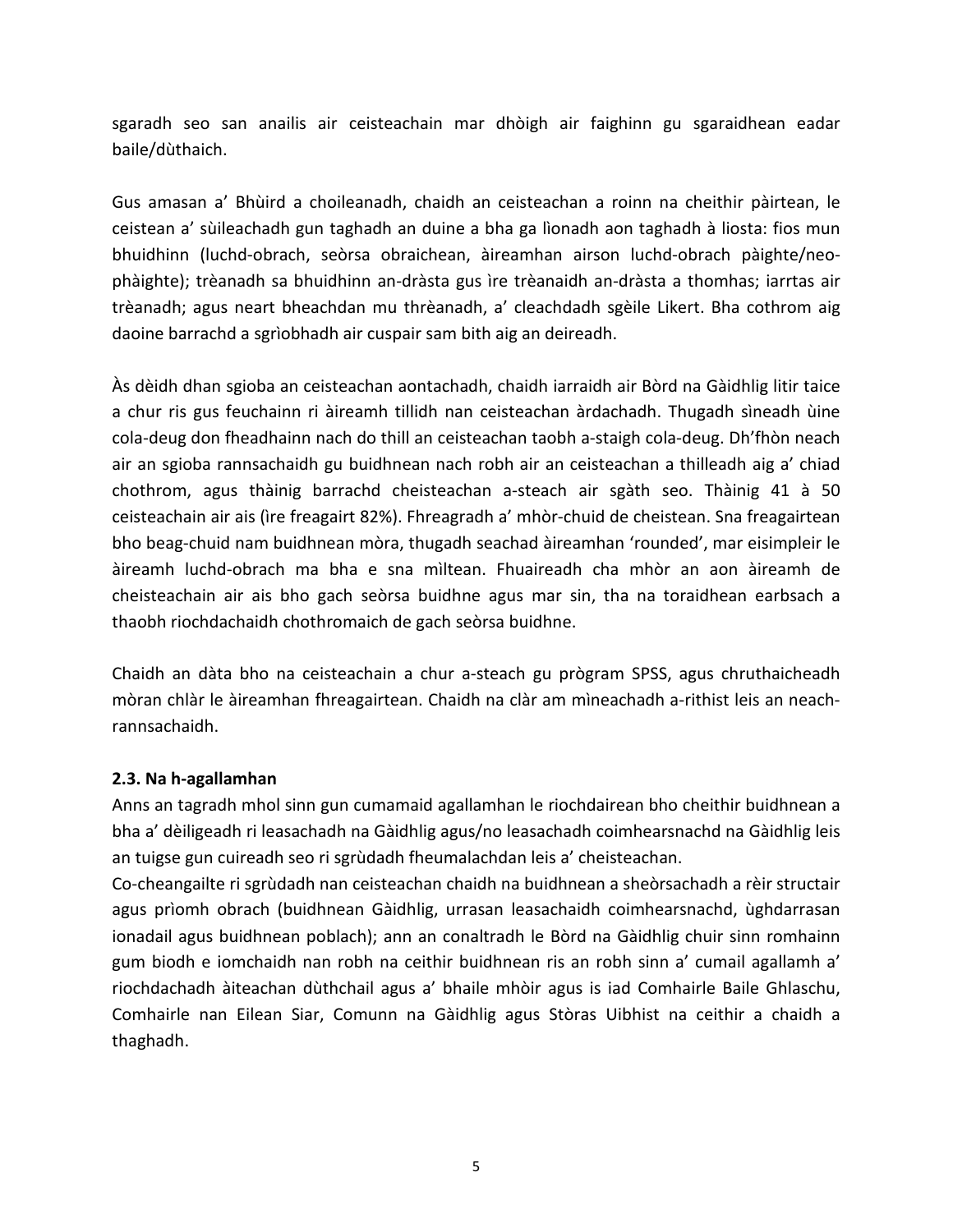Chaidh liosta de cheistean aontachadh leis a' bhuidhinn rannsachaidh gu lèir agus chaidh an cleachdadh anns gach agallamh, ged nach do chumadh ris na ceistean a-mhàin fad na h-ùine agus cead is fàilte air daoine bruidhinn san fharsaingeachd timcheall air a' chuspair.

Mus deach na h-agallamhan a chumail, chaidh innse do dhaoine cò ma dheidhinn a bha an rannsachadh agus carson a chaidh an taghadh airson pàirt a ghabhail ann: cuideachd chaidh foirmichean-cead airson agallamh a thoirt a-mach. Chaidh innse aig toiseach an agallaimh cuideachd gun rachadh an clàradh ach gum faigheadh com-pàirtichean cothrom sùil a thoirt air nòtaichean/tras-sgrìobhadh airson càil sam bith a cheartachadh.

Chaidh na h-agallamhan a chumail mar a leanas:

| Comunn na Gàidhlig   | Dòmhnall MacNèil    | Ceannard                   | 05.02.2013 |
|----------------------|---------------------|----------------------------|------------|
| Stòras Uibhist       | <b>Huw Francis</b>  | <b>Chief Executive</b>     | 07.02.2013 |
| Comhairle nan Eilean | Dolina NicLeòid     | Oifigear Poileasaidh       | 12.02.2013 |
| Siar <sup>1</sup>    | Dòmhnall Weir       | Oifigear Taice na Gàidhlig |            |
| Comhairle Baile      | Dòmhnall Mac a' Phì | Oifigear Leasachaidh na    | 13.02.2013 |
| Ghlaschu             |                     | Gàidhlig                   |            |

## **2.4. Sgrùdadh air trèanadh a tha ri fhaotainn**

 $\overline{\phantom{a}}$ 

Tha iomradh seo shìos air cothroman trèanaidh a th' ann do luchd-leasachaidh cànain agus/no coimhearsnachd a leigeas leotha cur ri an sgilean, agus le sin ri ìre proifeiseantachd an cuid obrach. Thathar mothachail, mus bi daoine uidheamaichte airson a dhol an sàs ann an dreuchd sam bith, gum bi feum aca air eòlas is fiosrachadh a dh'ullaicheas iad airson an dreuchd a choileanadh cho proifeiseanta 's cho fiosraichte 's a ghabhas.

Ann a bhith a' rannsachadh nan cothroman trèanaidh, bhathar mothachail gum feumadh cùrsaichean a bhith a' freagairt air feumalachdan luchd-leasachaidh cànain agus/no coimhearsnachd a tha ann an cosnadh eadar làn-ùine is pàirt-ùine ann an Alba. Air a' bhonn sin, chan eil iomradh an seo air cùrsaichean làn-ùine aghaidh-ri-aghaidh air sàilleabh 's nach eil e coltach gum faigheadh luchd-obrach fòrladh bhon dreuchd airson pàirt a ghabhail ann an cùrsa teisteanais, dioplòma, ceuma no iar-cheuma air a lìbhrigeadh air an dòigh sin rè bliadhna no nas fhaide. Chaidh cumail ri mìneachadh car cuingealaichte air "cùrsa" cuideachd, agus chaidh cùrsaichean a sheachnadh far nach robh eileamaid air choireigin de theagasg 's de mheasadh nan lùib, mar eisimpleir cùrsaichean fèin-stiùiridh ann an leasachadh coimhearsnachd. Mar an

<span id="page-6-0"></span> $<sup>1</sup>$  Bha luchd-freagairt bho Chomhairle nan Eilean Siar den bheachd gun robh e doirbh dhaibh na ceistean</sup> a fhreagairt as leth na Comhairle air fad seach gur e buidheann cho mòr a th' innte agus dh'fhaodadh gum biodh sgrùdadh mòr oifigeil a dhìth airson tuigse cheart fhaighinn air sgilean agus feumlachdan trèanaidh na Comhairle.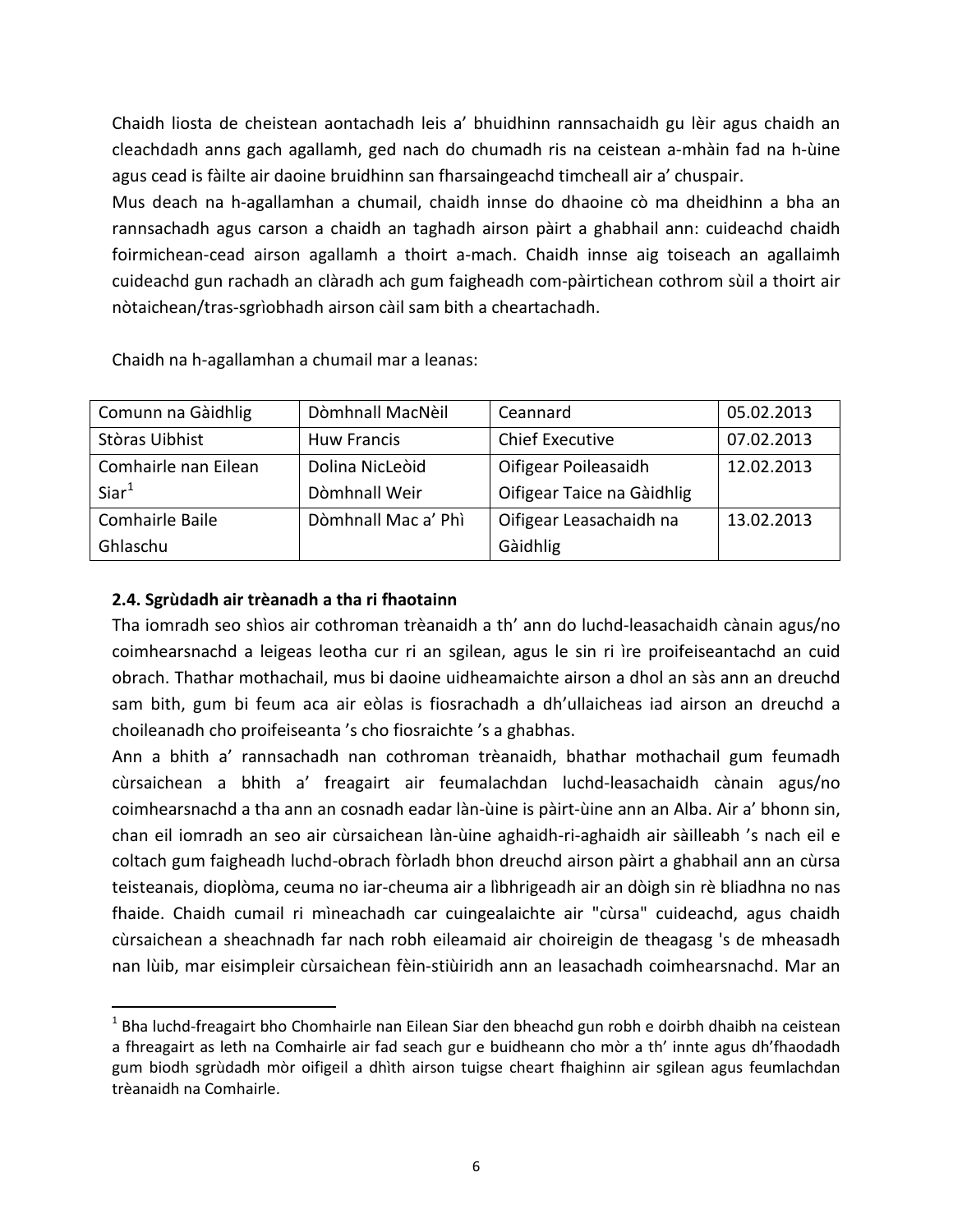ceudna, chan eil iomradh air cùrsaichean a tha a dh'aona ghnothaich ag amas air luchd-obrach ann am buidhnean-cobhair eadar-nàiseanta no air daoine a bhiodh ag obair gu ìre mhòr ann an dùthchannan neo-leasaichte an treas saoghail.

Ged-thà, tha iomradh an seo air cùrsaichean pàirt-ùine agus/no air astar, air an lìbhrigeadh tro mheadhan na Gàidhlig no na Beurla, an dà chuid an Alba 's thall thairis, air am biodh cothrom aig luchd-obrach a tha fhathast ann an dreuchd. Chaidh cùrsaichean eadar-nàiseanta a lorg le rannsachadh air-loidhne agus chaidh fiosrachadh a bharrachd a thrusadh tro phost-d no tro chòmhradh ri rianairean nan cùrsaichean air a' fòn.

A thaobh an rannsachaidh air làraichean-lìn oilthighean, cholaistean agus luchd-solarachaidh eile, bha e na dhùbhlan aig amannan fiosrachadh iomlan, mionaideach a lorg air cruth, prìs, cinn-latha, measadh agus lìbhrigeadh chùrsaichean. Chan eil e coltach gu bheil na h-oilthighean is eile dha-rìribh a' dealbhadh nan làraichean-lìn air dhòigh 's gu bheil e furasta do dhaoine air an taobh a-muigh fiosrachadh a lorg air cùrsaichean a bhios iad a' tabhann a bharrachd air an fheadhainn a tha ag amas air oileanaich aghaidh-ri-aghaidh làn-ùine.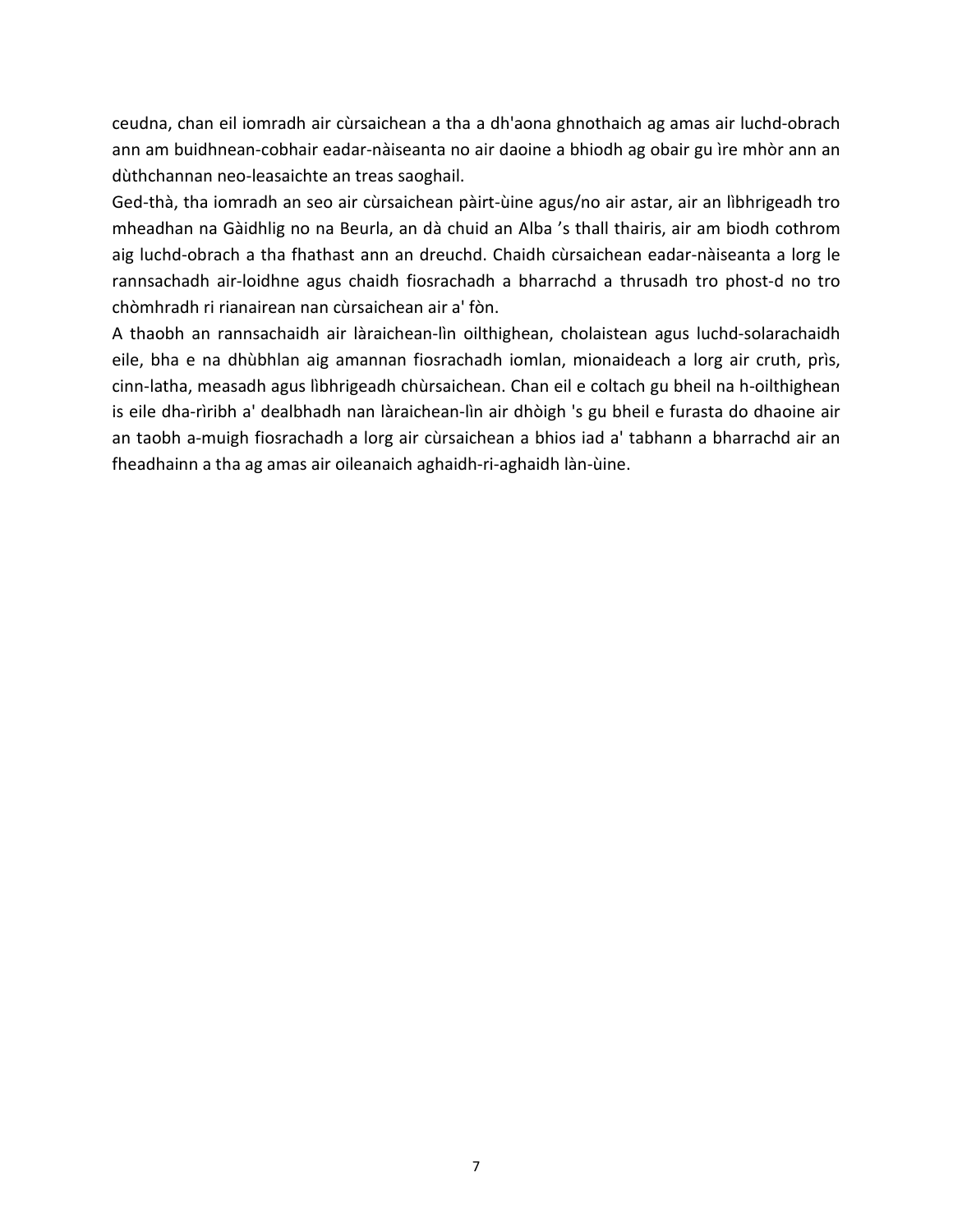# **3. TORAIDHEAN 1: CEISTEACHAIN**

### **3.1. Prìomh fheartan an luchd-fhreagairt**

Thaghadh 50 buidhnean, leis an aon àireamh, an ìre mhath, anns gach seòrsa buidhne. B' iad na buidhnean: buidhnean poblach, buidhnean Gàidhlig, ùghdarrasan ionadail agus buidhnean carthannais/saor-thoileach. Thilleadh 41 de na 50 ceisteachain (82%) a chaidh a chur a-mach. Rinn na buidhnean fèin-mheasadh a thaobh dè seòrsa buidhne a bh' annta.

| Seòrsa buidhne<br>CO <sub>2</sub> | Àireamh bhuidhnean |
|-----------------------------------|--------------------|
| Buidheann Ghàidhlig               | 10                 |
| Buidheann phoblach                | 8                  |
| Ùghdarras ionadail                | 10                 |
| <b>Buidheann charthannais</b>     | 10                 |
| Buidheann shaor-thoileach         |                    |
| Eile                              | 2                  |
| Iomlan                            |                    |

*Clàr 1: Na seòrsachan buidhne agus an àireamh de gach seòrsa*

Tha Clàr 1 a' sealltainn gun d' fhuaireadh freagairtean a bha a' riochdachadh gach seòrsa buidhne gu cothromach. Chuireadh na buidhnean a thill an ceisteachan fo dhà bhuidhinn: 'ùghdarrasan phoblach', a bha a' gabhail a-steach bhuidhnean Gàidhlig, bhuidhnean poblach agus ùghdarrasan ionadail, agus chuireadh buidhnean carthannais agus buidhnean saorthoileach còmhla mar 'buidhnean leasachaidh'. Chithear na toraidhean ann an Clàr 2.

| Seòrsa buidhne        | Àireamh bhuidhnean |
|-----------------------|--------------------|
| Ùghdarras Phoblach    |                    |
| Buidheann Leasachaidh |                    |
| Iomlan                |                    |

*Clàr 2: Àireamh bhuidhnean phoblach agus choimhearsnachd*

Bha 14 de na 20 ùghdarrasan phoblach stèidhichte sa bhaile mhòr, a' fàgail nach eil ach 6 ùghdarrasan phoblach ann an àite dùthchail – agus bha na 4 dhiubh seo uile ann an Steòrnabhagh a tha na bhaile mhòr cuideachd. Dhe na dhà eile a tha 'dùthchail' (Dùn Phris is Gall-Gheindhealaibh agus Earra-Gaidheal agus Bòid) tha iad stèidhichte ann am baile mòr.

Mar sin, sna toraidhean, tha na h-ùghdarrasan phoblach stèidhichte sa bhaile mhòr*.* Bha 16 buidhnean leasachaidh stèidhichte air an dùthaich agus cha robh ach 5 dhiubh anns a' bhaile mhòr.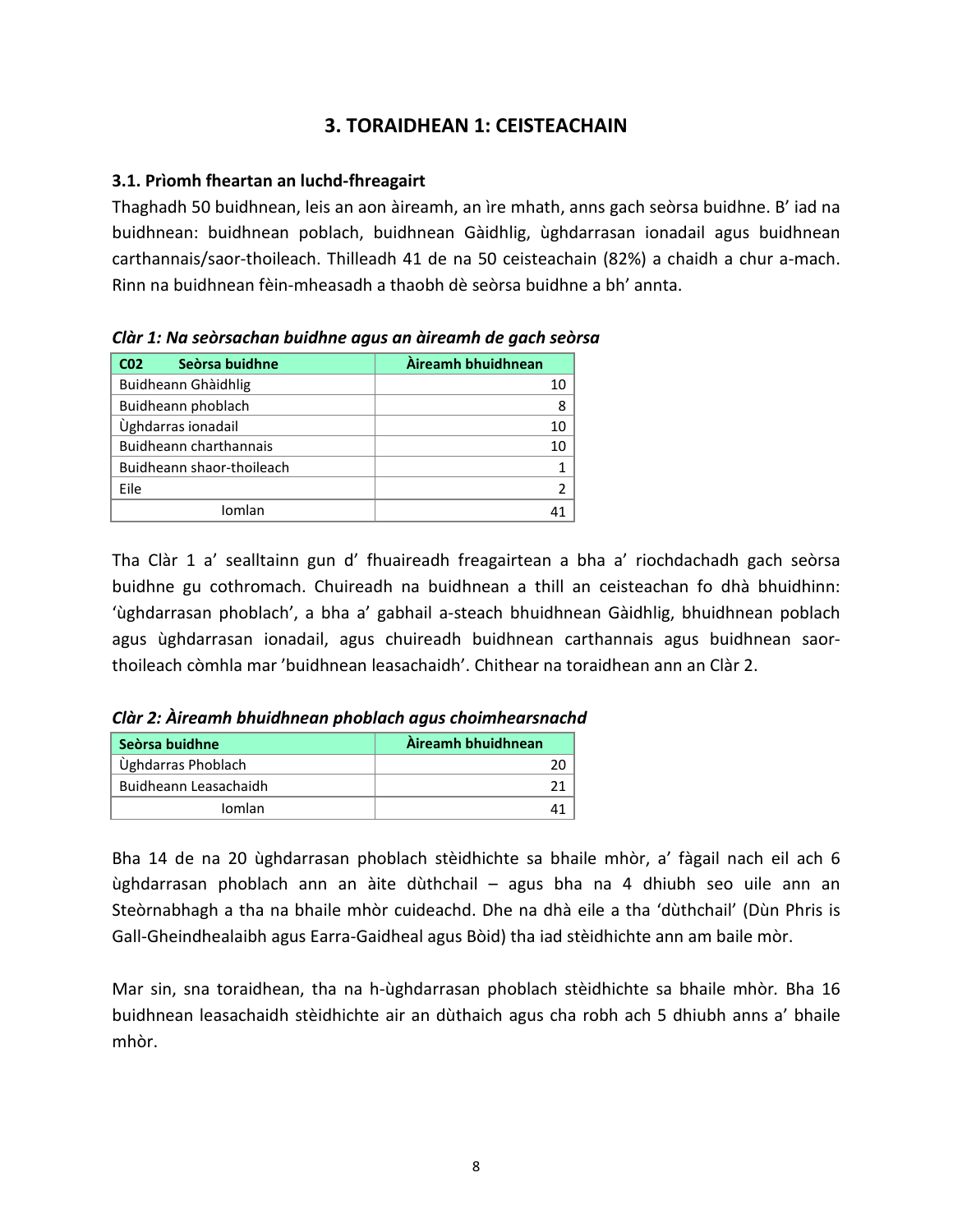Dh'fhaighnicheadh càite bheil prìomh oifis nam buidhnean, agus fhuaireadh na freagairtean a leanas. Bu chòir a bhith mothachail gum faod prìomh oifis a bhith aig buidheann ann an aon àite, ach oifisean no luchd-obrach a bhith sgapte ann an oifisean/sgìrean eile, m.e. CnaG no Bòrd na Gàidhlig.

Chithear ann an Clàr 3 far a bheil prìomh oifisean nam buidhnean.

# *Clàr 3: Far a bheil prìomh oifis na buidhne*

| Àite<br>C <sub>03</sub>                | Àireamh bhuidhnean |
|----------------------------------------|--------------------|
| Na h-Eileanan Siar                     |                    |
| <b>Inbhir Nis</b>                      |                    |
| Roinn na Gàidhealtachd                 |                    |
| Glaschu/Dùn Èideann/meadhan na dùthcha |                    |
| Earra-Ghàidheal agus Bòid              |                    |
| Àite eile an Alba                      |                    |
| Iomlan                                 |                    |

Chithear ann an Clàr 3 gu bheil na prìomh oifisean nas cumanta anns na h-Eileanan Siar, air a' Ghàidhealtachd (a' gabhail a-steach Inbhir Nis), agus ann am meadhan na dùthcha sna bailtean mòra. Thathas am beachd gu bheil an sampall mar sin a' riochdachadh far a bheil na prìomh sgìrean/choimhearsnachdan/lìonraidhean Gàidhlig an-diugh.

Chithear ann an Clàr 4 mar a tha na h-àiteachan ainmichte ann an Clàr 3 air an sònrachadh a rèir 'baile' no 'dùthaich'.

*Clàr 4: Prìomh oifis nam buidhnean sa bhaile no air an dùthaich*

| <b>Baile / Dùthaich</b> | Àireamh bhuidhnean |
|-------------------------|--------------------|
|                         |                    |
| Baile                   | 19                 |
| Dùthchail               |                    |
| Iomlan                  |                    |

Chithear gu bheil beagan a bharrachd de bhuidhnean le prìomh oifis air an dùthaich seach sa bhaile mhòr - a rèir nam buidhnean fhèin.

Ann an Clàr 5, chithear a bheil poileasaidh cànain aig a' bhuidhinn:

# *Clàr 5: Poileasaidh cànain aig buidheann*

| Poileasaidh cànain<br>CO <sub>4</sub> | Àireamh buidhne |
|---------------------------------------|-----------------|
| Tha                                   |                 |
| Chan eil                              |                 |
| Ag obair air                          |                 |
| Iomlan                                |                 |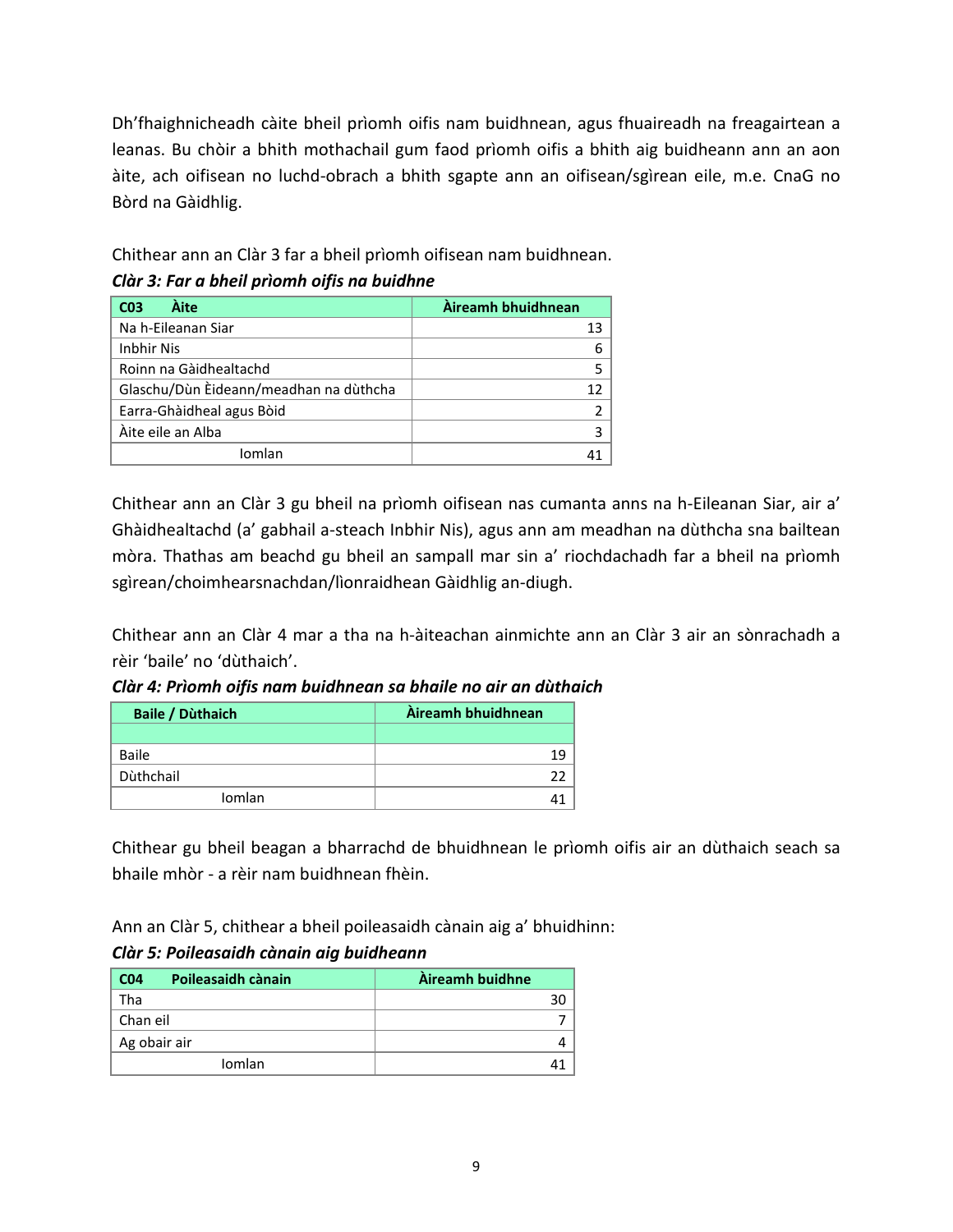Tha Clàr 5 a' sealltainn gu bheil poileasaidh cànain aig, no gus a bhith aig, 34 de na 41 buidhnean; tha 7 buidhnean ann a tha gun poileasaidh cànain aca.

Cuideachd, is urrainnear a ràdh gu bheil a' mhòr-chuid de bhuidhnean air a bhith an sàs ann am poileasaidh/planadh cànain sa bhuidhinn aca mar-thà, gu ìre air choireigin.

Tha an ath dhà chlàr a' sealltainn nan àireamhan de dhaoine a tha ag obair co-dhiù pàirt den latha tro mheadhan na Gàidhlig.

| C05 Àireamh dhaoine anns a' bhuidhinn a tha ag obair tro mheadhan na Gàidhlig co-<br>dhiù pàirt den ùine |                |                |                   |  |  |
|----------------------------------------------------------------------------------------------------------|----------------|----------------|-------------------|--|--|
| <b>Buidheann</b>                                                                                         | <b>Aireamh</b> |                |                   |  |  |
|                                                                                                          | pàighte        | saor-thoileach | <b>Bhuidhnean</b> |  |  |
| Buidheann Ghàidhlig                                                                                      | 63             | 36             | 10                |  |  |
| Buidheann phoblach                                                                                       | 91             | 0              | 8                 |  |  |
| Ùghdarras ionadail                                                                                       | 280            | ⇁              | 10                |  |  |
| Buidheann charthannais                                                                                   | 42             | 22             | 10                |  |  |
| Buidheann shaor-thoileach                                                                                | 1              | 6              |                   |  |  |
| Eile                                                                                                     | 3              | 11             | ำ                 |  |  |
| Iomlan                                                                                                   | 480            | 82             |                   |  |  |

*Clàr 6: Daoine ag obair co-dhiù pàirt den latha tro mheadhan na Gàidhlig*

Tha Clàr 6 a' sealltainn gu bheil a' mhòr-chuid de dhaoine san t-sampall seo, a chleachdas a' Ghàidhlig airson co-dhiù pàirt den latha, a' faighinn tuarastal (480); mar sin, tha cha mhòr còig uiread de na daoine a chleachdas co-dhiù beagan Gàidhlig gach latha a' faighinn pàigheadh na tha ag obair gun phàigheadh (82).

Nuair a rinneadh anailis air cuid de na figearan, fhuaireadh seo: de na 280 a tha ag obair aig ùghdarras ionadail a tha a' cleachdadh co-dhiù beagan Gàidhlig, is ann aig CnES a tha 180 dhiubh – còrr is leth den 280. Tha an 180 a' riochdachadh mu aon duine às gach còignear a tha ag obair aig CnES, a chleachdas Gàidhlig gu ìre air choireigin gach latha. Cuideachd, de na 280, tha 30 duine aig Comhairle Baile Dhùn Èideann, agus 31 aig Comhairle Baile Ghlaschu.

De na figearan airson daoine ag obair gu saor-thoileach, chithear na leanas:

De na 36 a tha ag obair gun phàigheadh aig buidhnean Gàidhlig, agus a' cleachdadh na Gàidhlig gu ìre aig an obair, tha 30 dhiubh seo aig aon bhuidhinn, An Comann Gàidhealach.

Tha an ath chlàr, Clàr 7, a' coimhead air figearan bho Chlàr 6 fo na fo-chinn 'ùghdarras phoblach' agus 'buidheann leasachaidh '.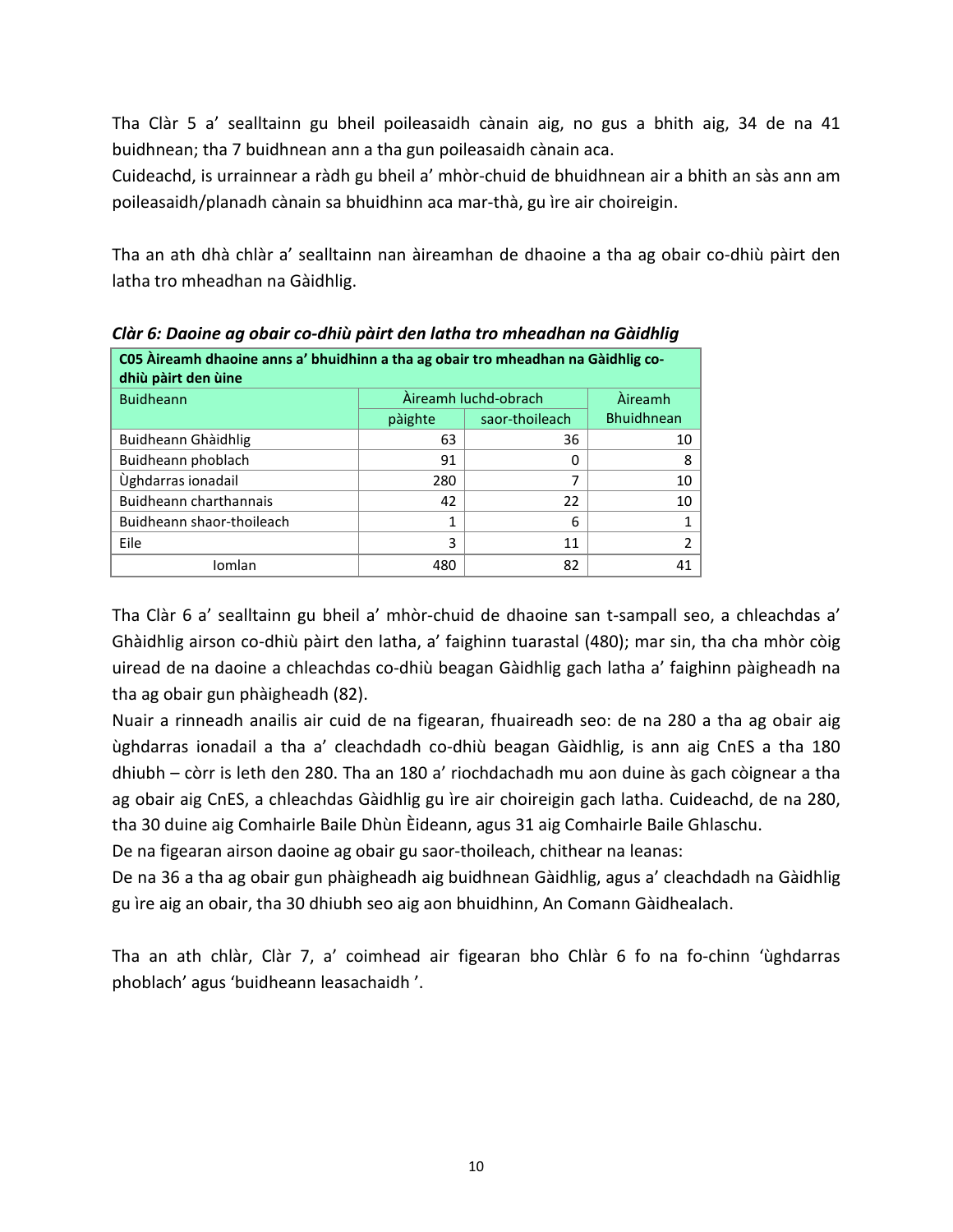*Clàr 7: Daoine pàighte/neo-phàighte a tha a' cleachdadh na Gàidhlig co-dhiù pàirt den ùine aig 'ùghdarras phoblach' no 'buidheann leasachaidh'*

| C05 Àireamh dhaoine anns a' bhuidhinn a tha ag obair tro mheadhan na Gàidhlig co-<br>dhiù pàirt den ùine |         |                      |                   |  |
|----------------------------------------------------------------------------------------------------------|---------|----------------------|-------------------|--|
| Seòrsa buidhne                                                                                           |         | Àireamh luchd-obrach | <b>Aireamh</b>    |  |
|                                                                                                          | pàighte | neo-phàighte         | <b>Bhuidhnean</b> |  |
| Ùghdarras Phoblach                                                                                       | 385     |                      | 20                |  |
| Buidheann Leasachaidh                                                                                    | 95      | 75                   | 21.               |  |
| Iomlan                                                                                                   | 480     | 82                   |                   |  |

Tha Clàr 7 a' sealltainn gu bheil a' mhòr-chuid de dhaoine a chleachdas a' Ghàidhlig nan cuid obrach, co-dhiù pàirt den ùine, san roinn ùghdarras phoblach, agus gu bheil iad pàighte (385/480). Tha e inntinneach gu bheil àireamhan àrda de dhaoine ann am buidhnean leasachaidh a tha a' cleachdadh na Gàidhlig, agus tha e inntinneach cuideachd gu bheil cha mhòr leth dhiubh neo-phàighte.

Tha Clàr 8 a' taisbeanadh nan àireamhan de dhaoine a tha ag obair air cuspairean a' buntainn gu dlùth ri coimhearsnachdan agus luchd-labhairt na Gàidhlig.

*Clàr 8: Daoine ag obair air cuspairean a' buntainn ri coimhearsnachdan agus luchd-labhairt na Gàidhlig*

| CO7 Aireamhan dhaoine sa bhuidhinn agaibh a tha ag obair gu sònraichte air rudan a tha<br>a' buntainn ri coimhearsnachdan agus luchd-labhairt na Gàidhlig |                                 |              |                   |  |  |
|-----------------------------------------------------------------------------------------------------------------------------------------------------------|---------------------------------|--------------|-------------------|--|--|
| <b>Buidheann</b>                                                                                                                                          | Àireamh luchd-obrach<br>Àireamh |              |                   |  |  |
|                                                                                                                                                           | pàighte                         | neo-phàighte | <b>Bhuidhnean</b> |  |  |
| Buidheann Ghàidhlig                                                                                                                                       | 63                              | 57           | 10                |  |  |
| Buidheann phoblach                                                                                                                                        | 83                              | 0            | 8                 |  |  |
| Ùghdarras ionadail                                                                                                                                        | 1286                            | 9            | 10                |  |  |
| Buidheann charthannais                                                                                                                                    | 86                              | 22           | 10                |  |  |
| Buidheann shaor-thoileach                                                                                                                                 | 1                               | 6            |                   |  |  |
| Eile                                                                                                                                                      | 1                               | 0            |                   |  |  |
| Iomlan                                                                                                                                                    | 1520                            | 94           | 41                |  |  |

Chithear ann an Clàr 8 na leanas:

Den àireimh 1286, tha 1200 dhiubh seo a' riochdachadh luchd-obrach Comhairle nan Eilean Siar air fad. Tha seo a' fàgail nach eil ach 81 ag obair air cuspairean a' buntainn ri coimhearsnachdan/luchd-labhairt na Gàidhlig aig na comhairlean eile ann an Alba a bha san t-sampall seo.

De na 57 daoine neo-phàighte bho bhuidhnean Gàidhlig a tha ag obair gu sònraichte air cuspairean a' buntainn ri coimhearsnachdan Gàidhlig/luchd-labhairt na Gàidhlig, tha 50 daoine a' buntainn ri Comann nam Pàrant. A-rithist, chithear gu bheil a' mhòr-chuid a tha a' dèiligeadh ri coimhearsnachdan/luchd-labhairt na Gàidhlig pàighte.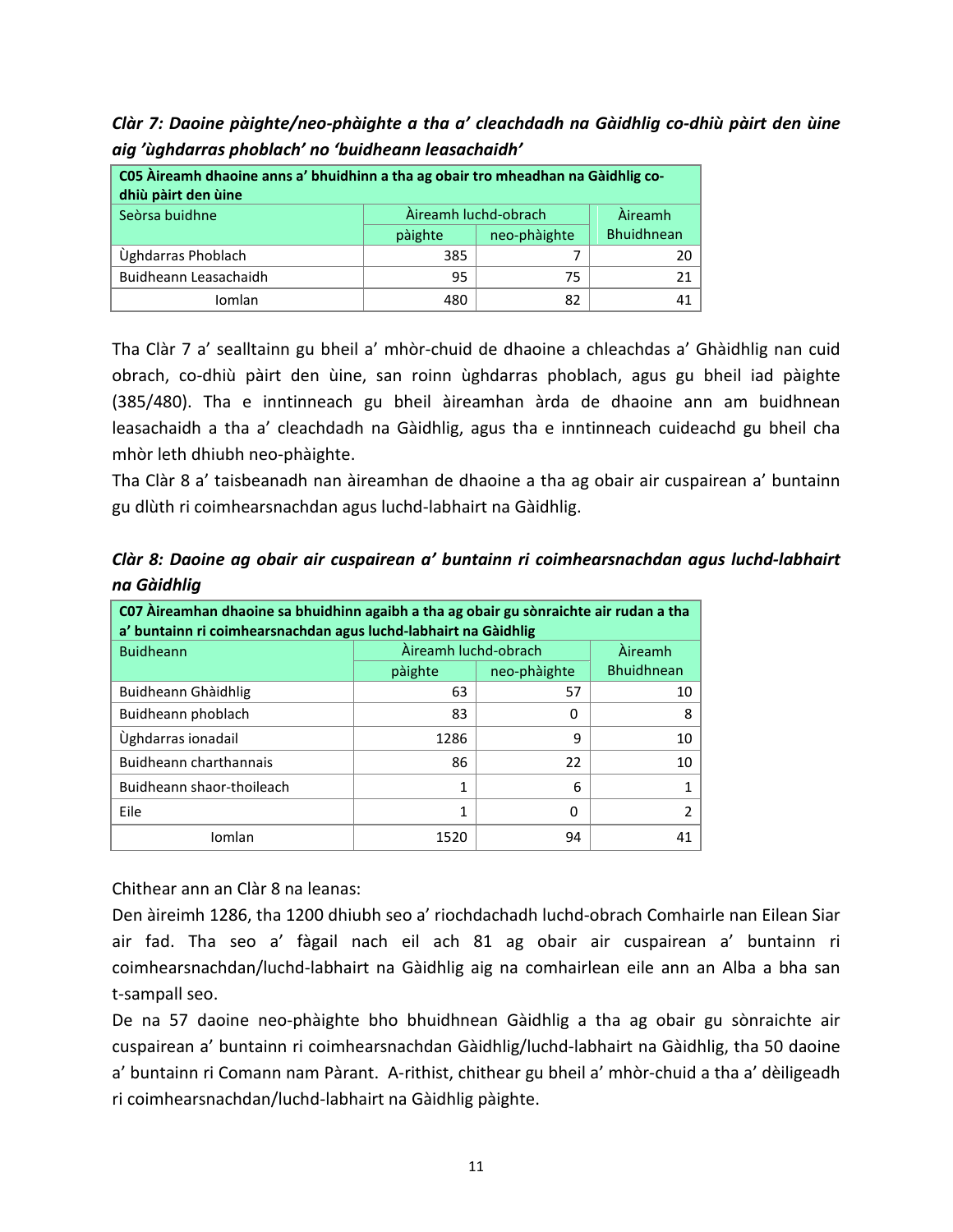#### **3.2. Trèanadh a chaidh a dhèanamh/a thathas a' dèanamh**

Bha 66,834 luchd-obrach pàighte agus 257 luchd-obrach neo-phàighte aig na buidhnean a fhreagair an ceisteachan. De na 66,834, bha a h-uile duine ach 197 ag obair aig ùghdarras phoblach ann an obraichean pàighte. Cha robh ach 110 daoine ag obair gun phàigheadh aig ùghdarras phoblach, agus bha 147 ag obair aig buidheann leasachaidh. Bha buaidh mhòr aig àireamhan luchd-obrach ùghdarrasan ionadail air an àireimh de luchd-obrach pàighte, 66,834.

Nuair a rinneadh sgrùdadh air an 66,834, fhuaireadh gu bheil 480 luchd-obrach pàighte agus 82 luchd-obrach neo-phàighte ag obair tro mheadhan na Gàidhlig co-dhiù pàirt den ùine. Den 480, bha 385 ag obair aig ùghdarras phoblach agus 95 aig buidheann leasachaidh. A thaobh nan 82 obraichean neo-phàighte, bha 7 ann an obraichean ùghdarras phoblach, agus 75 ann an obraichean sa choimhearsnachd.

**Dhan cheist air cò mheud duine a tha ag obair air cuspairean a tha a' buntainn gu sònraichte ri coimhearsnachdan agus luchd-labhairt na Gàidhlig, fhuaireadh gu bheil 1520 daoine pàighte agus 94 daoine neo-phàighte ann. Is iad seo is dòcha na daoine as motha a bu chòir a bhith fo sgrùdadh a thaobh sgilean, fheumalachdan agus chothroman trèanaidh.**

De na 1520, bha 1383 ag obair aig ùghdarras phoblach, agus cha robh ach 137 ag obair aig buidheann leasachaidh. De na 94 daoine neo-phàighte, bha cha mhòr a h-uile duine – 85 – ag obair aig buidheann leasachaidh.

Chaidh iarraidh air na daoine a lìon an ceisteachan innse mu na seòrsachan obrach a bha a' buntainn gu sònraichte ri coimhearsnachdan Gàidhlig. Bha an àireamh a b' àirde de dh'obraichean pàighte ann an leasachadh coimhearsnachd (97), air a leantainn le 'eile' (105), leasachadh cànain sa choimhearsnachd (87), leasachadh phoileasaidhean a tha a' bualadh air seirbheisean/coimhearsnachdan Gàidhlig (40), agus air comataidh buidheann Ghàidhlig (17). Bha a' mhòr-chuid de na h-obraichean pàighte ann an leasachadh coimhearsnachd, mar a bhiodh dùil is dòcha, anns a' choimhearsnachd (79 de na 97). Bha e an rathad eile airson obraichean leasachadh cànain sa choimhearsnachd, le 38 aig ùghdarras phoblach agus 49 sa choimhearsnachd. Bha an aon phàtran ri fhaicinn a thaobh obraichean a' leasachadh phoileasaidhean, le dà uiread a' faighinn cosnadh pàighte aig ùghdarras phoblach (18) na aig buidhnean coimhearsnachd (22).

A thaobh obraichean neo-phàighte, bha a h-uile obair leasachadh coimhearsnachd ach aon aig buidhnean coimhearsnachd (309 à 310); a-rithist, airson obair ann an leasachadh cànain, bha a' mhòr-chuid ag obair aig buidhnean leasachaidh (50 à 55). Bha dà uiread ann an obraichean neophàighte (6 à 9) ag obair aig buidhnean leasachaidh seach ùghdarras phoblach.

Tha pàtran soilleir ri fhaicinn: gu bheil daoine neo-phàighte a tha ag obair gu sònraichte ann an sgìrean a' buntainn ri coimhearsnachdan Gàidhlig ag obair aig buidhnean coimhearsnachd, agus tha daoine pàighte ag obair aig ùghdarras phoblach, stèidhichte sna bailtean mòra.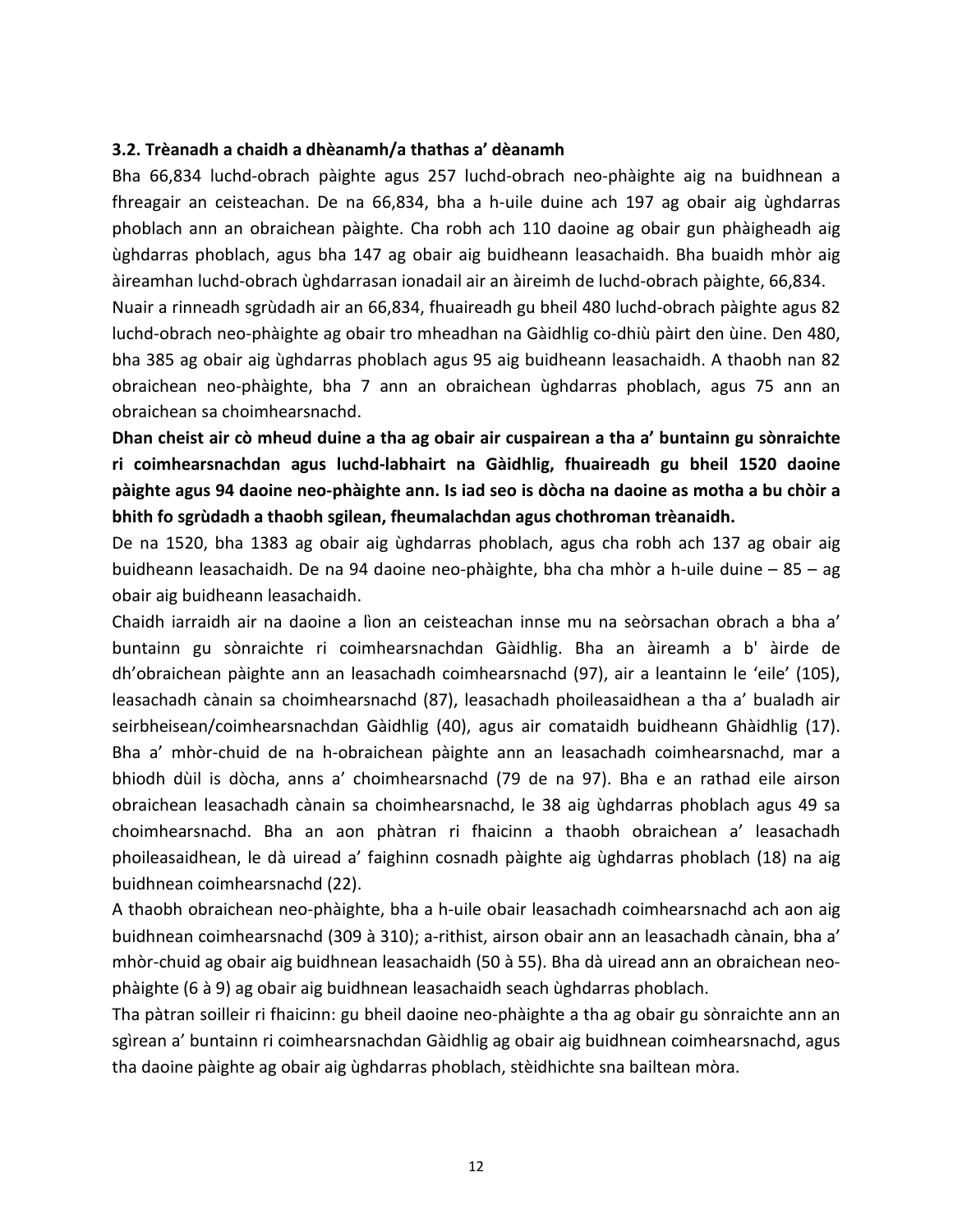**3.3. Eòlas bho obraichean/trèanadh air leasachadh coimhearsnachd no leasachadh cànain** Dh'iarradh fiosrachadh air luchd-obrach pàighte agus neo-phàighte a rinn trèanadh roimhe ann an leasachadh cànain no leasachadh coimhearsnachd. Chithear na h-àireamhan ann an Clàr 9.

*Clàr 9: Luchd-obrach le obair roimhe co-cheangailte ri leasachadh cànain/coimhearsnachd*

| Obraichean roimhe co-cheangailte ri leasachadh<br>cànain/coimhearsnachd |               | <b>Ceist</b>     |                  |                   |
|-------------------------------------------------------------------------|---------------|------------------|------------------|-------------------|
|                                                                         | <b>Iomlan</b> | <b>Úghdarras</b> | <b>Buidheann</b> |                   |
|                                                                         |               | Phoblach         | Leasachaidh      |                   |
| Leasachadh cànain (pàighte)                                             | 49            | 32               | 17               | C <sub>14.1</sub> |
| Leasachadh cànain (neo-phàighte)                                        |               |                  |                  |                   |
| Leasachadh coimhearsnachd (pàighte)                                     | 70            | 37               | 33               | C <sub>14.2</sub> |
| Leasachadh coimhearsnachd (neo-phàighte)                                | 10            |                  | 10               |                   |

Chithear gu bheil mòran a bharrachd air obair a dhèanamh a bha a' buntainn ri leasachadh coimhearsnachd, agus gu bheil seo fìor airson obraichean pàighte agus neo-phàighte. Bha na h-obraichean pàighte agus neo-phàighte mar bu trice airson ùghdarrasan phoblach.

An uair sin, chaidh faighneachd mu thrèanadh a fhuaireadh mar-thà anns na ceithir sgilean: Planadh Cànain, Mothachadh Cànain, Leasachadh Coimhearsnachd agus Sgilean Gàidhlig. Chithear na toraidhean ann an Clàr 10.

*Clàr 10: Luchd-obrach a fhuair trèanadh roimhe ann an sgilean no leasachadh cànain/coimhearsnachd*

| Fhuaireadh trèanadh ann an:              | Àireamh dhaoine | Ceist            |                  |                   |
|------------------------------------------|-----------------|------------------|------------------|-------------------|
|                                          | <b>Iomlan</b>   | <b>Úghdarras</b> | <b>Buidheann</b> |                   |
|                                          |                 | Phoblach         | Leasachaidh      |                   |
| Planadh cànain (pàighte)                 | 30              | 23               |                  | C <sub>15.1</sub> |
| Planadh cànain (neo-phàighte)            |                 |                  |                  |                   |
| Mothachadh cànain (pàighte)              | 816             | 806              | 10               | C <sub>15.2</sub> |
| Mothachadh cànain (neo-phàighte)         | 3               |                  | 3                |                   |
| Leasachadh coimhearsnachd (pàighte)      | 191             | 164              | 27               | C <sub>15.3</sub> |
| Leasachadh coimhearsnachd (neo-phàighte) | 4               |                  | 4                |                   |
| Sgilean cànain (pàighte)                 | 625             | 584              | 41               | C <sub>15.4</sub> |
| Sgilean cànain (neo-phàighte)            | 10              |                  | 10               |                   |

Chithear ann an Clàr 10 na leanas:

Tha mòran luchd-obrach pàighte san roinn ùghdarrasan phoblach air trèanadh a dhèanamh ann an Sgilean Cànain (625) agus ann am Mothachadh Cànain (816). Den 625 luchd-obrach a rinn Sgilean Cànain, tha luchd-obrach Comhairle Baile Ghlaschu (210), Dualchas Nàdair na h-Alba (50) agus CnES (75) a' riochdachadh na mòr-chuid. Den 816 a rinn Mothachadh Cànain, buinidh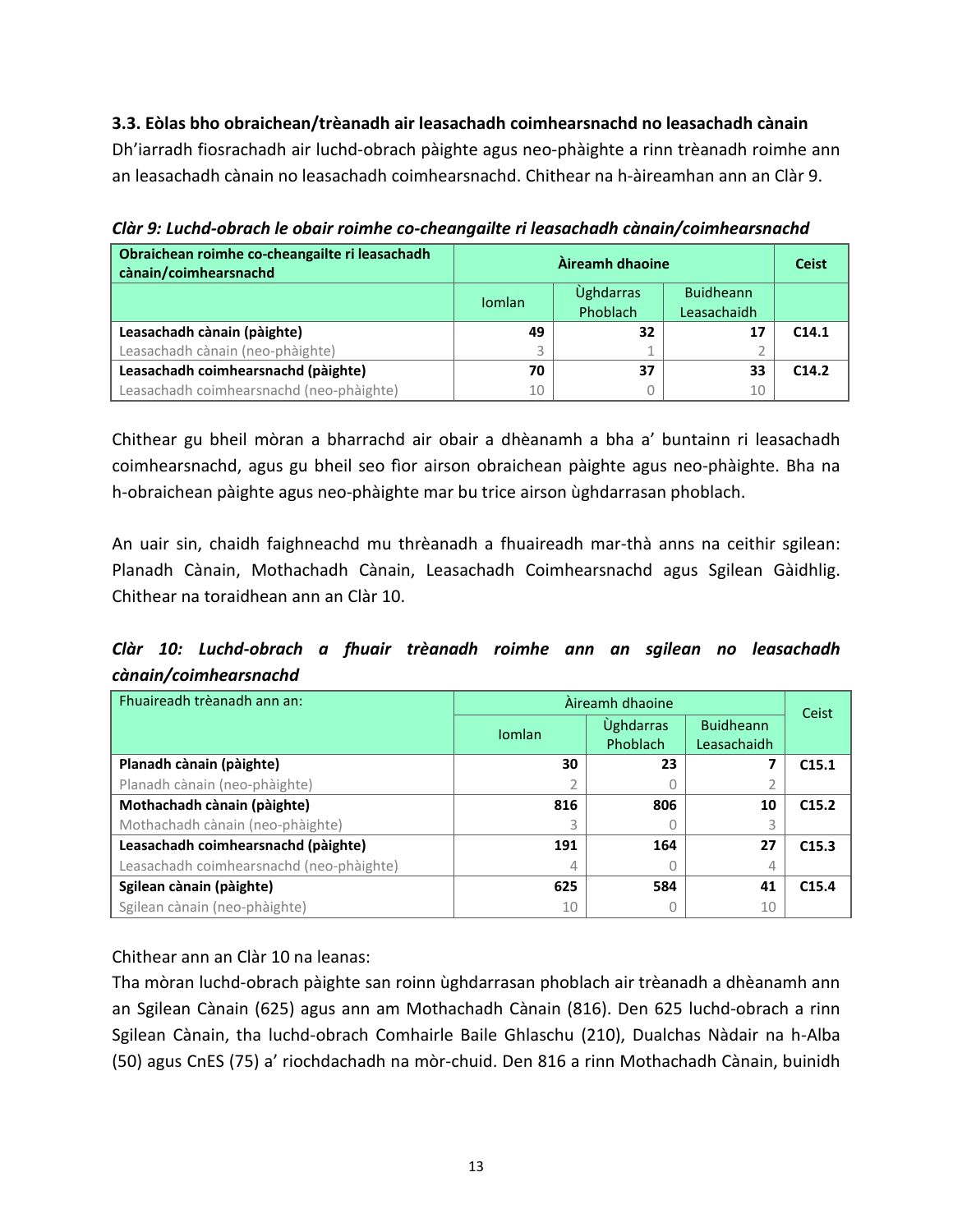320 do Riaghaltas na h-Alba, 120 do Chomhairle Baile Ghlaschu, agus 100 do Phàrlamaid na h-Alba.

Tha na figearan airson daoine neo-phàighte ìosal. Tha iad a' sealltainn gur e glè bheag a rinn trèanadh roimhe ann an gin de na ceithir sgilean, ach bha iad na bu bhuailtiche trèanadh a dhèanamh ann an Sgilean Cànain (10), le beagan air Leasachadh Coimhearsnachd (4) no Mothachadh Cànain (3) a dhèanamh. 'S ann anns na buidhnean coimhearsnachd a bha an luchd-obrach neo-phàighte seo a bha air trèanadh gu ìre air choireigin a dhèanamh.

San ath chlàr, chithear cò mheud buidheann, seach àireamh luchd-obrach, a dh'innis gun do rinn luchd-obrach trèanadh roimhe:

| Rinneadh trèanadh roimhe<br>C <sub>15</sub>                                                                 | <b>IOMLAN</b><br>(Buidhnean)<br>$(Air. = 41)$ | <b><u>Úghdarras</u></b><br><b>Phoblach</b><br>$(Air. = 20)$ | <b>Buidheann</b><br><b>Leasachaidh</b><br>$(Air. = 21)$ |
|-------------------------------------------------------------------------------------------------------------|-----------------------------------------------|-------------------------------------------------------------|---------------------------------------------------------|
| Trèanadh roimhe ann am Planadh Cànain, Mothachadh<br>Cànain, Leasachadh Coimhearsnachd, no Sgilean Gàidhlig | 30                                            | 16                                                          | 14                                                      |
| Cha robh iomradh air trèanadh roimhe                                                                        | 11                                            | 4                                                           | 7                                                       |
|                                                                                                             |                                               |                                                             |                                                         |
| Trèanadh roimhe ann am Planadh Cànain (pàighte)                                                             | 14                                            | $\mathbf{q}$                                                | 5                                                       |
| Trèanadh roimhe ann am Planadh Cànain (neo-phàighte)                                                        | $\overline{2}$                                | $\left( \right)$                                            | 2                                                       |
| Trèanadh roimhe ann am Mothachadh Cànain (pàighte)                                                          | 16                                            | 10                                                          | 6                                                       |
| Trèanadh roimhe ann am Mothachadh Cànain (neo-<br>phàighte)                                                 | 3                                             | $\bigcap$                                                   | 3                                                       |
| Trèanadh roimhe ann an Leasachadh Coimhearsnachd<br>(pàighte)                                               | 15                                            | 5                                                           | 10                                                      |
| Trèanadh roimhe ann an Leasachadh Coimhearsnachd (neo-                                                      | $\overline{2}$                                | $\cap$                                                      | $\overline{2}$                                          |
| phàighte)                                                                                                   |                                               |                                                             |                                                         |
| Trèanadh roimhe ann an Sgilean Gàidhlig (pàighte)                                                           | 25                                            | 13                                                          | 12                                                      |
| Trèanadh roimhe ann an Sgilean Gàidhlig (neo-phàighte)                                                      | 3                                             |                                                             | 3                                                       |

*Clàr 11: Àireamh de bhuidhnean le luchd-obrach a rinn trèanadh roimhe*

Chithear bhon chlàr seo na leanas:

Tha trì buidhnean às gach ceithir air trèanadh a dhèanamh roimhe ann an aon no barrachd de na ceithir sgilean (Mothachadh Cànain, Planadh Cànain, Leasachadh Coimhearsnachd agus Sgilean Gàidhlig).

Bha aon bhuidheann às gach ceithir gun trèanadh a dhèanamh ann an gin de na ceithir sgilean. Bha an dàrna leth de na buidhnean air trèanadh a dhèanamh ann am Planadh Cànain, agus bhuineadh a' mhòr-chuid dhiubh seo dha na h-ùghdarrasan phoblach. Mar sin, bha glè bheag de bhuidhnean leasachaidh (1 às gach 4 de bhuidhnean) air Planadh Cànain a dhèanamh – toradh a tha a' dèanamh dragh don luchd-rannsachaidh, ma tha planadh cànain aig ìre nan coimhearsnachdan gu bhith a' fàs a rèir *Plana Cànain Nàiseanta Gàidhlig 2012-17*.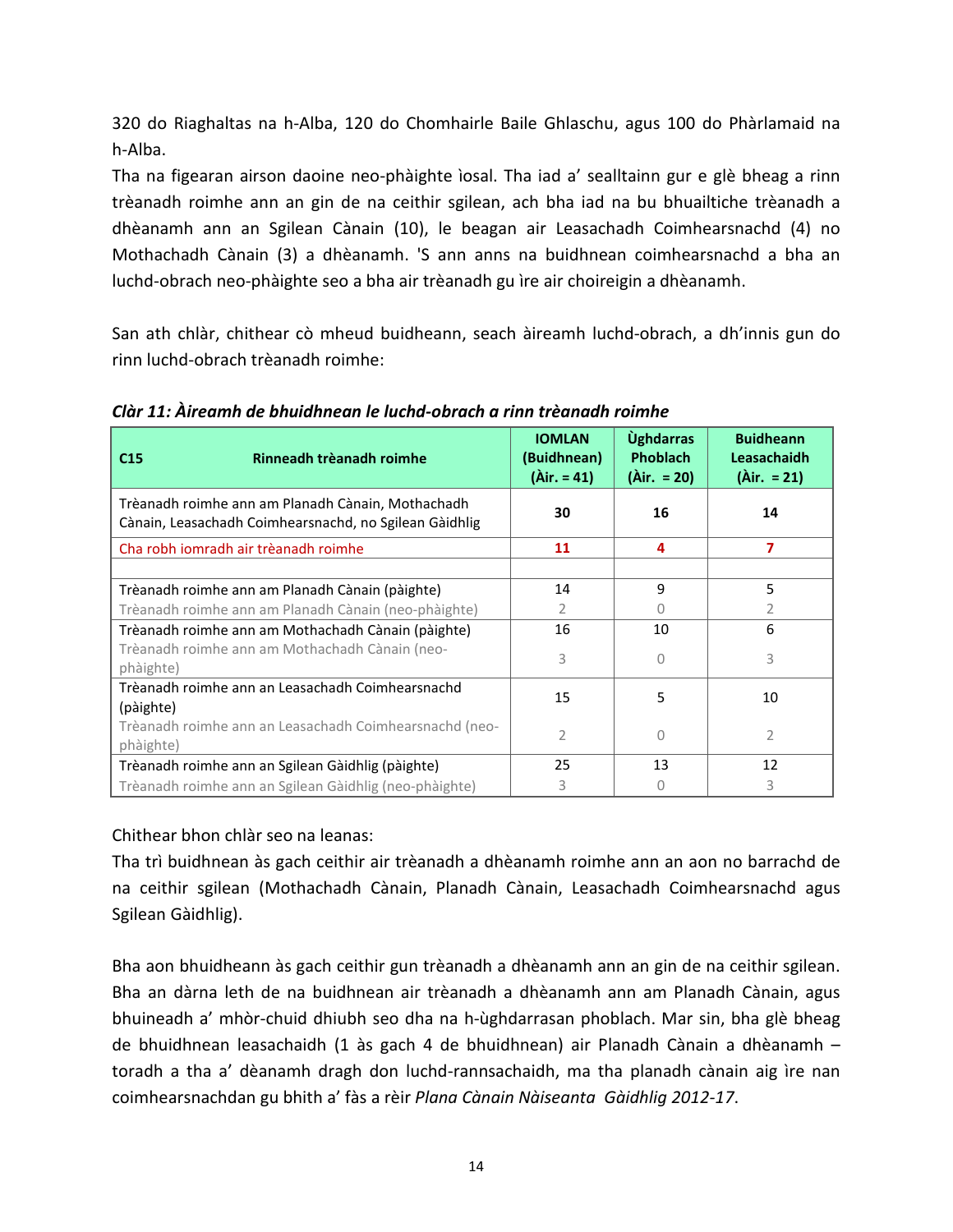Tha barrachd bhuidhnean air trèanadh a dhèanamh ann an Sgilean Gàidhlig na ann an gin de na cuspairean eile. Tha 4/5 air seo a dhèanamh.

A rèir nam freagairtean a fhuaireadh a thaobh bhuidhnean le luchd-obrach neo-phàighte, 's e glè bheag den àireimh aca a tha air trèanadh a dhèanamh ann an gin de na ceithir cuspairean, agus den fheadhainn a rinn trèanadh, bha iad uile mar bhuidhnean coimhearsnachd.

# **3.4. Ùidh ann an trèanadh**

San earrann seo thathar a' coimhead air àireamhan dhaoine a tha an-dràsta a' dèanamh trèanadh anns na ceithir sgilean, agus an ùidh ann am barrachd trèanaidh a dhèanamh.

| A' trèanadh an-dràsta ann am:            |                                        | Àireamh dhaoine |                                 |                 |  |
|------------------------------------------|----------------------------------------|-----------------|---------------------------------|-----------------|--|
|                                          | <b>Úghdarras</b><br>Iomlan<br>Phoblach |                 | <b>Buidheann</b><br>Leasachaidh |                 |  |
| Planadh cànain (pàighte)                 | 11                                     | 10              |                                 | C16             |  |
| Planadh cànain (neo-phàighte)            |                                        |                 | U                               |                 |  |
| Mothachadh cànain (pàighte)              | 168                                    | 168             | 0                               | C <sub>21</sub> |  |
| Mothachadh cànain (neo-phàighte)         |                                        |                 |                                 |                 |  |
| Leasachadh coimhearsnachd (pàighte)      | 17                                     | 5               | 12                              | C <sub>26</sub> |  |
| Leasachadh coimhearsnachd (neo-phàighte) |                                        |                 |                                 |                 |  |
| Sgilean Gàidhlig (pàighte)               | 202                                    | 184             | 18                              | C <sub>31</sub> |  |
| Sgilean Gàidhlig (neo-phàighte)          | 100                                    |                 | 100                             |                 |  |

*Clàr 12: Luchd-obrach a' trèanadh anns na ceithir sgilean*

Chithear ann an Clàr 12 an aon phàtran is a chithear ann an Clàr 11, gu bheilear a' dèanamh trèanadh ann an Sgilean Cànain agus Mothachadh Cànain. Chithear cuideachd nach eil ach deichnear a' dèanamh trèanadh ann am Planadh Cànain, is iad uile ann an obraichean pàighte san roinn phoblaich.

Chan eil neach-obrach neo-phàighte sam bith san t-sampall seo a' dèanamh trèanadh ach ann an Sgilean Gàidhlig (tha iad seo uile ag obair airson bhuidhnean leasachaidh).

Chithear cuideachd gu bheil àireamhan beaga ach leantainneach de luchd-obrach pàighte agus neo-phàighte a' dèanamh trèanadh ann an Leasachadh Coimhearsnachd. Tha trèanadh ann an Leasachadh Coimhearsnachd air a bhith cumanta bho na 1960an, ach chan eil cinnt sam bith ann a bheil an trèanadh seo a' gabhail a-steach buaidh leasachaidhean air mion-chànan.

Nuair a rinneadh sgrùdadh air na buidhnean aig a bheil na daoine a tha a' dèanamh trèanadh, fhuaireadh seo a-mach:

Mothachadh Cànain (168): air a riochdachadh le còig ùghdarrasan phoblach a-mhàin: Comhairle Baile Ghlaschu (70); Foghlam Alba (30); Dualchas Nàdair na h-Alba (40); agus MG Alba (28). Sgilean Gàidhlig (202 pàighte): 181 aig CnES.

Sgilean Gàidhlig (100 neo-phàighte): a h-uile duine ag obair aig Fèisean nan Gàidheal.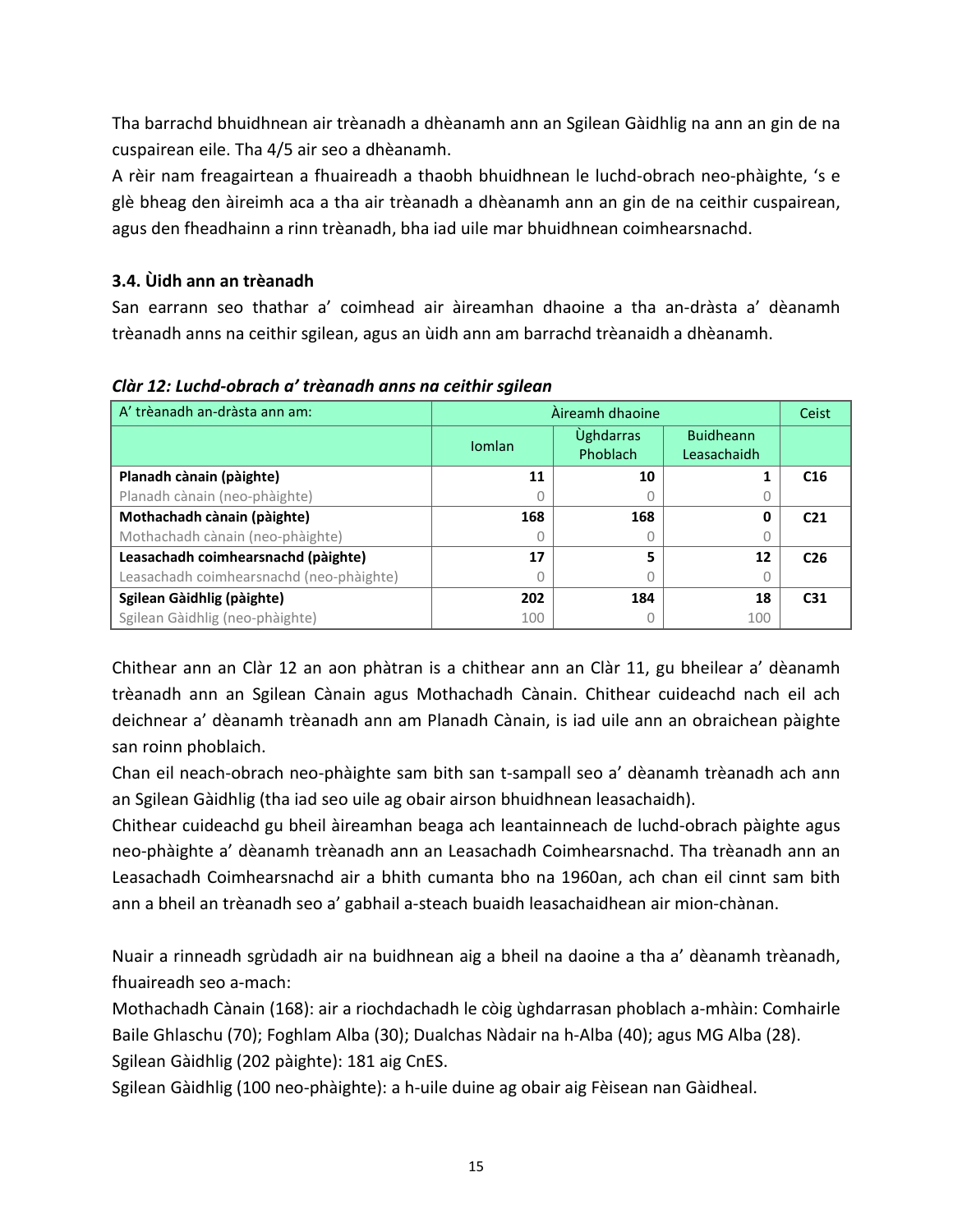Planadh Cànain (11 pàighte): tha an àireamh seo glè bheag agus thèid meòrachadh air seo ann an 3.8. Co-dhùnaidhean. Tha an deichnear ag obair do na leanas: Bòrd na Gàidhlig (3), Foghlam Alba (3), Bòrd Slàinte nan Eilean Siar (2), CnES (1) agus CLÌ (1).

Coimheadar a-nis air an àireimh de bhuidhnean aig a bheil luchd-obrach ann an trèanadh:

| C <sub>16</sub> C <sub>21</sub> C <sub>26</sub> C <sub>31</sub><br>Seòrsa Trèanaidh                             | <b>IOMLAN</b><br>(Buidhnean)<br>$(\lambda ir. = 41)$ | <b><u>Ùghdarras</u></b><br><b>Phoblach</b><br>$(Air. = 20)$ | <b>Buidheann</b><br><b>Leasachaidh</b><br>$(Air. = 21)$ |
|-----------------------------------------------------------------------------------------------------------------|------------------------------------------------------|-------------------------------------------------------------|---------------------------------------------------------|
| Trèanadh an-dràsta ann am Planadh Cànain, Mothachadh<br>Cànain, Leasachadh Coimhearsnachd, no Sgilean Gàidhlig, | 22                                                   | 14                                                          | 8                                                       |
| Gun iomradh air trèanadh an-dràsta                                                                              | 19                                                   | 6                                                           | 13                                                      |
|                                                                                                                 |                                                      |                                                             |                                                         |
| Trèanadh an-dràsta ann am Planadh Cànain (pàighte)                                                              | 6                                                    | 5                                                           |                                                         |
| Trèanadh an-dràsta ann am Planadh Cànain (neo-phàighte)                                                         | $\left( \right)$                                     | $\left( \right)$                                            |                                                         |
| Trèanadh an-dràsta ann am Mothachadh Cànain (pàighte)                                                           | 4                                                    | 4                                                           | O                                                       |
| Trèanadh an-dràsta ann am Mothachadh Cànain (neo-<br>phàighte)                                                  | O                                                    | <sup>n</sup>                                                | Ω                                                       |
| Trèanadh an-dràsta ann an Leasachadh Coimhearsnachd<br>(pàighte)                                                | 5                                                    |                                                             | 4                                                       |
| Trèanadh an-dràsta ann an Leasachadh Coimhearsnachd<br>(neo-phàighte)                                           | $\cup$                                               | ∩                                                           | 0                                                       |
| Trèanadh an-dràsta ann an Sgilean Gàidhlig (pàighte)                                                            | 19                                                   | 14                                                          | 5                                                       |
| Trèanadh an-dràsta ann an Sgilean Gàidhlig (neo-phàighte)                                                       |                                                      |                                                             |                                                         |

*Clàr 13: Seòrsachan trèanaidh gan dèanamh an-dràsta*

# Tha Clàr 13 a' sealltainn na leanas:

Chan eil ach 22 buidheann a' dèanamh trèanadh de sheòrsa air choireigin sna ceithir sgilean andràsta. Tha dà uiread de ùghdarrasan phoblach a' dèanamh trèanadh (14) na tha de buidheann leasachaidh (8). Anns an t-sampall seo, tha dà thrian de dh' ùghdarrasan poblach a' dèanamh trèanadh air choireigin (14 à 22'). Tha nas lugha na leth de buidheann leasachaidh a' dèanamh trèanadh idir (8 à 20).

Tha a' mhòr chuid de dh' ùghdarrasan phoblach a' dèanamh trèanadh ann an Sgilean Gàidhlig (14 à 20, is a h-uile duine ach aon na neach-obrach pàighte). Tha 5 ùghdarrasan phoblach ann le luchd-obrach a tha a' dèanamh trèanadh ann am Planadh Cànain (5) agus Leasachadh Coimhearsnachd (1).

Faodar a ràdh, san t-sampall seo, nach eil luchd-obrach neo-phàighte ann an gin de na seòrsachan obrach a' dèanamh trèanadh sam bith sna ceithir sgilean. Chan eil ach aon bhuidheann neo-phàighte a' dèanamh trèanadh – ann an Sgilean Gàidhlig.

Fhuaireadh 22 beachdan air ais bho bhuidhnean air cò tha a' lìbhrigeadh nan cùrsaichean a tha luchd-obrach a' dèanamh, agus dè cho fada is a tha iad a' maireachdainn, agus chaidh Ùlpan agus SMO (An Cùrsa Inntrigidh) ainmeachadh na bu thrice na feadhainn eile. Bha na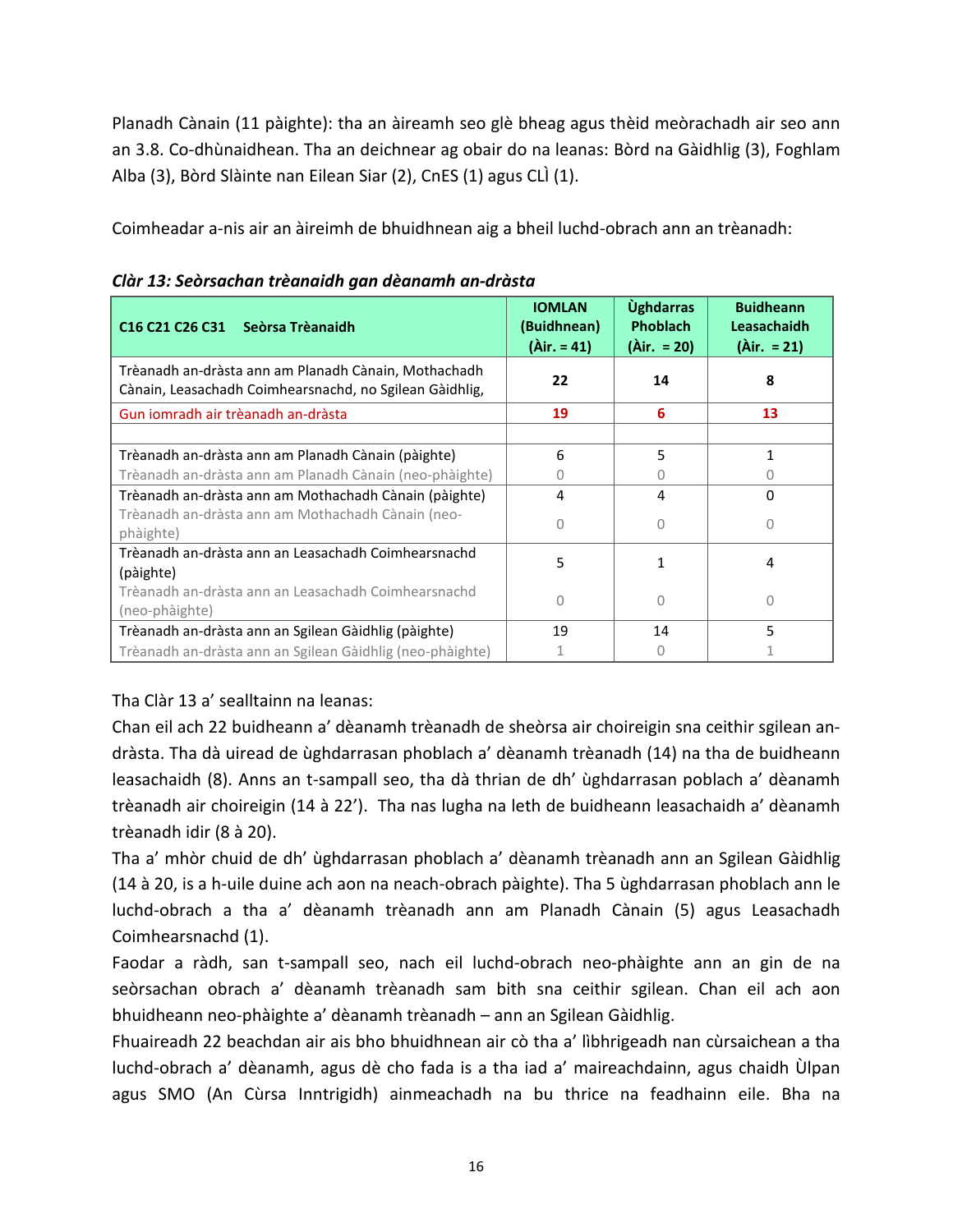cùrsaichean de dhiofar fhaidean, bho latha no uair san t-seachdain (dhan mhòr-chuid), gu Cùrsa Inntrigidh.

Chaidh faighneachd cò mheud duine anns gach buidhinn a tha feumach air trèanadh ann an gin de na ceithir cuspairean trèanaidh, Sgilean Gàidhlig, Mothachadh Cànain, Planadh Cànain is Leasachadh Coimhearsnachd. Uile gu lèir, shealladh ùidh mhòr ann an trèanadh anns na ceithir. Bha na h-àireamhan a b' àirde a' miannachadh trèanadh anns na sgilean bunaiteach (ach cudromach): Mothachadh Cànain agus Sgilean Gàidhlig. Bha àireamh nach beag cuideachd ag iarraidh trèanadh ann am Planadh Cànain agus Leasachadh Coimhearsnachd. Chithear na h-àireamhan de luchd-obrach ann an Clàr 14 gu h-ìosal:

| Feumach air tuilleadh trèanaidh ann an:  |               | Àireamh dhaoine              |                                 |                   |  |
|------------------------------------------|---------------|------------------------------|---------------------------------|-------------------|--|
|                                          | <b>Iomlan</b> | <b>Úghdarras</b><br>Phoblach | <b>Buidheann</b><br>Leasachaidh |                   |  |
| Planadh cànain (pàighte)                 | 44            | 24                           | 20                              | C <sub>37.1</sub> |  |
| Planadh cànain (neo-phàighte)            | 12            | $\Box$                       | 12                              |                   |  |
| Mothachadh cànain (pàighte)              | 981           | 962                          | 19                              | C <sub>37.2</sub> |  |
| Mothachadh cànain (neo-phàighte)         | 11            | 0                            | 11                              |                   |  |
| Leasachadh coimhearsnachd (pàighte)      | 40            | 19                           | 21                              | C37.3             |  |
| Leasachadh coimhearsnachd (neo-phàighte) | 11            |                              | 11                              |                   |  |
| Sgilean Gàidhlig (pàighte)               | 890           | 838                          | 52                              | C <sub>37.4</sub> |  |
| Sgilean Gàidhlig (neo-phàighte)          | 509           | Ω                            | 509                             |                   |  |

### *Clàr 14: Luchd-obrach a tha feumach air tuilleadh trèanaidh*

Chithear gu bheil a h-uile freagairt às leth dhaoine neo-phàighte a' tighinn bho bhuidhnean sa choimhearsnachd.

Tha an t-iarrtas air Planadh Cànain a' tighinn an dà chuid bhon roinn phoblaich/nàiseanta agus buidhnean coimhearsnachd.

Tha an t-iarrtas air Mothachadh Cànain a' tighinn sa mhòr-chuid bho ùghdarrasan phoblach. Nuair a rinneadh tuilleadh sgrùdaidh air na figearan seo, chunnacas gu bheil 962 dhiubh a' tighinn bho cheithir buidhnean mòra: Dualchas Nàdair na h-Alba (300), Comhairle nan Eilean Siar (300), Skills Development Scotland (200), agus Pàrlamaid na h-Alba (50).

Tha an t-iarrtas air Sgilean Gàidhlig (890 pàighte agus 509 neo-phàighte) inntinneach ri sgrùdadh cuideachd. Den iarrtas bho luchd-obrach pàighte, tha 838 sna h-ùghdarrasan phoblach, agus is iad seo na buidhnean a dh'iarr trèanadh mar seo: 650 bho Chomhairle nan Eilean Siar; 50 bho Dhualchas Nàdair na h-Alba, agus 50 bho Fhoghlam Alba. Den iarrtas bho luchd-obrach neo-phàighte (509), tha 500 dhiubh a' tighinn bho Fhèisean nan Gàidheal.

Tha Clàr 15 a' sealltainn àireamhan nam buidhnean agus an fheum a dh'ainmich iad air trèanadh anns na ceithir cuspairean.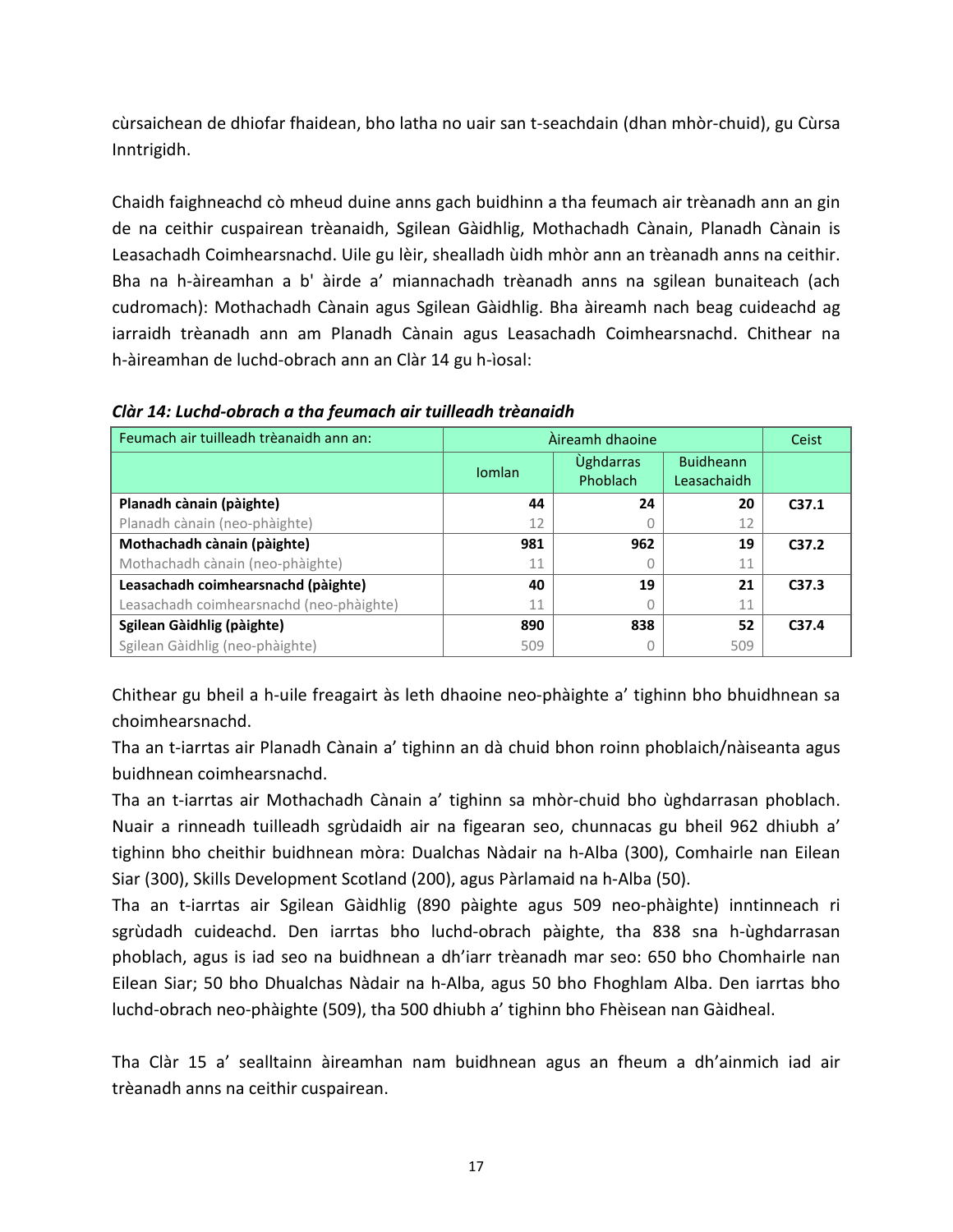| Feum aig buidhnean air trèanadh<br>C36 C37                             | <b>IOMLAN</b><br>(Buidhnean)<br>$(Air. = 41)$ | <b><u>Úghdarras</u></b><br>Phoblach<br>$(Air. = 20)$ | <b>Buidheann</b><br>Leasachaidh<br>$(Air. = 21)$ |
|------------------------------------------------------------------------|-----------------------------------------------|------------------------------------------------------|--------------------------------------------------|
| Feumach air trèanadh ann am Planadh Cànain,                            |                                               |                                                      |                                                  |
| Mothachadh Cànain, Leasachadh Coimhearsnachd,<br>no Sgilean Gàidhlig   | 37                                            | 19                                                   | 18                                               |
| Gun iomradh air feum air trèanadh                                      | 4                                             | $\mathbf{1}$                                         | 3                                                |
|                                                                        |                                               |                                                      |                                                  |
| Feumach air trèanadh ann am Planadh Cànain<br>(pàighte)                | 17                                            | 8                                                    | 9                                                |
| Feumach air trèanadh ann am Planadh Cànain (neo-<br>phàighte)          | 3                                             | 0                                                    | 3                                                |
| Feumach air trèanadh ann am Mothachadh Cànain<br>(pàighte)             | 17                                            | 10                                                   | 7                                                |
| Feumach air trèanadh ann am Mothachadh Cànain<br>(neo-phàighte)        | $\overline{2}$                                | $\Omega$                                             | $\overline{2}$                                   |
| Feumach air trèanadh ann an Leasachadh<br>Coimhearsnachd (pàighte)     | 12                                            | 4                                                    | 8                                                |
| Feumach air trèanadh ann an Leasachadh<br>Coimhearsnachd (neo-pàighte) | $\overline{2}$                                | 0                                                    | $\overline{2}$                                   |
| Feumach air trèanadh ann an Sgilean Gàidhlig<br>(pàighte)              | 21                                            | 7                                                    | 14                                               |
| Feumach air trèanadh ann an Sgilean Gàidhlig (neo-<br>phàighte)        | 4                                             | 0                                                    | 4                                                |

### *Clàr 15: Buidhnean aig a bheil feum air trèanadh sna ceithir cuspairean*

## Tha Clàr 15 a' sealltainn na leanas:

Cha mhòr nach eil a h-uile buidheann (37 à 41) ag ràdh gu bheil feum aig luchd-obrach air trèanadh ann an aon no barrachd de na ceithir cuspairean. Tha an t-iarrtas as motha air Sgilean Gàidhlig (21 à 41), ach tha iarrtas gu math mòr ann cuideachd air Planadh Cànain is Mothachadh Cànain (17 à 41). Tha an ùidh ann an trèanadh a cheart cho làidir ann am buidhnean leasachaidh is a tha e aig ùghdarrasan phoblach. Tha na toraidhean cuideachd a' sealltainn gu bheil am beachd ann gu bheil feum aig daoine neo-phàighe, gu h-àraidh sna buidhnean leasachaidh, air trèanadh (ged a tha na toraidhean gu h-àrd a' sealltainn nach eil daoine neo-phàighte a' dèanamh trèanadh an-dràsta).

#### **3.5. Iarrtas a thaobh modh-lìbhrigidh/àite trèanaidh**

Chaidh faighneachd ciamar a b' fheàrr a ghabhadh trèanadh lìbhrigeadh. Chaidh seo fhaighneachd mu gach cuspair fa leth, ach fhuaireadh an aon phàtran anns na ceithir cuspairean.

B' fheàrr le daoine:

Taghadh 1: Neach-trèanaidh san àite-obrach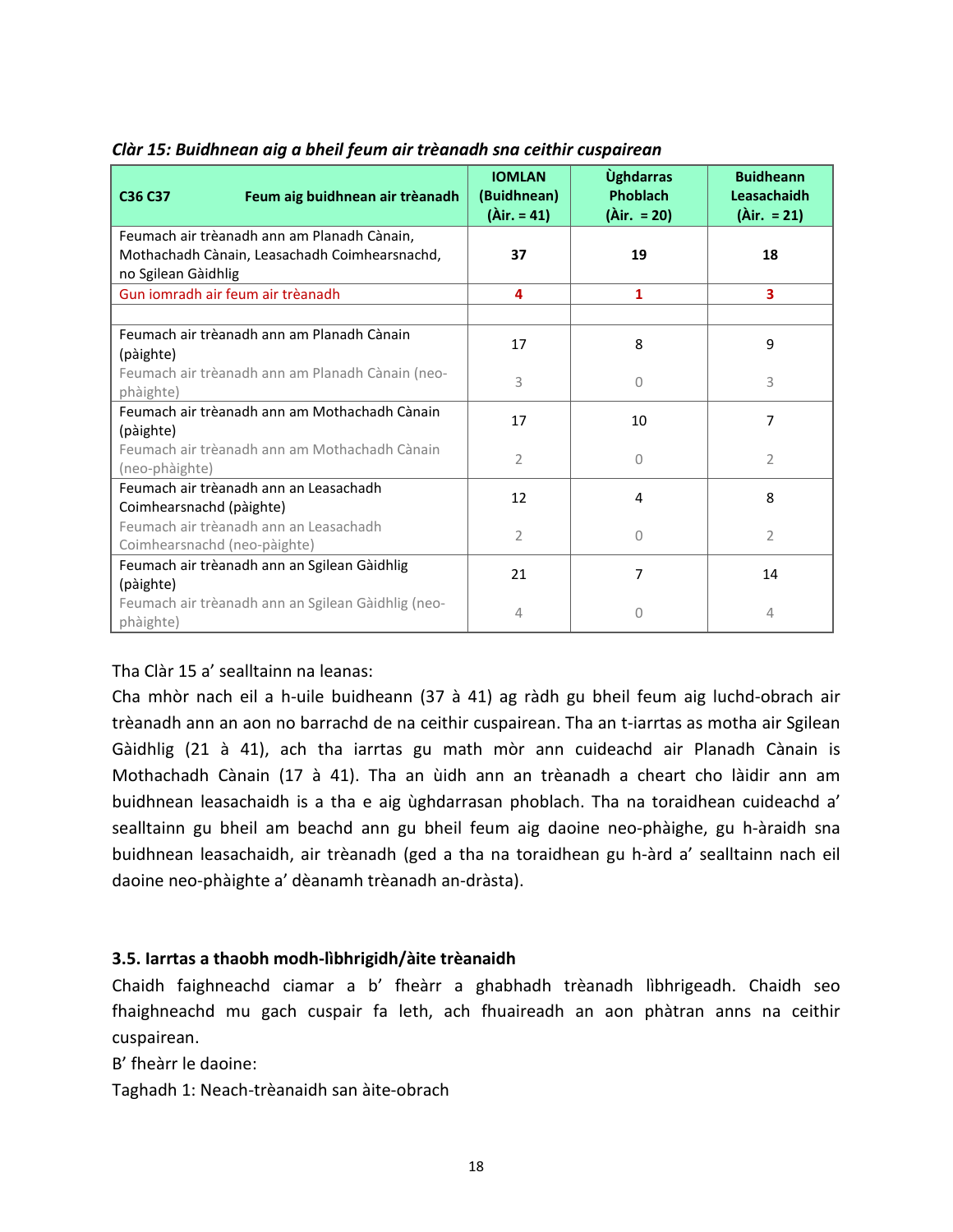Taghadh 2: Trèanadh aig ionad-ionnsachaidh ionadail Taghadh 3: Trèanadh tro bhith a' cleachdadh ICT (vc, Skype, jabber).

Chaidh faighneachd mu àiteachan dham biodh daoine deònach a dhol airson trèanadh. Bha na beachdan uile a' sònrachadh baile faisg air oifisean nam buidhnean fhèin.

# **3.6. Poileasaidhean, cothroman trèanaidh agus buidseatan**

Chaidh faighneachd an robh poileasaidhean trèanaidh aig na buidhnean. Fhuaireadh na freagairtean a leanas ann an Clàran 16 & 17 - mìneachadh fa leth airson luchd-obrach pàighte agus neo-phàighte.

## *Clàr 16: A bheil poileasaidh trèanaidh aig a' bhuidhinn? Luchd-obrach pàighte*

| C09.1 Poileasaidh trèanaidh - luchd-obrach pàighte | Àireamh bhuidhnean |
|----------------------------------------------------|--------------------|
| Tha                                                | 28                 |
| Chan eil                                           |                    |
| Iomlan                                             | 39                 |

De na 39 buidhnean le luchd-obrach pàighte, tha poileasaidh trèanaidh aig cha mhòr trì às gach ceithir.

| C09.2 Poileasaidh trèanaidh - luchd-obrach neo-phàighte | Àireamh bhuidhnean |
|---------------------------------------------------------|--------------------|
| Tha                                                     |                    |
| ∣ Chan eil                                              |                    |
| Iomlan                                                  |                    |

*Clàr 17***:** *A bheil poileasaidh trèanaidh aig a' bhuidhinn? Luchd-obrach neo-phàighte*

De na 18 buidhnean a fhreagair a' cheist seo ann an Clàr 17, chan eil poileasaidh trèanaidh aig 8 dhiubh. Ach ma dh'fhaoidte gu bheil an àireamh de bhuidhnean aig a bheil poileasaidh trèanaidh na h-iongnadh, leis mar a bhiodh ceist mhòr ann a bheil airgead airson trèanadh aig buidhnean le luchd-obrach neo-phàighte.

Chaidh faighneachd cuideachd a bheil e riatanach do luchd-obrach pàighte agus neo-phàighte trèanadh a dhèanamh. Fhuaireadh na toraidhean a leanas - mìneachadh fa leth airson luchdobrach pàighte agus neo-phàighte:

| Clàr 18: Tha e riatanach do luchd-obrach pàighte trèanadh fhaighinn |  |  |
|---------------------------------------------------------------------|--|--|
|---------------------------------------------------------------------|--|--|

| C10.1 Trèanadh riatanach - luchd-obrach pàighte | Àireamh buidhne |
|-------------------------------------------------|-----------------|
| Tha                                             |                 |
| Chan eil                                        |                 |
| <b>Iomlan</b>                                   |                 |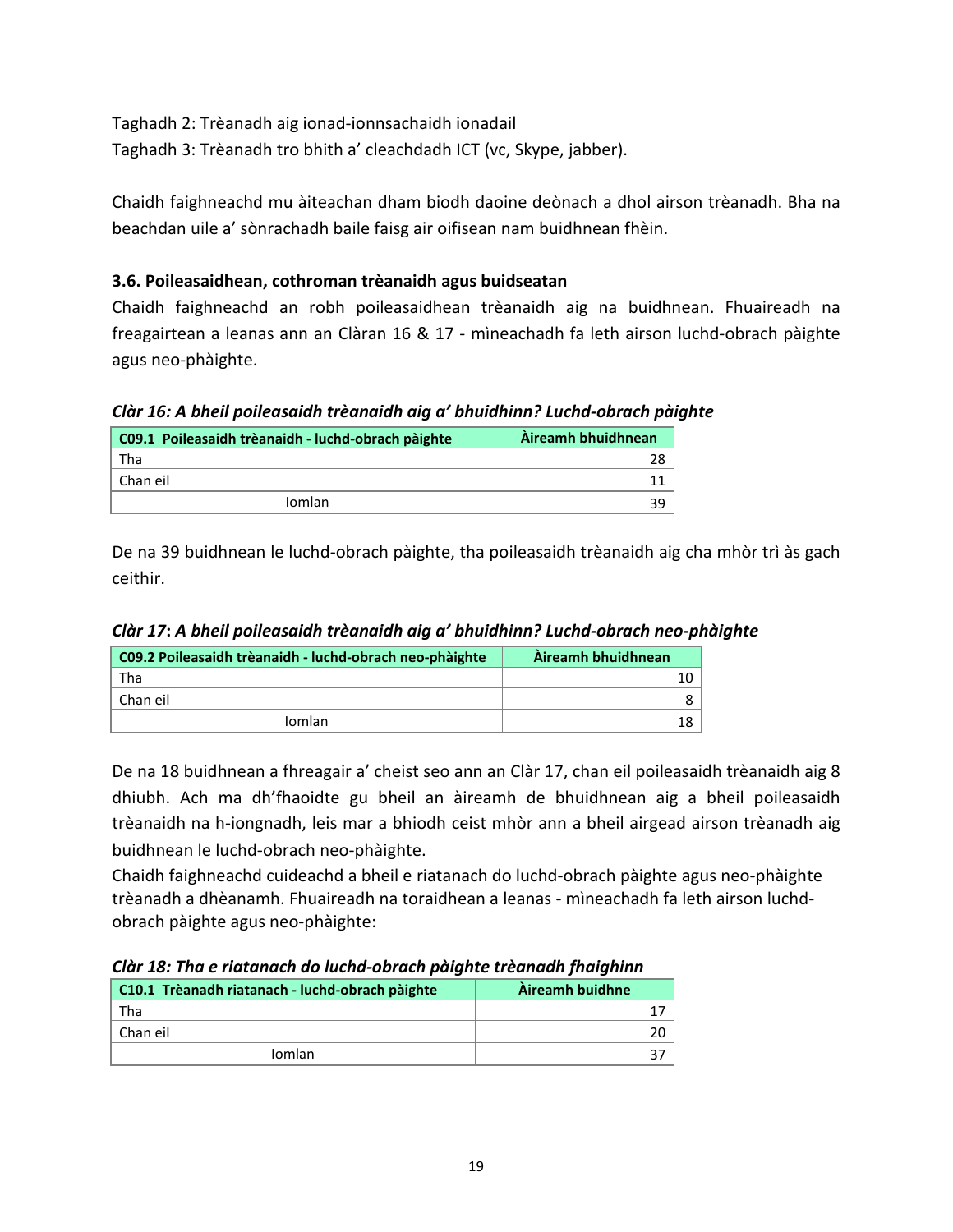Tha an clàr a' sealltainn nach eil e riatanach ach do bheagan nas lugha na leth nam buidhnean gun dèan neach-obrach pàighte trèanadh.

| Clar 19: Tha e riatanach ao Iucha-obrach neo-phàighte treanadh fhaighin |                 |
|-------------------------------------------------------------------------|-----------------|
| C10.2 Trèanadh riatanach - luchd-obrach neo-phàighte                    | Àireamh buidhne |
| Tha                                                                     |                 |
| Chan eil                                                                | 15              |
| <b>Iomlan</b>                                                           | 19              |

*Clàr 19: Tha e riatanach do luchd-obrach neo-phàighte trèanadh fhaighinn*

Tha an clàr a' sealltainn gu bheil trèanadh riatanach do 4 buidhnean à 19; mar sin, chan eil trèanadh riatanach do luchd-obrach neo-phàighte aig cha mhòr trì cairteal dhe na buidhnean.

Chaidh faighneachd mu na buidseatan trèanaidh aig buidhnean, ach fhuaireadh glè bheag de dh'fhiosrachadh: fhreagair 9 buidhnean à 41, agus b' ann eadar £2-5k an fhreagairt a bu chumanta. Fhuaireadh beagan fiosrachaidh airson gach seòrsa obrach agus roinn gu bheil e a rèir feumalachdan an duine/buidhne/ionmhas na buidhne aig an àm, agus gu tric a rèir na thèid aontachadh le manaidsear.

# **3.7. Beachdan air leasachadh chothroman trèanaidh gu nàiseanta**

Chaidh iarraidh air buidhnean taic no cion taice a shealltainn do dhiofar abairtean mu thrèanadh, a' cleachdadh sgèile Likert.

# *3.7.1. Taic do bharrachd chothroman trèanaidh*

À 39 buidhnean, bha a h-uile buidheann ach 2 ag aontachadh, no ag aontachadh gu làidir, ris a' bheachd gu bheil feum air barrachd chothroman trèanaidh airson bhuidhnean a tha a' cur ri ath-bheothachadh na Gàidhlig. Tha taic fìor làidir ann do bharrachd chothroman trèanaidh. Chithear seo uile ann an Clàr 20.

| C42 Tha feum air barrachd chothroman trèanaidh airson bhuidhnean a tha a' cur ri ath-bheothachadh na Gàidhlig. |                      |                    |             |               |                            |    |
|----------------------------------------------------------------------------------------------------------------|----------------------|--------------------|-------------|---------------|----------------------------|----|
|                                                                                                                | gu tur an<br>aghaidh | an aghaidh         | gun bheachd | ag aontachadh | ag aontachadh<br>gu làidir |    |
|                                                                                                                |                      | Àireamh Bhuidhnean |             |               |                            |    |
| <b>IOMLAN</b>                                                                                                  |                      |                    |             |               | 19                         | 39 |
| Ùghdarras Phoblach                                                                                             |                      |                    |             |               | 11                         | 18 |
| Buidheann Leasachaidh                                                                                          |                      |                    |             | 10            |                            | 21 |

# *Clàr 20: Taic do bharrachd chothroman trèanaidh*

# *3.7.2. Taic dhan bheachd gu bheil feum air cùrsaichean le teisteanasan, mar LDL (CPD)*

À 39 buidhnean, bha 29 ag aontachadh, no ag aontachadh gu làidir, gu bheil feum air cùrsaichean le teisteanas, mar LDL (CPD). Bha 7 buidhnean ann a bha gun bheachd, agus dhiubh seo, bha a' mhòr-chuid (6) nam buidheann leasachaidh – a rèir seo, chan eil buidhnean sa choimhearsnachd buileach cho cinnteach ri ùghdarrasan phoblach à feum air barrantas. Chithear seo ann an Clàr 21.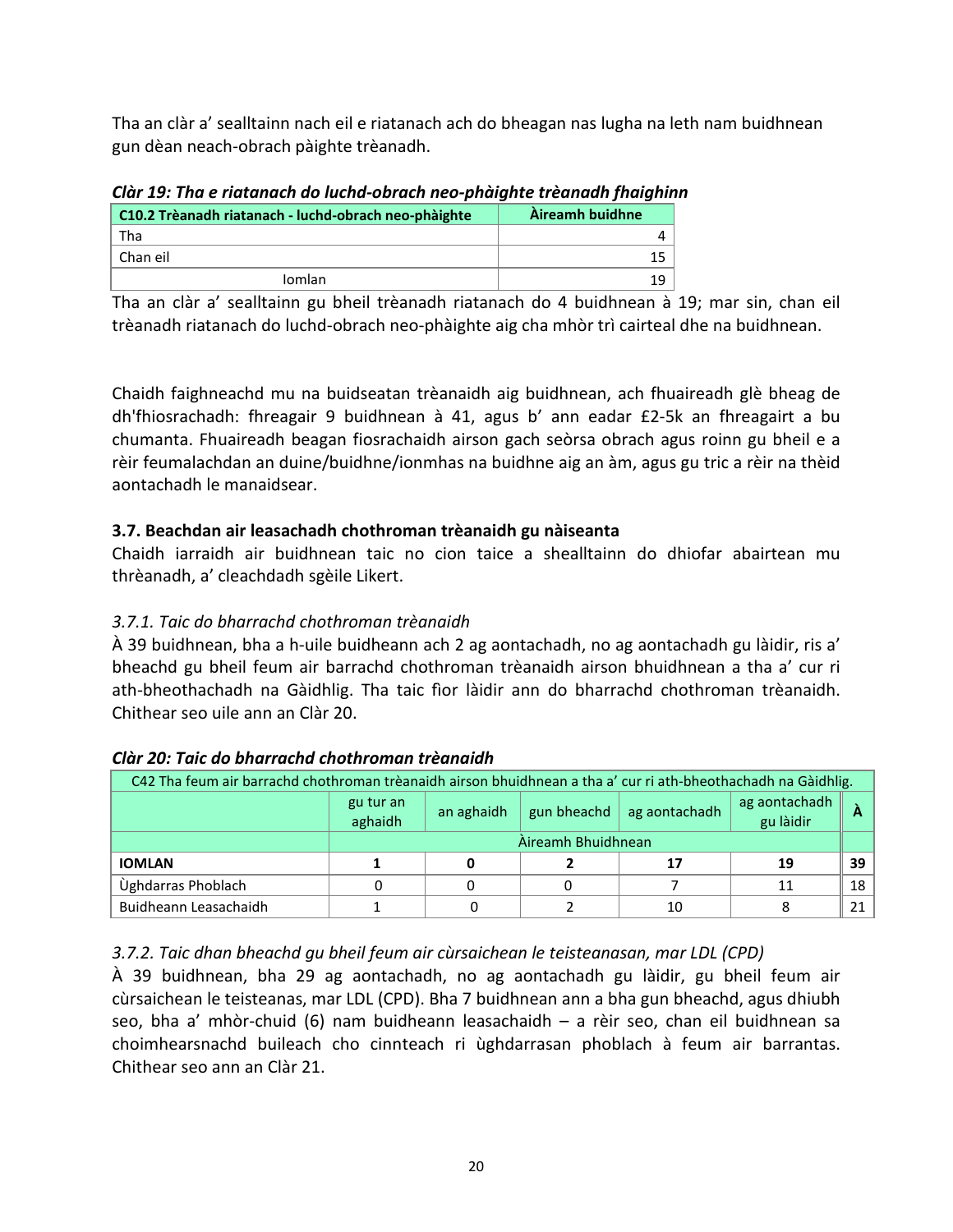# *Clàr 21: Feum air cùrsaichean le teisteanas*

| C43 Tha feum air cùrsaichean le teisteanasan, mar teisteanas Leasachadh Dreuchdail Leantainneach (LDL). |                      |                    |             |               |                            |    |
|---------------------------------------------------------------------------------------------------------|----------------------|--------------------|-------------|---------------|----------------------------|----|
|                                                                                                         | gu tur an<br>aghaidh | an aghaidh         | gun bheachd | ag aontachadh | ag aontachadh<br>gu làidir |    |
|                                                                                                         |                      | Àireamh Bhuidhnean |             |               |                            |    |
| <b>IOMLAN</b>                                                                                           |                      |                    |             | 18            | 11                         | 39 |
| Ùghdarras Phoblach                                                                                      |                      |                    |             | 10            |                            | 18 |
| Buidheann Leasachaidh                                                                                   |                      |                    |             |               |                            | 21 |

*3.7.3. Feum air barrachd co-òrdanachaidh le Bòrd na Gàidhlig de dh'fhiosrachadh mu chothroman trèanaidh*

À 38 buidhnean, bha 33 ag aontachadh/ag aontachadh gu làidir gu bheil feum air barrachd coòrdanachaidh le Bòrd na Gàidhlig de dh'fhiosrachadh mu chothroman trèanaidh. Bha seo fìor airson an dà sheòrsa buidhne, mar a chithear ann an Clàr 22.

| Clàr 22: Feum air barrachd co-òrdanachaidh le BnG de dh'fhios mu chothroman trèanaidh                         |
|---------------------------------------------------------------------------------------------------------------|
| $\alpha$ The feum air barrachd co-òrdanachaidh le Bòrd na Gàidhlig de dh'fhiosrachadh mu chothroman trèanaidh |

| C44 Tha feum air barrachd co-òrdanachaidh le Bòrd na Gàidhlig de dh'fhiosrachadh mu chothroman trèanaidh. |                      |                    |                     |               |                            |                 |  |
|-----------------------------------------------------------------------------------------------------------|----------------------|--------------------|---------------------|---------------|----------------------------|-----------------|--|
|                                                                                                           | gu tur an<br>aghaidh | an aghaidh         | gun bheachd $\vert$ | ag aontachadh | ag aontachadh<br>gu làidir |                 |  |
|                                                                                                           |                      | Àireamh Bhuidhnean |                     |               |                            |                 |  |
| <b>IOMLAN</b>                                                                                             |                      |                    |                     | 25            | 8                          | 38 <sup>1</sup> |  |
| Ùghdarras Phoblach                                                                                        |                      |                    |                     | 12            |                            | 17 I            |  |
| Buidheann Leasachaidh                                                                                     |                      |                    |                     | 13            |                            | 21 <sup>1</sup> |  |

# *3.7.4. Feum air prògram coitcheann gach bliadhna airson bhuidhnean a tha a' cur ri athbheothachadh na Gàidhlig*

À 39 buidhnean, bha 32 ag aontachadh no ag aontachadh gu làidir gu bheil feum air prògram trèanaidh coitcheann gach bliadhna airson bhuidhnean a tha a' cur ri ath-bheothachadh na Gàidhlig. Bha am beachd seo na bu làidire ann an ùghdarrasan phoblach na ann am buidhnean leasachaidh.

## *Clàr 23: Feum air prògram trèanaidh coitcheann gach bliadhna*

| C45 Tha feum air prògram trèanaidh coitcheann gach bliadhna airson bhuidhnean a' cur ri ath-bheothachadh na<br>Gàidhlig. |                                                                                                       |                    |  |    |   |    |
|--------------------------------------------------------------------------------------------------------------------------|-------------------------------------------------------------------------------------------------------|--------------------|--|----|---|----|
|                                                                                                                          | ag aontachadh<br>gu tur an<br>gun bheachd<br>an aghaidh<br>ag aontachadh<br>А<br>gu làidir<br>aghaidh |                    |  |    |   |    |
|                                                                                                                          |                                                                                                       | Àireamh Bhuidhnean |  |    |   |    |
| <b>IOMLAN</b>                                                                                                            |                                                                                                       |                    |  | 23 |   | 39 |
| Ùghdarras Phoblach                                                                                                       |                                                                                                       |                    |  | 10 | 6 | 18 |
| Buidheann Leasachaidh                                                                                                    |                                                                                                       |                    |  | 13 |   | 21 |

# *3.7.5. Feum ann am buidhnean a' tighinn còmhla airson sheiseanan trèanaidh*

À 39 buidhnean, bha 30 ag aontachadh no ag aontachadh gu làidir ris a' bheachd seo. Ach bha àireamh mhath ann cuideachd a bha gun bheachd, agus chithear gu bheil barrachd a' taghadh 'ag aontachadh' seach 'ag aontachadh gu làidir'. Ma dh'fhaoidte gu bheil cuid den bheachd gu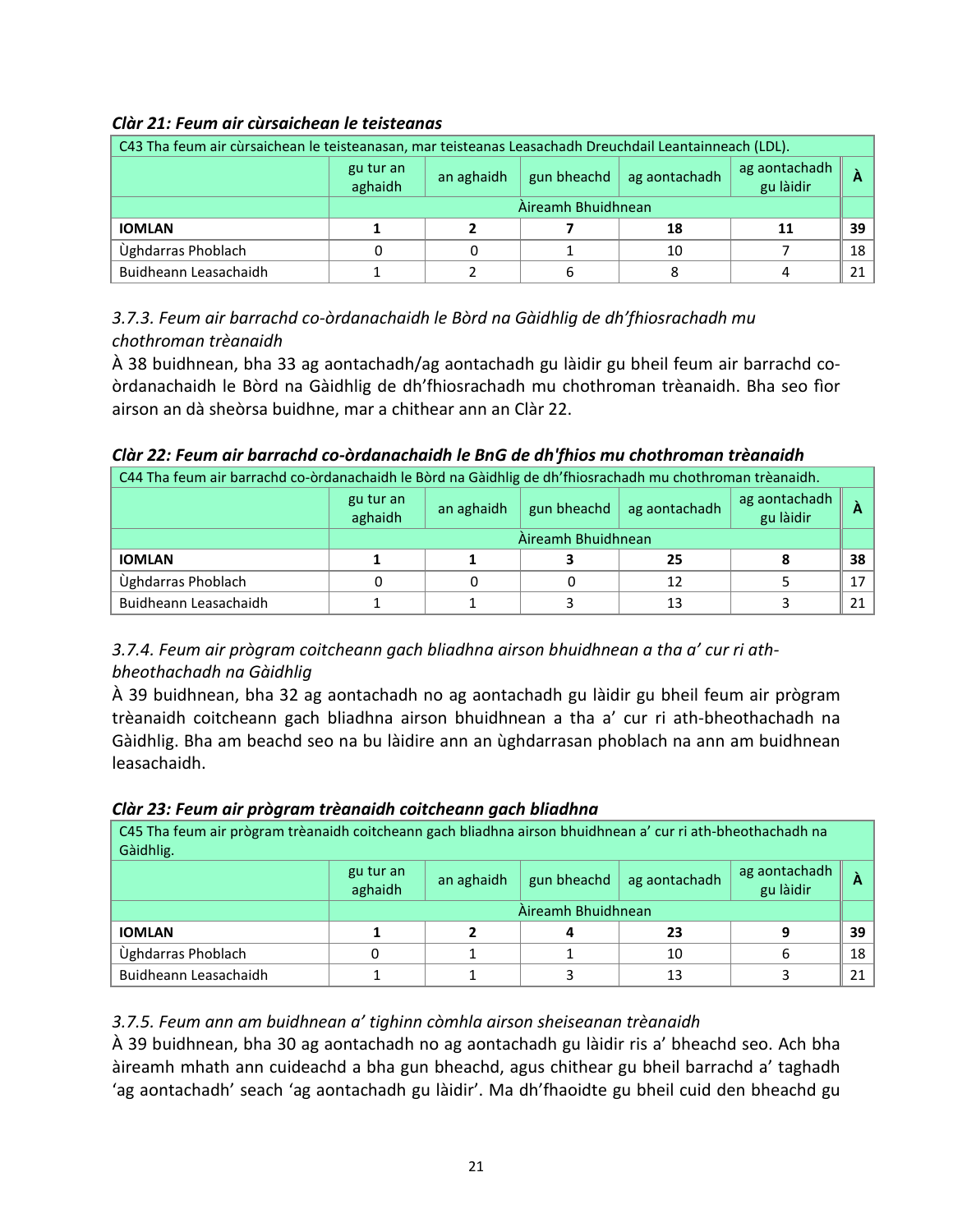bheil tighinn còmhla feumail uaireannan, agus uaireannan nach eil. Chìthear na toraidhean ann an Clàr 24 gu h-ìosal.

| C46 Bhiodh e feumail nan tigeadh buidhnean còmhla airson sheiseanan trèanaidh. |                      |                    |  |                           |                            |    |
|--------------------------------------------------------------------------------|----------------------|--------------------|--|---------------------------|----------------------------|----|
|                                                                                | gu tur an<br>aghaidh | an aghaidh         |  | gun bheachd ag aontachadh | ag aontachadh<br>gu làidir | А  |
|                                                                                |                      | Àireamh Bhuidhnean |  |                           |                            |    |
| <b>IOMLAN</b>                                                                  |                      |                    |  |                           |                            | 39 |
| Ùghdarras Phoblach                                                             |                      |                    |  |                           |                            | 18 |
| Buidheann Leasachaidh                                                          |                      |                    |  |                           |                            |    |

### *Clàr 24: Feum ann am buidhnean a' tighinn còmhla airson trèanaidh*

# *3.7.6. Feum air poileasaidh coitcheann airson bhuidhnean a thaobh an uiread de thrèanadh a bu chòir do gach neach dèanamh*

À 39 buidhnean, cha robh ach 17 ag aontachadh no ag aontachadh gu làidir gu bheil feum air poileasaidh coitcheann airson bhuidhnean a thaobh an uiread de thrèanadh a bu chòir do gach neach dèanamh. Bha glè fhaisg air an aon àireimh, 15, gun bheachd, agus bha 6 na aghaidh. Tha na toraidhean seo a' sealltainn nach eil na buidhnean cho cinnteach às a' bheachd seo is a tha iad às na beachdan eile a chaidh togail leotha.

# *Clàr 25: Feum air poileasaidh coitcheann airson bhuidhnean a thaobh an uiread de thrèanadh a bu chòir do gach neach dèanamh*

| C47 Tha feum air poileasaidh coitcheann airson bhuidhnean a thaobh an uiread de thrèanadh a bu chòir do gach<br>neach a tha an sàs ann an leasachadh cànain/coimhearsnachd dèanamh gach bliadhna. |                      |                                                                               |    |    |  |    |
|---------------------------------------------------------------------------------------------------------------------------------------------------------------------------------------------------|----------------------|-------------------------------------------------------------------------------|----|----|--|----|
|                                                                                                                                                                                                   | gu tur an<br>aghaidh | ag aontachadh<br>gu làidir<br>gun bheachd<br>ag aontachadh<br>an aghaidh<br>А |    |    |  |    |
|                                                                                                                                                                                                   |                      | Àireamh Bhuidhnean                                                            |    |    |  |    |
| <b>IOMLAN</b>                                                                                                                                                                                     |                      |                                                                               | 15 | 12 |  | 39 |
| Ùghdarras Phoblach                                                                                                                                                                                |                      |                                                                               |    |    |  | 18 |
| Buidheann Leasachaidh                                                                                                                                                                             |                      |                                                                               |    |    |  | 21 |

# *3.7.8. Bu chòir do bhuidhnean nàiseanta barrachd cuideim a chur air trèanadh ann an leasachadh cànain is coimhearsnachd*

À 39 buidhnean, bha a' mhòr-chuid, 29, ag aontachadh no ag aontachadh gu làidir gum bu chòir do dh' ùghdarras phoblach barrachd cuideim a chur air trèanadh ann an leasachadh cànain is coimhearsnachd. Bha 9 buidhnean (1 às gach 4) ged-thà gun bheachd.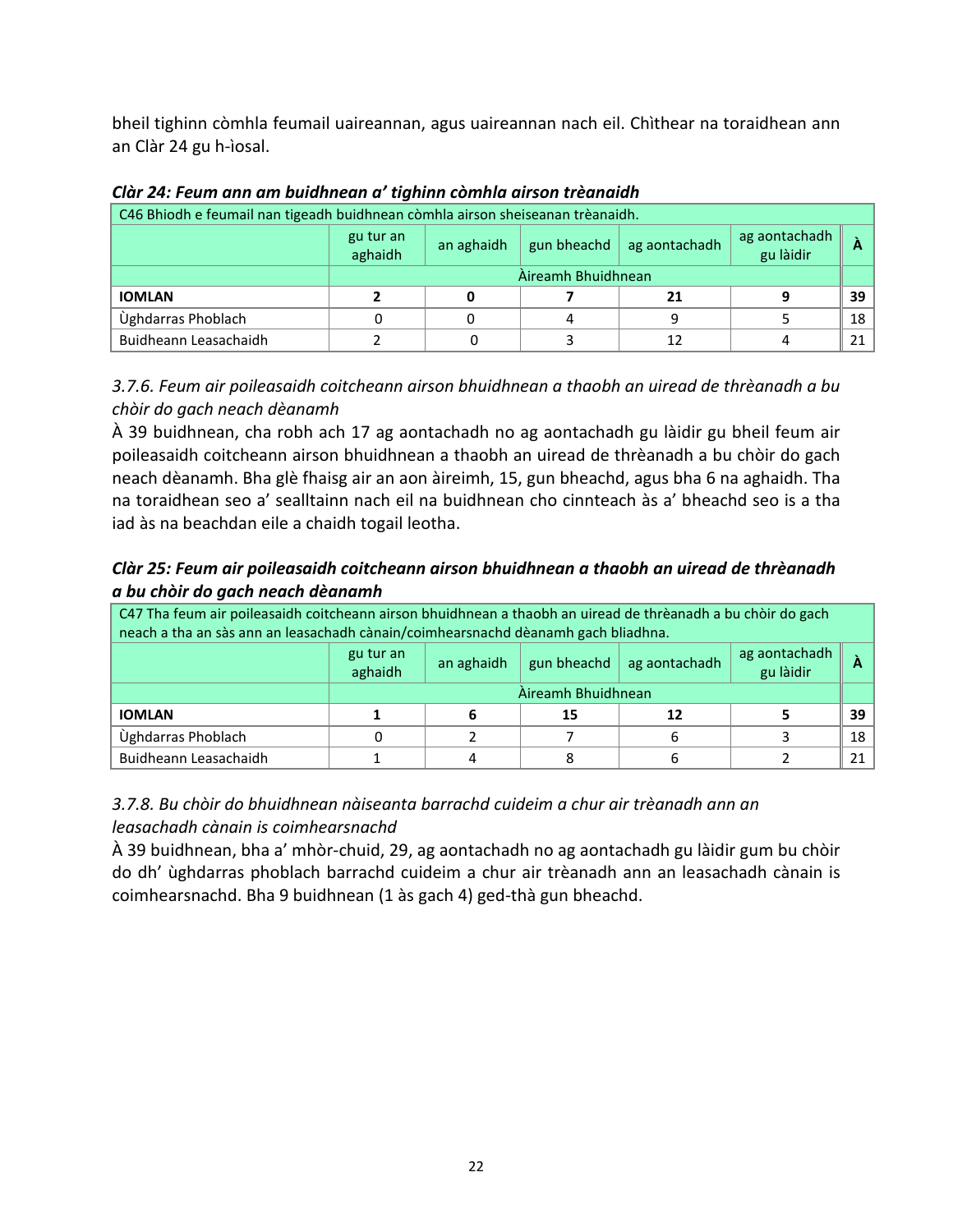*Clàr 26: Bu chòir do bhuidhnean nàiseanta barrachd cuideim a chur air trèanadh ann an leasachadh cànain is coimhearsnachd*

| C48 Bu chòir do bhuidhnean trèanaidh nàiseanta barrachd cuideim a chur air trèanadh ann an leasachadh cànain is<br>coimhearsnachd. |  |                    |  |    |   |                 |
|------------------------------------------------------------------------------------------------------------------------------------|--|--------------------|--|----|---|-----------------|
| ag aontachadh<br>gu làidir<br>gu tur an<br>gun bheachd<br>an aghaidh<br>ag aontachadh<br>aghaidh                                   |  |                    |  |    |   |                 |
|                                                                                                                                    |  | Àireamh Bhuidhnean |  |    |   |                 |
| <b>IOMLAN</b>                                                                                                                      |  |                    |  | 23 | 6 | 39 <sup>1</sup> |
| Ùghdarras Phoblach                                                                                                                 |  |                    |  | 12 |   | 18 <sup>1</sup> |
| Buidheann Leasachaidh                                                                                                              |  |                    |  |    |   | 21 <sup>1</sup> |

*3.7.9. Feum air barrachd airgid/ghoireasan bho bhuidhnean maoineachaidh nàiseanta airson trèanadh ann an leasachadh cànain/coimhearsnachd*

À 39 buidhnean, bha 32 ag aontachadh no ag aontachadh gu làidir leis a' bheachd seo. Bha 6 buidhnean ann a bha gun bheachd, eadar an dà roinn obrach. Chithear seo ann an clàr 27.

*Clàr 27: Feum air barrachd airgid/ghoireasan bho bhuidhnean maoineachadh nàiseanta airson trèanadh ann an leasachadh cànain/coimhearsnachd*

C49 Tha feum air barrachd airgid/ghoireasan bho bhuidhnean maoineachaidh nàiseanta airson trèanadh ann an leasachadh cànain is coimhearsnachd.

|                       | gu tur an<br>aghaidh | an aghaidh | gun bheachd | ag aontachadh | ag aontachadh<br>gu làidir |    |
|-----------------------|----------------------|------------|-------------|---------------|----------------------------|----|
|                       | Àireamh Bhuidhnean   |            |             |               |                            |    |
| <b>IOMLAN</b>         |                      |            |             |               | 11                         | 39 |
| Ùghdarras Phoblach    |                      |            |             |               |                            | 18 |
| Buidheann Leasachaidh |                      |            |             | 10            |                            | 21 |

## **3.8. Co-dhùnaidhean**

Tha na toraidhean rannsachaidh airson nan ceisteachan earbsach: thilleadh 41 à 50 ceisteachain, a' riochdachadh ìre-fhreagairt **82%**. Thaghadh buidhnean a tha an lùib athbheothachadh na Gàidhlig, le poileasaidh cànain aig a' mhòr-chuid no poileasaidh cànain ga sgrìobhadh an-dràsta (37 à 41).

Fhuaireadh fios air trèanadh bho àireamhan co-ionnan de dhiofar sheòrsachan bhuidhnean, eadar buidhnean Gàidhlig, buidhnean poblach, ùghdarrasan nàiseanta agus buidhnean carthannais/saor-thoileach: mar sin, bha na toraidhean riochdachail air gach seòrsa buidhne. Fhuaireadh fios cuideachd air obraichean pàighte cho math ri obraichean neo-phàighte (saorthoileach). Bha e doirbh sgaradh a dhèanamh eadar buidhnean a thaobh a bheil iad 'dùthchail' no a' buntainn ris a' bhaile mhòr, oir chan eil an sgaradh seo an-còmhnaidh ag obair (m.e. Steòrnabhagh = baile caran mòr, ach le mòran sgìrean dùthchail timcheall air), agus cuideachd ged a tha buidheann stèidhichte ann am baile mòr (m.e. CnaG) tha oifisean agus luchd-obrach aca a tha ag obair anns a' bhaile mhòr cho math ri air an dùthaich. Ach bha pàtran ri fhaicinn: tha a' mhòr-chuid de bhuidhnean – agus gu sònraichte obraichean san roinn phoblaich/nàiseanta le prìomh oifis sa bhaile/bhaile mhòr: tha seo na theachdaireachd car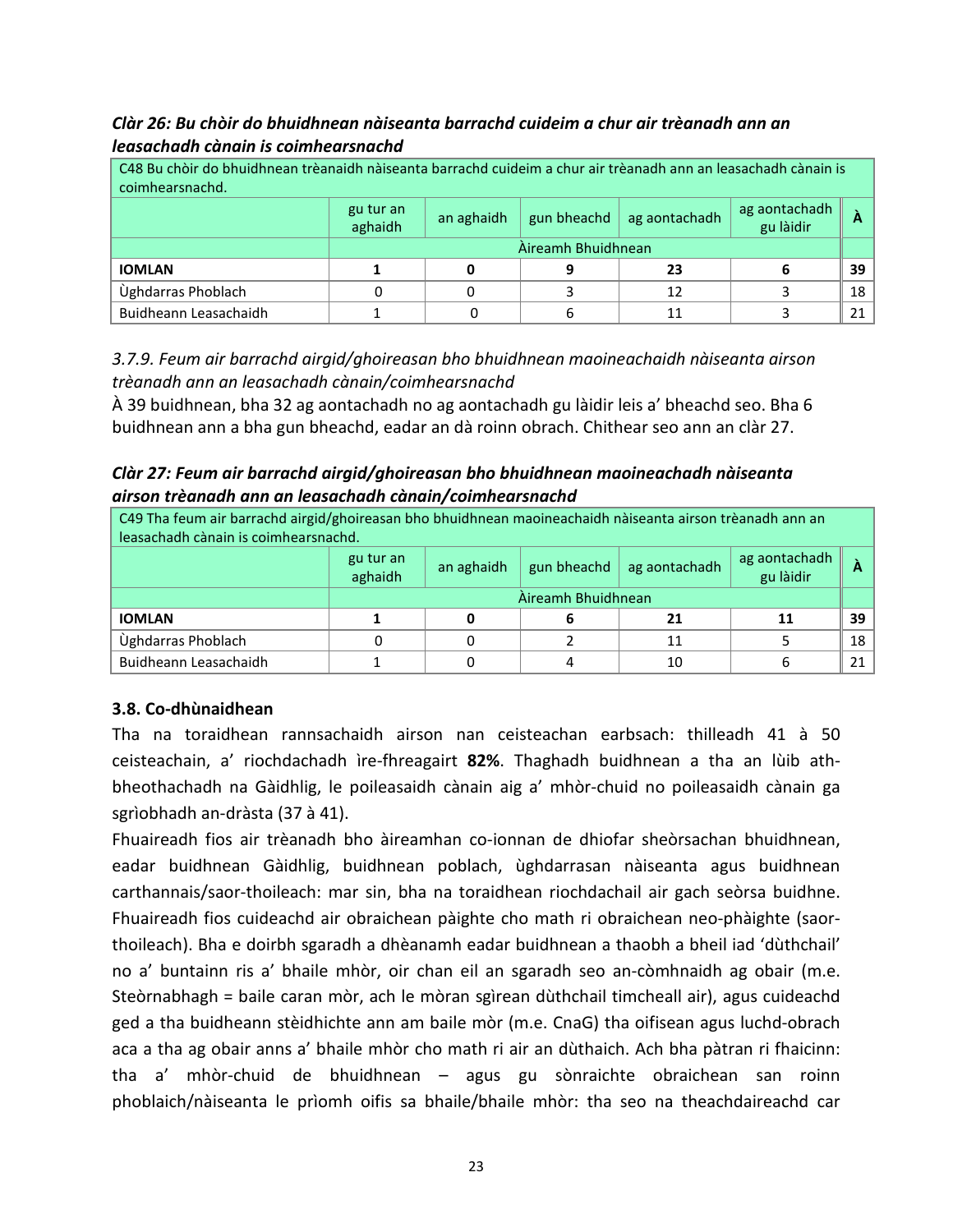soilleir do luchd-labhairt na Gàidhlig, gu h-àraidh ann an sgìrean iomallach far an robhar a' creidsinn gun robh aig duine ri falbh bho sgìre dhùthchail airson obair fhaighinn.

Sheall an rannsachadh gun robh pàtran agus ceangal ann eadar obraichean sna h-ùghdarrasan poblach, agus am baile/baile mòr agus gun robh ceangal ann gu tric eadar buidhnean carthannais agus buidhnean coimhearsnachd agus an dùthaich.

Mar sin, bha barrachd obraichean pàighte aig buidhnean poblach/nàiseanta/a' bhaile mhòir agus barrachd obraichean neo-phàighte (saor-thoileach) aig buidhnean 'coimhearsnachd'/ dùthchail.

Nochd pàtran eile, gu bheil barrachd ann an obraichean pàighte sna h-ùghdarrasan phoblach air trèanadh a dhèanamh/a' dèanamh trèanadh na tha ann an obraichean neo-phàighte no sa choimhearsnachd. Ach a thaobh iarrtais air trèanadh san àm ri teachd, cha robh cus diofair eadar na roinnean a thaobh miann air barrachd trèanaidh.

Bha na buidhnean a thill an ceisteachan a' riochdachadh luchd-obrach (pàighte agus neophàighte) gu math mòr, agus dhiubh seo, bha 1520 agus 94 daoine ann eadar daoine pàighte agus neo-phàighte a tha ag obair gu sònraichte air rudan a' buntainn ri coimhearsnachdan agus luchd-labhairt na Gàidhlig. Bha a' mhòr-chuid ann an obraichean pàighte sna h-ùghdarrasan poblach, agus bha a' mhòr-chuid aig buidhnean coimhearsnachd neo-phàighte. Tha seo cudromach a thaobh planaidh airson barrachd trèanaidh, gum bithear mothachail air 'dleastanas foirmeil' aig diofar seòrsa luchd-obrach pàighte/neo-phàighte, agus buidseatan airson trèanadh a bha buailteach a bhith gann airson luchd-obrach neo-phàighte.

'S e beachd an luchd-rannsachaidh gur iad seo, an 1520 + 94 luchd-obrach, am prìomhachas a thaobh barrachd chothroman trèanaidh.

Fhuaireadh a-mach cuideachd gu bheil 480 + 82 (pàighte + neo-phàighte) de luchd-obrach san rannsachadh seo a' cleachdadh na Gàidhlig gu ìre air choireigin nan obair. An taca ri toraidhean a' chunntais-shluaigh mu dheireadh, chan eil san àireimh seo ach aon às gach ceud de luchdlabhairt na Gàidhlig; ach feumar cuimhneachadh nach deach bruidhinn san rannsachadh ach ri 50 buidheann le ceangal ri leasachadh Gàidhlig/coimhearsnachd.

Chaidh coimhead air trèanadh a chaidh a dhèanamh mar-thà no a thathar a' dèanamh andràsta ann an Sgilean Gàidhlig, Mothachadh Cànain, Planadh Cànain is Leasachadh Coimhearsnachd. Fhuaireadh a-mach nach do rinn daoine neo-phàighte mòran trèanaidh idir, agus den fheadhainn a rinn, bha iad ag obair aig buidhnean coimhearsnachd. Bha an trèanadh a tha iad a' dèanamh ann an Sgilean Gàidhlig (tro Ùlpan no SMO mar as trice) agus Leasachadh Coimhearsnachd. Chunnacas gun robh a h-uile duine neo-phàighte a tha a' dèanamh trèanadh ann an Sgilean Gàidhlig uile fo sgèith aon bhuidhne (Fèisean nan Gàidheal).

Chithear bhon rannsachadh gun robh triùir às gach ceathrar air trèanadh air choireigin a dhèanamh ann an aon de na sgilean ainmichte sa cheisteachan, ach fhathast bha sin a' fàgail gu bheil aon duine anns gach ceithir nach do rinn trèanadh ann an gin de na ceithir cuspairean.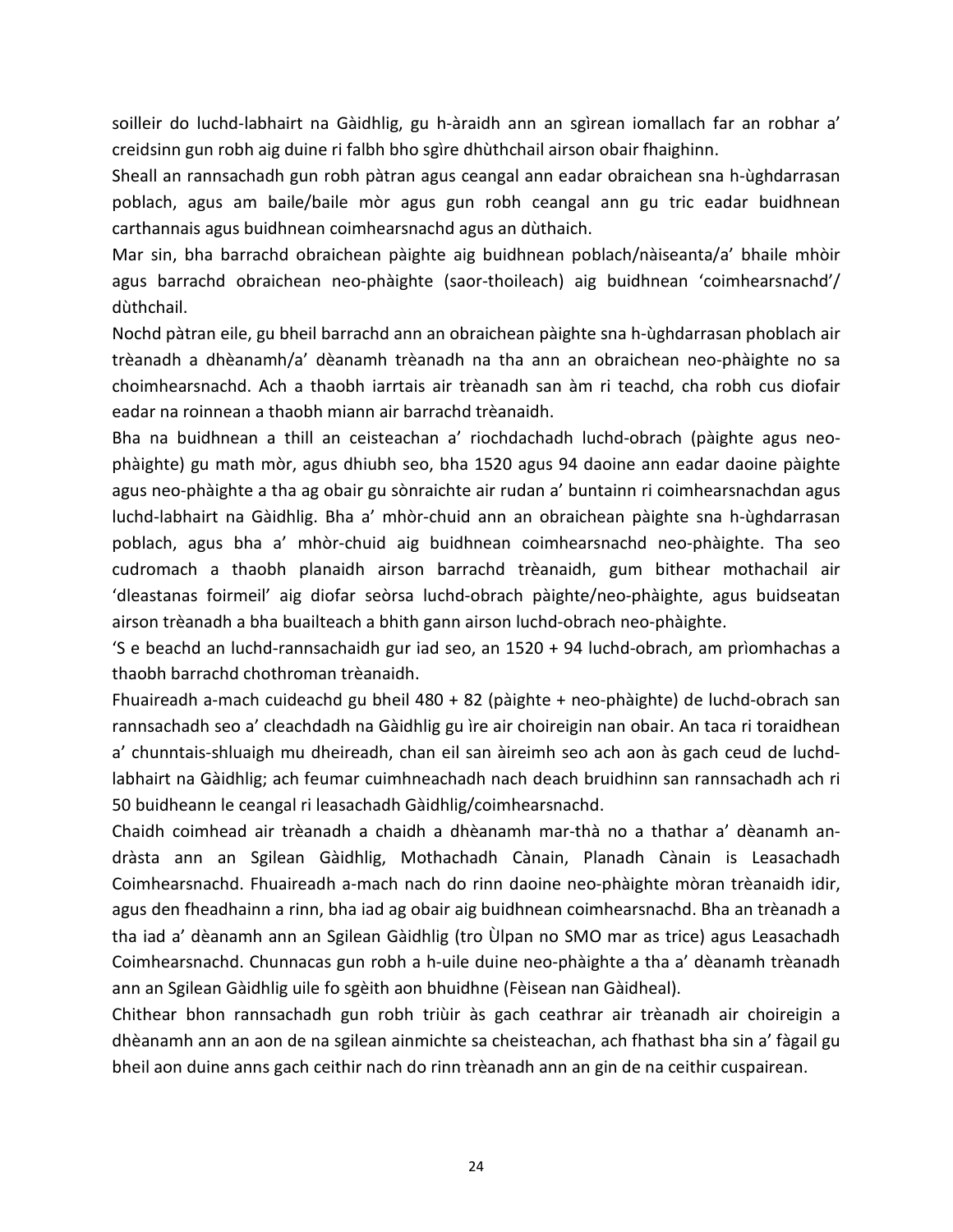Bha leth den na buidhnean air trèanadh ann am Planadh Cànain a dhèanamh – ma dh'fhaoidte air sgàth 's gun robh aca ri Plana Cànain a sgrìobhadh dhan bhuidhinn aca – agus bha a' mhòrchuid seo ag obair dhan roinn phoblaich. An-dràsta, chan eil duine san t-sampall a' dèanamh trèanadh air Planadh Cànain aig buidhnean coimhearsnachd – ged a tha planaichean cànain baile msaa mar amas sa *Phlana Chànain Nàiseanta Ghàidhlig*, gu h-àraidh ma tha coimhearsnachdan gu bhith aig cridhe iomairtean ath-bheothachaidh.

Chunnacas san rannsachadh àireamhan àrda airson trèanadh le buidhnean poblach/nàiseanta ann an Sgilean Gàidhlig agus Mothachadh Cànain – na bun-chùrsaichean ann am Planadh Cànain, saoilidh an sgioba rannsachaidh. Bha na rinn an trèanadh seo a' riochdachadh dìreach aon trian de na buidhnean seo, ged-thà.

A thaobh àireamhan is seòrsa trèanaidh a tha luchd-obrach uile a' dèanamh an-dràsta, fhuaireadh nach eil leth de na buidhnean a' dèanamh trèanadh sam bith an-dràsta. Sna buidhnean poblach, tha a' mhòr-chuid dhiubh a' dèanamh trèanadh airson luchd-obrach pàighte ann an Sgilean Gàidhlig.

Fhuaireadh a-mach gu bheil a' mhòr-chuid de dh'obraichean, a tha a' buntainn gu sònraichte ri leasachadh cànain agus coimhearsnachd na Gàidhlig, ann an leasachadh coimhearsnachd agus leasachadh cànain sa choimhearsnachd; cha robh mòran ann an leasachadh phoileasaidhean a tha a' buntainn ris na coimhearsnachdan/luchd-labhairt na Gàidhlig.

Bha na h-obraichean a thaobh poileasaidh agus leasachadh cànain aig buidhnean poblach; agus bha obraichean ann an leasachadh coimhearsnachd bitheanta gu h-àraid aig buidhnean carthannais agus buidhnean sa choimhearsnachd.

Den fheadhainn aig an robh obair roimhe a bha a' buntainn ri leasachadh cànain/ coimhearsnachd, bha a' mhòr-chuid ag obair ann an Leasachadh Coimhearsnachd agus bha na h-obraichean seo mar bu thrice aig buidhnean poblach.

Nochd ùidh mhòr ann an trèanadh, aig gach seòrsa buidhne is airson daoine pàighte agus neophàighte. Tha an ùidh as motha anns na sgilean bunaiteach, 'bog' a thaobh planadh cànain – ann an Sgilean Gàidhlig agus Mothachadh Cànain (agus bha trì buidhnean mòra poblach aig cùl an iarrtais seo); ach tha ùidh ann aig gach seòrsa buidhne ann am Planadh Cànain agus Leasachadh Coimhearsnachd cuideachd.

B' fheàrr le daoine trèanadh fhaighinn le oide san àite-obrach no san sgìre faisg orra; ach thathar fosgailte cuideachd do chothroman trèanaidh a' cleachdadh ICT.

Tha poileasaidh trèanaidh aig a' mhòr-chuid de bhuidhnean, is tha am figear nas àirde airson bhuidhnean poblach na airson bhuidhnean coimhearsnachd. Fhuaireadh a-mach nach eil trèanadh riatanach aig buidhnean san fharsaingeachd, agus tha am figear airson bhuidhnean coimhearsnachd gu math nas ìsle na airson bhuidhnean poblach/nàiseanta.

Le bhith a' cleachdadh sgèile Likert, fhuaireadh gu bheil ùidh mhòr aig buidhnean ann a bhith a' leasachadh chothroman trèanaidh. Bhathar ag aontachadh gu bheilear ag iarraidh barrachd chothroman trèanaidh, gu bheil feum air cùrsaichean le teisteanas mar LDL, gum bu chòir don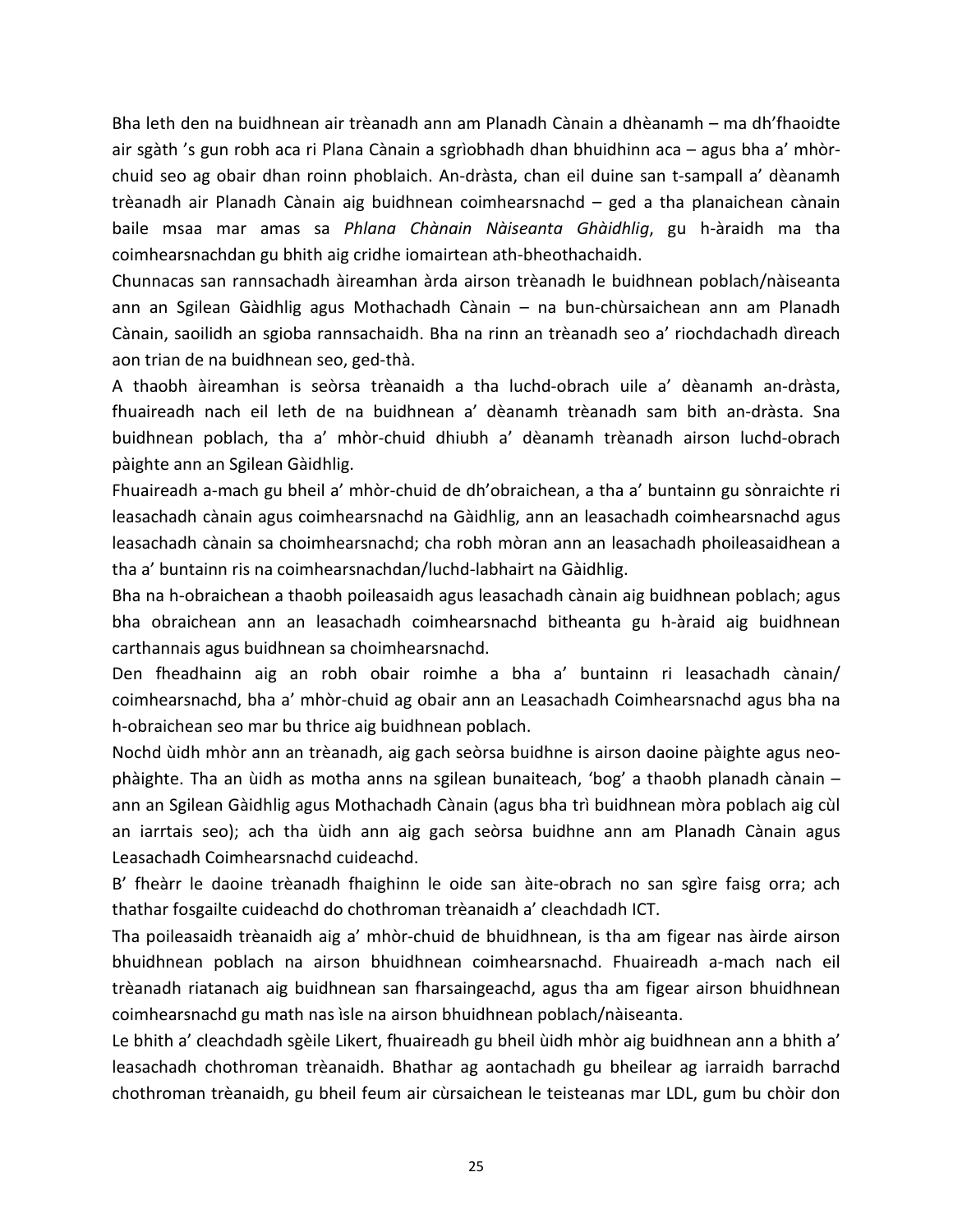Bhòrd a bhith a' co-òrdanachadh fios air trèanadh, gu bheil feum air prògram coitcheann airson bhuidhnean gach bliadhna, agus gum biodh e feumail gu tric nam biodh buidhnean a' tighinn ri chèile airson trèanadh. Bhathar cuideachd taiceil don bheachd gum bu chòir do bhuidhnean nàiseanta a bhith a' cur cuideam air trèanadh, agus gu bheil feum air tuilleadh airgid/ghoireasan bho bhuidhnean nàiseanta airson trèanadh ann an leasachadh cànain is coimhearsnachd. Cha robhar cho taiceil dhan bheachd gum bu chòir poileasaidh coitcheann a bhith ann airson an uiread de thrèanadh a bu chòir do luchd-obrach dèanamh.

Uile gu lèir, fhuaireadh nach deach mòran trèanaidh a dhèanamh ann am mòran de na sgilean a tha a' buntainn ri planadh cànain gu h-àraidh ach, gu ìre nas lugha, ann an leasachadh coimhearsnachd nas motha - ged a tha gu leòr a' dèanamh trèanadh ann an litearrachd sa Ghàidhlig. Tha ùidh mhòr aig a h-uile seòrsa buidhne anns gach roinn obrach ann am barrachd trèanaidh, gu h-àraidh ma tha e: **ri fhaighinn aig an taigh; tro neach-trèanaidh no air vc, msaa; gu h-àraidh ma bhios tuilleadh taice le co-òrdanachadh prògram trèanaidh bho BnG; agus ma bhios trèanadh ann le taic-airgid a bharrachd dha, bho na buidhnean nàiseanta**.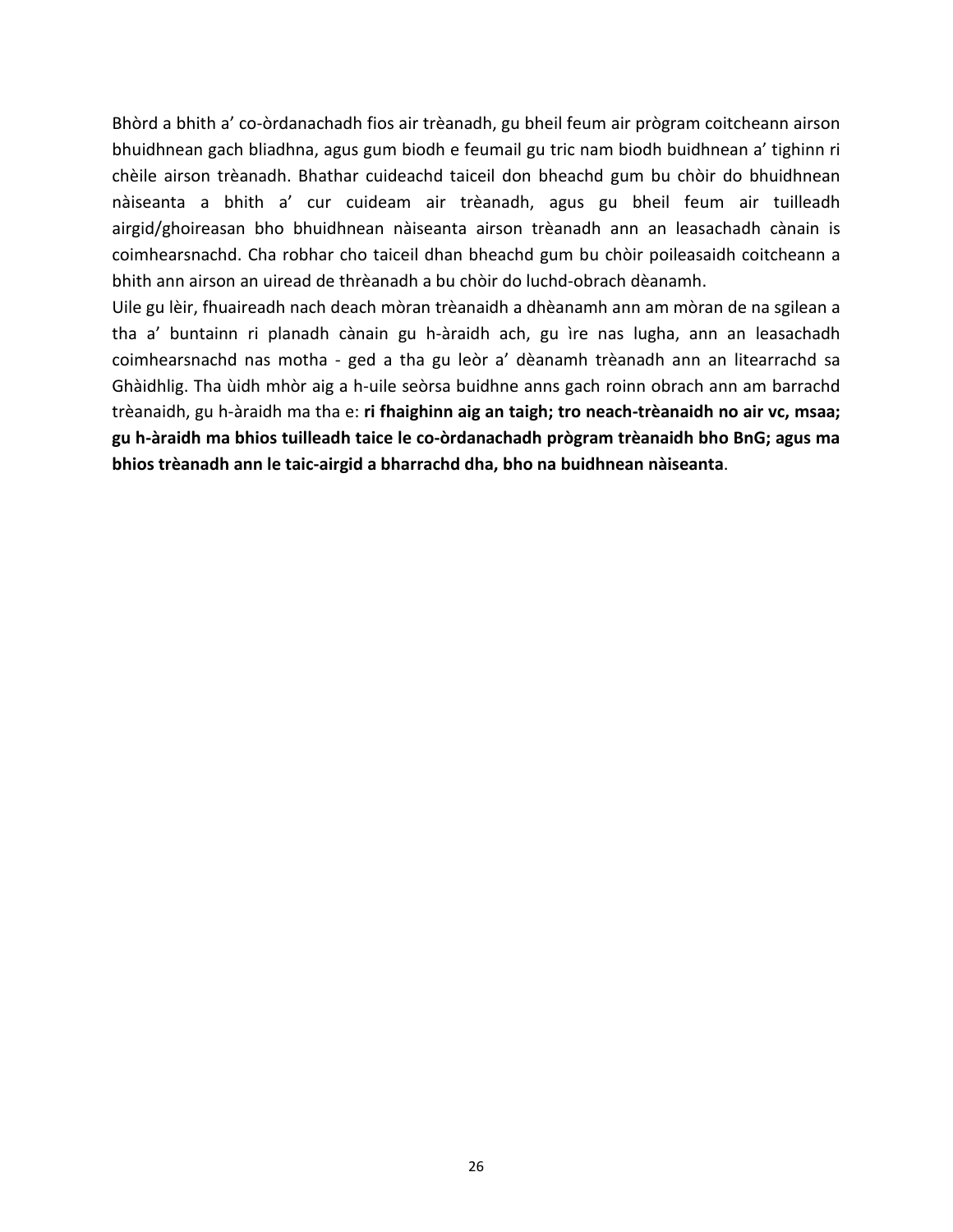# **4. TORAIDHEAN 2: AGALLAMHAN**

### **4.1. Ro-ràdh do na h-agallamhan**

Mar a thuirteadh ann an 2.3., Dòighean-rannsachaidh, bha cleachdadh stèidhichte ann airson gach agallaimh, ach bha saorsa ann cuideachd leudachadh a dhèanamh air cuid de phuingean a bha iomchaidh no inntinneach. Bha 13 ceistean ann agus bho na freagairtean seo chaidh sgrùdadh a dhèanamh air na freagairtean agus na puingean as cudromaiche an uair sin a sheòrsachadh ann an 3 earrainnean:

- 1. Beachdan air trèanadh a tha ri fhaotainn an-dràsta agus deòin trèanadh a ghabhail os làimh.
- 2. Sgilean a th' ann agus a tha a dhìth: prìomhachasan
- 3. Poileasaidhean, co-obrachadh, siostaman-taice agus maoin

## **4. 2. Trèanadh a tha ri fhaotainn an-dràsta agus deòin trèanadh a ghabhail os làimh**

Tha e soilleir bho na h-agallamhan uile nach eil siostam trèanaidh ann an-dràsta co-cheangailte a dh'aona-ghnothaich ri leasachadh Gàidhlig sa choimhearsnachd ged a tha na buidhnean uile a' gabhail pàirt ann no a' tairgse trèanadh air choireigin. Tha Comunn na Gàidhlig a' cur air dòigh 4 làithean trèanaidh gach bliadhna son nan oifigearan Iomairt aca: tha farsaingeachd chuspairean ann an trèanadh CnaG, ach glè bheag dhiubh co-cheangailte ri na cuspairean a chaidh a shònrachadh ann an sgeama an rannsachaidh (mothachadh cànain, leasachadh coimhearsnachd, sgilean Gàidhlig, planadh cànain) - san àbhaist tha cuspairean CnaG gu math practaigeach agus chan eil structar no frèama lìbhrigidh ann. Tha trèanadh ri fhaotainn anns na buidhnean eile cuideachd mar as trice tro shiostaman measaidh bhliadhnail no nuair a nochdas iarrtas. Anns na comhairlean, tha e follaiseach gu bheil e na dhleastanas aig manaidsearan a bhith a' beachdachadh air na feumalachdan trèanaidh aig daoine anns na measaidhean bliadhnail (ma tha sin iomchaidh).

Tha ùidh aig na buidhnean gu diofar ìrean ann a bhith a' gabhail pàirt ann an trèanadh eile. Chaidh a thogail aig gach com-pàirtiche anns na h-agallamhan nach eil ùine gu leòr ann ancòmhnaidh son trèanadh agus bha e follaiseach nach fhacas trèanadh mar phrìomhachas obrach agus iad uile cho trang. Chaidh a thogail cuideachd dhan fheadhainn a tha ag obair anns na h-Eileanan gu bheil duilgheadasan sònraichte aca a thaobh a bhith a' frithealadh trèanadh mas ann air tìr-mòr a tha e: tha seo gu follaiseach a' cur ri cosgais trèanaidh agus làithean air falbh bhon àite-obrach - agus tha seo a' bualadh gu mòr air daoine a tha ag obair pàirt-ùine.

Chaidh a thogail le CBG nach eil trèanadh ann an-dràsta dha daoine a tha ag obair mar oifigearan planaidh; shaoileadh gum biodh e iomchaidh ionnsachadh mu na tha a' dol ann an àiteachan eile agus nan robh prògram mar sin ann do dhaoine coltach ris-san, gum biodh ùidh aige a dhol ann. Thuirt Ceannard CnaG gum biodh ùidh aig a' bhuidhinn sin cuideachd ann am prògram de thrèanadh nan robh an leithid ann, agus nan robh e a' tairgse fiosrachadh agus trèanadh iomchaidh.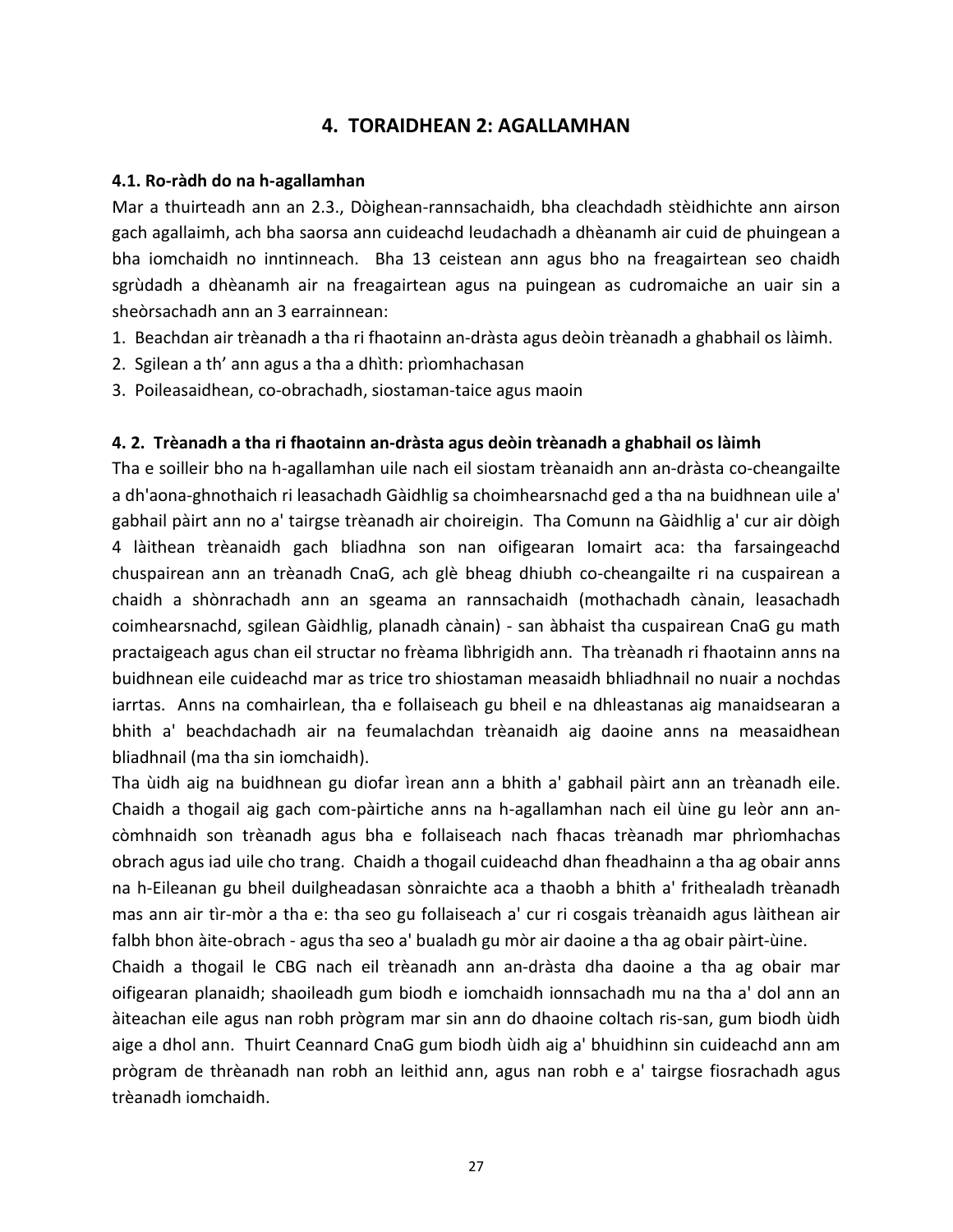#### **4.3 Sgilean a th' ann agus a tha a dhìth: prìomhachasan**

Bha aonta soilleir ann gu bheil farsaingeachd de sgilean a dhìth son a bhith ag obair ann an leasachadh coimhearsnachd Gàidhlig, agus mar thoradh air sin tha e doirbh dealbh fhaighinn no a chruthachadh air iomlan nan sgilean a tha aig daoine an-dràsta no a tha a dhìth.

Am measg nan sgilean a th' aig luchd-obrach coimhearsnachd a chaidh ainmeachadh, bha na leanas:

| ciad-chobhair       | dìon-cloinne       | rianachd-oifis          |
|---------------------|--------------------|-------------------------|
| rianachd-ghoireasan | obair chunntasachd | stiùireadh phròiseactan |
| sgilean cànain      | obair oighreachd   |                         |

A bharrachd air sgilean practaigeach, bha cuid a' bruidhinn air comasan pearsanta a tha riatanach airson obair ann an coimhearsnachd, leithid: math air dèiligeadh ri daoine, misneachd, dealas son na h-obrach agus comasan 'dioplomataigeach' ged a dh'aithnichear gum biodh e doirbh iad seo a theagasg.

Chaidh sgilean cànain aithneachadh leis a h-uile duine mar sgil a tha riatanach agus, gu dearbh, a-mach às a' cheithir (mothachadh cànain, leasachadh coimhearsnachd, sgilean Gàidhlig, planadh cànain), 's dòcha gur e seo an sgil air an robh daoine a' cur barrachd cuideim: chuireadh fàilte air dòigh ùr-nòsach sgilean cànain adhartachadh agus a leasachadh an dà chuid airson feadhainn a tha air ùr-thighinn dhan chànan agus dhan fheadhainn a tha fileanta ach feumach air misneachd. Tha CnES air grunn chùrsaichean cànain a lìbhrigeadh don luchdobrach, agus bha e follaiseach bhon agallamh gun robh Sgioba na Gàidhlig den bheachd gun robh cur taic ri lìbhrigeadh chùrsaichean Gàidhlig na phàirt mhòr den obair aca agus air an làimh eile, cha robh iad mothachail air iarrtas son trèanadh ann an obair choimhearsnachd tro mheadhan na Gàidhlig.

A thaobh phrìomhachasan, a bharrachd air sgilean cànain, cha robh aonta ann air cuideam nan cuspairean eile am measg nam buidhnean leis an d' rinneadh agallamhan. Cha robh CnaG a' faicinn gun robh mothachadh cànain a' buntainn riutha, seach gu bheil iad ag obair san fharsaingeachd còmhla ri daoine aig a bheil Gàidhlig agus ann an raon-obrach gu math pragtaigeach agus air an adhbhair sin, cha robh mòran suim aca ann an trèanadh ann am planadh cànain nas motha. Chuireadh luach mòr air trèanadh ann an leasachadh coimhearsnachd gus am biodh daoine comasach air a dhol a-mach gu na coimhearsnachdan agus am misneachadh agus gum biodh deagh fhios aca cò air a bha iad a-mach co-cheangailte ris a' Ghàidhlig agus mar a thuirt CnES, mur eil coimhearsnachdan fallain ann le daoine deònach pàirt a ghabhail ann an gnothaichean coimhearsnachd, dè am maith a th' ann an leasachadh cànain.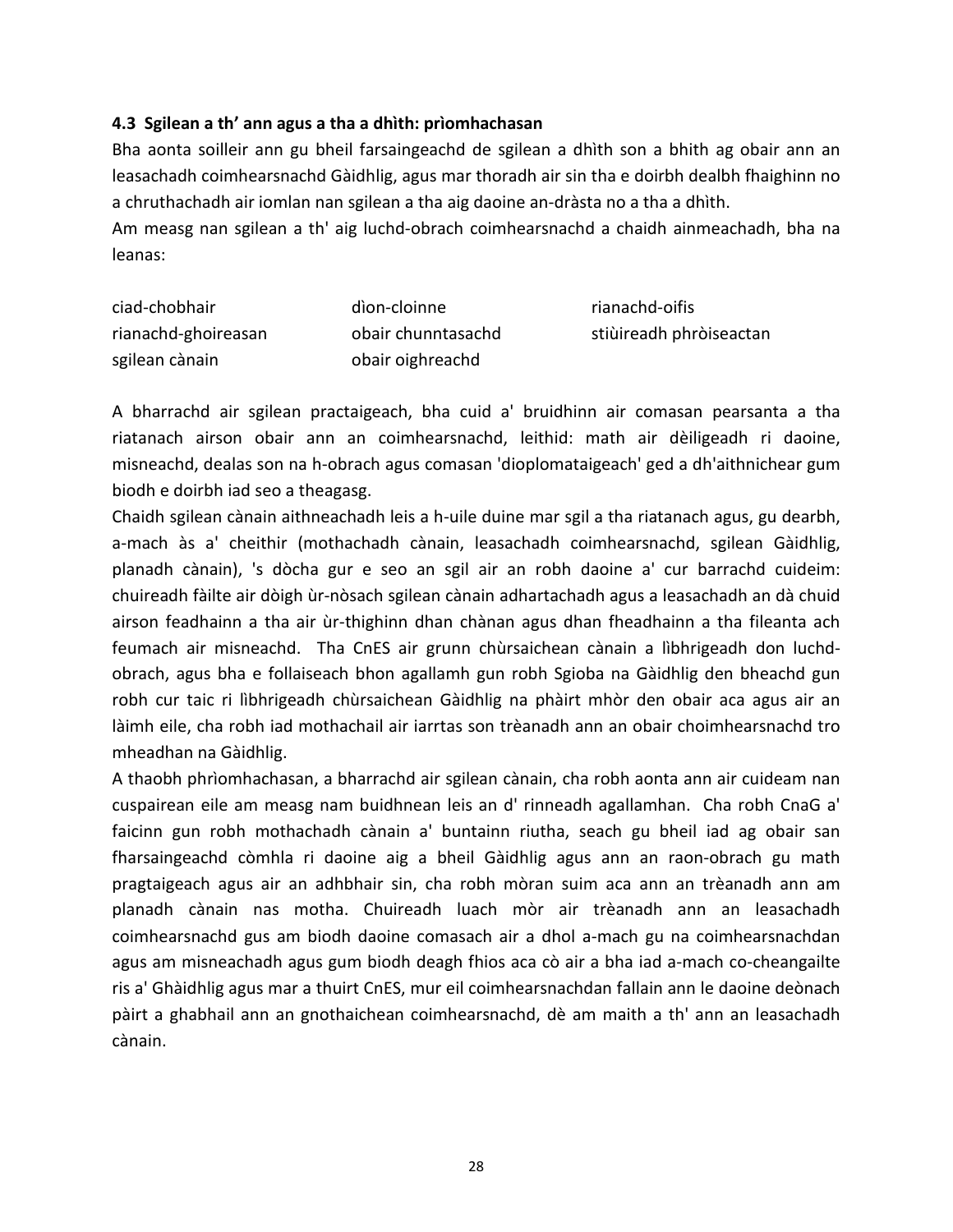#### **4.4 Maoin, poileasaidhean, co-obrachadh agus siostaman-taice**

Tha na buidhnean uile air airgead poblach fhaighinn roimhe airson an cuideachadh le trèanadh a chur air dòigh. Dha trì a-mach às a' cheithir, bhiodh taic-airgid cudromach dhaibh airson a bhith comasach air trèanadh a lìbhrigeadh: bha na comhairlean, gu sònraichte, mothachail air cothroman a bha iad a' faighinn tro sgeama GLAIF agus den bheachd gun robh uallach air choireigin air Bòrd na Gàidhlig son an cuideachadh.

Chan eil ach na Comhairlean a' leantainn stiùireadh nàiseanta sam bith, ach an uair sin, cha robh CBG uabhasach soilleir dè an seòrsa poileasaidh a bh' ann co-cheangailte ri Gàidhlig: ach nan robh poileasaidh trèanaidh Gàidhlig ann gu nàiseanta, gum biodh ùidh ann agus gum biodh sin freagarrach dhaibh. Chan eil poileasaidhean foirmeil trèanaidh aig CnaG no Stòras Uibhist. Chaidh iomradh a dhèanamh turas no dhà cho aonranach 's a dh'fhaodadh obair choimhearsnachd leis a' Ghàidhlig a bhith: daoine ag obair leotha fhèin air falbh bho choobraichean, no 's dòcha nach eil co-obraichean eile le Gàidhlig anns a' bhuidhinn far a bheil iad ag obair. Mar a shealladh Macleod<sup>[2](#page-29-0)</sup> roimhe, ma tha neach ag obair anns a' choimhearsnachd gun siostam-taice no trèanadh iomchaidh air a c(h)ùl, dh'fhaodadh droch bhuaidh a bhith aige seo air an neach, agus mar sin an obair.

Co-cheangailte ri cuspair co-obrachaidh, bhathas a' bruidhinn gu tric air 'lìonraidhean'. Chan ionnan lìonraidh agus trèanadh foirmeil ach thàinig e a-mach gu math làidir anns na hagallamhan (gu sònraichte, ach chan ann a-mhàin, bho CBG) gum biodh e math cothroman a chruthachadh do dhaoine a tha a' dèanamh na h-aon obrach ann an àiteachan fa leth tighinn còmhla (fiù le bhith a' cleachdadh ghoireasan teicneòlais) airson bruidhinn air an obair aca agus 's dòcha ionnsachadh bho chàch a chèile. Chaidh iomradh a dhèanamh le CBG air lìonraidh airson luchd-planaidh na Gàidhlig, ach cha robh an neach seo air cuireadh oifigeil fhaighinn agus cha robh fhios aige dè am bun-stèidh a bh' air a' bhuidhinn seo ach bha e làidir den bheachd gum biodh rudeigin mar seo feumail. Gu dearbh, dh'ainmicheadh lìonraidhean agus coobrachadh foirmeil agus neo-fhoirmeil grunn tursan mar dhòigh trèanaidh no co-dhiù cothrom cluinntinn mu dheidhinn eisimpleirean de dheagh-ghnè. Chaidh a dhaingneachadh le co-dhiù dithis gun robh cothroman conaltraidh aig coinneamhan gu math cuideachail agus gun robh cothroman ionnsachaidh an lùib thachartasan den leithid.

Tha tòrr eòlais agus sgilean aig na buidhnean ris an do bhruidhneadh son nan agallamhan agus tha iad mar-thà a' roinn an eòlais seo agus a' toirt comhairle nuair a thèid iarraidh ann an cuid de shuidheachaidhean ach chan eilear an dùil gu bheil e cho math agus as urrainn. Thugadh eisimpleir seachad de bhuidhnean planadh cànain nan Eilean Siar (eadar CnES, CnaG, Bòrd na Gàidhlig, Iomairt na Gàidhealtachd msaa a bha uile an sàs ann an cruthachadh Plana Cànain nan

 $\overline{\phantom{a}}$ 

<span id="page-29-0"></span><sup>&</sup>lt;sup>2</sup> Macleod, Michelle (2011). "The Human Factor: Community Language Workers and National Strategies" ann an Kirk, J M & Ó Baoill, D P. (deas.) *Strategies for Minority Languages: Northern Ireland, the Republic of Ireland and Scotland.* Beul Feirste: Cló Ollscoil na Banríona.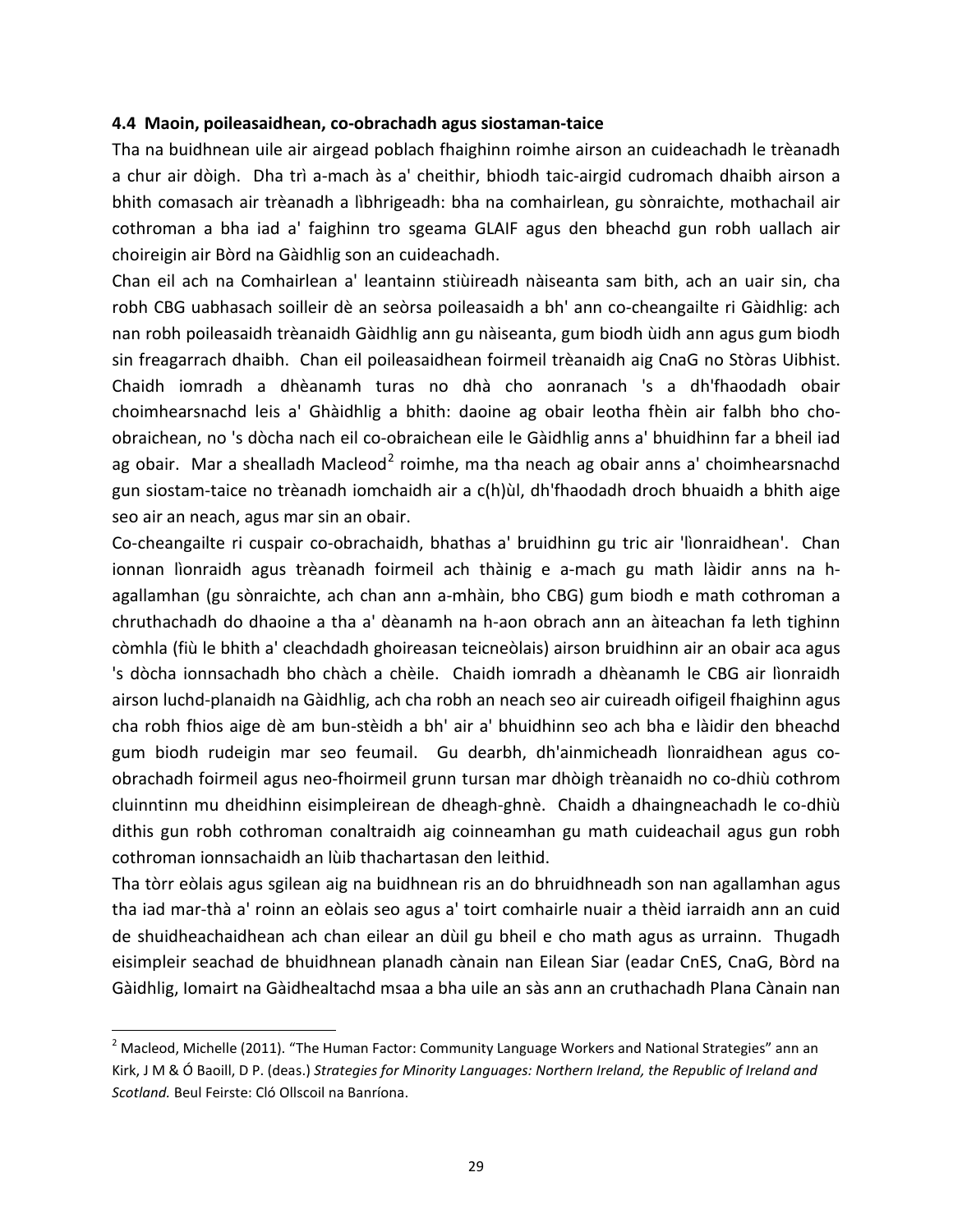Eilean Siar [2004]): an sin bha cothroman ionnsachaidh ann bho chàch a chèile ann an suidheachadh gu tur ceangailte ri planadh cànain (a bharrachd air cothroman a thoirt a bhith cinnteach nach robh dùblachadh san obair ann): chan eil seo ann tuilleadh, ach shaoileadh gum biodh e math nan robh e ann.

# **4.5. Co-dhùnaidhean**

Cha robh trèanadh na phrìomhachas aig gin de na buidhnean ged a chuireadh iad uile fàilte air barrachd chothroman trèanaidh nan robh iad ann.

Chuir a h-uile duine luach air cothroman tighinn còmhla airson bruidhinn air an cuid obrach agus an cuid eòlais a roinn agus ionnsachadh bho chàch a chèile: bhathar a' faicinn lìonraidhean mar dhòigh gus trèanadh fhaighinn no a thoirt seachad ann an dòigh neo-fhoirmeil.

Cha robh trèanadh air planadh cànain na phrìomhachas do dhuine sam bith: gu dearbh cha robh cuid den bheachd gun robh planadh mar sin aig ìre coimhearsnachd iomchaidh. Tha comhstrì ann leis seo ged-tà oir aig an aon àm bha daoine mothachail air an fheum a th' ann gus a bhith cinnteach gu bheil daoine a' cruthachadh phlanaichean obrach freagarrach dhaibh fhèin, dhan choimhearsnachd anns a bheil iad ag obair agus a tha a' dol le planadh roinnleachdail aig ìre nàiseanta.

Thuigeadh bho na h-agallamhan gur dòcha gum biodh ùidh aig daoine ann a bhith a' gabhail pàirt ann am prògram de thrèanadh far am b' urrainn do dhaoine grunn chuspairean eadardhealaichte a thaghadh. Cha do bhruidhinn duine sam bith air cùrsaichean fada, dìreach seiseanan trèanaidh.

Bhathar a' faicinn gun robh uallach aig Bòrd na Gàidhlig gu bhith an sàs gu ìre: co-dhiù gus taic airgid a thoirt seachad airson trèanadh agus 's dòcha fiù ann a bhith a' cruthachadh seòrsa de chlàr airson trèanadh do bhuidhnean a bhiodh a' dèiligeadh ri grunn chuspairean eadardhealaichte.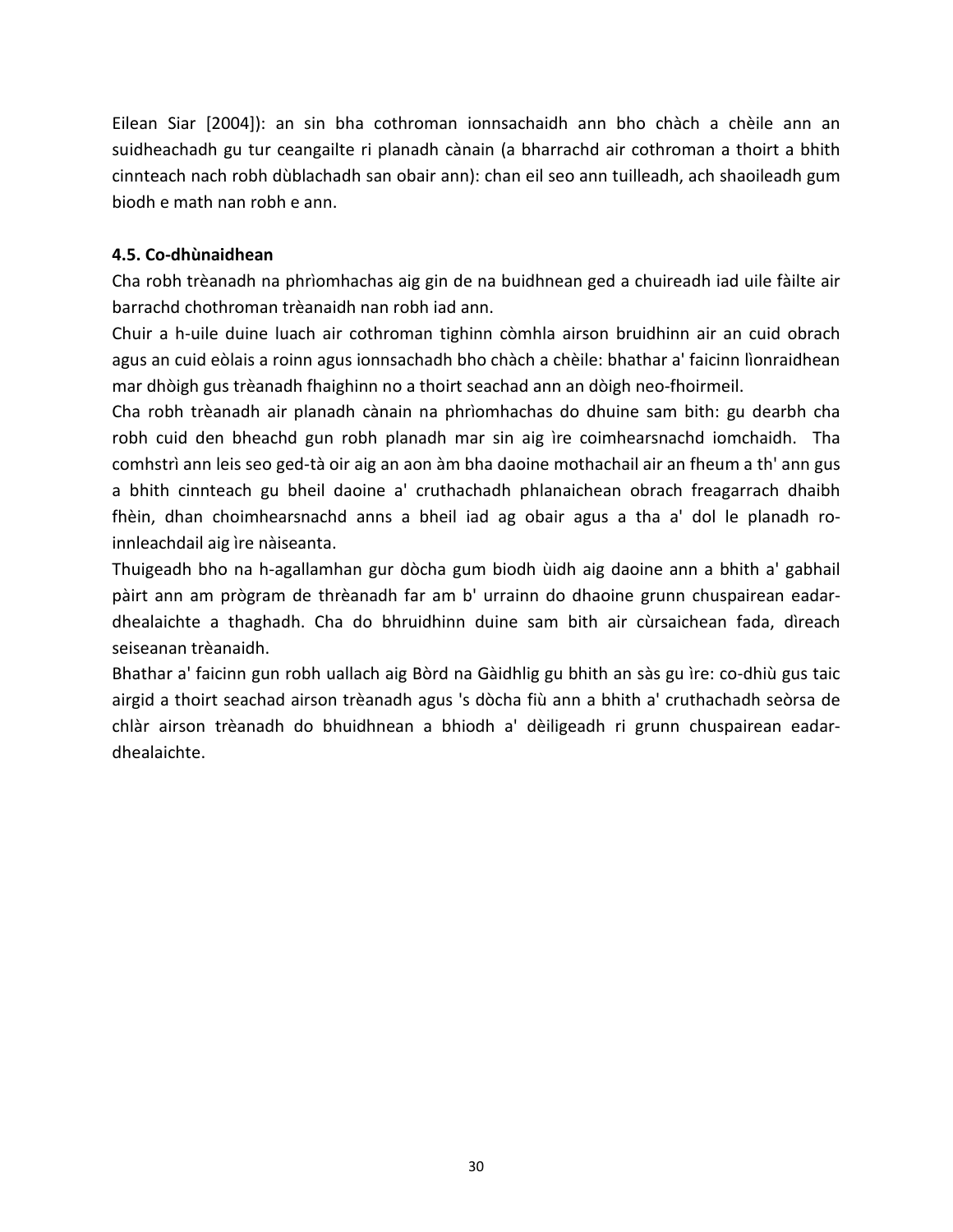#### **5. TORAIDHEAN 3: COTHROMAN TRÈANAIDH: LEASACHADH CÀNAIN/COIMHEARSNACHD**

#### **5.1 Dòighean obrach**

Tha iomradh seo shìos air cothroman trèanaidh a th' ann do luchd-leasachaidh cànain agus/no coimhearsnachd a leigeas leotha cur ri an sgilean, agus le sin ri ìre proifeiseantachd an cuid obrach. Thathar mothachail, mus bi daoine uidheamaichte airson a dhol an sàs ann an dreuchd sam bith, gum bi feum aca air eòlas is fiosrachadh a dh'ullaicheas iad airson an dreuchd a choileanadh cho proifeiseanta 's cho fiosraichte 's a ghabhas.

Ann a bhith a' rannsachadh nan cothroman trèanaidh, bhathar mothachail gum feumadh cùrsaichean a bhith a' freagairt air feumalachdan luchd-leasachaidh cànain agus/no coimhearsnachd a tha ann an cosnadh eadar làn-ùine is pàirt-ùine ann an Alba. Air a' bhonn sin, chan eil iomradh an seo air cùrsaichean làn-ùine aghaidh-ri-aghaidh air sàilleabh 's nach eil e coltach gum faigheadh luchd-obrach fòrladh bhon dreuchd airson pàirt a ghabhail ann an cùrsa teisteanais, dioplòma, ceuma no iar-cheuma air a lìbhrigeadh air an dòigh sin rè bliadhna no nas fhaide. Chaidh cumail ri mìneachadh car cuingealaichte air "cùrsa" cuideachd, agus chaidh cùrsaichean a sheachnadh far nach robh eileamaid air choireigin de theagasg 's de mheasadh nan lùib, mar eisimpleir cùrsaichean fèin-stiùiridh ann an leasachadh coimhearsnachd. Mar an ceudna, chan eil iomradh air cùrsaichean a tha a dh'aona ghnothaich ag amas air luchd-obrach ann am buidhnean-cobhair eadar-nàiseanta no air daoine a bhiodh ag obair gu ìre mhòr ann an dùthchannan neo-leasaichte an treas saoghail.

Ged-thà, tha iomradh an seo air cùrsaichean pàirt-ùine agus/no air astar, air an lìbhrigeadh tro mheadhan na Gàidhlig no na Beurla, an dà chuid an Alba 's thall thairis, air am biodh cothrom aig luchd-obrach a tha fhathast ann an dreuchd. Chaidh cùrsaichean eadar-nàiseanta a lorg le rannsachadh air-loidhne agus chaidh fiosrachadh a bharrachd a thrusadh tro phost-d no tro chòmhradh ri rianairean nan cùrsaichean air a' fòn.

A thaobh an rannsachaidh air làraichean-lìn oilthighean, cholaistean agus luchd-solarachaidh eile, bha e na dhùbhlan aig amannan fiosrachadh iomlan, mionaideach a lorg air cruth, prìs, cinn-latha, measadh agus lìbhrigeadh chùrsaichean. Chan eil e coltach gu bheil na h-oilthighean is eile dha-rìribh a' dealbhadh nan làraichean-lìn air dhòigh 's gu bheil e furasta do dhaoine air an taobh a-muigh fiosrachadh a lorg air cùrsaichean a bhios iad a' tabhann a bharrachd air an fheadhainn a tha ag amas air oileanaich aghaidh-ri-aghaidh làn-ùine.

### **5.2 Iomradh air na Cùrsaichean**

Tha fiosrachadh mionaideach mu gach cùrsa freagarrach a chaidh a lorg anns na clàran a leanas a' chaibideil seo, agus tha an earrann seo a' toirt dealbh fharsaing air na tha ga sholarachadh. Uile gu lèir chaidh 35 cùrsaichean a shònrachadh a tha gan lìbhrigeadh an-dràsta agus 3 eile a tha anns an amharc (faic Earrann 5.5.3, Cùrsa 32 seo shìos), aig diofar ìrean agus le diofar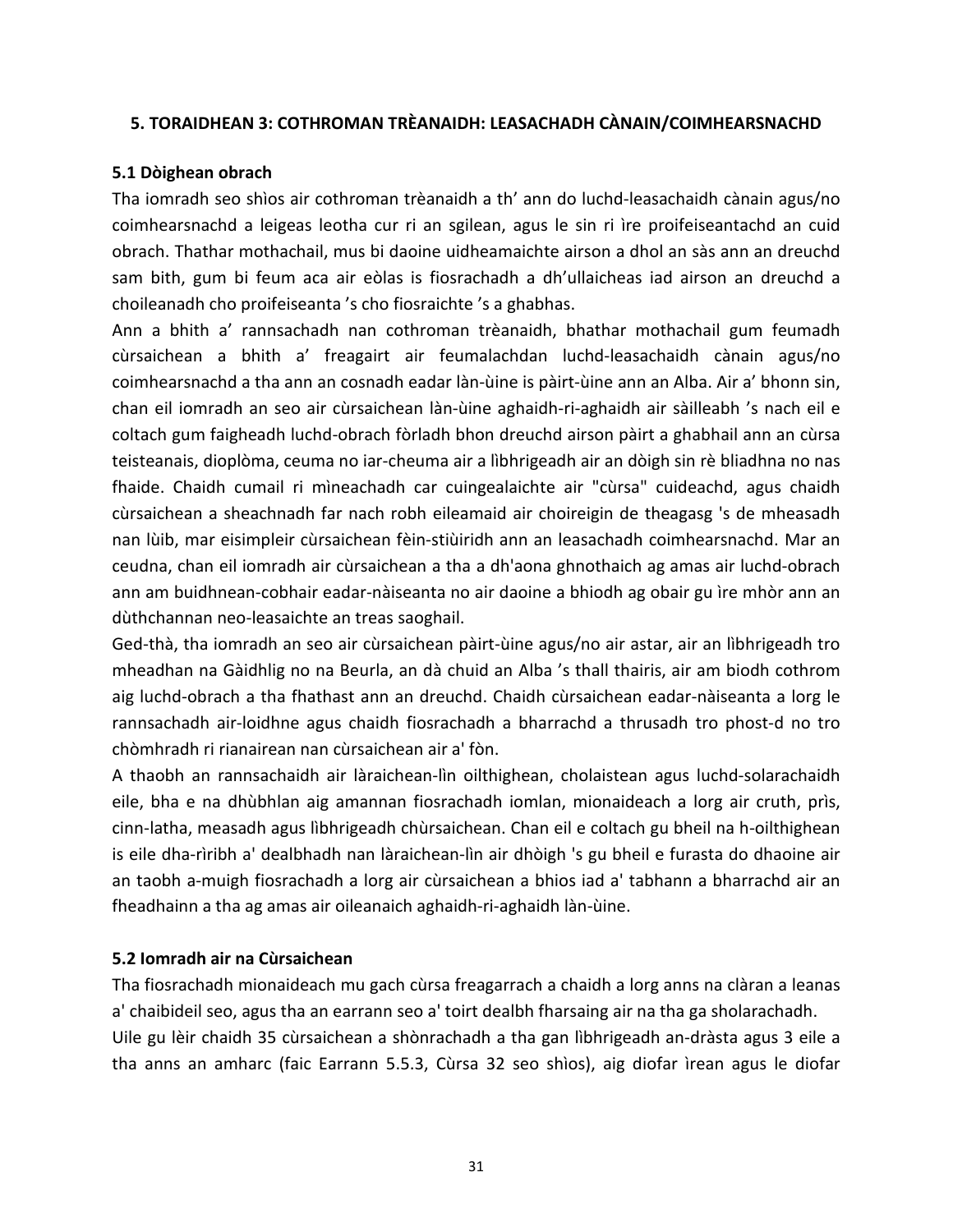dhòighean lìbhrigidh, agus a' chuid mhòr dhiubh ann an Leasachadh Coimhearsnachd. Tha iomradh air na cùrsaichean seo shìos.

### *5.2.1 Leasachadh Coimhearsnachd*

Aig ìre **iar-cheuma**, eadar MA, MS agus MSc, chaidh 3 cùrsaichean làn-ùine agus 5 pàirt-ùine a lorg. Mar as trice, ged-thà, tha sùbailteachd ann agus tha e an urra ris an oileanach fhèin an gabh iad cùrsaichean os làimh làn- no pàirt-ùine. Tha 6 dhiubh air an lìbhrigeadh air-loidhne agus 2 air astar, agus am bitheantas bidh an dòigh lìbhrigidh a rèir toil an oileanaich.

Aig ìre **PgDip**, chaidh cùrsa pàirt-ùine a lorg, air a lìbhrigeadh air astar no aghaidh-ri-aghaidh a rèir toil an oileanaich.

Aig ìre **PgCert**, chaidh 3 cùrsaichean pàirt-ùine a lorg, 's iad air an lìbhrigeadh air-loidhne.

Aig ìre **ceuma**, eadar BA/BA (Hons) agus BSc, chaidh 3 cùrsaichean làn-ùine agus 6 pàirt-ùine a lorg, ach tha sùbailteachd ann far an deach na cùrsaichean làn-ùine a shònrachadh. Tha 3 cùrsaichean air an lìbhrigeadh air-loidhne, 4 air astar agus aonan aghaidh-ri-aghaidh, ach arithist tha sùbailteachd ann a thaobh dhòighean lìbhrigidh. Tha cùrsa ceuma air a sholarachadh tro mheadhan na Gàidhlig le Sabhal Mòr Ostaig agus Colaisde a' Chaisteil, agus faodar an ceum a ghabhail le urram aig Sabhal Mòr Ostaig.

Aig ìre **DipHE**, chaidh 3 cùrsaichean pàirt-ùine a lorg, 2 dhiubh air an lìbhrigeadh air-loidhne agus aonan air astar.

Aig ìre **CertHE**, chaidh 4 cùrsaichean làn-ùine agus 9 cùrsaichean pàirt-ùine a lorg, ach tha sùbailteachd ann eadar an gabh oileanaich na cùrsaichean os làimh làn- no pàirt-ùine. Tha 8 dhiubh air an lìbhrigeadh air-loidhne agus 2 air astar, agus a-rithist tha sùbailteachd ann a thaobh dhòighean lìbhrigidh.

Aig ìre **LDL** (CPD), chaidh 3 cùrsaichean pàirt-ùine a lorg, 2 dhiubh air an lìbhrigeadh air-loidhne agus aonan air astar.

## *5.2.2 Leasachadh agus Foghlam Coimhearsnachd*

Aig ìre **ceuma**, eadar MEd agus MSc, chaidh cùrsa làn-ùine agus 2 chùrsa pàirt-ùine a lorg. Tha an cùrsa MSc air a lìbhrigeadh air-loidhne, air astar no aghaidh-ri-aghaidh a rèir toil an oileanaich, ach chan eil an cùrsa MEd ri fhaotainn ach aghaidh-ri-aghaidh, ged a dh'fhaodas oileanaich a dhèanamh pàirt-ùine.

Aig ìre **PgDip**, chaidh cùrsa làn-ùine agus 2 chùrsa pàirt-ùine a lorg, air an lìbhrigeadh airloidhne, air astar no aghaidh-ri-aghaidh a rèir toil an oileanaich.

## *5.2.3 Leasachadh Cànain*

Aig ìre **BA/BA (Hons)**, tha Sabhal Mòr Ostaig agus Colaisde a' Chaisteil a' solarachadh cùrsa lànùine no pàirt-ùine, air astar no aghaidh-ri-aghaidh, a rèir toil an oileanaich, agus an cùrsa tro mheadhan na Gàidhlig. Gabhaidh ceum le urram dèanamh aig Sabhal Mòr Ostaig.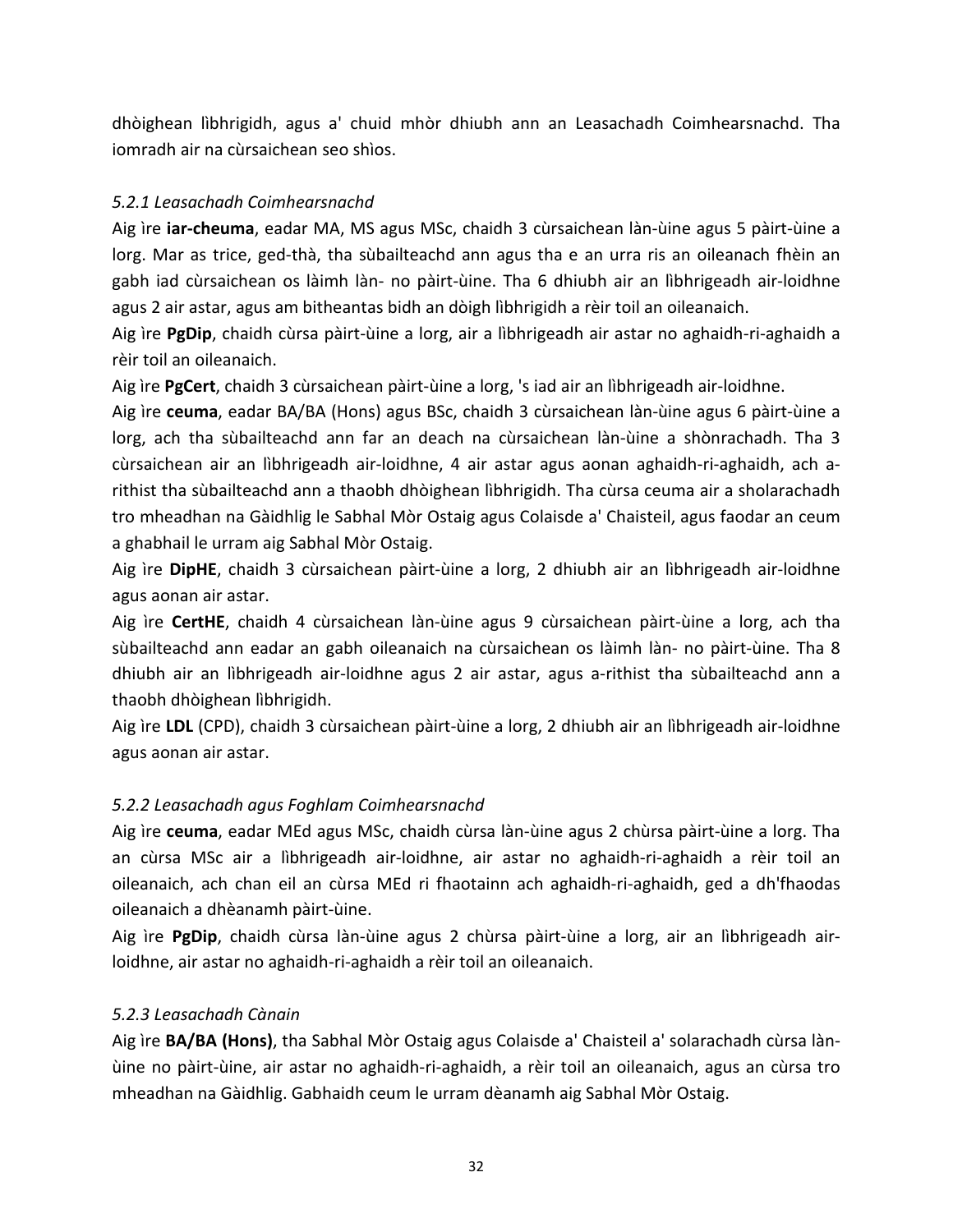Aig ìre **MA**, **PgDip** agus **PgCert**, tha cùrsaichean air-loidhne anns an amharc aig Oilthigh Auckland ann an Sealainn Nuadh, ged nach eil iad air tòiseachadh fhathast.

Aig ìre **LDL**, tha buidheann IAITH anns a' Chuimrigh a' solarachadh taghadh de chùrsaichean goirid làn-ùine, aghaidh-ri-aghaidh a rèir feumalachdan bhuidhnean leasachaidh. Tha Sabhal Mòr Ostaig a' solarachadh cùrsa pàirt-ùine, air astar tro mheadhan na Gàidhlig.

### **5.3 Co-dhùnaidhean**

Cha ghabh a bhith cinnteach a bheil an clàr seo buileach iomlan, a thaobh nan cùrsaichean eadar-nàiseanta co-dhiù. Le barrachd ùine, tha fhios gun rachadh cùrsaichean eile a lorg, ach thathar den bheachd gu bheil an clàr seo a' riochdachadh agus a' taisbeanadh cuibhreann iomchaidh de na tha ri fhaotainn, gu h-àraidh a thaobh leasachadh coimhearsnachd agus gu seachd àraidh a thaobh foghlam coimhearsnachd.

Chuir e iongnadh air an luchd-rannsachaidh nach deach barrachd chùrsaichean a lorg ann an leasachadh cànain, gach cuid am Breatainn 's an Èirinn 's nas fhaide air falbh. O chionn dà bhliadhna air ais rinneadh an aon rannsachadh ann an dòigh mhì-fhoirmeil an cois leasachadh chùrsaichean aig Sabhal Mòr Ostaig, agus chaidh grunnan chùrsaichean air leasachadh cànain a lorg an uair sin ach, ann an Èirinn co-dhiù, tha na bh' ann dhiubh air crìonadh, a rèir aithris air sàilleabh dìth iarrtais ri linn gaiseadh eaconamach na dùthcha. Mar eisimpleir dhiubh sin tha cùrsaichean leasachadh cànain *Fiontar* aig Dublin City University.

Mar a thuirte mar-thà, ri linn an rannsachaidh seo chaidh mòran chùrsaichean a lorg thall thairis air leasachadh coimhearsnachd, 's gun ach aonan air leasachadh cànain a tha ri fhaotainn air astar. Tha e soilleir ma-thà gu bheil beàrn mhòr anns a' mhargaidh airson chùrsaichean air leasachadh cànain gu sònraichte. Bhon a rinn Joshua Fishman (1991) an obair iomraiteach aige air Ath-thionndadh Gluasad Cànain, ghabh iomadh eòlaiche air feadh an t-saoghail ri rannsachadh air leasachadh cànain (faic Tùsan), agus chaidh mòran eòlais a chur ris an raon, ach gu ìre mhòr tha an t-eòlas sin gun tighinn a-steach dhan dreuchd no dha na daoine a tha ag obair bho latha gu latha ann an ath-bheothachadh cànain. Chithear bhon rannsachadh seo gu bheil obair mhòr ga gabhail os làimh gu h-eadar-nàiseanta gus leasachadh coimhearsnachd a thogail mar dhreuchd phroifeiseanta agus gu bheil farsaingeachd de chùrsaichean ga solarachadh air a' chuspair aig gach ìre.

Cha chante an aon rud mu leasachadh cànain idir ged-thà, a rèir an dàta a gheibhear seo shìos co-dhiù, ged a tha na h-eòlaichean a th' air an ainmeachadh am measg nan tùsan ag aontachadh nach soirbhich le ath-bheothachadh mion-chànain mura cuirear an t-athbheothachadh air stèidh fhiosraichte, phroifeiseantach. Chan eil fianais eadar-nàiseanta ann à àite sam bith aig àm sam bith gun do shoirbhich le iomairt ath-bheothachaidh mion-chànain riamh a bha stèidhte air obair dhaoine gun trèanadh, gun eòlas, agus air sàilleabh sin thathar a' moladh gum bi an dearbh thrèanadh is eòlas sin ri thabhann air luchd-leasachaidh cànain an Alba.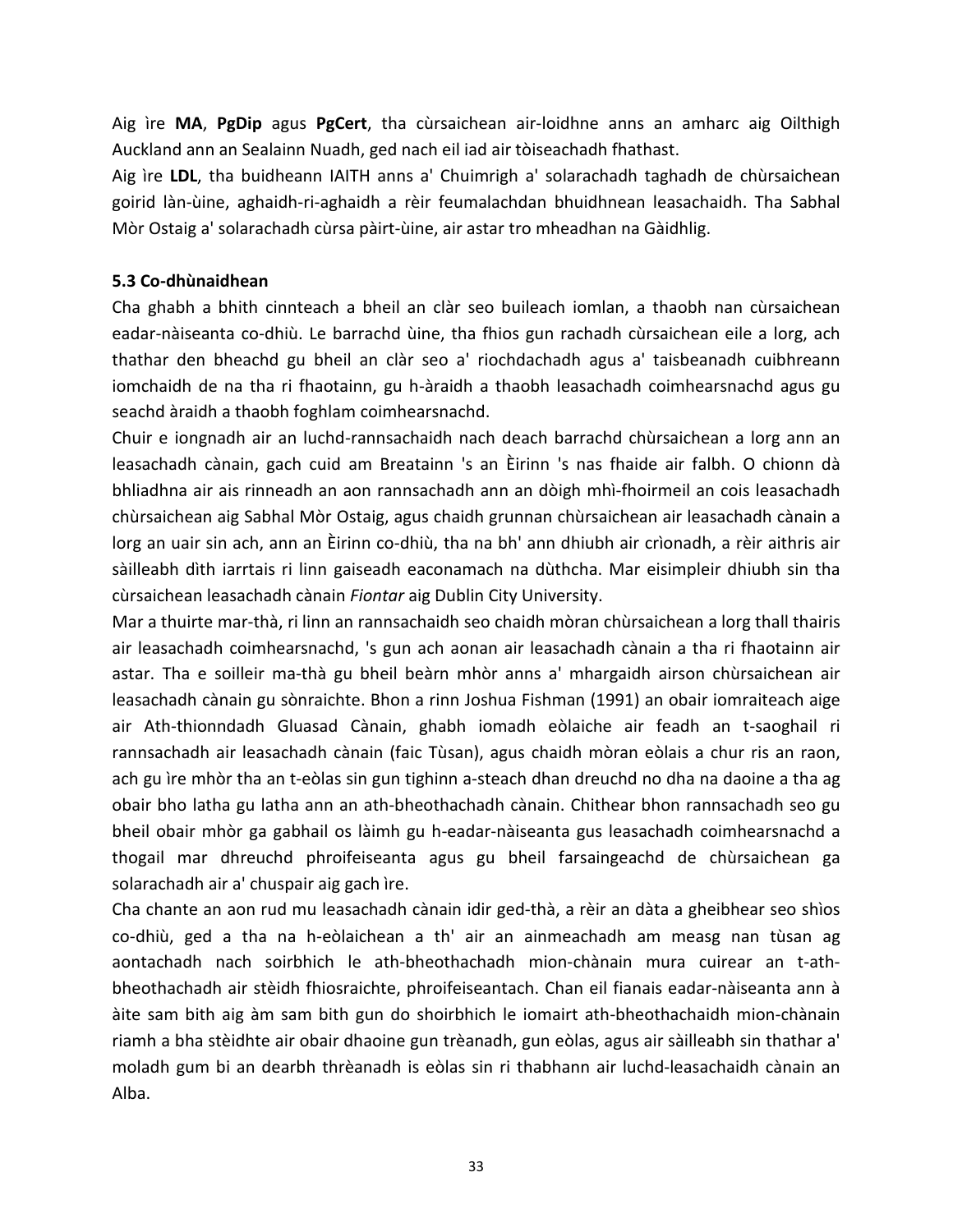### **5.4 Clàr de na Cùrsaichean**

Tha na cùrsaichean a chaidh a lorg air an ainmeachadh fa leth anns na clàran a leanas far am faighear fiosrachadh mu ainm a' chùrsa agus an teiseantanais; ainm is seòladh an t-solaraiche; cuspairean no modalan; buidheann bharrantachaidh; faid agus dòigh lìbhrigidh; cosgais; agus barrantas inntrigidh. Tha na cùrsaichean air an liostachadh a rèir seòrsa (Leasachadh Coimhearsnachd, Leasachadh agus Foghlam Coimhearsnachd, Leasachadh Cànain) agus ìre (ceum iar-cheuma, dioplòma iar-cheuma, teisteanas iar-cheuma, ceum, dioplòma, teisteanas, LDL).

| 1                           | <b>MA in Community Development</b>                                                                                                                                                                                                                                                                                                                                                                                                                                                          |
|-----------------------------|---------------------------------------------------------------------------------------------------------------------------------------------------------------------------------------------------------------------------------------------------------------------------------------------------------------------------------------------------------------------------------------------------------------------------------------------------------------------------------------------|
| Cò leis                     | University of Victoria, Canada                                                                                                                                                                                                                                                                                                                                                                                                                                                              |
| Eòlas                       | Leasachadh Coimhearsnachd                                                                                                                                                                                                                                                                                                                                                                                                                                                                   |
| Seòladh                     | www.uvic.ca/hsd/publicadmin/programs/graduate/maInCommunityDevelopment/<br>macd@uvic.ca                                                                                                                                                                                                                                                                                                                                                                                                     |
| Cuspairean                  | Riatanach: Anchoring a Change Agenda: Foundations; Leadership in Organizational<br>and Community Development; Practices and Perspectives on Forging Change;<br><b>Community Based Research Foundations; Enterprise Development for Community</b><br>Benefit; Leadership, Management and Governance within Organizations; Managing<br>Organizations, Systems and Community Transformations; Program/Project Design,<br>Management and Evaluation; Agenda from Social Change: Moving Forward. |
| <b>Barrantachadh</b>        | University of Victoria                                                                                                                                                                                                                                                                                                                                                                                                                                                                      |
| <b>Cuin is Tricead</b>      | An ath inntrigeadh, An Cèitean, 2013.                                                                                                                                                                                                                                                                                                                                                                                                                                                       |
| Faid                        | Thèid am MA a chrìochnachadh ann an dà bhliadhna.                                                                                                                                                                                                                                                                                                                                                                                                                                           |
| Dòigh Lìbhrigidh            | Air-loidhne agus dà bhùth-obrach an làthair air àrainn an oilthigh. Tha tràchdas<br>maighstireachd riatanach.                                                                                                                                                                                                                                                                                                                                                                               |
| <b>Cosgais</b>              | >\$15,000 Canadach                                                                                                                                                                                                                                                                                                                                                                                                                                                                          |
| <b>Barrantas Inntrigidh</b> | Ceithir bliadhna de dh'eòlas ag obair ann an leasachadh coimhearsnachd; BA le 5.0<br>(B) na àbhaist anns an dà bhliadhna mu dheireadh.                                                                                                                                                                                                                                                                                                                                                      |

### *5.4.1 Leasachadh Coimhearsnachd*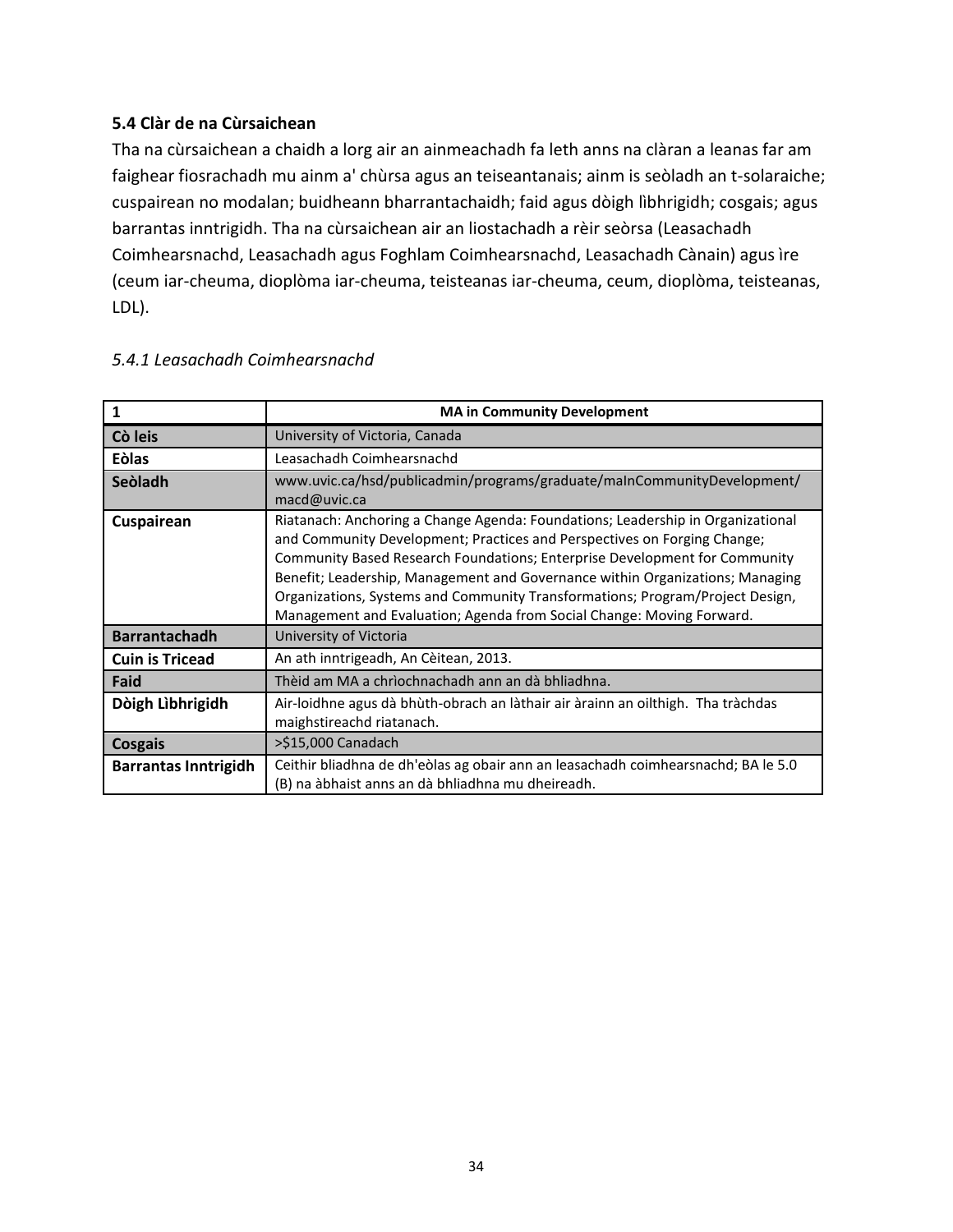| $\overline{2}$              | Master of Professional Studies in Community and Economic Development                                                                                                                                                                                                                                                                                                       |
|-----------------------------|----------------------------------------------------------------------------------------------------------------------------------------------------------------------------------------------------------------------------------------------------------------------------------------------------------------------------------------------------------------------------|
| Cò leis                     | Pennsylvania State University, USA                                                                                                                                                                                                                                                                                                                                         |
| <b>Eòlas</b>                | Leasachadh Coimhearsnachd                                                                                                                                                                                                                                                                                                                                                  |
| Seòladh                     | http://www.worldcampus.psu.edu/degrees-and-certificates/community-and-<br>economic-development-masters/<br>CEDEV Graduate Program at Pennsylvania State University, 305 Armsby Building,<br>University Park, PA 16802, USA<br>cedevinfo@psu.edu                                                                                                                            |
| Cuspairean                  | Cuspairean a' chùrsa: perspectives on development, democracy, and decision<br>making; economic development planning; structures and processes of communities<br>and community organizations; land use, population change, and municipal finance;<br>leadership in communities and nonprofit organizations; methods and techniques of<br>community and economic development |
| <b>Barrantachadh</b>        | Pennsylvania State University, USA                                                                                                                                                                                                                                                                                                                                         |
| <b>Cuin is Tricead</b>      | 15 an Ogmhios, 30 an t-Sultain, neo 1 an Giblean.                                                                                                                                                                                                                                                                                                                          |
| Faid                        | Feumar 30 creideasan uile gu lèir, sùbailte.                                                                                                                                                                                                                                                                                                                               |
| Dòigh Lìbhrigidh            | Air-loidhne                                                                                                                                                                                                                                                                                                                                                                |
| <b>Cosgais</b>              | \$22,080 US + cisean.                                                                                                                                                                                                                                                                                                                                                      |
| <b>Barrantas Inntrigidh</b> | BA le 3.0 (B) na àbhaist anns an dà bhliadhna mu dheireadh.                                                                                                                                                                                                                                                                                                                |

| 3                           | <b>MS Community Development</b>                                                                                                                                           |
|-----------------------------|---------------------------------------------------------------------------------------------------------------------------------------------------------------------------|
| Cò leis                     | Eadar Kansas State University, Iowa State University, North Dakota State University,<br>University of Missouri, University of Nebraska agus South Dakota State University |
| <b>Eòlas</b>                | Leasachadh Coimhearsnachd                                                                                                                                                 |
| Seòladh                     | http://www.hsidea.org/programs/cdev/<br>http://www.ndsu.edu/dce/degrees/graduate/ms ma comdev/                                                                            |
| Cuspairean                  | Riatanach: Community Development. Speisealaichte: working with native<br>communities; natural resource management; building economic capacity; non-profit<br>leadership   |
| <b>Barrantachadh</b>        | Kansas State University, Iowa State University, North Dakota State University,<br>University of Missouri, University of Nebraska, agus South Dakota State University      |
| <b>Cuin is Tricead</b>      | Inntrigeadh trì tursan gach bliadhna: 1 Ògmhios, 1 Dàmhair, 1 Màrt                                                                                                        |
| Faid                        | Mholadh eadar 3 agus 6 creideasan gach semester, trì semester gach bliadhna.                                                                                              |
| Dòigh Lìbhrigidh            | air-loidhne                                                                                                                                                               |
| Cosgais                     | 36 creideasan uile gu lèir, air \$485 gach creideas.                                                                                                                      |
| <b>Barrantas Inntrigidh</b> | Caochladh bho oilthigh gu oilthigh ach BA le comharraidhean 3.0 na h-àbhaist.                                                                                             |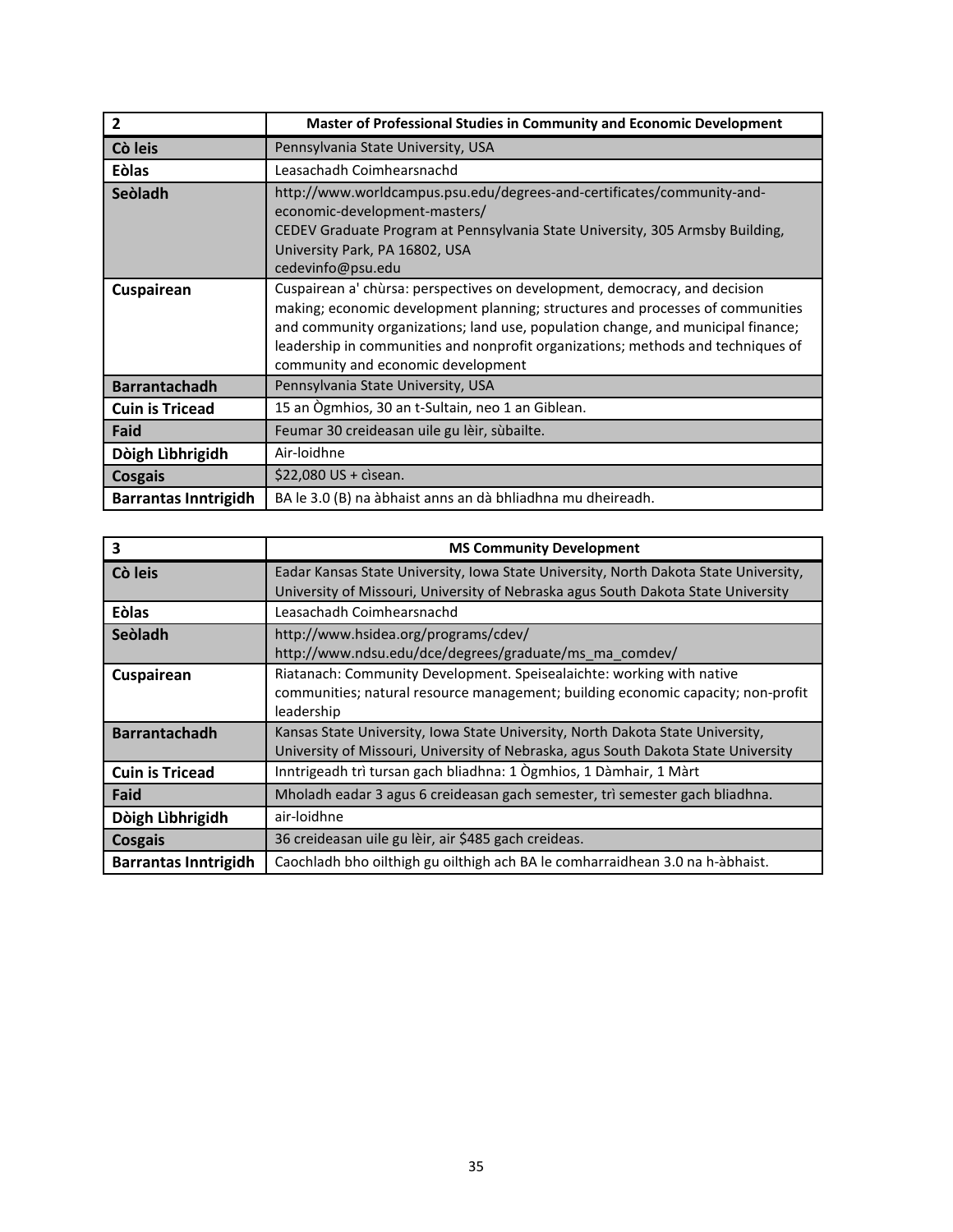| 4                           | <b>MSc Advanced Community Development</b>                                                                                                                                                |
|-----------------------------|------------------------------------------------------------------------------------------------------------------------------------------------------------------------------------------|
| Cò leis                     | Oilthigh Ghlaschu & International Association for Community Development (IACD)                                                                                                           |
| <b>Eòlas</b>                | Leasachadh Coimhearsnachd                                                                                                                                                                |
| Seòladh                     | http://www.gla.ac.uk/postgraduate/taught/advancedcommunitydevelopment/?gclid<br>=CKSIvoDaybUCFYY92wodLEUAtw. Dave.Beck@glasgow.ac.uk                                                     |
| Cuspairean                  | Social theories for advanced community development; Critical issues in community<br>development; Global models of practice; Research methods; Advanced community<br>development practice |
| <b>Barrantachadh</b>        | Oilthigh Ghlaschu                                                                                                                                                                        |
| <b>Cuin is Tricead</b>      | Aig toiseach na bliadhna acadaimigich                                                                                                                                                    |
| Faid                        | 24 mìosan pàirt-ùine                                                                                                                                                                     |
| Dòigh Lìbhrigidh            | air-loidhne & teagasg air astar                                                                                                                                                          |
| Cosgais                     | £528 gach 20 creideas (180 creideas gu lèir) UK & EU = £4,752                                                                                                                            |
| <b>Barrantas Inntrigidh</b> | Ceum sam bith + 2 bhliadhna ag obair san raon                                                                                                                                            |

| 5                           | <b>MSc Management for Sustainable Development</b>                                                                                                                                                                                  |
|-----------------------------|------------------------------------------------------------------------------------------------------------------------------------------------------------------------------------------------------------------------------------|
| Cò leis                     | <b>Dublin City University</b>                                                                                                                                                                                                      |
| <b>Eòlas</b>                | Leasachadh Coimhearsnachd                                                                                                                                                                                                          |
| Seòladh                     | www.dcu.je<br>oscail@dcu.ie                                                                                                                                                                                                        |
| Cuspairean                  | strategic management, project management and risk assessment. students carry out<br>research on a range of focused topics, involving data collection, critical analysis,<br>interpretation and to present them in a report format. |
| <b>Barrantachadh</b>        | <b>DCU</b>                                                                                                                                                                                                                         |
| <b>Cuin is Tricead</b>      | Sultainn & Faoilleach                                                                                                                                                                                                              |
| Faid                        | 2 bhliadhna + tràchdas                                                                                                                                                                                                             |
| Dòigh Lìbhrigidh            | Pàirt-ùine, air astar & air-loidhne                                                                                                                                                                                                |
| Cosgais                     | €9,425                                                                                                                                                                                                                             |
| <b>Barrantas Inntrigidh</b> | Proifeiseantaich san raon                                                                                                                                                                                                          |

| 6                           | <b>PgDip Management for Sustainable Development</b>                                                                                                                                                                                |
|-----------------------------|------------------------------------------------------------------------------------------------------------------------------------------------------------------------------------------------------------------------------------|
| Cò leis                     | <b>Dublin City University</b>                                                                                                                                                                                                      |
| <b>Eòlas</b>                | Leasachadh Coimhearsnachd                                                                                                                                                                                                          |
| Seòladh                     | www.dcu.je<br>oscail@dcu.ie                                                                                                                                                                                                        |
| Cuspairean                  | strategic management, project management and risk assessment. students carry out<br>research on a range of focused topics, involving data collection, critical analysis,<br>interpretation and to present them in a report format. |
| <b>Barrantachadh</b>        | <b>DCU</b>                                                                                                                                                                                                                         |
| <b>Cuin is Tricead</b>      | Sultainn & Faoilleach                                                                                                                                                                                                              |
| Faid                        | 2 bhliadhna                                                                                                                                                                                                                        |
| Dòigh Lìbhrigidh            | Pàirt-ùine, air astar & air-loidhne                                                                                                                                                                                                |
| <b>Cosgais</b>              | €7,540                                                                                                                                                                                                                             |
| <b>Barrantas Inntrigidh</b> | Proifeiseantaich san raon                                                                                                                                                                                                          |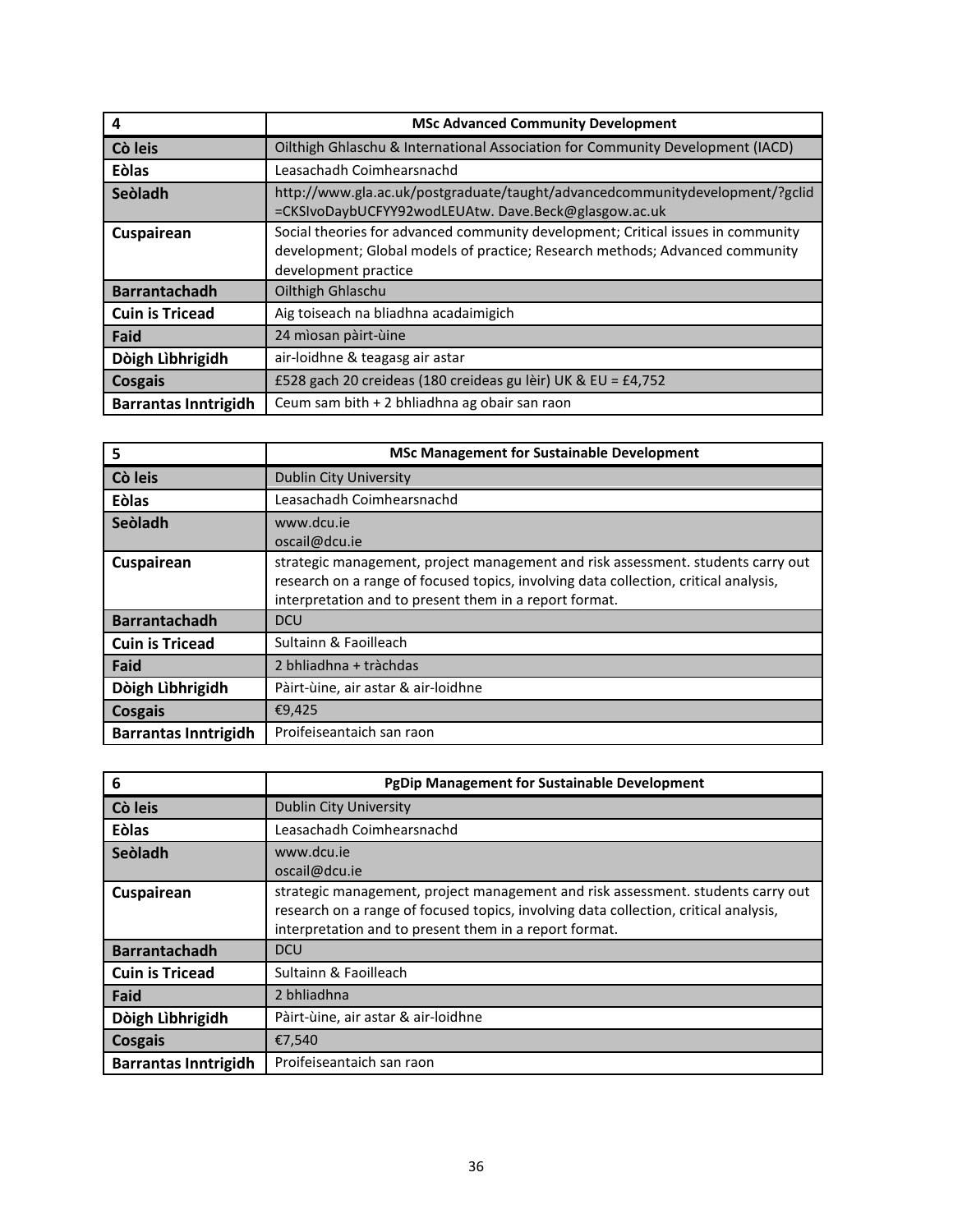| $\overline{\mathbf{z}}$     | <b>Graduate Certificate in Community and Economic Development</b>                                                                                                                                                                                                                                                                                     |
|-----------------------------|-------------------------------------------------------------------------------------------------------------------------------------------------------------------------------------------------------------------------------------------------------------------------------------------------------------------------------------------------------|
| Cò leis                     | Pennsylvania State University, USA                                                                                                                                                                                                                                                                                                                    |
| <b>Eòlas</b>                | Leasachadh Coimhearsnachd                                                                                                                                                                                                                                                                                                                             |
| Seòladh                     | http://www.worldcampus.psu.edu/degrees-and-certificates/community-and-<br>economic-development-certificate/<br>CEDEV Graduate Program at Pennsylvania State University, 305 Armsby Building,<br>University Park, PA 16802, USA<br>cedevinfo@psu.edu                                                                                                   |
| Cuspairean                  | Cuspairean a' chùrsa: citizen participation; effective decision making in communities;<br>evaluating causes and consequences of economic and population change; job<br>creation, retention and expansion, and entrepreneurship; land use and sustainable<br>development; community structure and processes that affect development and well-<br>being |
| <b>Barrantachadh</b>        | Pennsylvania State University, USA                                                                                                                                                                                                                                                                                                                    |
| <b>Cuin is Tricead</b>      | 1 an t-Iuchar, 1 an t-Samhain, neo 1 an Giblean.                                                                                                                                                                                                                                                                                                      |
| Faid                        | Feumar 15 creideasan uile gu lèir, sùbailte.                                                                                                                                                                                                                                                                                                          |
| Dòigh Lìbhrigidh            | Air-loidhne                                                                                                                                                                                                                                                                                                                                           |
| <b>Cosgais</b>              | $$11,445$ US + cisean.                                                                                                                                                                                                                                                                                                                                |
| <b>Barrantas Inntrigidh</b> | BA, le sia creideasan anns na saidheansan sòisealta, trì ann an soiseòlas agus trì ann<br>an eacnomaics                                                                                                                                                                                                                                               |

| 8                           | <b>Professional Certificate in Community Development</b>                                                                                                                                                    |
|-----------------------------|-------------------------------------------------------------------------------------------------------------------------------------------------------------------------------------------------------------|
| Cò leis                     | Sam Houston State University, Texas, USA                                                                                                                                                                    |
| <b>Eòlas</b>                | Leasachadh Coimhearsnachd                                                                                                                                                                                   |
| Seòladh                     | Department of Sociology, Sam Houston State University, Box 2446, Huntsville, Texas<br>77341-2446<br>001-936-294-1512<br>http://www.shsu.edu/~soc_www/Certificate/Certificate.html                           |
| Cuspairean                  | Riatanach: Research Proposal Writing; Program Evaluation and Impact Assessment;<br>Research Methods; Applied Research Methods<br>Roghainneil: Community; Community Health; Environment and Natural Resource |
| <b>Barrantachadh</b>        | <b>Texas State University</b>                                                                                                                                                                               |
| <b>Cuin is Tricead</b>      | The ceithir semester aig Sam Houston State University, agus thathar a' gabhail ri<br>oileanaich ùra gach semester.                                                                                          |
| Faid                        | Feumar 15 'uairean' de chreideasan uile gu lèir.                                                                                                                                                            |
| Dòigh Lìbhrigidh            | Air-loidhne                                                                                                                                                                                                 |
| <b>Cosgais</b>              | \$6470 US                                                                                                                                                                                                   |
| <b>Barrantas Inntrigidh</b> | BA le 2.5 (C) na àbhaist.                                                                                                                                                                                   |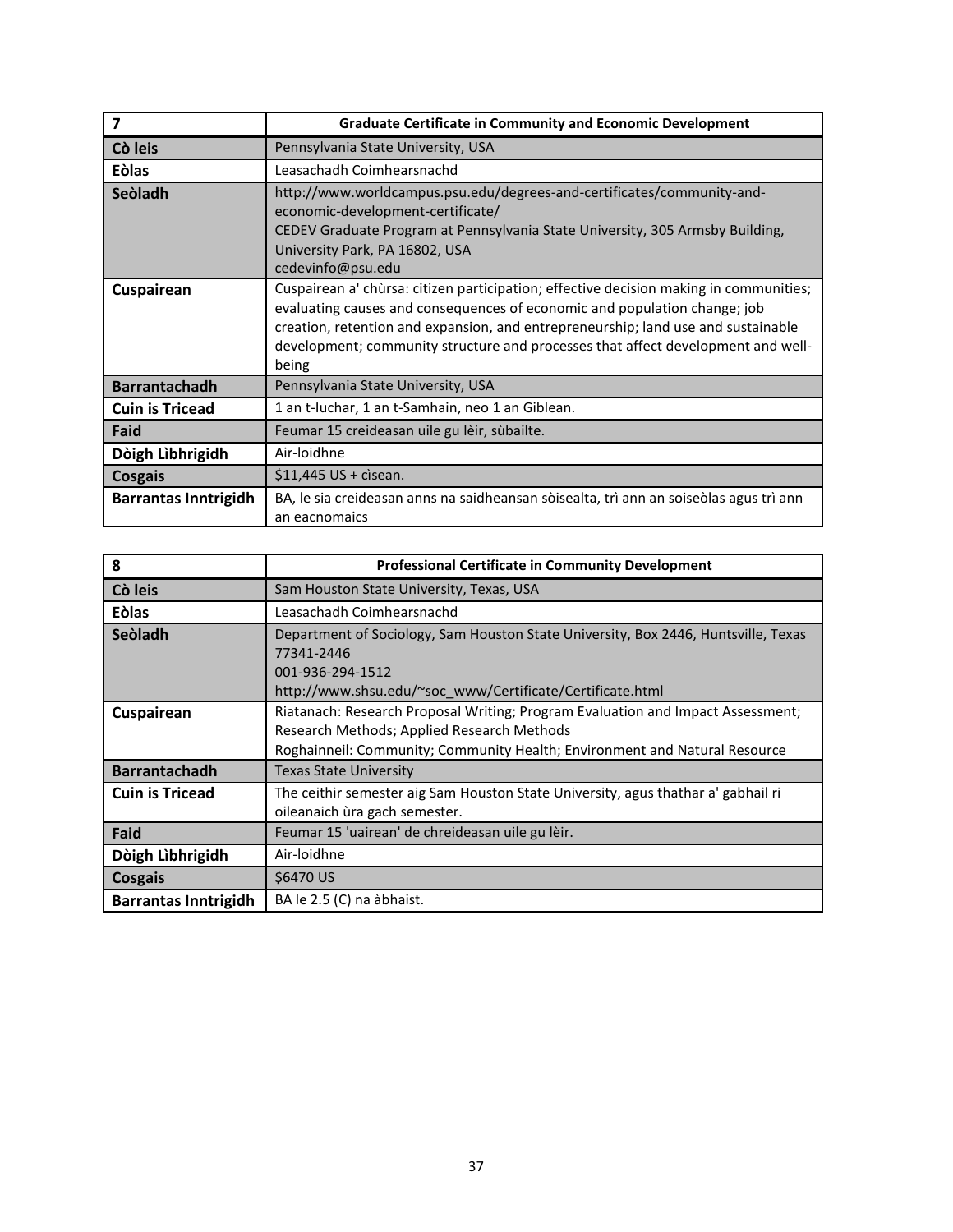| 9                           | <b>Graduate Certificate in Social Entrepreneurship and Community Development</b>                                                                                                                                                                          |
|-----------------------------|-----------------------------------------------------------------------------------------------------------------------------------------------------------------------------------------------------------------------------------------------------------|
| Cò leis                     | School of Community Resources and Development, Arizona State University                                                                                                                                                                                   |
| <b>Eòlas</b>                | Leasachadh Coimhearsnachd                                                                                                                                                                                                                                 |
| Seòladh                     | http://scrd.asu.edu/programs/certificates/online-graduate-certificate-in-social-<br>entrepreneurship-and-community-development<br>School of Community Resources and Development<br>411 N. Central Ave. Suite 550<br>Phoenix, AZ 85004-0685                |
| Cuspairean                  | Riatanach: Social Entrepreneurship; Community and Social Innovations; Financial<br>Management in Non-profit Organizations; Applied Project<br>Roghainneil: Program Evaluation and Information Management no Grant Writing for<br>Non-profit Organizations |
| <b>Barrantachadh</b>        | Arizona State University                                                                                                                                                                                                                                  |
| <b>Cuin is Tricead</b>      | Tha siostam trì semester aig Arizona State University, le inntrigeadh anns gach<br>semester.                                                                                                                                                              |
| Faid                        | Feumar 15 'uairean' de chreideasan uile gu lèir.                                                                                                                                                                                                          |
| Dòigh Lìbhrigidh            | Air-loidhne                                                                                                                                                                                                                                               |
| <b>Cosgais</b>              | \$6945 US                                                                                                                                                                                                                                                 |
| <b>Barrantas Inntrigidh</b> | BA le B na àbhaist.                                                                                                                                                                                                                                       |

| 10                          | BA/BA (Hons) Gàidhlig agus Leasachadh                                                                                                                                                                                                                                                                                                                                                                                    |
|-----------------------------|--------------------------------------------------------------------------------------------------------------------------------------------------------------------------------------------------------------------------------------------------------------------------------------------------------------------------------------------------------------------------------------------------------------------------|
| Cò leis                     | Sabhal Mòr Ostaig                                                                                                                                                                                                                                                                                                                                                                                                        |
| <b>Eòlas</b>                | Leasachadh Coimhearsnachd/Cànain                                                                                                                                                                                                                                                                                                                                                                                         |
| Seòladh                     | www.smo.uhi.ac.uk<br>iarrtas@smo.uhi.ac.uk (Eilidh Ghrannd)                                                                                                                                                                                                                                                                                                                                                              |
| Cuspairean                  | A' Ghàidhlig an-Dè agus an-Diugh; Saoghal na Gàidhlig 2; Cànan, Cultar 's<br>Cinnidheachd; Iomall a' Chuain Siar an-Diugh; Leasachadh air a' Ghàidhealtachd;<br>Eachdraidh Shòisealta na Gàidhealtachd; Poileasaidh is Plana Cànain 1; Mothachadh<br>Cànain; Leasachadh Coimhearsnachdan Gàidhlig: Sgilean Practaigeach;<br>Coimhearsnachdan san 21mh Linn; Nàiseantachd agus Fèin-aithne Nàiseanta;<br>Tràchdas (urram) |
| <b>Barrantachadh</b>        | <b>UHI</b>                                                                                                                                                                                                                                                                                                                                                                                                               |
| <b>Cuin is Tricead</b>      | Sultainn; 3 bliadhna (ceum); 4 bliadhna (ceum le urram)                                                                                                                                                                                                                                                                                                                                                                  |
| Faid                        | 12 seachdain gach modal                                                                                                                                                                                                                                                                                                                                                                                                  |
| Dòigh Lìbhrigidh            | Làn-ùine & Pàirt-ùine, an làthair & air astar                                                                                                                                                                                                                                                                                                                                                                            |
| Cosgais                     | £1,820 gach bliadhna                                                                                                                                                                                                                                                                                                                                                                                                     |
| <b>Barrantas Inntrigidh</b> | Ceum: 5 SQA (3 H); CertHE: 5 SQA (2 H)                                                                                                                                                                                                                                                                                                                                                                                   |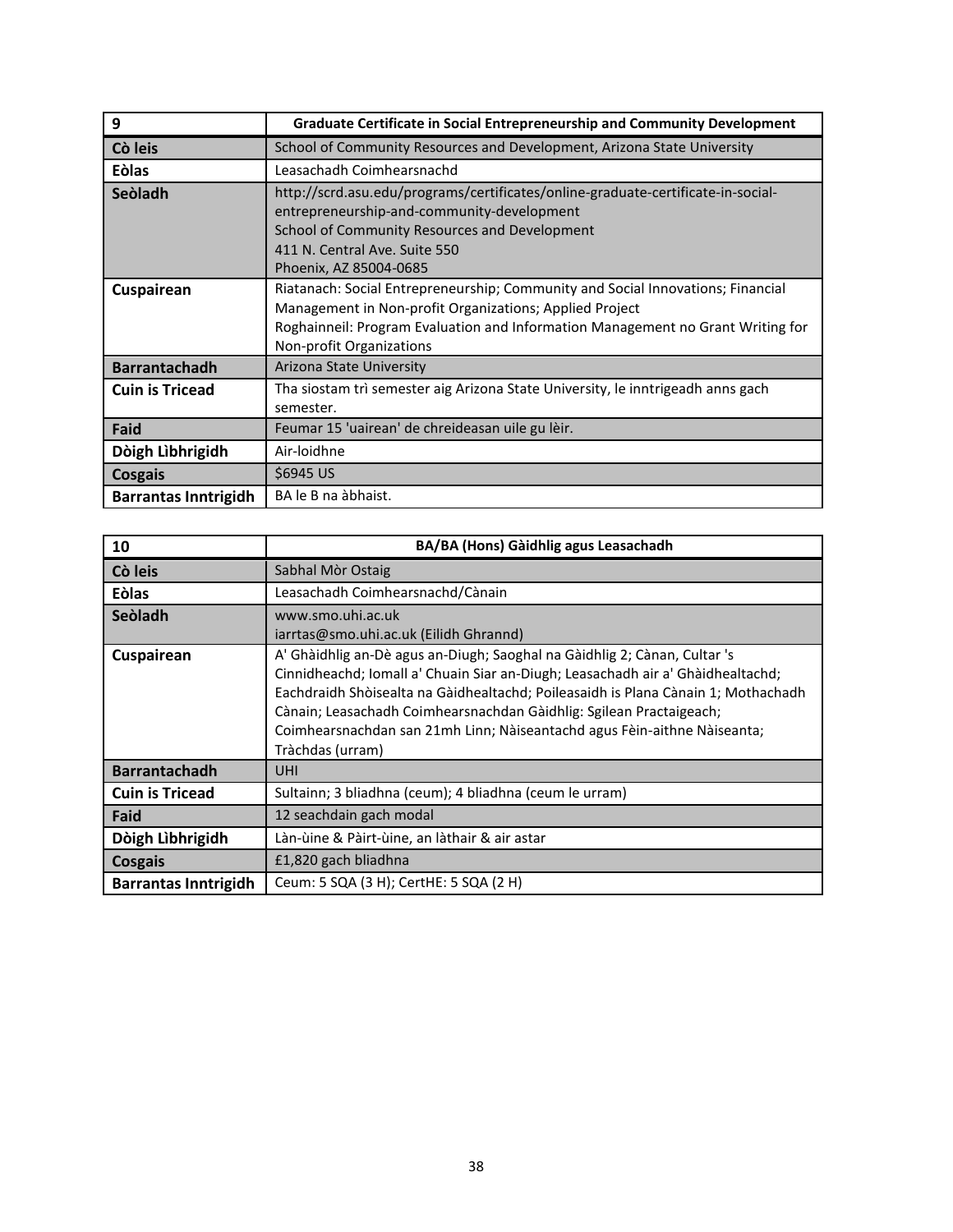| 11                          | <b>BA Gàidhlig agus Leasachadh</b>                                                                                                                                                                                                                                                                                                                                                                   |
|-----------------------------|------------------------------------------------------------------------------------------------------------------------------------------------------------------------------------------------------------------------------------------------------------------------------------------------------------------------------------------------------------------------------------------------------|
| Cò leis                     | Colaisde a' Chaisteil                                                                                                                                                                                                                                                                                                                                                                                |
| <b>Eòlas</b>                | Leasachadh Coimhearsnachd/Cànain                                                                                                                                                                                                                                                                                                                                                                     |
| Seòladh                     | [admissions@lews.uhi.ac.uk]<br>www.lews.uhi.ac.uk                                                                                                                                                                                                                                                                                                                                                    |
| Cuspairean                  | A' Ghàidhlig an-Dè agus an-Diugh; Saoghal na Gàidhlig 2; Cànan, Cultar 's<br>Cinnidheachd; Iomall a' Chuain Siar an-Diugh; Leasachadh air a' Ghàidhealtachd;<br>Eachdraidh Shòisealta na Gàidhealtachd; Poileasaidh is Plana Cànain 1; Mothachadh<br>Cànain; Leasachadh Coimhearsnachdan Gàidhlig: Sgilean Practaigeach;<br>Coimhearsnachdan san 21mh Linn; Nàiseantachd agus Fèin-aithne Nàiseanta. |
| <b>Barrantachadh</b>        | <b>UHI</b>                                                                                                                                                                                                                                                                                                                                                                                           |
| <b>Cuin is Tricead</b>      | Sultainn; 3 bliadhna                                                                                                                                                                                                                                                                                                                                                                                 |
| Faid                        | 12 seachdain gach modal                                                                                                                                                                                                                                                                                                                                                                              |
| Dòigh Lìbhrigidh            | Làn-ùine & Pàirt-ùine, an làthair & air astar                                                                                                                                                                                                                                                                                                                                                        |
| Cosgais                     | £1,820 gach bliadhna                                                                                                                                                                                                                                                                                                                                                                                 |
| <b>Barrantas Inntrigidh</b> | Ceum: 5 SQA (3 H); CertHE: 5 SQA (2 H)                                                                                                                                                                                                                                                                                                                                                               |

| 12                          | <b>BA Community Regeneration</b>                                                                                                                                                    |
|-----------------------------|-------------------------------------------------------------------------------------------------------------------------------------------------------------------------------------|
| Cò leis                     | Oilthigh Dhùn Deagh                                                                                                                                                                 |
| <b>Eòlas</b>                | Leasachadh Coimhearsnachd                                                                                                                                                           |
| Seòladh                     | www.dundee.ac.uk/admissions/distance learning/courses/professional developme<br>nt community regeneration ba.htm<br>eswce-apply@dundee.ac.uk NO m.naulty@dundee.ac.uk (Mike Naulty) |
| Cuspairean                  | Riatanach: Leading Inquiry; Professional Project. Speisealaichte: Community<br>Regeneration; Engaging Communities                                                                   |
| <b>Barrantachadh</b>        | Oilthigh Dhùn Deagh                                                                                                                                                                 |
| <b>Cuin is Tricead</b>      | Aig toiseach na bliadhna acadaimigich                                                                                                                                               |
| Faid                        | 2-6 bliadhna pàirt-ùine air astar                                                                                                                                                   |
| Dòigh Lìbhrigidh            | air-loidhne + seminar ma bhios oileanaich gu leòr ann                                                                                                                               |
| Cosgais                     | £5,940 (UK & EU) gu lèir                                                                                                                                                            |
| <b>Barrantas Inntrigidh</b> | Teisteanas dreuchdail NO Eòlas air an raon AGUS luach 240 creideasan                                                                                                                |

| 13                          | <b>Bachelor of Arts in Community Development</b>                                                                                                                                                                                                                                                                                 |
|-----------------------------|----------------------------------------------------------------------------------------------------------------------------------------------------------------------------------------------------------------------------------------------------------------------------------------------------------------------------------|
| Cò leis                     | Murdoch University, Perth, Australia                                                                                                                                                                                                                                                                                             |
| <b>Eòlas</b>                | Leasachadh Coimhearsnachd                                                                                                                                                                                                                                                                                                        |
| Seòladh                     | http://www.murdoch.edu.au/Courses/Community-Development/                                                                                                                                                                                                                                                                         |
| Cuspairean                  | Riatanach: Introduction to Community Development; Sociology and Everyday Life;<br>Ideas in Action; Community Work across Sites, Settings and Peoples; Creative Ways<br>to Work with Community; Projects in Community Development; Community and<br>Social Policy; Social Research Methods; agus taghadh de mhodalan roghainneil. |
| <b>Barrantachadh</b>        | <b>Murdoch University</b>                                                                                                                                                                                                                                                                                                        |
| <b>Cuin is Tricead</b>      | Siostam dà shemester, a' tòiseachadh meadhan a' Ghearrain agus meadhan an<br>luchair, le cothrom tòiseachaidh anns gach semester.                                                                                                                                                                                                |
| Faid                        | Trì bliadhna.                                                                                                                                                                                                                                                                                                                    |
| Dòigh Lìbhrigidh            | Air-loidhne                                                                                                                                                                                                                                                                                                                      |
| Cosgais                     | \$61500 AUD                                                                                                                                                                                                                                                                                                                      |
| <b>Barrantas Inntrigidh</b> | "GCE A-Level: At least 7 points over the best 2 or 3 subjects at H2 level"                                                                                                                                                                                                                                                       |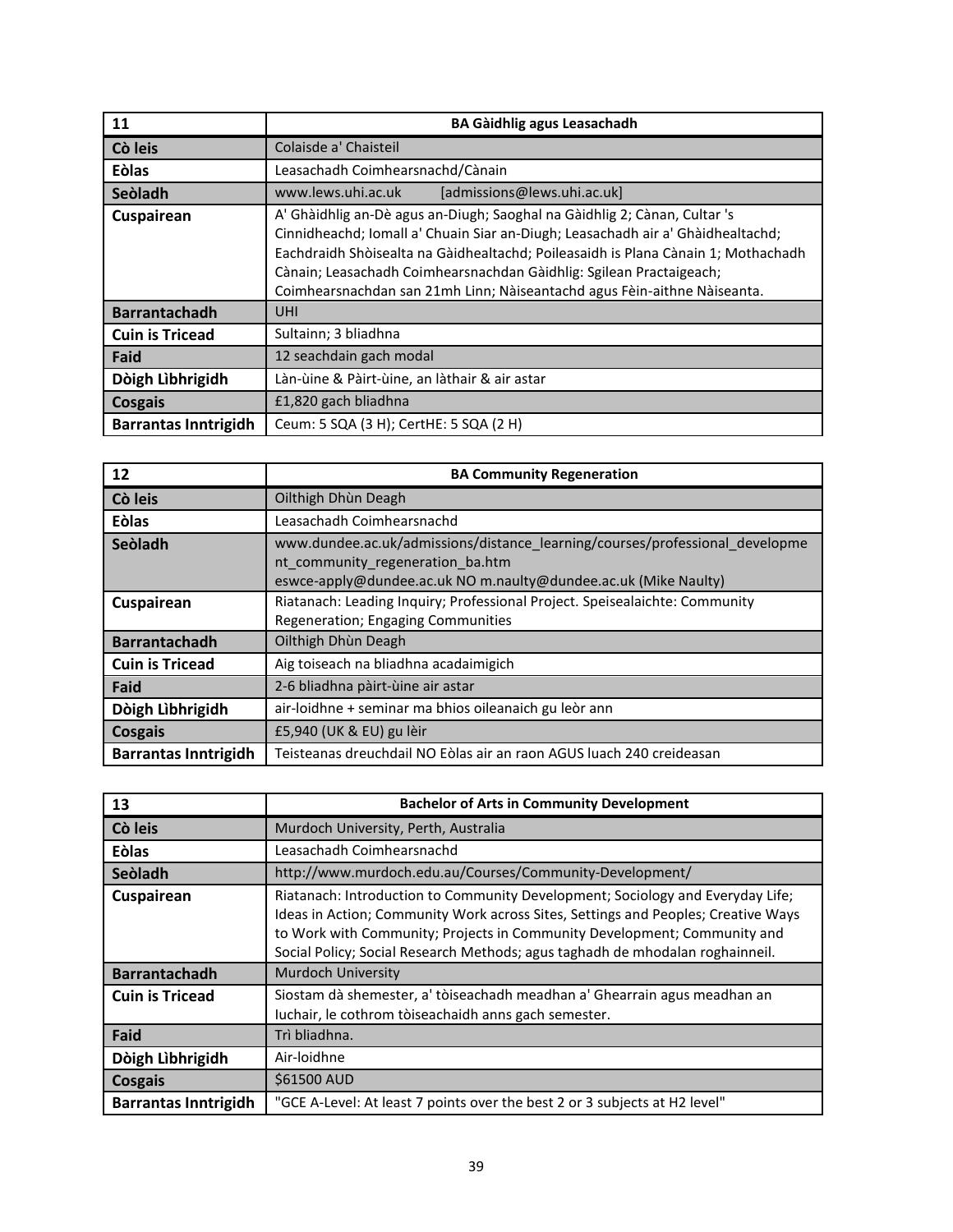| 14                          | <b>BSc Rural Development</b>                                                                                                                                                                                                                                                                                                                                                                                                                                                                                                                                                                                                                        |
|-----------------------------|-----------------------------------------------------------------------------------------------------------------------------------------------------------------------------------------------------------------------------------------------------------------------------------------------------------------------------------------------------------------------------------------------------------------------------------------------------------------------------------------------------------------------------------------------------------------------------------------------------------------------------------------------------|
| Cò leis                     | <b>NUI Maynooth</b>                                                                                                                                                                                                                                                                                                                                                                                                                                                                                                                                                                                                                                 |
| Eòlas                       | Leasachadh Coimhearsnachd                                                                                                                                                                                                                                                                                                                                                                                                                                                                                                                                                                                                                           |
| Seòladh                     | adulteducation.nuim.ie/courses/RuralDevelopment.shtml<br>michael.kenny@nuim.ie                                                                                                                                                                                                                                                                                                                                                                                                                                                                                                                                                                      |
| Cuspairean                  | Socio-economic aspects of rural development; Rural sociology, economics &<br>development theory & practice; Project planning, project development &<br>information technology; Public and social policy processes; Community education &<br>development; Quantitative and qualitative research methods; Private, community &<br>alternative rural modeling & management; Financial analysis & planning; Research<br>project; Personal & groups work in rural development; Marketing & enterprise in<br>rural development; Trans-national, national, regional & area development; Social<br>exclusion, gender & equality issues in rural development |
| <b>Barrantachadh</b>        | <b>NUI</b>                                                                                                                                                                                                                                                                                                                                                                                                                                                                                                                                                                                                                                          |
| <b>Cuin is Tricead</b>      | Sultainn                                                                                                                                                                                                                                                                                                                                                                                                                                                                                                                                                                                                                                            |
| Faid                        | 4 bliadhna                                                                                                                                                                                                                                                                                                                                                                                                                                                                                                                                                                                                                                          |
| Dòigh Lìbhrigidh            | Pàirt-ùine, air astar                                                                                                                                                                                                                                                                                                                                                                                                                                                                                                                                                                                                                               |
| <b>Cosgais</b>              | €5,160 gach bliadhna                                                                                                                                                                                                                                                                                                                                                                                                                                                                                                                                                                                                                                |
| <b>Barrantas Inntrigidh</b> | 23+ bliadhna a dh'aois; agallamh                                                                                                                                                                                                                                                                                                                                                                                                                                                                                                                                                                                                                    |

| 15                          | <b>BSc (Hons) Rural Development</b>                                                                                                                                                                                                                                                                                                                                                                                                                         |
|-----------------------------|-------------------------------------------------------------------------------------------------------------------------------------------------------------------------------------------------------------------------------------------------------------------------------------------------------------------------------------------------------------------------------------------------------------------------------------------------------------|
| Cò leis                     | <b>University College Cork</b>                                                                                                                                                                                                                                                                                                                                                                                                                              |
| Eòlas                       | Leasachadh Coimhearsnachd                                                                                                                                                                                                                                                                                                                                                                                                                                   |
| Seòladh                     | http://www.ucc.ie/en/study/undergrad/what/sefs/ruraldev/<br>mary.oshaughnessy@ucc.ie                                                                                                                                                                                                                                                                                                                                                                        |
| Cuspairean                  | Marketing for Rural Enterprise; Setting up a Rural Development Organisation;<br>Stimulating Rural Enterprise; Interpersonal Communications; Designing & Managing<br>an Area Development Plan; Gender Equality Issues in Rural Development; Fieldwork<br>Project; SME Development; Project Planning & Development; Information<br>Technology; Public & Social Policy Processes; Rural Labour Markets; Community<br><b>Education; Socio-Economic Research</b> |
| <b>Barrantachadh</b>        | <b>UCC</b>                                                                                                                                                                                                                                                                                                                                                                                                                                                  |
| <b>Cuin is Tricead</b>      | Sultainn                                                                                                                                                                                                                                                                                                                                                                                                                                                    |
| Faid                        | 4 bliadhna co-dhiù (ceum le urram)                                                                                                                                                                                                                                                                                                                                                                                                                          |
| Dòigh Lìbhrigidh            | Pàirt-ùine, air astar, air-loidhne                                                                                                                                                                                                                                                                                                                                                                                                                          |
| Cosgais                     | €5,150 gach bliadhna                                                                                                                                                                                                                                                                                                                                                                                                                                        |
| <b>Barrantas Inntrigidh</b> | Mature student access programme do dhaoine a tha an sàs anns an raon                                                                                                                                                                                                                                                                                                                                                                                        |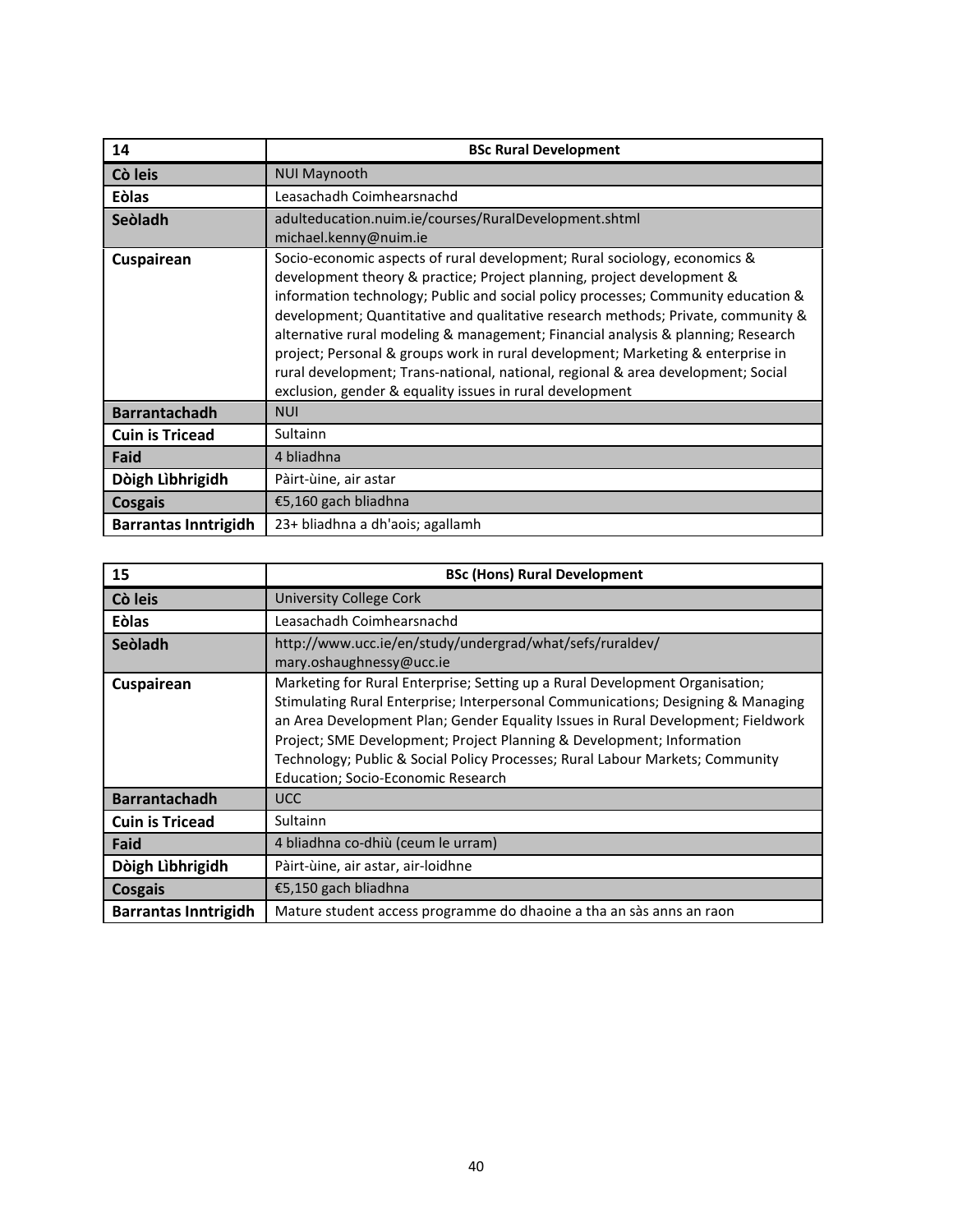| 16                          | <b>DipHE Rural Development</b>                                                                                                                                                                                                                                                              |
|-----------------------------|---------------------------------------------------------------------------------------------------------------------------------------------------------------------------------------------------------------------------------------------------------------------------------------------|
| Cò leis                     | <b>NUI Maynooth</b>                                                                                                                                                                                                                                                                         |
| <b>Eòlas</b>                | Leasachadh Coimhearsnachd                                                                                                                                                                                                                                                                   |
| Seòladh                     | adulteducation.nuim.ie/courses/RuralDevelopment.shtml [michael.kenny@nuim.ie]                                                                                                                                                                                                               |
| Cuspairean                  | Socio-economic aspects of rural development; Personal & groups work in rural<br>development; Marketing & enterprise in rural development; Trans-national, national,<br>regional & area development; Social exclusion, gender & equality issues in rural<br>development [11 modalan gu lèir] |
| <b>Barrantachadh</b>        | <b>NUI</b>                                                                                                                                                                                                                                                                                  |
| <b>Cuin is Tricead</b>      | <b>Sultainn</b>                                                                                                                                                                                                                                                                             |
| Faid                        | 2 bhliadhna                                                                                                                                                                                                                                                                                 |
| Dòigh Lìbhrigidh            | Pàirt-ùine, air astar                                                                                                                                                                                                                                                                       |
| Cosgais                     | €5,160 gach bliadhna                                                                                                                                                                                                                                                                        |
| <b>Barrantas Inntrigidh</b> | 23+ bliadhna a dh'aois; agallamh                                                                                                                                                                                                                                                            |

| 17                          | Dip HE Rural Development                                                                                                                                                                                                                                                                                                                                                                                                                       |
|-----------------------------|------------------------------------------------------------------------------------------------------------------------------------------------------------------------------------------------------------------------------------------------------------------------------------------------------------------------------------------------------------------------------------------------------------------------------------------------|
| Cò leis                     | <b>University College Cork</b>                                                                                                                                                                                                                                                                                                                                                                                                                 |
| <b>Eòlas</b>                | Leasachadh Coimhearsnachd                                                                                                                                                                                                                                                                                                                                                                                                                      |
| Seòladh                     | www.ucc.ie/en/study/undergrad/what/sefs/ruraldev/ [mary.oshaughnessy@ucc.ie]                                                                                                                                                                                                                                                                                                                                                                   |
| Cuspairean                  | Marketing for Rural Enterprise; Setting up a Rural Development Organisation;<br>Stimulating Rural Enterprise; Interpersonal Communications; Designing & Managing<br>an Area Development Plan; Gender Equality Issues in Rural Development; Fieldwork<br>Project; SME Development; Project Planning & Development; Info Technology; Public<br>& Social Policy Processes; Rural Labour Markets; Community Education; Socio-<br>Economic Research |
| <b>Barrantachadh</b>        | UCC.                                                                                                                                                                                                                                                                                                                                                                                                                                           |
| <b>Cuin is Tricead</b>      | Sultainn                                                                                                                                                                                                                                                                                                                                                                                                                                       |
| Faid                        | 2 bhliadhna                                                                                                                                                                                                                                                                                                                                                                                                                                    |
| Dòigh Lìbhrigidh            | Pàirt-ùine, air astar, air-loidhne                                                                                                                                                                                                                                                                                                                                                                                                             |
| Cosgais                     | €5,150 gach bliadhna                                                                                                                                                                                                                                                                                                                                                                                                                           |
| <b>Barrantas Inntrigidh</b> | Mature student access programme do dhaoine a tha an sàs anns an raon                                                                                                                                                                                                                                                                                                                                                                           |

| 18                          | <b>Dip HE Community Regeneration</b>                                                                                                                         |
|-----------------------------|--------------------------------------------------------------------------------------------------------------------------------------------------------------|
| Cò leis                     | Oilthigh Dhùn Deagh                                                                                                                                          |
| <b>Eòlas</b>                | Leasachadh Coimhearsnachd                                                                                                                                    |
| Seòladh                     | www.dundee.ac.uk/admissions/distance learning/courses/professional developme<br>[eswce-apply@dundee.ac.uk (Mike Naulty)]<br>nt community regeneration ba.htm |
| Cuspairean                  | Leading Inquiry; Project; Community Regeneration; Engaging Communities                                                                                       |
| <b>Barrantachadh</b>        | Oilthigh Dhùn Deagh                                                                                                                                          |
| <b>Cuin is Tricead</b>      | Aig toiseach na bliadhna acadaimigich                                                                                                                        |
| Faid                        | 2-4 bliadhna pàirt-ùine air astar                                                                                                                            |
| Dòigh Lìbhrigidh            | air-loidhne + seminar ma bhios oileanaich gu leòr ann                                                                                                        |
| <b>Cosgais</b>              | £3,960 (UK & EU) gu lèir                                                                                                                                     |
| <b>Barrantas Inntrigidh</b> | Teisteanas dreuchdail NO Eòlas air an raon AGUS luach 120 creideasan                                                                                         |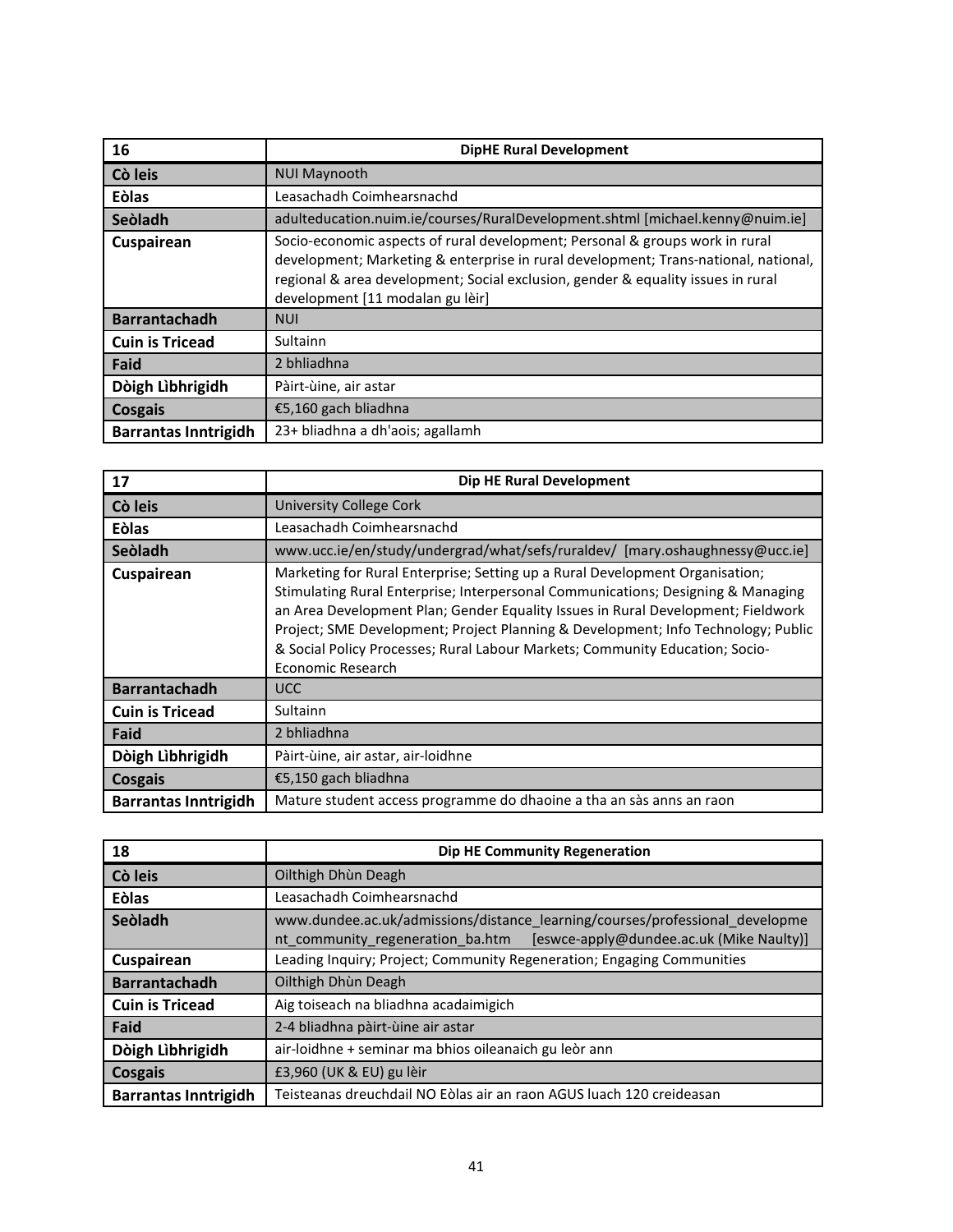| 19                          | Integrated Online Diploma in Community Based Adaptation,<br><b>Disaster Risk Reduction &amp; Rural Development</b>                                                                                                                                                                                                           |
|-----------------------------|------------------------------------------------------------------------------------------------------------------------------------------------------------------------------------------------------------------------------------------------------------------------------------------------------------------------------|
| Cò leis                     | The Center for Sustainable Development                                                                                                                                                                                                                                                                                       |
| <b>Eòlas</b>                | Leasachadh Coimhearsnachd                                                                                                                                                                                                                                                                                                    |
| Seòladh                     | http://www.csd-i.org/ol-440-diploma-drr-cba-dev/                                                                                                                                                                                                                                                                             |
| Cuspairean                  | Community Based Adaptation 1-4. Food Security, Nutrition, and Home Gardens 1+2;<br>Participatory M&E Livelihood Resilience; Water Conservation & Management;<br>Climate Smart Agricultural Practices; Community Based Disaster Risk Assessment,<br>Reduction & Preparedness; Small Island Developing States & Climate Change |
| <b>Barrantachadh</b>        | <b>NA</b>                                                                                                                                                                                                                                                                                                                    |
| <b>Cuin is Tricead</b>      | Cùrsaichean ùra a' tòiseachadh gach dà mhìos.                                                                                                                                                                                                                                                                                |
| Faid                        | 12-16 miosan.                                                                                                                                                                                                                                                                                                                |
| Dòigh Lìbhrigidh            | air-loidhne, le leabhraichean obrach, tionnsgnaidhean co-obrachail agus blogaichean.                                                                                                                                                                                                                                         |
| Cosgais                     | \$1,400 US.                                                                                                                                                                                                                                                                                                                  |
| <b>Barrantas Inntrigidh</b> | <b>NA</b>                                                                                                                                                                                                                                                                                                                    |

| 20                          | <b>Cert HE Community Regeneration</b>                                                                                                          |
|-----------------------------|------------------------------------------------------------------------------------------------------------------------------------------------|
| Cò leis                     | Oilthigh Dhùn Deagh                                                                                                                            |
| <b>Eòlas</b>                | Leasachadh Coimhearsnachd                                                                                                                      |
| Seòladh                     | www.dundee.ac.uk/admissions/distance learning/courses/professional developme<br>[eswce-apply@dundee.ac.uk]<br>nt community regeneration ba.htm |
| Cuspairean                  | Leading Inquiry; Professional Project; Community Regeneration; Engaging<br>Communities                                                         |
| <b>Barrantachadh</b>        | Oilthigh Dhùn Deagh                                                                                                                            |
| <b>Cuin is Tricead</b>      | Aig toiseach na bliadhna acadaimigich                                                                                                          |
| Faid                        | 2 bhliadhna pàirt-ùine air astar                                                                                                               |
| Dòigh Lìbhrigidh            | air-loidhne + seminar ma bhios oileanaich gu leòr ann                                                                                          |
| Cosgais                     | £1,980 (UK & EU) gu lèir                                                                                                                       |
| <b>Barrantas Inntrigidh</b> | Teisteanas dreuchdail NO Eòlas air an raon AGUS 3 Àrd-ìrean                                                                                    |

| 21                          | <b>Colorado State University Certificate in Community-based Development</b>                                                                                                                                                         |
|-----------------------------|-------------------------------------------------------------------------------------------------------------------------------------------------------------------------------------------------------------------------------------|
| Cò leis                     | Colorado State University agus Village Earth                                                                                                                                                                                        |
| <b>Eòlas</b>                | Leasachadh Coimhearsnachd                                                                                                                                                                                                           |
| Seòladh                     | villageearth.org/training-and-consulting/online<br>kristina@villageearth.org [001-970-237-3002 ext. 503]                                                                                                                            |
| Cuspairean                  | 4 modalan: Approaches to Community Development. Community Mobilization,<br>Micro-finance & the Role of Women, Participatory Research and Development,<br>Community-Based Organizing, Community-Driven Dispute Resolution agus eile. |
| <b>Barrantachadh</b>        | Colorado State University Department of Continuing Education Online Plus                                                                                                                                                            |
| <b>Cuin is Tricead</b>      | Modalan a' tòiseachadh as ùr gach ràith agus gu leantainneach                                                                                                                                                                       |
| Faid                        | Gach modal, còig seachdain, mu 20 uair a thìde                                                                                                                                                                                      |
| Dòigh Lìbhrigidh            | seminar, air-loidhne, tron VLE Blackboard                                                                                                                                                                                           |
| Cosgais                     | Ceithir modalan, \$390 gach modal.                                                                                                                                                                                                  |
| <b>Barrantas Inntrigidh</b> | <b>NA</b>                                                                                                                                                                                                                           |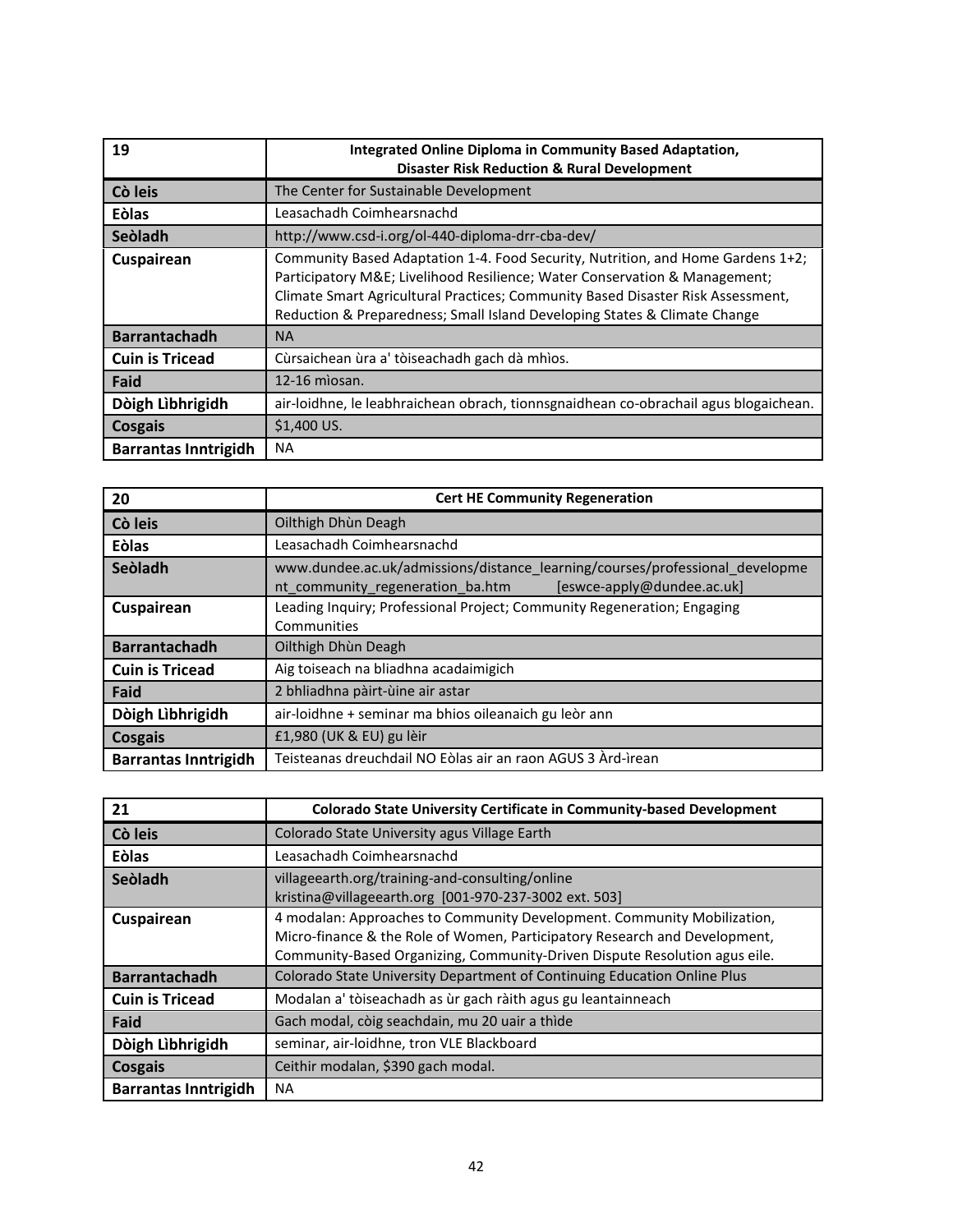| 22                          | <b>Certificate in Community Development</b>                                                                                                                                                             |
|-----------------------------|---------------------------------------------------------------------------------------------------------------------------------------------------------------------------------------------------------|
| Cò leis                     | Unite For Sight's Global Health University                                                                                                                                                              |
| <b>Eòlas</b>                | Leasachadh Coimhearsnachd                                                                                                                                                                               |
| Seòladh                     | www.uniteforsight.org/community-development/                                                                                                                                                            |
| Cuspairean                  | Taghadh de chòig diofar cùrsaichean: Communities and Development; Poverty and<br>Development; Precursors to Development; Participation and Development; How<br>"Development" is Done: The ABCD Approach |
| <b>Barrantachadh</b>        | <b>NA</b>                                                                                                                                                                                               |
| <b>Cuin is Tricead</b>      | Uair sam bith.                                                                                                                                                                                          |
| Faid                        | Eadar 2 agus 9 modalan anns gach cùrsa, thèid an dèanamh aig astar an oileanaich.                                                                                                                       |
| Dòigh Lìbhrigidh            | air-loidhne                                                                                                                                                                                             |
| Cosgais                     | 65                                                                                                                                                                                                      |
| <b>Barrantas Inntrigidh</b> | <b>NA</b>                                                                                                                                                                                               |

| 23                          | Certificate in Community Engagement, Leadership, and Development                                                                                                                                     |
|-----------------------------|------------------------------------------------------------------------------------------------------------------------------------------------------------------------------------------------------|
| Cò leis                     | The G. Raymond Chang School of Continuing Education, Ryerson University, Toronto                                                                                                                     |
| <b>Eòlas</b>                | Leasachadh Coimhearsnachd                                                                                                                                                                            |
| Seòladh                     | www.ryerson.ca/ce/community                                                                                                                                                                          |
| Cuspairean                  | Riatanach: Leading Through Change; Community Engagement Foundations;<br>Community Engagement Practices; Engaging Diverse Communities; Community<br>Engagement Capstone; agus aon mhodal roghainneil. |
| <b>Barrantachadh</b>        | <b>Ryerson University</b>                                                                                                                                                                            |
| <b>Cuin is Tricead</b>      | Trì semester gabh bliadhna, le cùrsaichean a' tòiseachadh gach semester.                                                                                                                             |
| Faid                        | Feumar 6 modalan a choileanadh. Feumar crìochnachadh taobh a-staigh 6 bliadhna.                                                                                                                      |
| Dòigh Lìbhrigidh            | air-loidhne                                                                                                                                                                                          |
| Cosgais                     | \$3,360 Canadach                                                                                                                                                                                     |
| <b>Barrantas Inntrigidh</b> | Gabhaidh iad ri oileanaich inbheach le eòlas san raon.                                                                                                                                               |

| 24                          | <b>Certificate in Community Development</b>                                                                                                                                              |
|-----------------------------|------------------------------------------------------------------------------------------------------------------------------------------------------------------------------------------|
| Cò leis                     | Fort Hays State University, Kansas, USA                                                                                                                                                  |
| <b>Eòlas</b>                | Leasachadh Coimhearsnachd                                                                                                                                                                |
| Seòladh                     | 001-785-628-5840                                                                                                                                                                         |
| Cuspairean                  | Riatanach: Community Theory and Development; Sociology of Urban and Rural Areas<br>no Demography; Grant Proposal Development no Introduction to Geographic<br><b>Information Systems</b> |
| <b>Barrantachadh</b>        | Fort Hays State University, Kansas, USA                                                                                                                                                  |
| <b>Cuin is Tricead</b>      | Tha trì semester aig Fort Hays, le modalan a' tòiseachadh gach semester.                                                                                                                 |
| Faid                        | Feumar 9 creideasan, trì creideasan gach modal, sùbailte.                                                                                                                                |
| Dòigh Lìbhrigidh            | Air-loidhne: CD-ROM, DVDs, aghaidh-ri-aghaidh, IPTV.                                                                                                                                     |
| Cosgais                     | \$1604.70 US                                                                                                                                                                             |
| <b>Barrantas Inntrigidh</b> | Teisteanas àrd-sgoile le 2.5 (C) na àbhaist.                                                                                                                                             |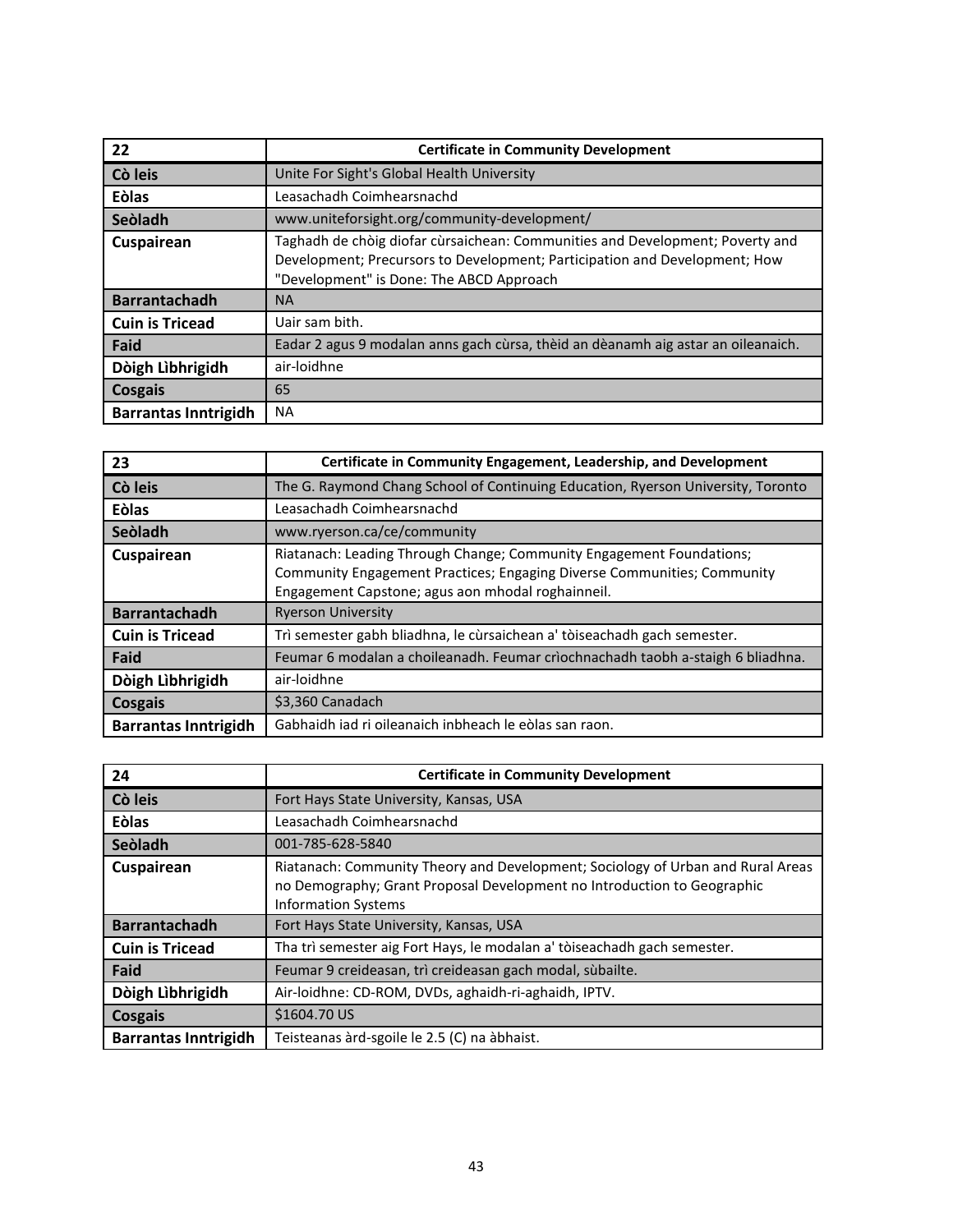| 25                          | <b>LDL Leasachadh Coimhearsnachd</b>                          |
|-----------------------------|---------------------------------------------------------------|
| Cò leis                     | Sabhal Mòr Ostaig                                             |
| <b>Eòlas</b>                | Leasachadh Coimhearsnachd                                     |
| Seòladh                     | www.smo.uhi.ac.uk;                                            |
|                             | astar@smo.uhi.ac.uk                                           |
| Cuspairean                  | A' Ghàidhlig an-dè 's an-diugh; Poileasaidh is Plana Cànain 1 |
| <b>Barrantachadh</b>        | <b>UHI</b>                                                    |
| <b>Cuin is Tricead</b>      | Sultainn & Faoilleach                                         |
| Faid                        | 12 seachdain gach modal                                       |
| Dòigh Lìbhrigidh            | Pàirt-ùine, air astar                                         |
| <b>Cosgais</b>              | £215 gach modal luach 20 Scotcat                              |
| <b>Barrantas Inntrigidh</b> | Gabhaidh iad ri oileanaich gun teisteanas                     |

| 26                          | <b>CPD Sustainable Development</b>                                                                                                                                                                                                                          |
|-----------------------------|-------------------------------------------------------------------------------------------------------------------------------------------------------------------------------------------------------------------------------------------------------------|
| Cò leis                     | Colaisde a' Chaisteil                                                                                                                                                                                                                                       |
| <b>Eòlas</b>                | Leasachadh Coimhearsnachd                                                                                                                                                                                                                                   |
| Seòladh                     | www.uhi.ac.uk/ruralstudies<br>roddy.murray@lews.uhi.ac.uk                                                                                                                                                                                                   |
| Cuspairean                  | Introduction to Sustainable Rural Development NO Introduction to Global<br>Environmental Issues; Local Economic Development NO Sustainable Tourism and the<br>Environment; Globalisation & Sustainable Development NO Climate Change; 3 X 15<br>(?) Scotcat |
| <b>Barrantachadh</b>        | <b>UHI</b>                                                                                                                                                                                                                                                  |
| <b>Cuin is Tricead</b>      | Sultainn & Faoilleach                                                                                                                                                                                                                                       |
| Faid                        | 15 seachdainean gach modal                                                                                                                                                                                                                                  |
| Dòigh Lìbhrigidh            | Pàirt-ùine; air-loidhne                                                                                                                                                                                                                                     |
| Cosgais                     | £215 gach modal luach 20 Scotcat                                                                                                                                                                                                                            |
| <b>Barrantas Inntrigidh</b> | Gabhaidh iad ri oileanaich gun teisteanas                                                                                                                                                                                                                   |

| 27                          | <b>CPD Social and Community Development</b>                                                                                                                                                                                |
|-----------------------------|----------------------------------------------------------------------------------------------------------------------------------------------------------------------------------------------------------------------------|
| Cò leis                     | Colaisde a' Chaisteil                                                                                                                                                                                                      |
| <b>Eòlas</b>                | Leasachadh Coimhearsnachd                                                                                                                                                                                                  |
| Seòladh                     | www.uhi.ac.uk/ruralstudies<br>roddy.murray@lews.uhi.ac.uk                                                                                                                                                                  |
| Cuspairean                  | Introduction to Sustainable Development NO Empowering Communities; Local<br>Economic Development NO Rural & Community Leadership; Social Enterprise and<br>the Big Society NO Engaging with External Agencies. [3 modalan] |
| <b>Barrantachadh</b>        | <b>UHI</b>                                                                                                                                                                                                                 |
| <b>Cuin is Tricead</b>      | Sultainn & Faoilleach                                                                                                                                                                                                      |
| Faid                        | 15 seachdainean gach modal                                                                                                                                                                                                 |
| Dòigh Lìbhrigidh            | Pàirt-ùine; air-loidhne                                                                                                                                                                                                    |
| Cosgais                     | £215 gach modal luach 20 Scotcat                                                                                                                                                                                           |
| <b>Barrantas Inntrigidh</b> | Gabhaidh iad ri oileanaich gun teisteanas                                                                                                                                                                                  |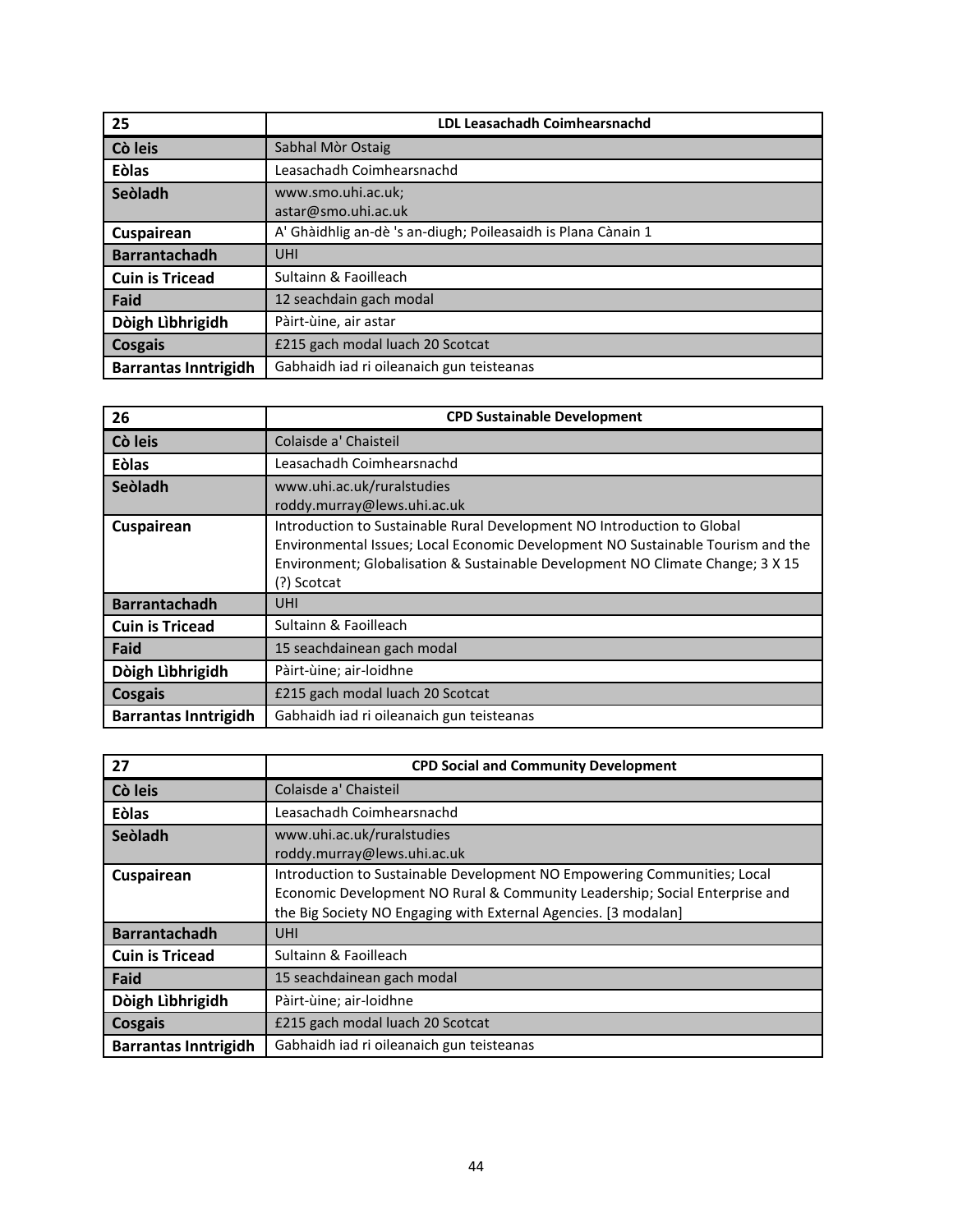# *5.4.2 Leasachadh agus Foghlam Coimhearsnachd*

| 28                          | <b>MEd Community Learning and Development</b>                                                                                                                                                                                                                   |  |  |  |
|-----------------------------|-----------------------------------------------------------------------------------------------------------------------------------------------------------------------------------------------------------------------------------------------------------------|--|--|--|
| Cò leis                     | Oilthigh Ghlaschu                                                                                                                                                                                                                                               |  |  |  |
| Eòlas                       | Leasachadh agus Foghlam Coimhearsnachd                                                                                                                                                                                                                          |  |  |  |
| Seòladh                     | www.gla.ac.uk/media/media 107107 en.pdf<br>[Dave.Beck@glasgow.ac.uk]                                                                                                                                                                                            |  |  |  |
| Cuspairean                  | Models of community & development; Social theories for community learning &<br>development; Empowerment strategies for community learning & development;<br>Educational approaches to community learning & development; Practice placement;<br>Research project |  |  |  |
| <b>Barrantachadh</b>        | Oilthigh Ghlaschu + Community Learning and Development Standards Council                                                                                                                                                                                        |  |  |  |
| <b>Cuin is Tricead</b>      | Aig toiseach na bliadhna acadaimigich                                                                                                                                                                                                                           |  |  |  |
| Faid                        | 12 mìosan làn-ùine; 24 pàirt-ùine                                                                                                                                                                                                                               |  |  |  |
| Dòigh Lìbhrigidh            | an làthair                                                                                                                                                                                                                                                      |  |  |  |
| Cosgais                     | £528 gach 20 creideas (180 creideas gu lèir) UK & EU = £4,752                                                                                                                                                                                                   |  |  |  |
| <b>Barrantas Inntrigidh</b> | Ceum                                                                                                                                                                                                                                                            |  |  |  |

| 29                          | <b>MSc Community Learning and Development</b>                                                                                                                                                                                                       |
|-----------------------------|-----------------------------------------------------------------------------------------------------------------------------------------------------------------------------------------------------------------------------------------------------|
| Cò leis                     | Oilthigh Obar Dheathain                                                                                                                                                                                                                             |
| <b>Eòlas</b>                | Leasachadh agus Foghlam Coimhearsnachd                                                                                                                                                                                                              |
| Seòladh                     | www.abdn.ac.uk/prospectus/pgrad/study/taught/community development/<br>education@abdn.ac.uk                                                                                                                                                         |
| Cuspairean                  | Professional Enquiry and Development (30 credits SCQF Level 11) Practice Modules 1<br>- 4 (15 credits per module at SCQF Level 11) Negotiated Extended Study (30 credits<br>SCQF Level 11) Extended Professional Project (60 credits SCQF Level 11) |
| <b>Barrantachadh</b>        | Oilthigh Obar Dheathain                                                                                                                                                                                                                             |
| <b>Cuin is Tricead</b>      | Aig toiseach na bliadhna acadaimigich                                                                                                                                                                                                               |
| Faid                        | 1,800 uairean a thìde pàirt-ùine                                                                                                                                                                                                                    |
| Dòigh Lìbhrigidh            | an làthair, air-loidhne, san dreuchd                                                                                                                                                                                                                |
| Cosgais                     | £350 gach 15 creideasan (180 creideas gu lèir) UK & EU = £4,200                                                                                                                                                                                     |
| <b>Barrantas Inntrigidh</b> | Eòlas air an raon. Fianais air comasan rannsachaidh                                                                                                                                                                                                 |

| 30                          | <b>PGDip Community Learning and Development</b>                                                                                                                                                                                            |  |  |  |
|-----------------------------|--------------------------------------------------------------------------------------------------------------------------------------------------------------------------------------------------------------------------------------------|--|--|--|
| Cò leis                     | Oilthigh Ghlaschu                                                                                                                                                                                                                          |  |  |  |
| <b>Eòlas</b>                | Leasachadh agus Foghlam Coimhearsnachd                                                                                                                                                                                                     |  |  |  |
| Seòladh                     | www.gla.ac.uk/media/media 107107 en.pdf<br>[Dave.Beck@glasgow.ac.uk]                                                                                                                                                                       |  |  |  |
| Cuspairean                  | Models of community & development; Social theories for community learning &<br>development; Empowerment strategies for community learning & development;<br>Educational approaches to community learning & development; Practice placement |  |  |  |
| <b>Barrantachadh</b>        | Oilthigh Ghlaschu + Community Learning and Development Standards Council                                                                                                                                                                   |  |  |  |
| <b>Cuin is Tricead</b>      | Aig toiseach na bliadhna acadaimigich                                                                                                                                                                                                      |  |  |  |
| Faid                        | 9 mìosan làn-ùine; 18 pàirt-ùine                                                                                                                                                                                                           |  |  |  |
| Dòigh Lìbhrigidh            | an làthair                                                                                                                                                                                                                                 |  |  |  |
| Cosgais                     | £528 gach 20 creideas (120 creideas gu lèir) UK & EU = £3,168                                                                                                                                                                              |  |  |  |
| <b>Barrantas Inntrigidh</b> | Ceum                                                                                                                                                                                                                                       |  |  |  |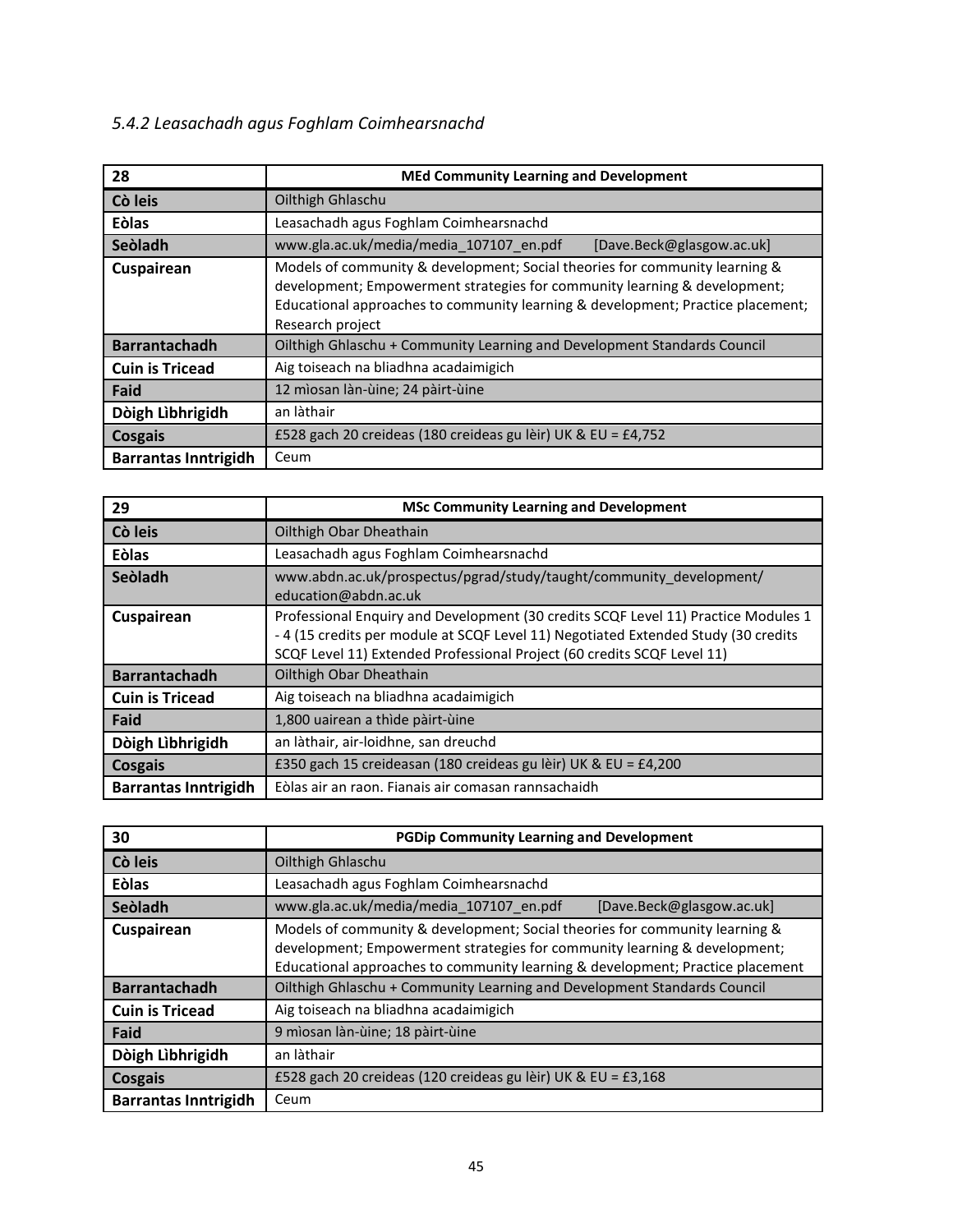| 31                          | <b>PGDip Community Learning and Development</b>                                                                                                                                            |
|-----------------------------|--------------------------------------------------------------------------------------------------------------------------------------------------------------------------------------------|
| Cò leis                     | Oilthigh Obar Dheathain                                                                                                                                                                    |
| <b>Eòlas</b>                | Leasachadh agus Foghlam Coimhearsnachd                                                                                                                                                     |
| Seòladh                     | www.abdn.ac.uk/prospectus/pgrad/study/taught/community development/<br>education@abdn.ac.uk                                                                                                |
| Cuspairean                  | Professional Enquiry and Development (30 credits SCQF Level 11) Practice Modules 1<br>- 4 (15 credits per module at SCQF Level 11) Negotiated Extended Study (30 credits<br>SCQF Level 11) |
| <b>Barrantachadh</b>        | Oilthigh Obar Dheathain                                                                                                                                                                    |
| <b>Cuin is Tricead</b>      | Aig toiseach na bliadhna acadaimigich                                                                                                                                                      |
| Faid                        | 1,200 uairean a thìde pàirt-ùine                                                                                                                                                           |
| Dòigh Lìbhrigidh            | an làthair, air-loidhne, san dreuchd                                                                                                                                                       |
| Cosgais                     | £350 gach 15 creideasan (120 creideas gu lèir) UK & EU = £2,800                                                                                                                            |
| <b>Barrantas Inntrigidh</b> | Eòlas air an raon. Fianais air comasan rannsachaidh                                                                                                                                        |

# *5.4.3 Leasachadh Cànain*

| 32                          | Postgraduate Certificate, Postgraduate Diploma<br>no Master of Arts in Language Revitalisation                                                                                         |  |  |  |
|-----------------------------|----------------------------------------------------------------------------------------------------------------------------------------------------------------------------------------|--|--|--|
| Cò leis                     | International Centre for Language Revitalisation, Auckland University of Technology,<br>New Zealand                                                                                    |  |  |  |
| <b>Eòlas</b>                | Leasachadh Cànain                                                                                                                                                                      |  |  |  |
| Seòladh                     | http://languagerevive.org/about-us/study/<br>info@languagerevive.org<br>0064 (0) 9 921 9999 x 6526                                                                                     |  |  |  |
| Cuspairean                  | Cuspairean a chaidh a mholadh: Ath-bheothachadh Cànain, Teòiridh agus Gnìomh;<br>Dealbhadh Cànain; Modhan Rannsachaidh; Oideachais Cànain; Cànanan fo Chunnart;<br>Poileasaidh Cànain. |  |  |  |
| <b>Barrantachadh</b>        | Auckland University of Technology                                                                                                                                                      |  |  |  |
| <b>Cuin is Tricead</b>      | ga rannsachadh an-dràsta                                                                                                                                                               |  |  |  |
| Faid                        | ga rannsachadh an-dràsta                                                                                                                                                               |  |  |  |
| Dòigh Lìbhrigidh            | Air-loidhne                                                                                                                                                                            |  |  |  |
| Cosgais                     | ga rannsachadh an-dràsta                                                                                                                                                               |  |  |  |
| <b>Barrantas Inntrigidh</b> | ga rannsachadh an-dràsta                                                                                                                                                               |  |  |  |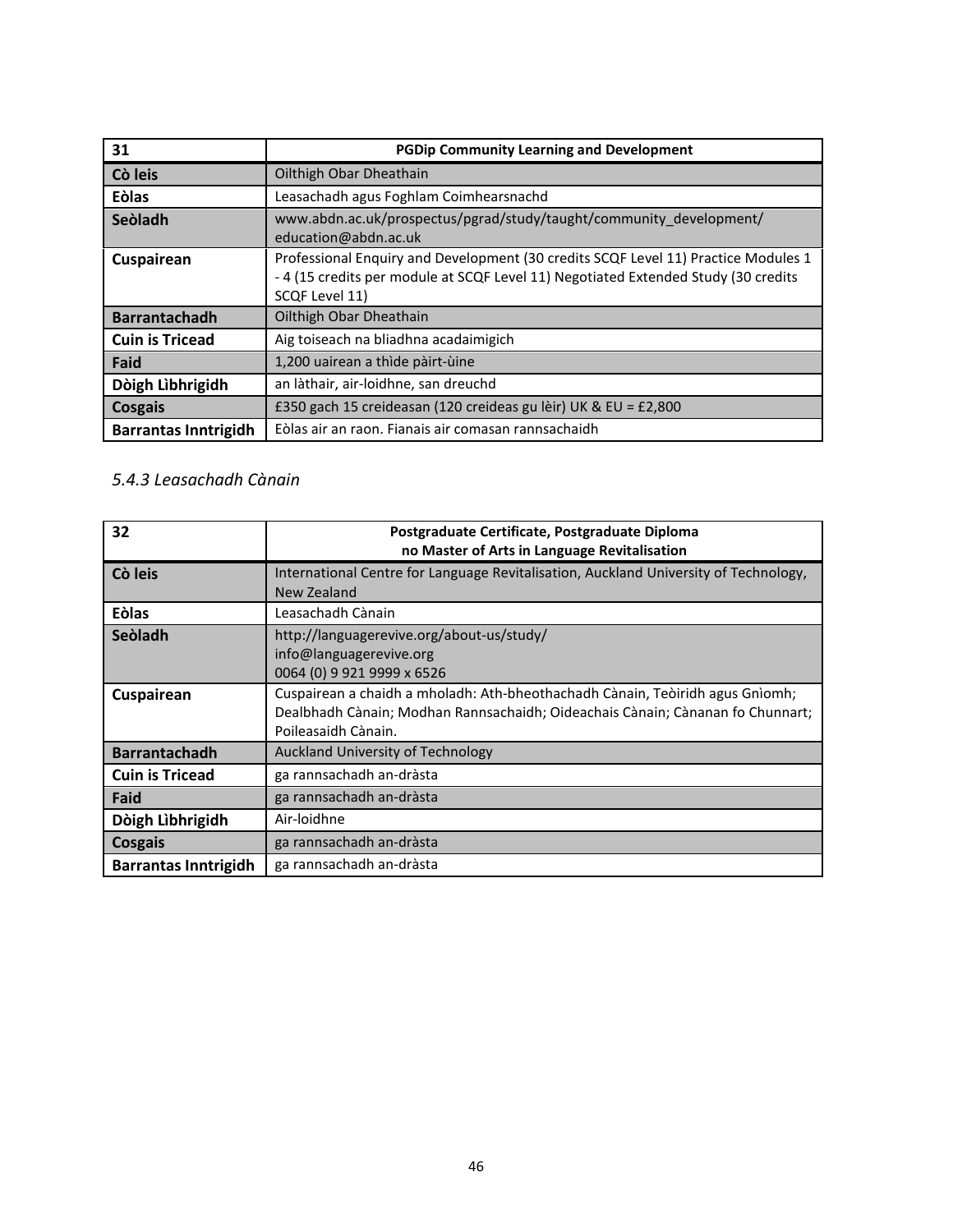| 33                          | BA/BA (Hons) Gàidhlig agus Leasachadh                                                                                                                                                                                                                                                                                                                                                                                    |  |  |  |  |
|-----------------------------|--------------------------------------------------------------------------------------------------------------------------------------------------------------------------------------------------------------------------------------------------------------------------------------------------------------------------------------------------------------------------------------------------------------------------|--|--|--|--|
| Cò leis                     | Sabhal Mòr Ostaig                                                                                                                                                                                                                                                                                                                                                                                                        |  |  |  |  |
| Eòlas                       | Leasachadh Coimhearsnachd/Cànain                                                                                                                                                                                                                                                                                                                                                                                         |  |  |  |  |
| Seòladh                     | www.smo.uhi.ac.uk<br>[iarrtas@smo.uhi.ac.uk (Eilidh Ghrannd)]                                                                                                                                                                                                                                                                                                                                                            |  |  |  |  |
| Cuspairean                  | A' Ghàidhlig an-Dè agus an-Diugh; Saoghal na Gàidhlig 2; Cànan, Cultar 's<br>Cinnidheachd; Iomall a' Chuain Siar an-Diugh; Leasachadh air a' Ghàidhealtachd;<br>Eachdraidh Shòisealta na Gàidhealtachd; Poileasaidh is Plana Cànain 1; Mothachadh<br>Cànain; Leasachadh Coimhearsnachdan Gàidhlig: Sgilean Practaigeach;<br>Coimhearsnachdan san 21mh Linn; Nàiseantachd agus Fèin-aithne Nàiseanta;<br>Tràchdas (urram) |  |  |  |  |
| <b>Barrantachadh</b>        | <b>UHI</b>                                                                                                                                                                                                                                                                                                                                                                                                               |  |  |  |  |
| <b>Cuin is Tricead</b>      | Sultainn; 3 bliadhna (ceum); 4 bliadhna (ceum le urram)                                                                                                                                                                                                                                                                                                                                                                  |  |  |  |  |
| Faid                        | 12 seachdain gach modal                                                                                                                                                                                                                                                                                                                                                                                                  |  |  |  |  |
| Dòigh Lìbhrigidh            | Làn-ùine & Pàirt-ùine, an làthair & air astar                                                                                                                                                                                                                                                                                                                                                                            |  |  |  |  |
| Cosgais                     | £1,820 gach bliadhna                                                                                                                                                                                                                                                                                                                                                                                                     |  |  |  |  |
| <b>Barrantas Inntrigidh</b> | Ceum: 5 SQA (3 H); CertHE: 5 SQA (2 H)                                                                                                                                                                                                                                                                                                                                                                                   |  |  |  |  |

| 34                          | <b>BA Gàidhlig agus Leasachadh</b>                                                                                                                                                                                                                                                                                                                                                                   |  |  |  |  |
|-----------------------------|------------------------------------------------------------------------------------------------------------------------------------------------------------------------------------------------------------------------------------------------------------------------------------------------------------------------------------------------------------------------------------------------------|--|--|--|--|
| Cò leis                     | Colaisde a' Chaisteil                                                                                                                                                                                                                                                                                                                                                                                |  |  |  |  |
| <b>Eòlas</b>                | Leasachadh Coimhearsnachd/Cànain                                                                                                                                                                                                                                                                                                                                                                     |  |  |  |  |
| Seòladh                     | www.lews.uhi.ac.uk<br>[admissions@lews.uhi.ac.uk]                                                                                                                                                                                                                                                                                                                                                    |  |  |  |  |
| Cuspairean                  | A' Ghàidhlig an-Dè agus an-Diugh; Saoghal na Gàidhlig 2; Cànan, Cultar 's<br>Cinnidheachd; Iomall a' Chuain Siar an-Diugh; Leasachadh air a' Ghàidhealtachd;<br>Eachdraidh Shòisealta na Gàidhealtachd; Poileasaidh is Plana Cànain 1; Mothachadh<br>Cànain; Leasachadh Coimhearsnachdan Gàidhlig: Sgilean Practaigeach;<br>Coimhearsnachdan san 21mh Linn; Nàiseantachd agus Fèin-aithne Nàiseanta. |  |  |  |  |
| <b>Barrantachadh</b>        | <b>UHI</b>                                                                                                                                                                                                                                                                                                                                                                                           |  |  |  |  |
| <b>Cuin is Tricead</b>      | Sultainn; 3 bliadhna                                                                                                                                                                                                                                                                                                                                                                                 |  |  |  |  |
| Faid                        | 12 seachdain gach modal                                                                                                                                                                                                                                                                                                                                                                              |  |  |  |  |
| Dòigh Lìbhrigidh            | Làn-ùine & Pàirt-ùine, an làthair & air astar                                                                                                                                                                                                                                                                                                                                                        |  |  |  |  |
| Cosgais                     | £1,820 gach bliadhna                                                                                                                                                                                                                                                                                                                                                                                 |  |  |  |  |
| <b>Barrantas Inntrigidh</b> | Ceum: 5 SQA (3 H); CertHE: 5 SQA (2 H)                                                                                                                                                                                                                                                                                                                                                               |  |  |  |  |

| 35                          | <b>CPD Leasachadh Cànain</b>                                  |  |  |
|-----------------------------|---------------------------------------------------------------|--|--|
| Cò leis                     | Sabhal Mòr Ostaig                                             |  |  |
| <b>Eòlas</b>                | Leasachadh Cànain                                             |  |  |
| Seòladh                     | [astar@smo.uhi.ac.uk]<br>www.smo.uhi.ac.uk                    |  |  |
| Cuspairean                  | A' Ghàidhlig an-dè 's an-diugh; Poileasaidh is Plana Cànain 1 |  |  |
| <b>Barrantachadh</b>        | <b>UHI</b>                                                    |  |  |
| <b>Cuin is Tricead</b>      | Sultainn & Faoilleach                                         |  |  |
| Faid                        | 12 seachdain gach modal                                       |  |  |
| Dòigh Lìbhrigidh            | Pàirt-ùine, air astar                                         |  |  |
| Cosgais                     | £215 gach modal luach 20 Scotcat                              |  |  |
| <b>Barrantas Inntrigidh</b> | Gabhaidh iad ri oileanaich gun teisteanas                     |  |  |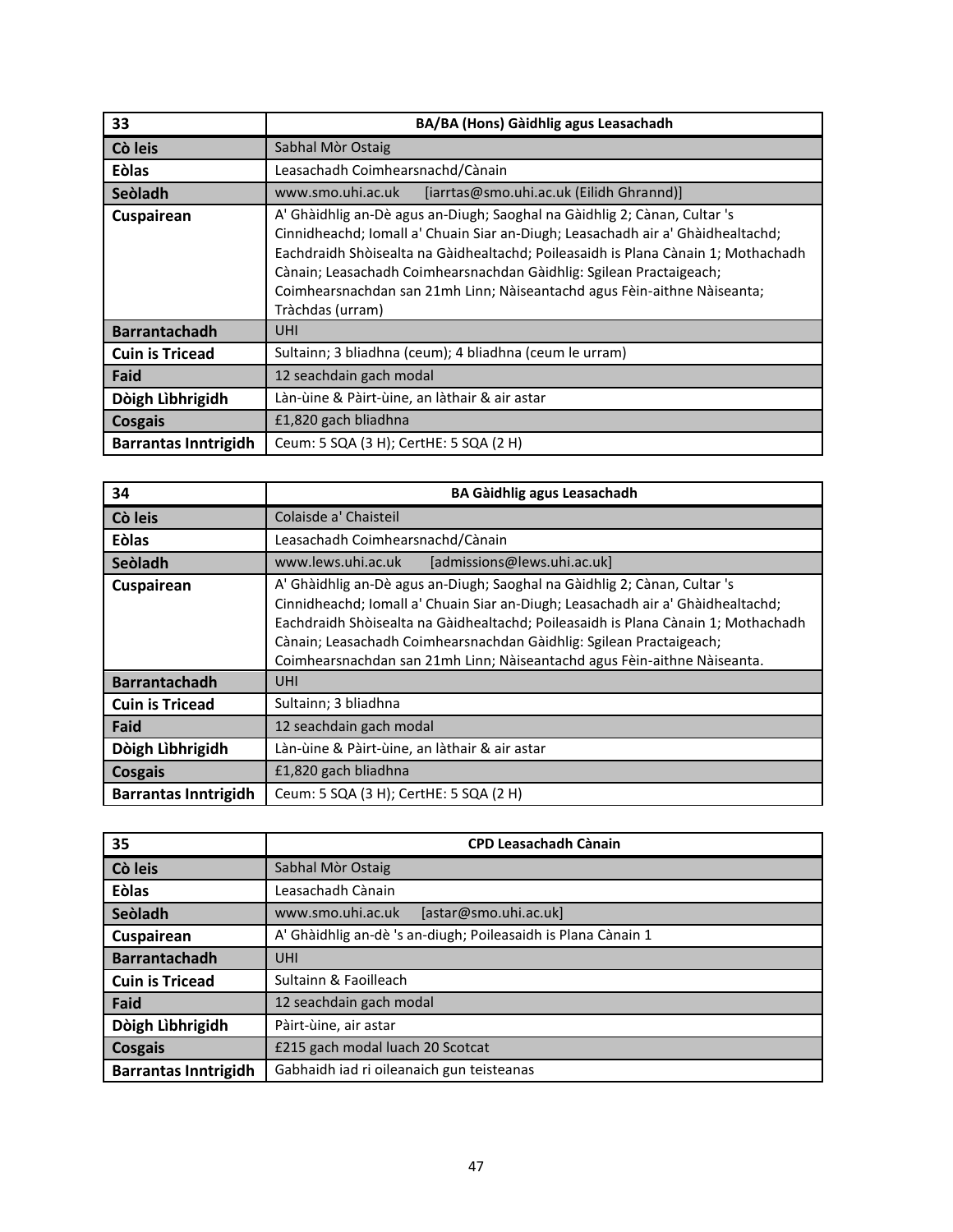| 36                          | Cùrsaichean Sònraichte ann an Poileasaidh agus Planadh Cànain                                                                                                                                                                                                                |  |  |  |  |
|-----------------------------|------------------------------------------------------------------------------------------------------------------------------------------------------------------------------------------------------------------------------------------------------------------------------|--|--|--|--|
| Cò leis                     | IAITH - Welsh Centre for Language Planning                                                                                                                                                                                                                                   |  |  |  |  |
| Eòlas                       | Leasachadh Cànain                                                                                                                                                                                                                                                            |  |  |  |  |
| Seòladh                     | http://www.iaith.eu/cyrsiau.php<br>post@iaith.eu                                                                                                                                                                                                                             |  |  |  |  |
| Cuspairean                  | Cùrsaichean goirid, mòran dhiubh tro mheadhan na Cuimris, ag amas air<br>Mothachadh Cànain agus leasachadh sgilean cànain. Thèid cùrsaichean eile a<br>sgrìobhadh gu sònraichte do bhuidhnean a rèir am feumalachdan agus ghabhadh an<br>lìbhrigeadh tro mheadhan na Beurla. |  |  |  |  |
| <b>Barrantachadh</b>        |                                                                                                                                                                                                                                                                              |  |  |  |  |
| <b>Cuin is Tricead</b>      | rè na bliadhna                                                                                                                                                                                                                                                               |  |  |  |  |
| Faid                        | diofar chùrsaichean a rèir feumalachdan luchd-cleachdaidh                                                                                                                                                                                                                    |  |  |  |  |
| Dòigh Lìbhrigidh            | Làn-ùine, an làthair                                                                                                                                                                                                                                                         |  |  |  |  |
| Cosgais                     | diofar phrìsean a rèir faid is susbaint a' chùrsa                                                                                                                                                                                                                            |  |  |  |  |
| <b>Barrantas Inntrigidh</b> | Duine sam bith                                                                                                                                                                                                                                                               |  |  |  |  |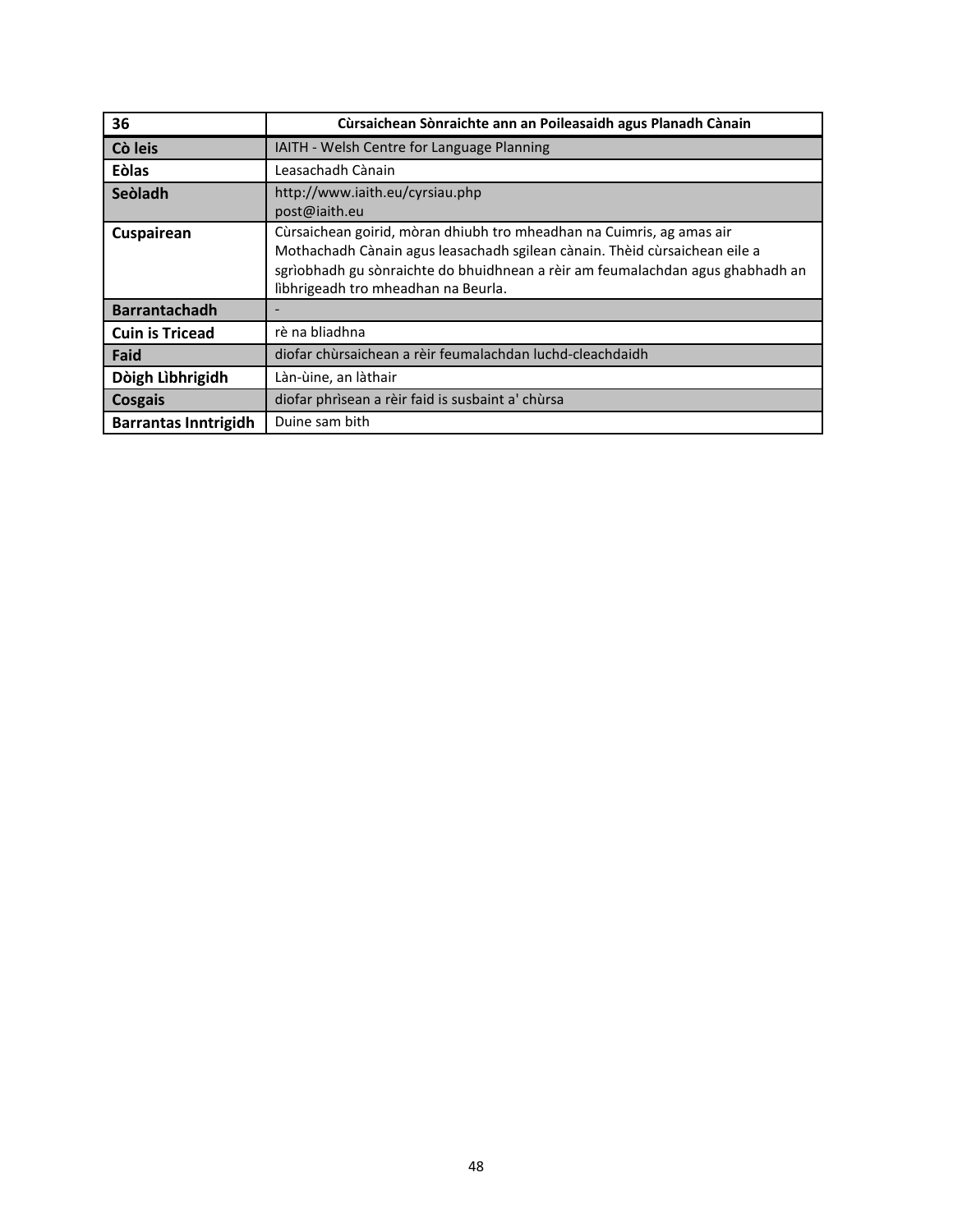# **6. MOLAIDHEAN**

## **6.1. Leasachadh cànain mar raon proifeiseanta**

### *6.1.1. A' togail proifeiseantachd ann an raon leasachaidh chànain ann an Alba*

Tha an raon, leasachadh cànain, aig fìor thoiseach gnothaich (chan ann a-mhàin ann an Alba ach gu h-eadar-nàiseanta) ann a bhith ga chur fhèin air adhart mar phroifeisean, le dreuchdan sònraichte, le trèanadh iomchaidh, le teisteanachadh aithnichte, le teòiric choitcheann stèidhichte air rannsachadh eadar-nàiseanta (Romaine 2006), le cliù am measg a' phobaill agus le spèis agus cumhachd anns a' chomann shìobhalta. Tha dleastanas aig Bòrd na Gàidhlig a bhith ag obair ann an co-bhonn ris na h-oilthighean, ris an Riaghaltas aig gach ìre agus ri buidhnean iomairt, agus a' cur ris a' phroifeiseantachd seo. Cha tèid leasachadh cànain èifeachdach a chur an gnìomh ann an Alba mura h-eil na daoine a tha ag obair mar luchdleasachaidh air an trèanadh anns an teòiric agus anns na sgilean pragtaigeach a leanas gu deagh ghnè anns an raon ùr seo.

## *6.1.2. An dà-sgaradh meallta eadar teòiric agus eòlas pragtaigeach*

Chualas anns na h-agallamhan am beachd cumanta nach eil teòiric ann an leasachadh cànain gu cus feum don chuid a tha ag obair air ath-bheothachadh na Gàidhlig bho latha gu latha anns na buidhnean agus anns na coimhearsnachdan. Thathar a' moladh an seo gur e ceum cudromach a dh'ionnsaidh proifeiseantachd an raoin gun tèid am beachd seo atharrachadh. Chan eil gnìomhan pragtaigeach a' dol a dh'obair gu h-èifeachdach anns an fhad-ùine mura h-eil iad stèidhichte air teòiric agus air eòlas farsaing eadar-nàiseanta. Tha an teòiric a chaidh a thogail ann an raon leasachaidh chànain buileach pragtaigeach, ag amas air deagh ghnè agus èifeachd. Mar a sgrìobh Grenoble agus Whaley "[...] *an honest evaluation of most language revitalization efforts to date will show that they have failed*." (2006: ix) Chìthear ann an iomadh àite air feadh an t-saoghail eisimpleirean de dh'iomairtean ath-bheothachaidh a dh'fhàilig a chionn 's nach robh an luchd-leasachaidh fiosraichte gu leòr air na h-innleachdan a tha dha-rìribh ag obair, na h-innleachdan a tha iomchaidh ann an diofar shuidheachaidhean, cuin agus ciamar a bu chòir an cur an sàs agus cò leis. (c.f. Tsunoda 2006). Tha corpas de dh'eòlas farsaing air a chruinneachadh a-nis ann an litreachas an raoin agus am measg eòlaichean eadar-nàiseanta air na tha ag obair agus nach eil, teòiric a tha an dà chuid pragtaigeach agus cudromach do luchdleasachaidh ag obair bho latha gu latha ann an coimhearsnachdan. Tha dleastanas aig Bòrd na Gàidhlig ann a bhith a' moladh trèanadh do bhuidhnean agus a' mìneachadh cho cudromach 's a tha teòiric eadar-nàiseanta ann an obair-latha anns an raon.

## *6.1.3. A' togail cultar dà-chànanais no ioma-chànanais ann an Alba*

Anns an aon dòigh nach dèan duine sam bith anns an latha an-diugh plana airson leasachadh ann an sgìre gun smaoineachadh air buaidh an leasachaidh sin air an àrainneachd nàdarra, feumaidh Bòrd na Gàidhlig iomairt gus atharrachadh cultarach a thoirt gu bith an Alba air fad, agus gu sònraichte air a' Ghàidhealtachd, gus nach dèanar plana leasachaidh aig ìre sam bith gun phlanadh airson buaidh an leasachaidh sin air na cànanan a tha gam bruidhinn anns an sgìre (*Gaelic proofing*).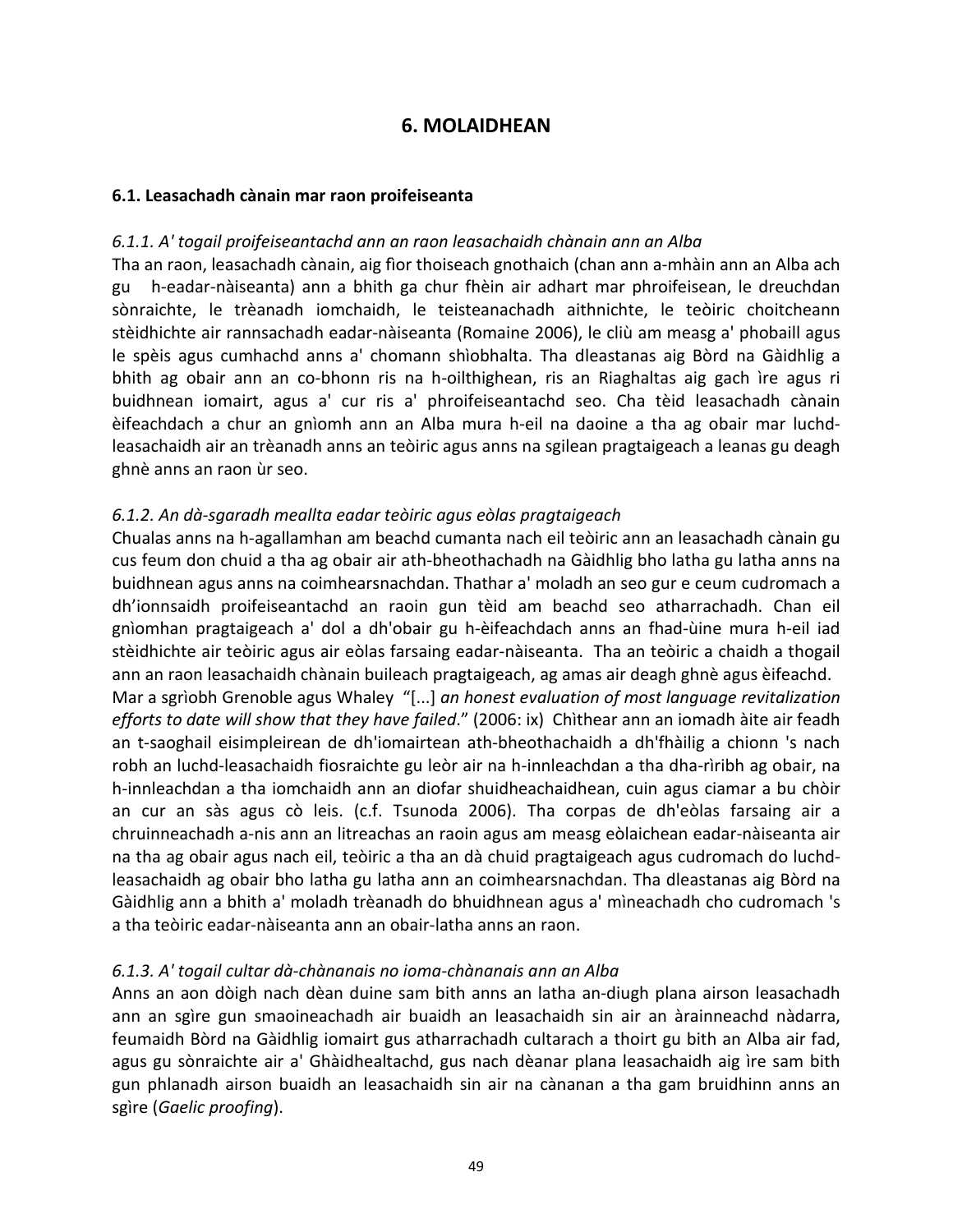Chithear anns an dàta bhon t-suirbhidh gu bheil mòran fhathast a' tuigsinn planadh cànain mar chùram a tha iomchaidh don chuid a tha ag obair ann an leasachadh na Gàidhlig gu dìreach, ach nach eil leasachadh cànain air fhighe a-steach do dh'obair nam buidhnean anns an fharsaingeachd. Tha planadh cànain agus eòlas air leasachadh cànain air an cur nan àite fhèin anns na buidhnean anns an t-sampall againn gu ìre mhòr, agus tha dleastanas aig Bòrd na Gàidhlig a bhith a' brosnachadh bhuidhnean gun sgaoil iad eòlas air leasachadh cànain am measg an luchd-obrach air fad, nach eilear a' tuigsinn leasachadh na Gàidhlig mar chuspair a bhuineas ri aon oifigear Gàidhlig no ri sgioba beag na Gàidhlig a-mhàin, ach ris na h-uile.

# *6.1.4. Cion trèanaidh ach ùidh mhòr ga nochdadh ann*

Tha an rannsachadh air sealltainn gu bheil dìth mhòr trèanaidh ann an obraichean sa mhargaidh obrach Ghàidhlig a thaobh leasachadh cànain agus leasachadh coimhearsnachd – agus gu hàraidh a thaobh leasachadh cànain. Ach tha ùidh aig daoine anns a h-uile seòrsa roinn obrach, pàighte no neo-phàighte, ann am barrachd trèanaidh, anns na ceithir cuspairean mun deach faighneachd: Mothachadh Cànain, Poileasaidh Cànain, Leasachadh Coimhearsnachd agus Sgilean Gàidhlig.

# *6.1.5. Tha barrachd maoineachaidh riatanach airson trèanadh*

Cha tèid leudachadh air proifeiseantachd anns an raon gun barrachd airgid airson trèanadh. Thathar a' tuigsinn gu bheil airgead gu sònraichte gann an-dràsta ach cha robh riamh airgead gu leòr ann airson na Gàidhlig, ge b' e dè an staid anns an robh an eaconamaidh. Mas e prìomhachas a tha ann: thèid airgead a lorg. Tha e mar fhiachaibh air Bòrd na Gàidhlig a dhol do Riaghaltas na h-Alba agus toraidhean an rannsachaidh a chleachdadh ann an argamaid airson barrachd ghoireasan airson trèanadh ann an leasachadh cànain/coimhearsnachd.

# *6.1.6. Cruth-atharrachadh air inbhe obraichean a dhìth*

Feumar cruth-atharrachadh a thoirt air ìomhaigh agus smaoineachadh air inbhe obraichean a tha a' buntainn ri luchd-labhairt agus coimhearsnachdan na Gàidhlig. Tha rannsachadh eile [MacLeod, M. (2011), agus MacLeod, M. (2008)] air an cion misneachd aig luchd-obrach sa mhargaidh obrach Ghàidhlig a shealltainn. Le bhith a' cur tòrr a bharrachd cuideim agus prìomhachais air: prògram trèanaidh proifeiseanta a tha air a bharrantachadh, tro shanasachd a' phrògraim le teachdaireachd mu àrdachadh proifeiseantachd, agus tro m.e. chùmhnantan ann an aonta sheirbheisean agus taic-airgid agus ann am poileasaidhean cànain buidhne, thogte ìomhaigh obraichean Gàidhlig agus slatan-tomhais deagh chleachdaidh.

# *6.1.7. A' dol bho eòlas pearsanta agus iomairtean ad hoc gu proifeiseantachd*

Thathar a' moladh gun cuir Bòrd na Gàidhlig agus buidhnean eile prìomhachas air leasachadh dhreuchdan proifeiseanta airson obraichean a tha a' buntainn ri leasachadh cànain is coimhearsnachd na Gàidhlig, agus an àite daoine a bhith cofhurtail le eòlas pearsanta a-mhàin agus iomairtean *ad hoc* cha mhòr, gum bi trèanadh a' toirt an aire do dh'eòlas cho-obraichean, eisimpleirean bho luchd-iomairt eile à dùthchannan eile, agus beachdachadh air teòiric le ceumannan ideòlach agus pragtaigeach air mar a chuireas neach-obrach ri ath-bheothachadh mion-cànain.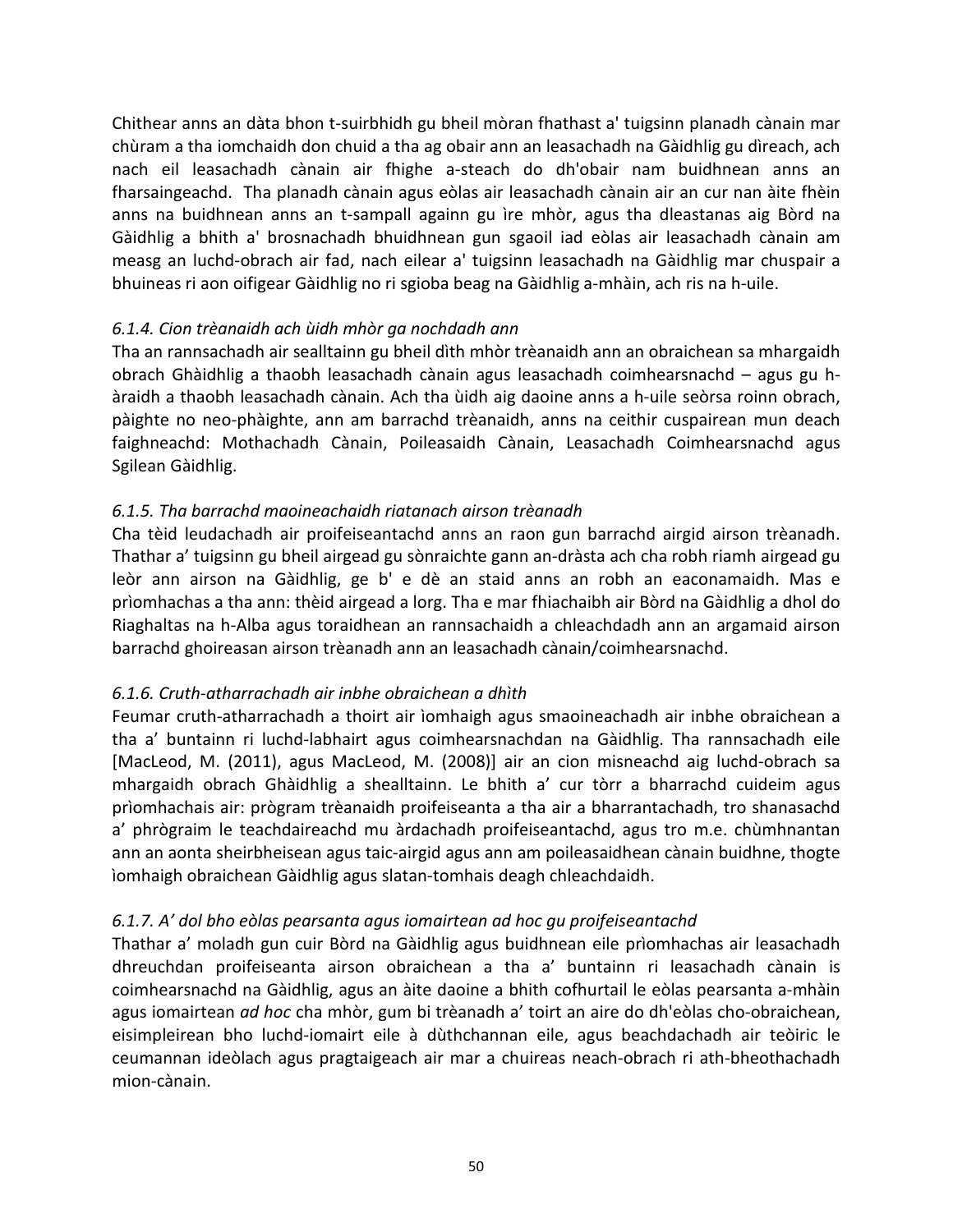# *6.1.8. Gum bi trèanadh ann an leasachadh cànain na riatanas*

Dh'fheumte prògram co-òrdanaichte de thrèanadh bliadhnail a chur air dòigh, agus thathar a' moladh gu mòr gun can Bòrd na Gàidhlig gum bi an trèanadh seo riatanach, mar a tha leasachadh air sgilean proifeiseanta riatanach do phroifeiseantaich eile m.e. tidsearan, dotairean, fiaclairean. Thathar a' moladh gum bu chòir prògram le structar de thrèanadh ann am planadh cànain/leasachadh coimhearsnachd a bhith riatanach agus ceangailte ri amasan planaichean cànain, agus ceangailte ri maoineachadh bhon Bhòrd do bhuidheann sam bith.

Thathar a' moladh siostam a chur air dòigh far am bithear a' luachadh adhartas ann an leasachadh sgilean proifeiseanta am measg luchd-obrach agus bhuidhnean.

# *6.1.9. Gun stèidhichear lìonraidh phroifeiseanta agus comann proifeiseanta.*

Bu chòir trèanadh a bhith ann airson gach neach-obrach, pàighte no neo-phàighte, aig ìre coimhearsnachd no aig Ùghdarras Phoblach. Thathar a' moladh ceanglaichean làidir a thogail eadar saor-thoilich air comataidhean ionadail, daoine le obraichean pàighte anns gach roinn, agus acadaimigich le litreachas agus structaran teòiriceil a cheangal barrachd anns na seiseanan trèanaidh.

Fhuaireadh gu bheil mòran den bheachd gur e obair aonranach a th' ann an obair leasachaidh choimhearsnachd: mas e buidheann mhòr a th' ann, 's dòcha nach bi mòran daoine ann ag obair leis a' Ghàidhlig no mas e Buidheann Leasachaidh a th' ann, nach bhi mòran choobraichean timcheall. Mar sin, thathar a' moladh gu mòr gun cuirear lìonraidh phroifeiseanta air dòigh: anns a' chiad dol-a-mach ghabhadh lìonraidh cur air dòigh a' cleachdadh ghoireasan CTF (eadar-lìon / in-lìonraidh) far am biodh fiosrachadh ann agus far am b' urrainn do dhaoine eòlas a roinn eatarra ann am fòram. Thathar a' moladh cuideachd gum b' fhiach comann proifeiseanta de luchd-leasachaidh na Gàidhlig a stèidheachadh.

# *6.1.10. Gun cuirear maoin trèanaidh shònraichte air dòigh do bhuidhnean saor-thoileach.*

Thathar a' moladh barrachd aire a thoirt do bhuidhnean carthannais/saor-thoileach agus buidhnean a tha ag obair aig ìre nan coimhearsnachdan; agus ma dh'fhaoidte gum bi feum air barrachd taice an seo, m.e. airgead airson trèanadh, mar a tha mòran de na h-obraichean an seo neo-phàighte. Dh'fhaodadh luchd-obrach le barrachd trèanaidh diofar mòr a dhèanamh aig ìre ath-bheothachadh nan coimhearsnachdan cànain.

# **6.2 Prògram Solarachaidh Trèanaidh**

Mar thoradh air na h-agallamhan a rinneadh ri riochdairean bhuidhnean, na ceisteachan a fhreagair 38 buidhnean agus an rannsachadh air cùrsaichean trèanaidh a tha rim faotainn andràsta, thàinigear chun a' cho-dhùnaidh nach dèan aon seòrsa prògraim an gnothach ann a bhith a' freagairt air feumalachdan luchd-leasachaidh uile. Air sàilleabh sin, thathar a' moladh trì dòighean air trèanadh a lìbhrigeadh a ghabhas cur gu feum a rèir mar as fheàrr a fhreagras iad air feumalachdan bhuidhnean.

# *6.2.1. Trèanadh le Teisteanas*

Clasaichean air astar, eadar clasaichean fòn no bhidio, a' cur stuthan gu feum a tha gan cleachdadh mar-thà, m.e. cùrsaichean LDL aig Sabhal Mòr Ostaig is Colaisde a' Chaisteil far a bheil dà mhodal gan teagasg.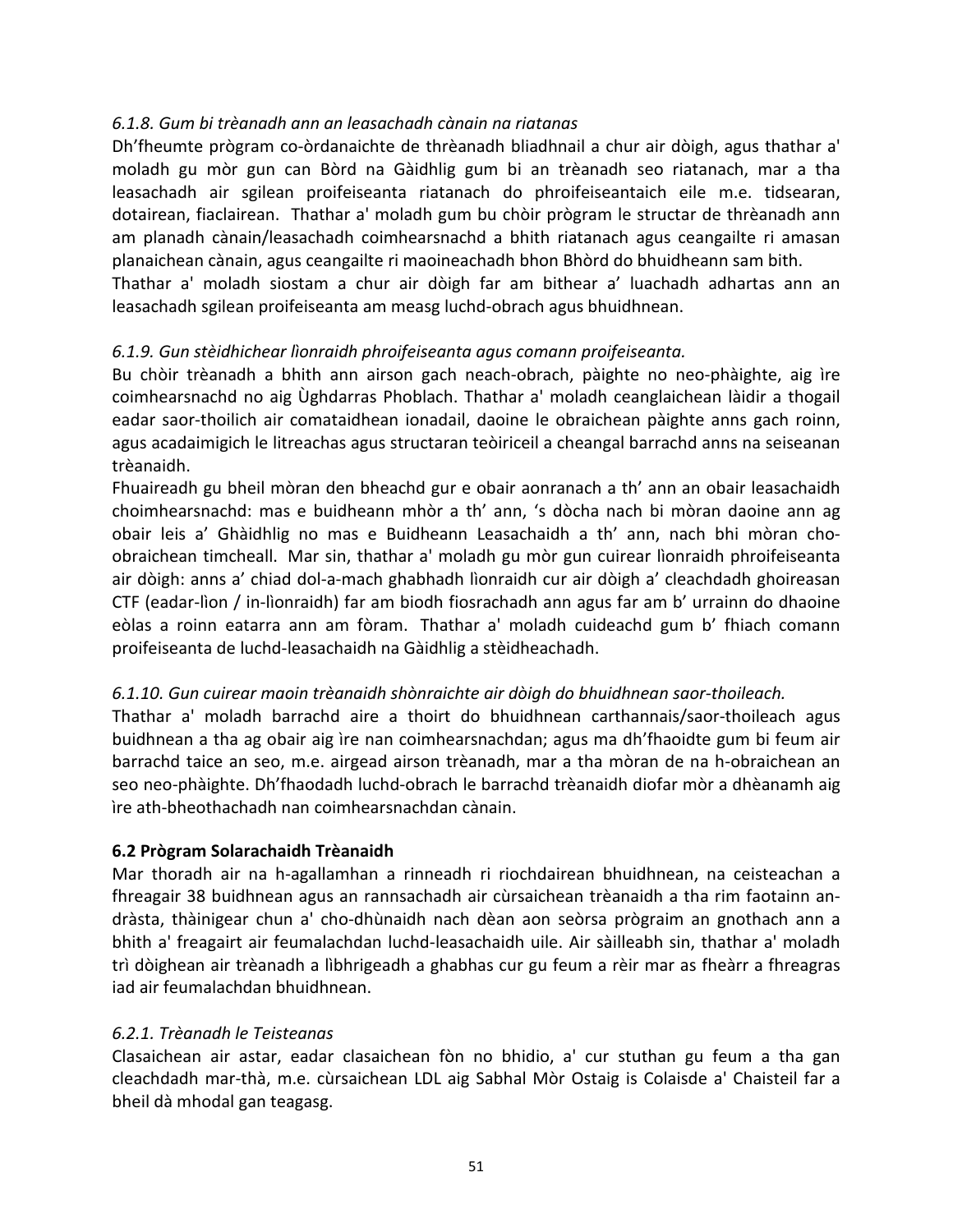- Rin lìbhrigeadh dà thuras gach bliadhna (Faoilleach is Sultain).
- Dà chlas san t-seachdain fad 12 seachdain aig gach modal.
- £215 gach modal = £430 air cùrsa LDL.

# *6.2.2. Co-labhairt Chuspaireil*

Seiseanan slàn is seiseanan buidhne ag amas air cuspair na co-labhairt ann an dòigh structaraichte le luchd-trèanaidh aig an stiùir. Cothroman aig luchd-obrach air tachairt ri coluchd-obrach à àiteachan/pròiseactan eile. Cothroman air fios is eòlas a cho-roinn ri chèile agus air ionnsachadh mu na leasachaidhean as ùire.

- Ri lìbhrigeadh uair sa bhliadhna.
- Dà latha.
- Cosgaisean ri tighinn.

# *6.2.3. Trèanadh san Àite-obrach*

Seiseanan air nòs bùth-obrach anns an àite-obrach far am bi cothrom aig luchd-obrach air tachairt ri luchd-trèanaidh agus eòlas a chur air leasachaidhean ùra anns an raon.

- Ri lìbhrigeadh a rèir feumalachdan na buidhne.
- Trèanadh latha (ach ghabhadh seo leudachadh).
- Cosgaisean ri tighinn.

## *6.2.4. Luchd-trèanaidh/Oidean*

Thathar a' moladh na leanas anns a' chiad dol-a-mach mar sgioba de luchd-trèanaidh/oidean, ged a thathar mothachail gun gabh cur ris an liosta tro thìde.

| <b>Timothy Armstrong</b>  | Sabhal Mòr Ostaig                             |
|---------------------------|-----------------------------------------------|
| Cefin Campbell            | laith                                         |
| Dòmhnall Iain Dòmhnallach | Comhairle nan Eilean Siar                     |
| Dòmhnall Martainn         |                                               |
| Dòmhnall Morris           | Comunn na Gàidhlig                            |
| Gillian Rothach           | Sabhal Mòr Ostaig                             |
| Iain Mac an Tàilleir      | Sabhal Mòr Ostaig                             |
| Michelle NicLeòid         | Oilthigh Obar Dheathain                       |
| Niall Ó Catháin           | Iomairt CharnTóchair, Èirinn a Tuath          |
| Peadar Ó Flatharta        | Fiontar, Ollscoil Chathair Bhaile Átha Cliath |
| Seosamh Mac Donnacha      | Acadamh na hOllscolaíochta Gaeilge            |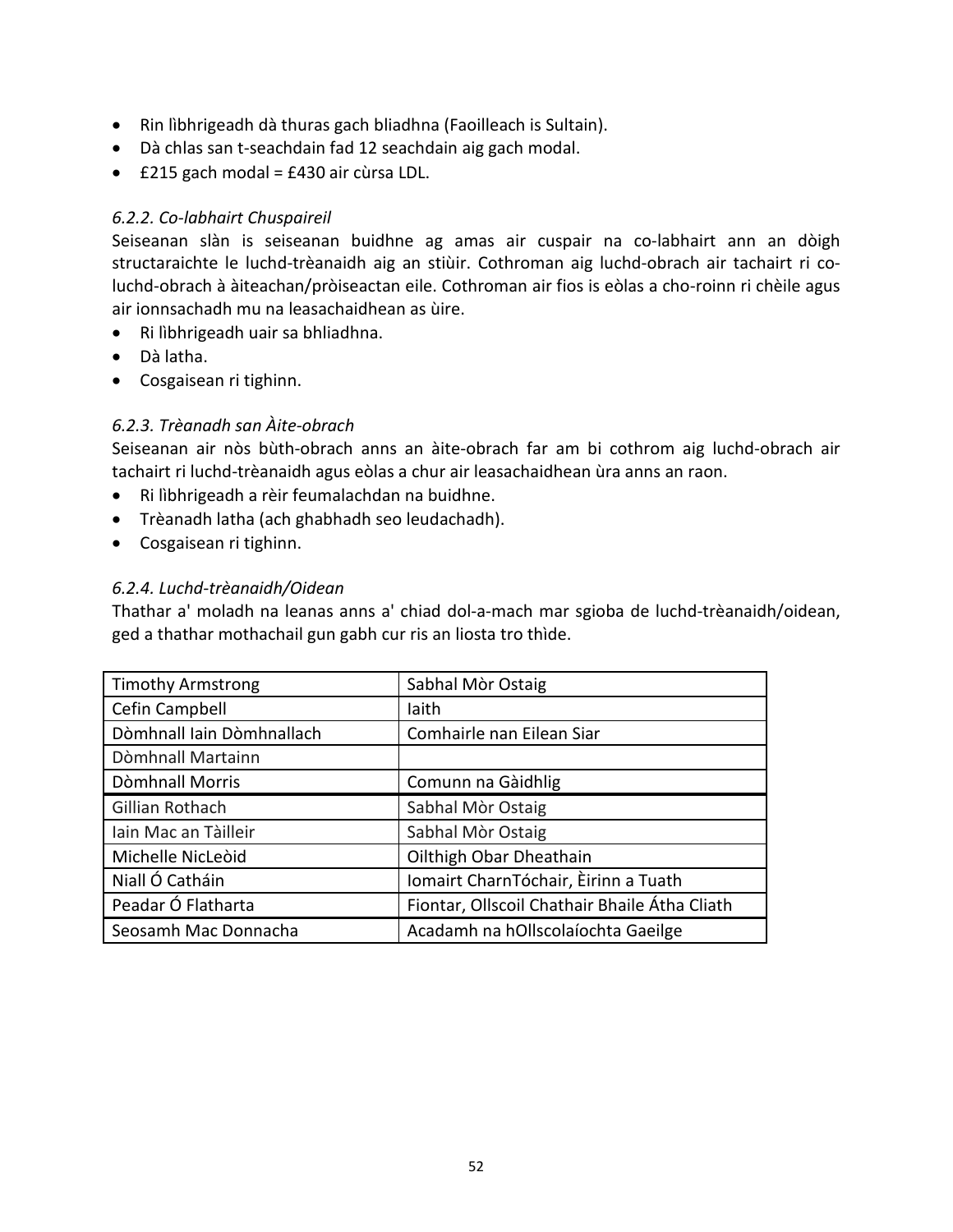# **TÙSAN**

Baldauf, R B Jr. (1994). '"Unplanned" Language Policy and Planning'. *Annual Review of Applied Linguistics* 14: 82-89

Bòrd na Gàidhlig. (2012). *Plana Cànain Nàiseanta Gàidhlig 2012-17*. Inverness: Bòrd na Gàidhlig.

Fishman, J A. (1991). *Reversing Language Shift; Theoretical and Empirical Foundations of Assistance to Threatened Languages.* Clevedon: Multilingual Matters

Grenoble, L A. agus Whaley, L J. (2006) *Saving Languages, an introduction to language revitalization.* Cambridge: Cambridge University Press.

Henderson, P. & Glen, A. (2006). 'From recognition to support: Community development workers in the United Kingdom'. *Community Development Journal* 41 (3): 277–292

Ioan, G. (2011). 'Waking the Dragon within: empowering local language communities'. Ann an Cox, R A V. & Armstrong, T C. (deas.). *A' Cleachdadh na Gàidhlig: slatan-tomhais ann an dìon cànain sa choimhearsnachd*. Ostaig: Clò Ostaig: 109-122

Jones, K. & Ioan, G. (2000). *Venturing Onwards: Review of the Mentrau Iaith 2000. Full Report.* Castell Newydd Emlyn: Cwmni Iaith Cyf.

Mac Donnacha, J. (2000). 'An Integrated Planning Model'. Ann an *Language Problems and Language Planning* 24: 11-35.

MacLeod, M. (2008). *The Meaning of Work in the Gaelic Labour Market in the Highlands and Islands of Scotland*. University of Aberdeen: PhD thesis.

MacLeod, M. (2011). 'The Human Factor: Community Language Workers and National Strategies'. Ann an Kirk, J M. & Ó Baoill, D P. (deas.). *Strategies for Minority Languages: Northern Ireland, the Republic of Ireland, and Scotland*. Beul Feirste: Cló Ollscoil na Banríona: 223-230

McLeod, W. (2011). 'Planaichean Reachdail Gàidhlig: cothroman is cnapan-starra'. Ann an Cox, R A V. & Armstrong, T C. (deas.). *A' Cleachdadh na Gàidhlig: slatan-tomhais ann an dìon cànain sa choimhearsnachd*. Ostaig: Clò Ostaig: 227-248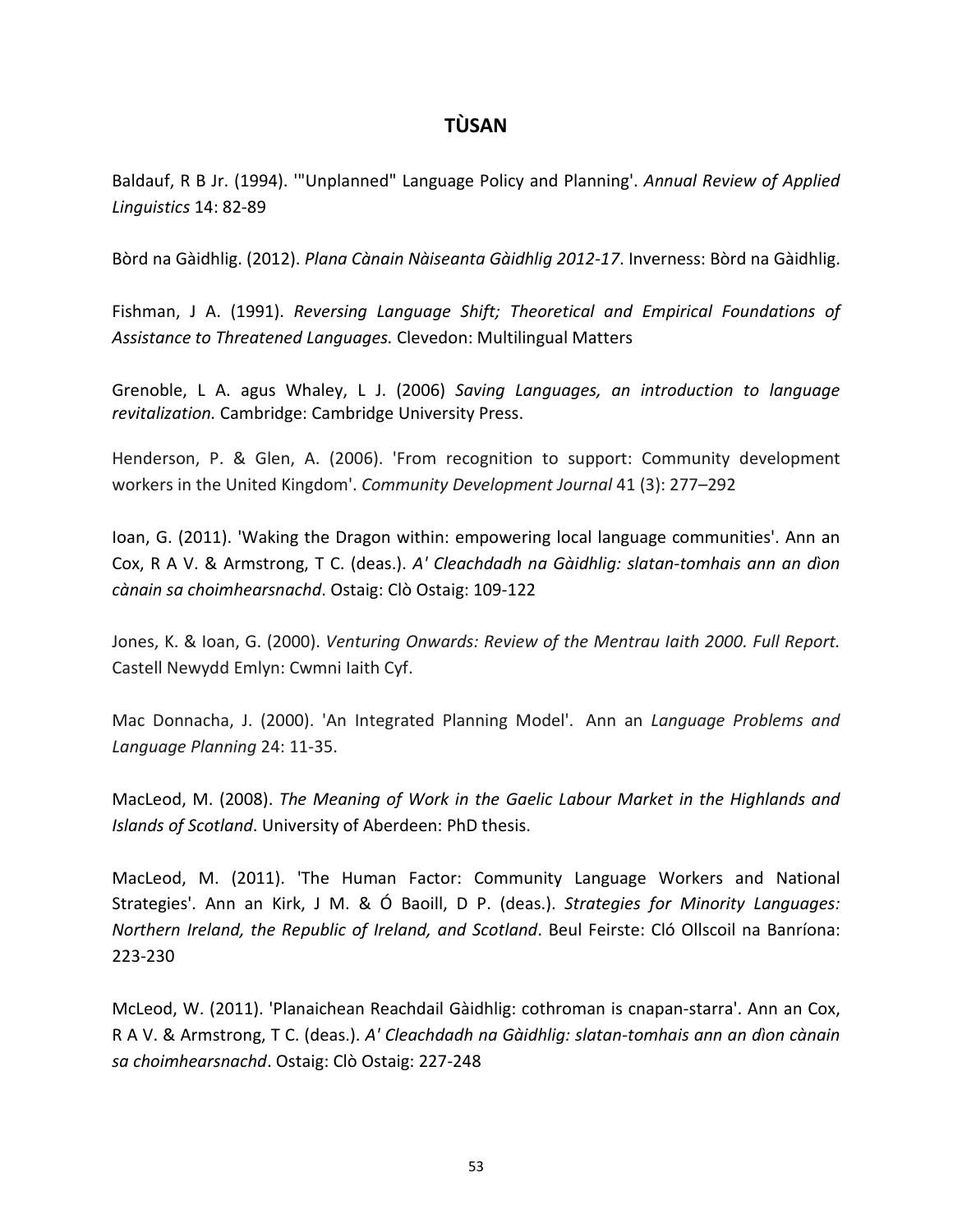Romaine, S. (2006). 'Planning for the Survival of Linguistic Diversity'. *Language Policy* 5: 441- 473.

Sender, H., Hatamian, A. & Carlisle, B. (2009). *Survey of community development workers and managers.* Lunnainn: Community Development Foundation

Tsunoda, T. (2006). *Language Endangerment and Language Revitalization.* New York: Mouton de Gruyter.

Williams, C. (2000). 'Community Empowerment through Language Planning Intervention'. Ann am Williams, C. (deas.). *Language Revitalization. Policy and Planning in Wales.* Cardiff: University of Wales Press: 221-246.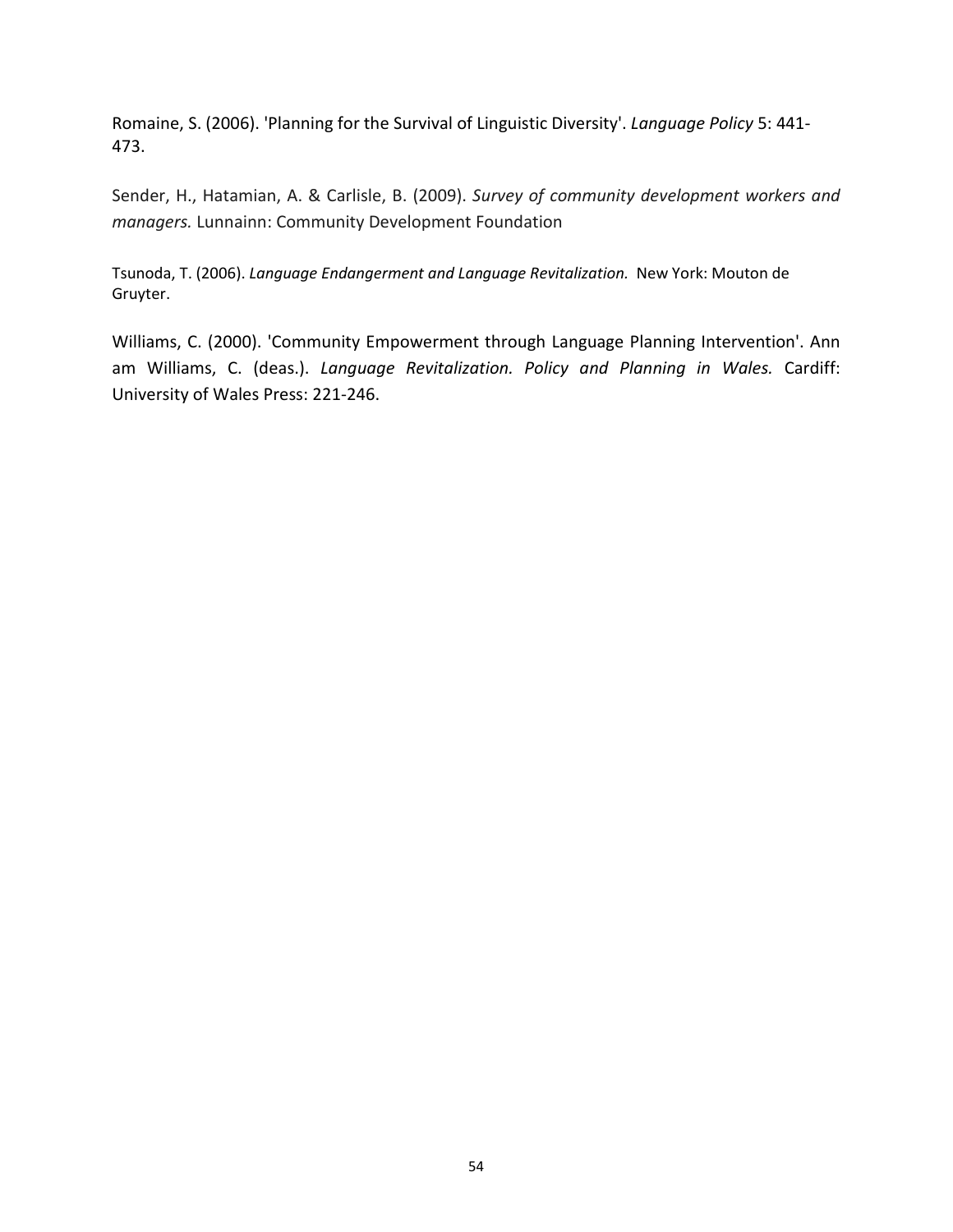# **PÀIPEAR-TAICE A: AN CEISTEACHAN**

| Α.                                                                                                                                                                                                                                                  |                                                         |                                     |  | <b>FIOS MUN BHUIDHINN</b>                                                                                                                                                                                                      |
|-----------------------------------------------------------------------------------------------------------------------------------------------------------------------------------------------------------------------------------------------------|---------------------------------------------------------|-------------------------------------|--|--------------------------------------------------------------------------------------------------------------------------------------------------------------------------------------------------------------------------------|
|                                                                                                                                                                                                                                                     |                                                         |                                     |  |                                                                                                                                                                                                                                |
| 1. Ainm na buidhne agaibh:                                                                                                                                                                                                                          |                                                         |                                     |  |                                                                                                                                                                                                                                |
| 2. Dè seòrsa buidhne a th' ann? [Cuiribh sràc ann an aon bhogsa a-mhàin]                                                                                                                                                                            |                                                         |                                     |  |                                                                                                                                                                                                                                |
| Buidheann Ghàidhlig                                                                                                                                                                                                                                 |                                                         |                                     |  | Buidheann charthannais (obraichean pàighte)                                                                                                                                                                                    |
| Buidheann phoblach                                                                                                                                                                                                                                  |                                                         | Buidheann shaor-thoileach           |  |                                                                                                                                                                                                                                |
| Ùghdarras ionadail                                                                                                                                                                                                                                  |                                                         |                                     |  | Eile and the contract of the contract of the contract of the contract of the contract of the contract of the contract of the contract of the contract of the contract of the contract of the contract of the contract of the c |
| 3. Càite bheil am (prìomh) oifis agaibh? [Cuiribh srac ann an aon bhogsa a-mhàin]                                                                                                                                                                   |                                                         |                                     |  |                                                                                                                                                                                                                                |
| Na h-Eileanan Siar                                                                                                                                                                                                                                  |                                                         |                                     |  | $\Box$ Glaschu/Dùn Èideann/meadhan na dùthcha                                                                                                                                                                                  |
| <b>Inbhir Nis</b>                                                                                                                                                                                                                                   |                                                         | Earra-Ghàidheal agus Bòid           |  |                                                                                                                                                                                                                                |
| Roinn na Gàidhealtachd (gun Inbhir Nis)                                                                                                                                                                                                             | $\Box$                                                  | Àite eile an Alba                   |  |                                                                                                                                                                                                                                |
| 4. A bheil poileasaidh cànain aig a' bhuidhinn? [Cuiribh srac ann an aon bhogsa a-mhàin]                                                                                                                                                            |                                                         |                                     |  |                                                                                                                                                                                                                                |
| Tha                                                                                                                                                                                                                                                 |                                                         | Chan eil                            |  | $\Box$ Ag obair air                                                                                                                                                                                                            |
| 5. Cò mheud duine anns a' bhuidhinn a tha ag obair, co-dhiù cuid dhen ùine, tro mheadhan na Gàidhlig?                                                                                                                                               | [sgrìobhaibh àireamh gach seòrsa duine sna bogsaichean] |                                     |  |                                                                                                                                                                                                                                |
| àireamh luchd-obrach pàighte                                                                                                                                                                                                                        |                                                         | àireamh luchd-obrach saor-thoileach |  |                                                                                                                                                                                                                                |
| 6. Cò mheud duine a tha ag obair dhan bhuidhinn? [sgrìobhaibh àireamh gach seòrsa duine sna bogsaichean]                                                                                                                                            |                                                         |                                     |  |                                                                                                                                                                                                                                |
| àireamh luchd-obrach pàighte                                                                                                                                                                                                                        |                                                         | àireamh luchd-obrach saor-thoileach |  |                                                                                                                                                                                                                                |
| 7. Cò mheud duine sa bhuidhinn agaibh a tha ag obair gu sònraichte air rudan a tha a' buntainn ri<br>coimhearsnachdan agus luchd-labhairt na Gàidhlig? [sgrìobhaibh àireamh gach seòrsa duine sna bogsaichean]                                      |                                                         |                                     |  |                                                                                                                                                                                                                                |
| àireamh luchd-obrach pàighte                                                                                                                                                                                                                        |                                                         | àireamh luchd-obrach saor-thoileach |  |                                                                                                                                                                                                                                |
| 8. Ma tha luchd-obrach pàighte no saor-thoileach ann a tha ag obair air rudan a tha a' buntainn ri<br>coimhearsnachdan Gàidhlig, dè seòrsa obraichean a th' aca/dleastanasan a th' orra? [sgrìobhaibh àireamh gach seòrsa<br>duine sna bogsaichean] |                                                         |                                     |  |                                                                                                                                                                                                                                |
| <b>SEÒRSA OBRACH</b>                                                                                                                                                                                                                                |                                                         |                                     |  | <b>AIREAMH DE DHAOINE</b>                                                                                                                                                                                                      |
| Leasachadh choimhearsnachdan                                                                                                                                                                                                                        | luchd-obrach pàighte                                    |                                     |  | luchd-obrach saor-thoileach                                                                                                                                                                                                    |
| Leasachadh cànain                                                                                                                                                                                                                                   | luchd-obrach pàighte                                    |                                     |  | luchd-obrach saor-thoileach                                                                                                                                                                                                    |
| ann an coimhearsnachdan                                                                                                                                                                                                                             |                                                         |                                     |  |                                                                                                                                                                                                                                |
|                                                                                                                                                                                                                                                     |                                                         |                                     |  |                                                                                                                                                                                                                                |
| Leasachadh phoileasaidhean                                                                                                                                                                                                                          | luchd-obrach pàighte                                    |                                     |  | luchd-obrach saor-thoileach                                                                                                                                                                                                    |
| air seirbheisean /coimhearsnachdan<br>Gàidhlig                                                                                                                                                                                                      |                                                         |                                     |  |                                                                                                                                                                                                                                |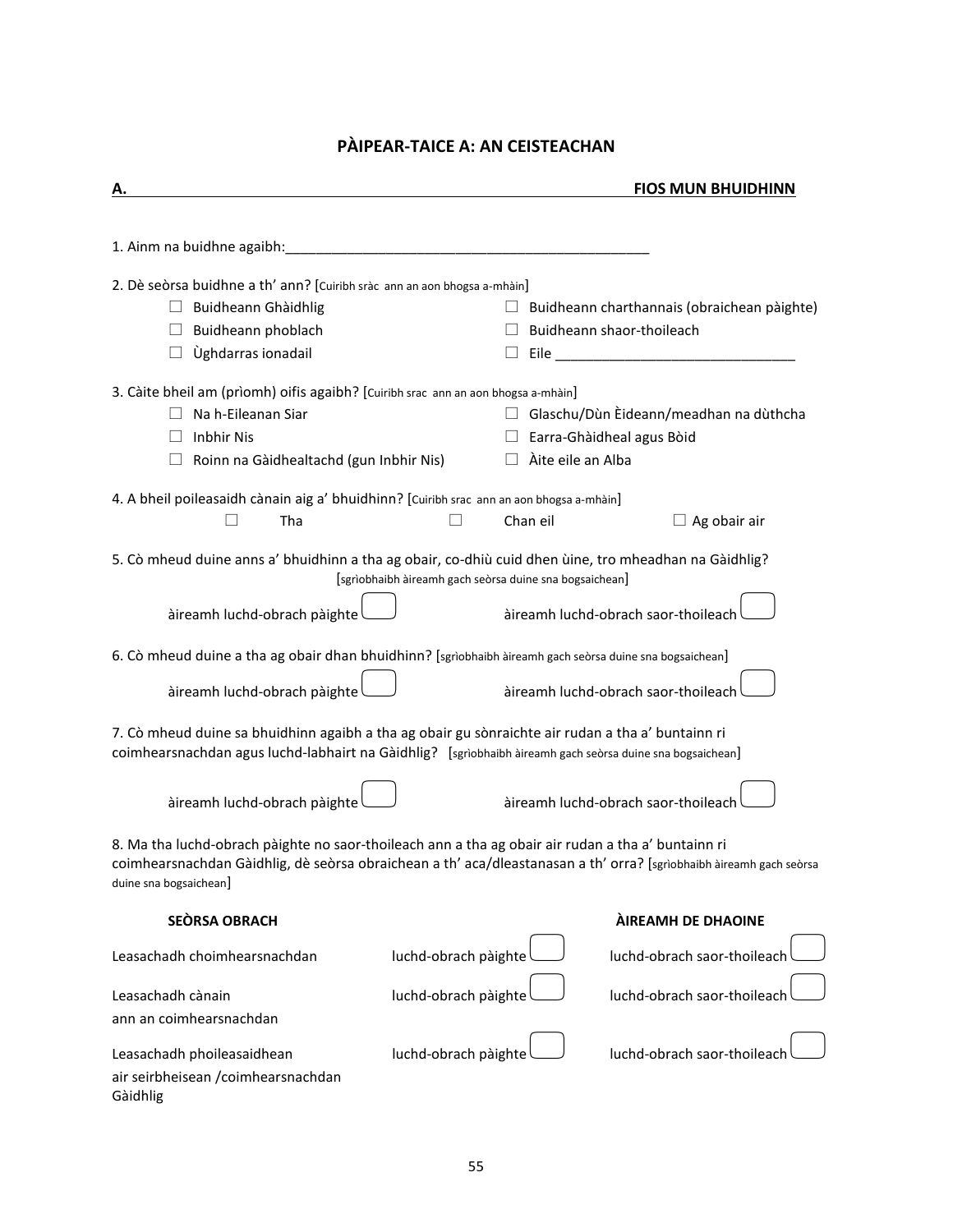| Buill shaor-thoileach air comataidh sa<br>choimhearsnachd/aig buidheann Ghàidhlig                                                                     | luchd-obrach pàighte                                |                                     | luchd-obrach saor-thoileach |  |  |
|-------------------------------------------------------------------------------------------------------------------------------------------------------|-----------------------------------------------------|-------------------------------------|-----------------------------|--|--|
| Eile:                                                                                                                                                 | luchd-obrach pàighte                                |                                     | luchd-obrach saor-thoileach |  |  |
| Mìnichibh seo: _<br><u> 1980 - John Stone, Amerikaansk politiker († 1901)</u>                                                                         |                                                     |                                     |                             |  |  |
|                                                                                                                                                       |                                                     |                                     |                             |  |  |
| в.                                                                                                                                                    |                                                     | TRÈANADH AN-DRÀSTA SA BHUIDHINN     |                             |  |  |
| 9. A bheil poileasaidh trèanaidh aig a' bhuidhinn airson trèanadh do:                                                                                 | [Cuiribh sràc anns gach bocsa a tha freagarrach]    |                                     |                             |  |  |
| luchd-obrach pàighte?                                                                                                                                 | $\sqcup$ tha                                        | $\Box$ chan eil                     |                             |  |  |
| luchd-obrach saor-thoileach?                                                                                                                          | tha                                                 | $\Box$ chan eil                     |                             |  |  |
|                                                                                                                                                       |                                                     |                                     |                             |  |  |
| 10. A bheil e riatanach do neach-obrach trèanadh a dhèanamh?                                                                                          |                                                     |                                     |                             |  |  |
|                                                                                                                                                       | [Cuiribh sràc anns gach bocsa a tha freagarrach]    |                                     |                             |  |  |
| luchd-obrach pàighte?                                                                                                                                 | tha                                                 | $\Box$ chan eil                     |                             |  |  |
| luchd-obrach saor-thoileach?                                                                                                                          | $\Box$ tha                                          | $\Box$ chan eil                     |                             |  |  |
| 11. Cò mheud uair a thìde de thrèanadh a bu chòir do gach neach a dhèanamh gach bliadhna (mas còir idir)?                                             | [Cuiribh àireamh anns gach bocsa a tha freagarrach] |                                     |                             |  |  |
| luchd-obrach pàighte                                                                                                                                  |                                                     | luchd-obrach saor-thoileach         |                             |  |  |
| 12. A bheil buidseat ann airson trèanadh do luchd-obrach?                                                                                             | [Cuiribh sràc anns gach bocsa a tha freagarrach]    |                                     |                             |  |  |
| luchd-obrach pàighte?                                                                                                                                 | $\sqcup$ tha                                        | $\Box$ chan eil                     |                             |  |  |
| luchd-obrach saor-thoileach?                                                                                                                          | tha                                                 | $\Box$ chan eil                     |                             |  |  |
|                                                                                                                                                       |                                                     |                                     |                             |  |  |
| 13. Ma tha, am faodar faighneachd dè seòrsa suim a th' ann gach bliadhna airson:<br>[Cuiribh àireamh anns gach bocsa a tha freagarrach]               |                                                     |                                     |                             |  |  |
| £<br>luchd-obrach pàighte?                                                                                                                            |                                                     | luchd-obrach saor-thoileach?        | £                           |  |  |
| 14. Dhen luchd-obrach an-dràsta, cò mheud aca aig an robh obair ron seo a bha a' buntainn ri :<br>[Cuiribh àireamh anns gach bocsa a tha freagarrach] |                                                     |                                     |                             |  |  |
| leasachadh cànain?<br>àireamh luchd-obrach pàighte                                                                                                    |                                                     | àireamh luchd-obrach saor-thoileach |                             |  |  |
| àireamh luchd-obrach pàighte<br>leasachadh                                                                                                            |                                                     | àireamh luchd-obrach saor-thoileacl |                             |  |  |
| coimhearsnachd?                                                                                                                                       |                                                     |                                     |                             |  |  |
|                                                                                                                                                       |                                                     |                                     |                             |  |  |
| Tha na mìneachaidhean airson nan abairtean seo - planadh cànain, mothachadh cànain, leasachadh                                                        |                                                     |                                     |                             |  |  |

*coimhearsnachd agus leasachadh sgilean Gàidhlig - air an duilleig mu dheireadh (duilleag 8) dhen cheisteachan* 

*seo.*

# **Nach leugh sibh iad mus freagair sibh na ceistean a leanas.**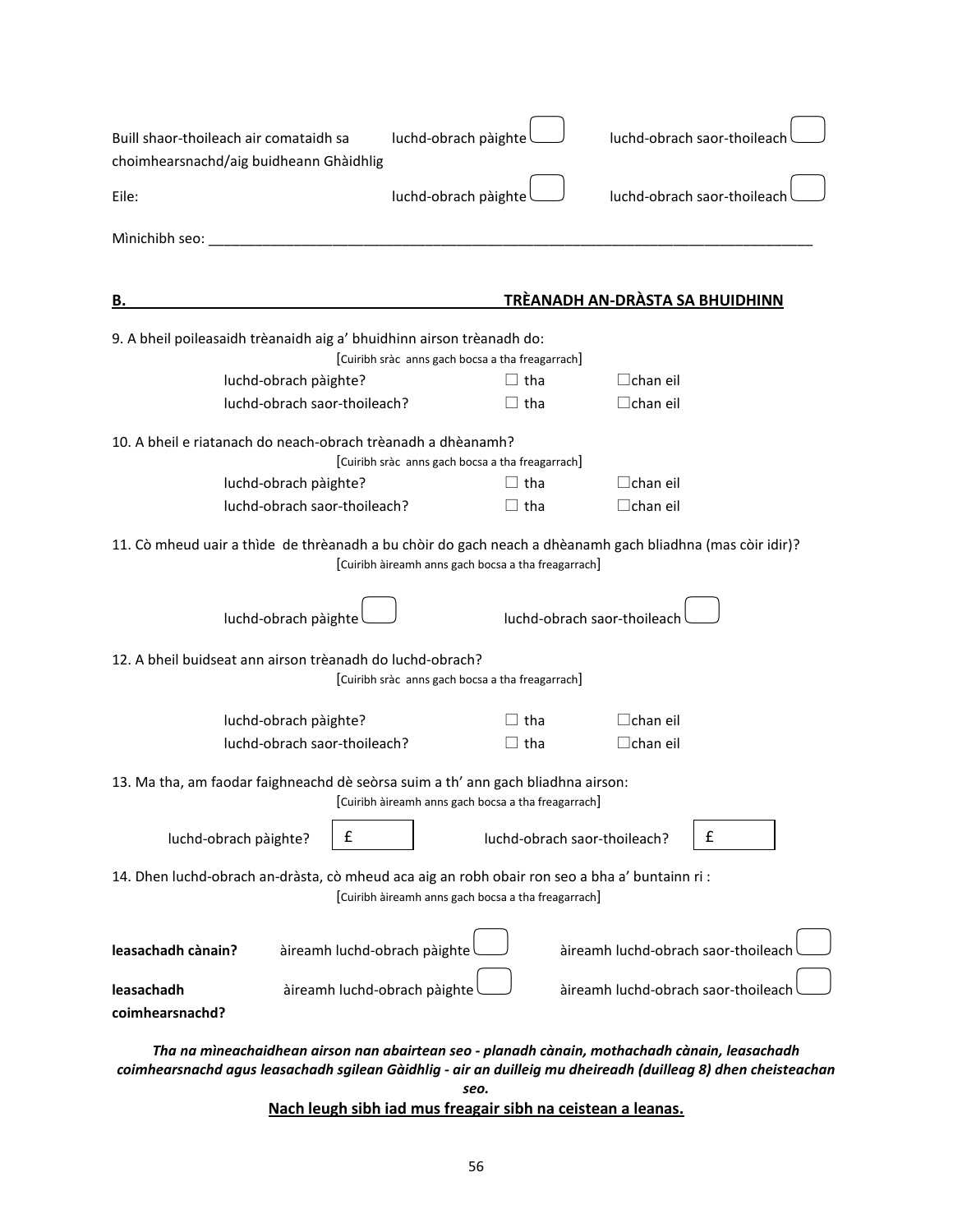15. Cò mheud anns a' bhuidhinn a fhuair trèanadh air na leanas:

[Cuiribh an àireamh de gach seòrsa neach anns na bogsaichean]

| Planadh cànain?                                                                                                                                                                                                                                                                                                                                                                                                                                                                                               | luchd-obrach pàighte                                                                     | luchd-obrach saor-thoileach                 |  |  |  |
|---------------------------------------------------------------------------------------------------------------------------------------------------------------------------------------------------------------------------------------------------------------------------------------------------------------------------------------------------------------------------------------------------------------------------------------------------------------------------------------------------------------|------------------------------------------------------------------------------------------|---------------------------------------------|--|--|--|
| Mothachadh cànain?                                                                                                                                                                                                                                                                                                                                                                                                                                                                                            | luchd-obrach pàighte                                                                     | luchd-obrach saor-thoileach                 |  |  |  |
| Leasachadh coimhearsnachd?                                                                                                                                                                                                                                                                                                                                                                                                                                                                                    | luchd-obrach pàighte                                                                     | luchd-obrach saor-thoileach                 |  |  |  |
| Sgilean cànain sa Ghàidhlig?                                                                                                                                                                                                                                                                                                                                                                                                                                                                                  | luchd-obrach pàighte                                                                     | luchd-obrach saor-thoileach                 |  |  |  |
| Trèanadh ann am Planadh Cànain<br>dràsta                                                                                                                                                                                                                                                                                                                                                                                                                                                                      |                                                                                          | □ chan eilear a' dèanamh seo an-            |  |  |  |
| 16. Cò mheud neach-obrach a tha a' faighinn trèanaidh an-dràsta ann am Planadh Cànain?<br>àireamh luchd-obrach pàighte                                                                                                                                                                                                                                                                                                                                                                                        | [sgrìobhaibh àireamh gach seòrsa sna bogsaichean]<br>àireamh luchd-obrach saor-thoileach |                                             |  |  |  |
| 17. Ciamar a tha an trèanadh seo a' tachairt an-dràsta? [cuiribh tioc anns gach bogsa a tha iomchaidh]<br>$\Box$ ionnsachadh air astar - vc/skype/ jabber<br>$\Box$ neach-trèanaidh san àite-obrach<br>$\Box$ ionnsachadh air astar - fòn<br>$\Box$ ionad ionnsachaidh ionadail<br>$\Box$ fèin-ionnsachadh le goireasan air loidhne<br>$\Box$ cùrsa air àrainn-ionnsachaidh (residential)<br>$\Box$ bòrd-deasbaid air loidhne<br>□ fèin-ionnsachadh le goireasan clò-bhuailte<br>$\Box$ eile [minichibh seo]: |                                                                                          |                                             |  |  |  |
| 18. Dè an ùine a mhaireas na cùrsaichean ann am Planadh Cànain? [cuiribh tioc ris gach bogsa a tha iomchaidh]<br>$\Box$ leth-latha<br>$\Box$ latha                                                                                                                                                                                                                                                                                                                                                            | $\Box$ 2-3 làithean<br>$\square$ eile:<br>$\Box$ fad seachdain                           |                                             |  |  |  |
| 19. A bheil an trèanadh an-dràsta ann am Planadh Cànain [cuiribh tioc ann an aon bhogsa a-mhàin]<br>$\Box$ Le teisteanas, no $\Box$ Gun teisteanas?                                                                                                                                                                                                                                                                                                                                                           |                                                                                          |                                             |  |  |  |
| 20. An innis sibh dhuinn ainm(-ean) a' chùrsa agus ainm na buidhne a tha ga lìbhrigeadh:                                                                                                                                                                                                                                                                                                                                                                                                                      |                                                                                          |                                             |  |  |  |
|                                                                                                                                                                                                                                                                                                                                                                                                                                                                                                               |                                                                                          |                                             |  |  |  |
| Trèanadh ann am Mothachadh Cànain                                                                                                                                                                                                                                                                                                                                                                                                                                                                             |                                                                                          | $\Box$ chan eilear a' dèanamh seo an-dràsta |  |  |  |
| 21. Cò mheud neach-obrach a tha a' faighinn trèanaidh an-dràsta ann am Mothachadh Cànain?                                                                                                                                                                                                                                                                                                                                                                                                                     |                                                                                          |                                             |  |  |  |

 [sgrìobhaibh àireamh gach seòrsa sna bogsaichean] àireamh luchd-obrach pàighte àireamh luchd-obrach saor-thoileach

| [22. Ciamar a tha an trèanadh seo a' tachairt an-dràsta? [cuiribh tioc anns gach bogsa a tha iomchaidh] |                                        |
|---------------------------------------------------------------------------------------------------------|----------------------------------------|
| $\Box$ ionnsachadh air astar - vc/skype/ jabber                                                         | $\Box$ neach-trèanaidh san àite-obrach |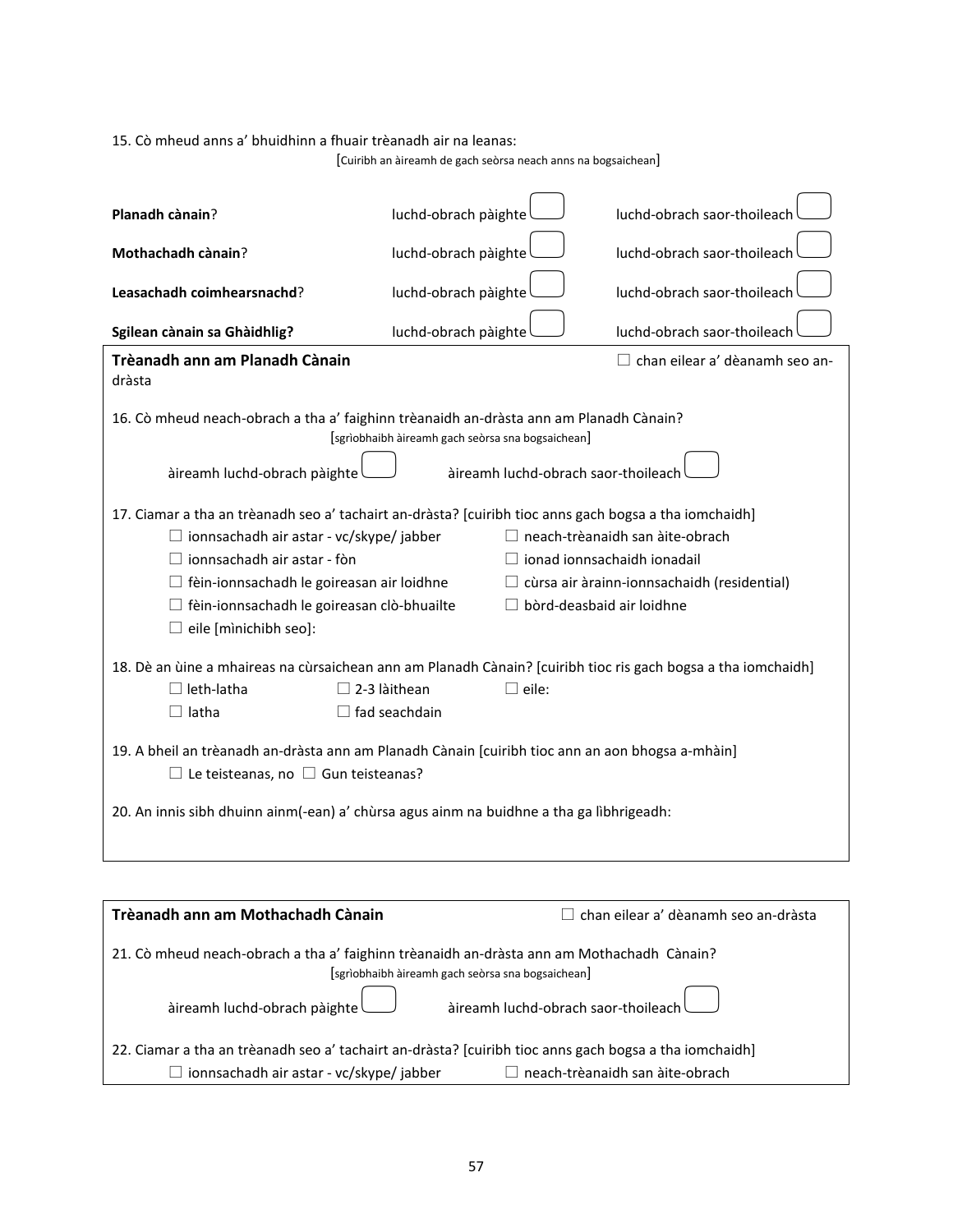|              | $\Box$ ionnsachadh air astar - fòn              |                                                   | $\Box$ ionad ionnsachaidh ionadail                                                                            |
|--------------|-------------------------------------------------|---------------------------------------------------|---------------------------------------------------------------------------------------------------------------|
|              |                                                 | $\Box$ fèin-ionnsachadh le goireasan air loidhne  | cùrsa air àrainn-ionnsachaidh (residential)                                                                   |
|              |                                                 | $\Box$ fèin-ionnsachadh le goireasan clò-bhuailte | $\Box$ bòrd-deasbaid air loidhne                                                                              |
|              | $\Box$ eile [minichibh seo]:                    |                                                   |                                                                                                               |
|              |                                                 |                                                   |                                                                                                               |
| iomchaidh]   |                                                 |                                                   | 23. Dè an ùine a mhaireas na cùrsaichean ann am Mothachadh Cànain? [cuiribh tioc ris gach bogsa a tha         |
|              | $\Box$ leth-latha                               | $\Box$ 2-3 làithean                               | $\Box$ eile:                                                                                                  |
| $\Box$ latha |                                                 | $\Box$ fad seachdain                              |                                                                                                               |
|              |                                                 |                                                   |                                                                                                               |
|              | $\Box$ Le teisteanas, no $\Box$ Gun teisteanas? |                                                   | 24. A bheil an trèanadh an-dràsta ann am Mothachadh Cànain [cuiribh tioc ann an aon bhogsa a-mhàin]           |
|              |                                                 |                                                   | 25. An innis sibh dhuinn ainm(-ean) a' chùrsa agus ainm na buidhne a tha ga lìbhrigeadh:                      |
|              |                                                 |                                                   |                                                                                                               |
|              |                                                 |                                                   |                                                                                                               |
|              | Trèanadh ann an Leasachadh Coimhearsnachd       |                                                   | $\Box$ chan eilear a' dèanamh seo an-dràsta                                                                   |
|              |                                                 | [sgrìobhaibh àireamh gach seòrsa sna bogsaichean] | 26. Cò mheud neach-obrach a tha a' faighinn trèanaidh an-dràsta ann an Leasachadh Coimhearsnachd?             |
|              |                                                 |                                                   |                                                                                                               |
|              | àireamh luchd-obrach pàighte                    |                                                   | àireamh luchd-obrach saor-thoileach                                                                           |
|              |                                                 |                                                   |                                                                                                               |
|              |                                                 |                                                   | 27. Ciamar a tha an trèanadh seo a' tachairt an-dràsta? [cuiribh tioc anns gach bogsa a tha iomchaidh]        |
|              | $\Box$ ionnsachadh air astar - vc/skype/ jabber |                                                   | $\Box$ neach-trèanaidh san àite-obrach                                                                        |
|              | $\Box$ ionnsachadh air astar - fòn              |                                                   | $\Box$ ionad ionnsachaidh ionadail                                                                            |
|              |                                                 | $\Box$ fèin-ionnsachadh le goireasan air loidhne  | $\Box$ cùrsa air àrainn-ionnsachaidh (residential)                                                            |
|              |                                                 | $\Box$ fèin-ionnsachadh le goireasan clò-bhuailte | bòrd-deasbaid air loidhne                                                                                     |
|              | $\Box$ eile [minichibh seo]:                    |                                                   |                                                                                                               |
|              |                                                 |                                                   |                                                                                                               |
| iomchaidh]   |                                                 |                                                   | 28. Dè an ùine a mhaireas na cùrsaichean ann an Leasachadh Coimhearsnachd? [cuiribh tioc ris gach bogsa a tha |
|              | $\Box$ leth-latha                               | $\Box$ 2-3 làithean                               | $\lrcorner$ eile:                                                                                             |
| $\Box$ latha |                                                 | $\Box$ fad seachdain                              |                                                                                                               |
|              |                                                 |                                                   |                                                                                                               |
|              | $\Box$ Le teisteanas, no $\Box$ Gun teisteanas? |                                                   | 29. A bheil an trèanadh an-dràsta ann an Leasachadh Coimhearsnachd [cuiribh tioc ann an aon bhogsa a-mhàin]   |
|              |                                                 |                                                   |                                                                                                               |
|              |                                                 |                                                   | 30. An innis sibh dhuinn ainm(-ean) a' chùrsa agus ainm na buidhne a tha ga lìbhrigeadh:                      |
|              |                                                 |                                                   |                                                                                                               |
|              |                                                 |                                                   |                                                                                                               |
|              |                                                 |                                                   |                                                                                                               |
|              | Trèanadh ann an Sgilean Cànain sa Ghàidhlig     |                                                   | $\Box$ chan eilear a' dèanamh seo an-dràsta.                                                                  |

| <b>Produced all and officent canonical</b> sections in the                                          | $\Box$ спан спсага асананн эсо ан агазса          |
|-----------------------------------------------------------------------------------------------------|---------------------------------------------------|
| 31. Cò mheud neach-obrach a tha a' faighinn trèanaidh an-dràsta ann an Sgilean Cànain sa Ghàidhlig? | [sgrìobhaibh àireamh gach seòrsa sna bogsaichean] |
| aireamh luchd-obrach pàighte                                                                        | aireamh luchd-obrach saor-thoileach               |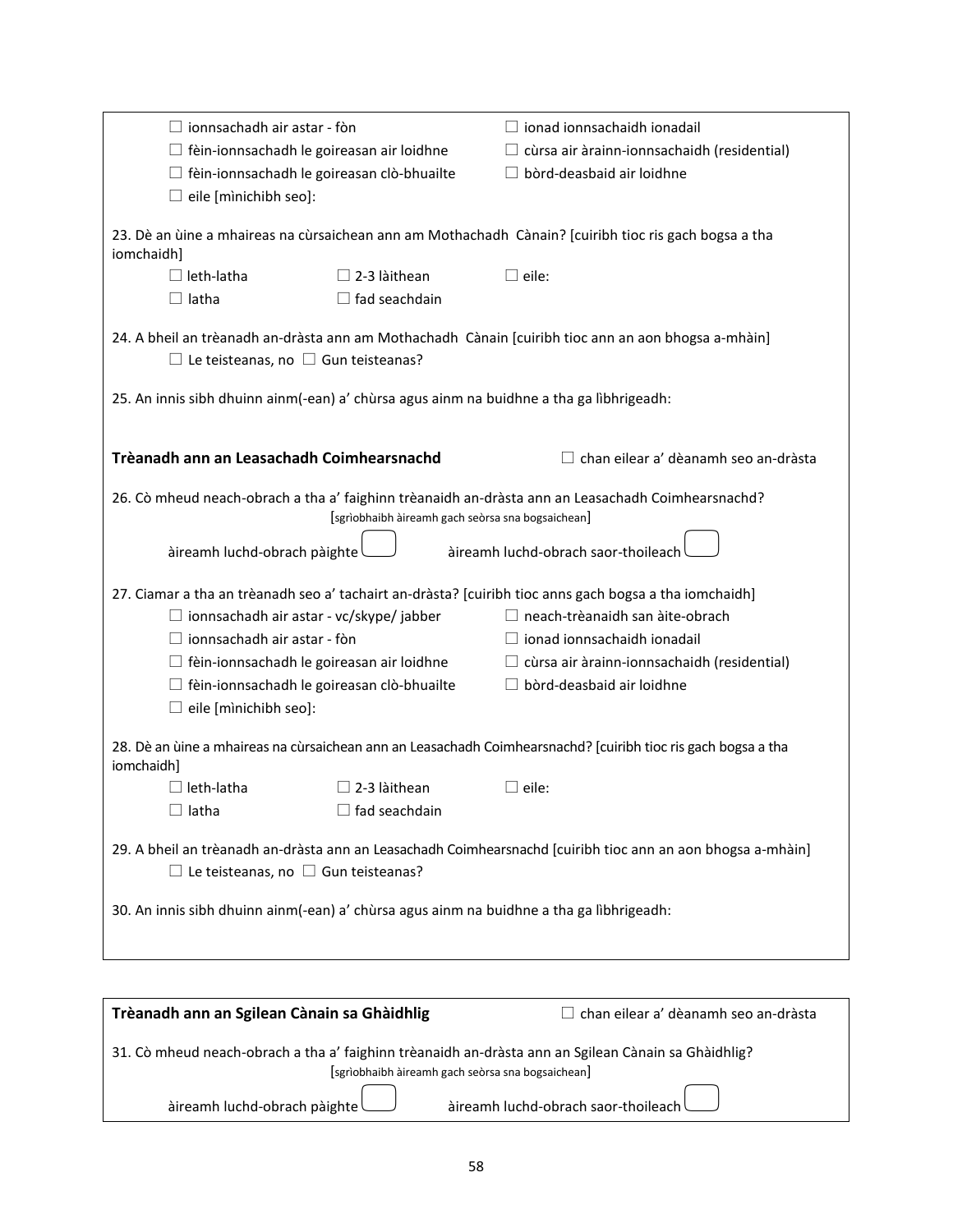| 32. Ciamar a tha an trèanadh seo a' tachairt an-dràsta? [cuiribh tioc anns gach bogsa a tha iomchaidh]<br>$\Box$ ionnsachadh air astar - vc/skype/ jabber<br>ionnsachadh air astar - fòn<br>$\Box$ fèin-ionnsachadh le goireasan air loidhne<br>$\Box$ fèin-ionnsachadh le goireasan clò-bhuailte<br>$\Box$ eile [minichibh seo]: |                           | $\Box$ bòrd-deasbaid air loidhne                              | $\Box$ neach-trèanaidh san àite-obrach<br>ionad ionnsachaidh ionadail<br>$\Box$ cùrsa air àrainn-ionnsachaidh (residential) |
|-----------------------------------------------------------------------------------------------------------------------------------------------------------------------------------------------------------------------------------------------------------------------------------------------------------------------------------|---------------------------|---------------------------------------------------------------|-----------------------------------------------------------------------------------------------------------------------------|
| 33. Dè an ùine a mhaireas na cùrsaichean ann an Sgilean Cànain sa Ghàidhlig? [cuiribh tioc ris gach bogsa a tha<br>iomchaidh]                                                                                                                                                                                                     |                           |                                                               |                                                                                                                             |
| $\Box$ leth-latha                                                                                                                                                                                                                                                                                                                 | $\Box$ 2-3 làithean       | $\Box$ eile:                                                  |                                                                                                                             |
| $\Box$ latha                                                                                                                                                                                                                                                                                                                      | $\Box$ fad seachdain      |                                                               |                                                                                                                             |
|                                                                                                                                                                                                                                                                                                                                   |                           |                                                               |                                                                                                                             |
| 34. A bheil an trèanadh an-dràsta ann an Sgilean Cànain sa Ghàidhlig [cuiribh tioc ann an aon bhogsa a-mhàin]<br>$\Box$ Le teisteanas, no $\Box$ Gun teisteanas?<br>35. An innis sibh dhuinn ainm(-ean) a' chùrsa agus ainm na buidhne a tha ga lìbhrigeadh:                                                                      |                           |                                                               |                                                                                                                             |
|                                                                                                                                                                                                                                                                                                                                   |                           |                                                               |                                                                                                                             |
|                                                                                                                                                                                                                                                                                                                                   |                           |                                                               |                                                                                                                             |
| 36. Dè seòrsa trèanaidh anns am biodh ùidh aig a' bhuidhinn? [Cuiribh tioc ris gach seòrsa a tha iomchaidh]                                                                                                                                                                                                                       |                           |                                                               | <b>IARRTAS AIRSON TRÈANAIDH</b>                                                                                             |
| Planadh cànain<br>ĪΙ                                                                                                                                                                                                                                                                                                              |                           |                                                               |                                                                                                                             |
|                                                                                                                                                                                                                                                                                                                                   |                           |                                                               |                                                                                                                             |
| Mothachadh cànain                                                                                                                                                                                                                                                                                                                 |                           |                                                               |                                                                                                                             |
|                                                                                                                                                                                                                                                                                                                                   | Leasachadh coimhearsnachd |                                                               |                                                                                                                             |
| Sgilean Gàidhlig                                                                                                                                                                                                                                                                                                                  |                           |                                                               |                                                                                                                             |
| $\Box$                                                                                                                                                                                                                                                                                                                            |                           | Chan eile ùidh againn idir (rachaibh gu Earrainn D)           |                                                                                                                             |
| Eile                                                                                                                                                                                                                                                                                                                              |                           |                                                               |                                                                                                                             |
|                                                                                                                                                                                                                                                                                                                                   |                           |                                                               |                                                                                                                             |
| Mìnichibh ur freagairt an seo:                                                                                                                                                                                                                                                                                                    |                           |                                                               |                                                                                                                             |
| 37. Cò mheud duine sa bhuidhinn a dh' fheumas trèanadh sna cuspairean a leanas:                                                                                                                                                                                                                                                   |                           | [Cuiribh an àireamh de gach seòrsa neach anns na bogsaichean] |                                                                                                                             |
| Planadh cànain?                                                                                                                                                                                                                                                                                                                   | luchd-obrach pàighte      |                                                               | luchd-obrach saor-thoileach                                                                                                 |
| Mothachadh cànain?                                                                                                                                                                                                                                                                                                                | luchd-obrach pàighte      |                                                               | luchd-obrach saor-thoileach                                                                                                 |
| Leasachadh coimhearsnachd?                                                                                                                                                                                                                                                                                                        | luchd-obrach pàighte      |                                                               | luchd-obrach saor-thoileach                                                                                                 |
| Sgilean cànain sa Ghàidhlig?                                                                                                                                                                                                                                                                                                      | luchd-obrach pàighte      |                                                               | luchd-obrach saor-thoileach                                                                                                 |
|                                                                                                                                                                                                                                                                                                                                   |                           |                                                               |                                                                                                                             |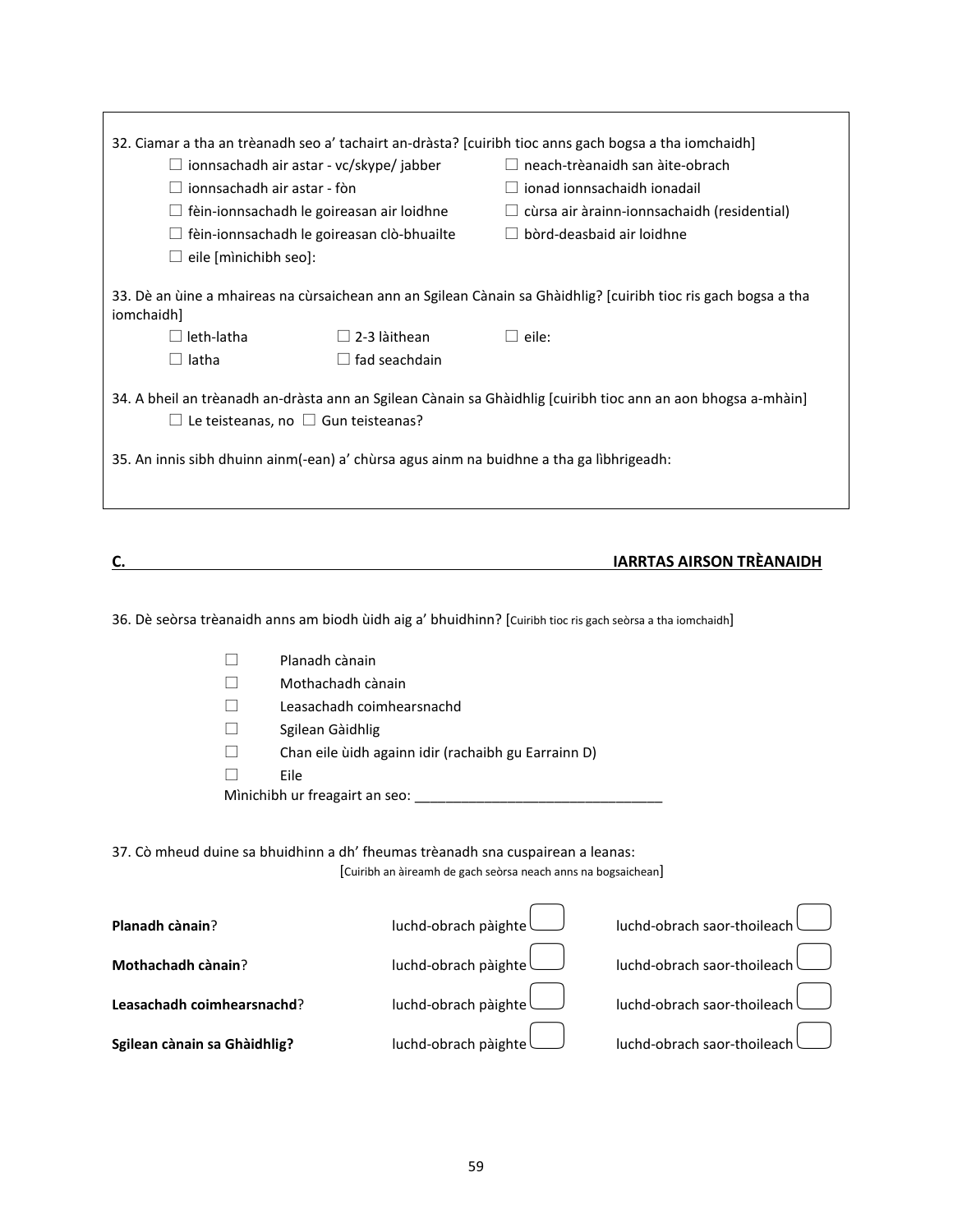38. Am biodh e comasach neach-obrach a shaoradh, bho dhleastanasan àbhaisteach, airson na leanas: [Cuiribh tioc ris gach seòrsa a tha iomchaidh]

| cùrsa leth-latha   | cùrsa deireadh seachdaine             |  |
|--------------------|---------------------------------------|--|
| cùrsa latha        | cùrsa fad 15 seachdainean, pàirt-ùine |  |
| cùrsa 2-3 làithean | cùrsa fad 15 seachdainean, làn-ùine   |  |
| Eile               | Mìnichibh ur freagairt an seo:        |  |

39. Dè an ùine a bheirte do neach-obrach/neach saor-thoileach, saor bho dhleastanasan àbhaisteach, gus trèanadh a dhèanamh? [Cuiribh tioc ris gach seòrsa a tha iomchaidh]

| Uair a thìde gach latha         |           |       | Latha sa mhìos                    |      |    |           |
|---------------------------------|-----------|-------|-----------------------------------|------|----|-----------|
| 1-2 uair a thìde gach seachdain |           |       | Cùrsa dà latha, uair sa bhliadhna |      |    |           |
| Leth-latha gach seachdain       |           | Cùrsa | seachdaine,                       | uair | sa | bhliadhna |
| Latha gach seachdain<br>Eile    | Mìnichibh | ur    | freagairt                         |      | an | seo:      |
|                                 |           |       |                                   |      |    |           |

40. Dè na bailtean no sgìrean dham biodh sibh deònach a dhol airson trèanadh? Ainmichibh an seo iad:

41. Airson gach cuspair - Planadh Cànain, Mothachadh Cànain, Leasachadh Coimhearsnachd agus Sgilean Cànain sa Ghàidhlig - an cuir sibh ann an òrdugh cudromachd an dòigh-ionnsachaidh as fheàrr leis a' bhuidhinn agaibh?

#### **cuiribh 1 air a' chiad taghadh, 2 air an dàrna taghadh, and 3 air an treas taghadh**

| <b>PLANADH CÀNAIN</b><br>RANGAICH ("1", "2" agus "3") | <b>MOTHACHADH CÀNAIN</b><br>RANGAICH ("1", "2" agus "3") |
|-------------------------------------------------------|----------------------------------------------------------|
| ionnsachadh air astar le tidsear - vc/skype/jabber    | ionnsachadh air astar le tidsear - vc/skype/             |
| jabber                                                |                                                          |
| ionnsachadh air astar le tidsear - fòn                | ionnsachadh air astar le tidsear - fòn                   |
| neach-trèanaidh san àite-obrach                       | neach-trèanaidh san àite-obrach                          |
| trèanadh aig ionad-ionnsachaidh ionadail              | trèanadh aig ionad-ionnsachaidh ionadail                 |
| fèin-ionnsachadh - goireasan air an làraich-lìn       | fèin-ionnsachadh - goireasan air an làraich-lìn          |
| fèin-ionnsachadh - goireasan clò-bhuailte             | fèin-ionnsachadh - goireasan clò-bhuailte                |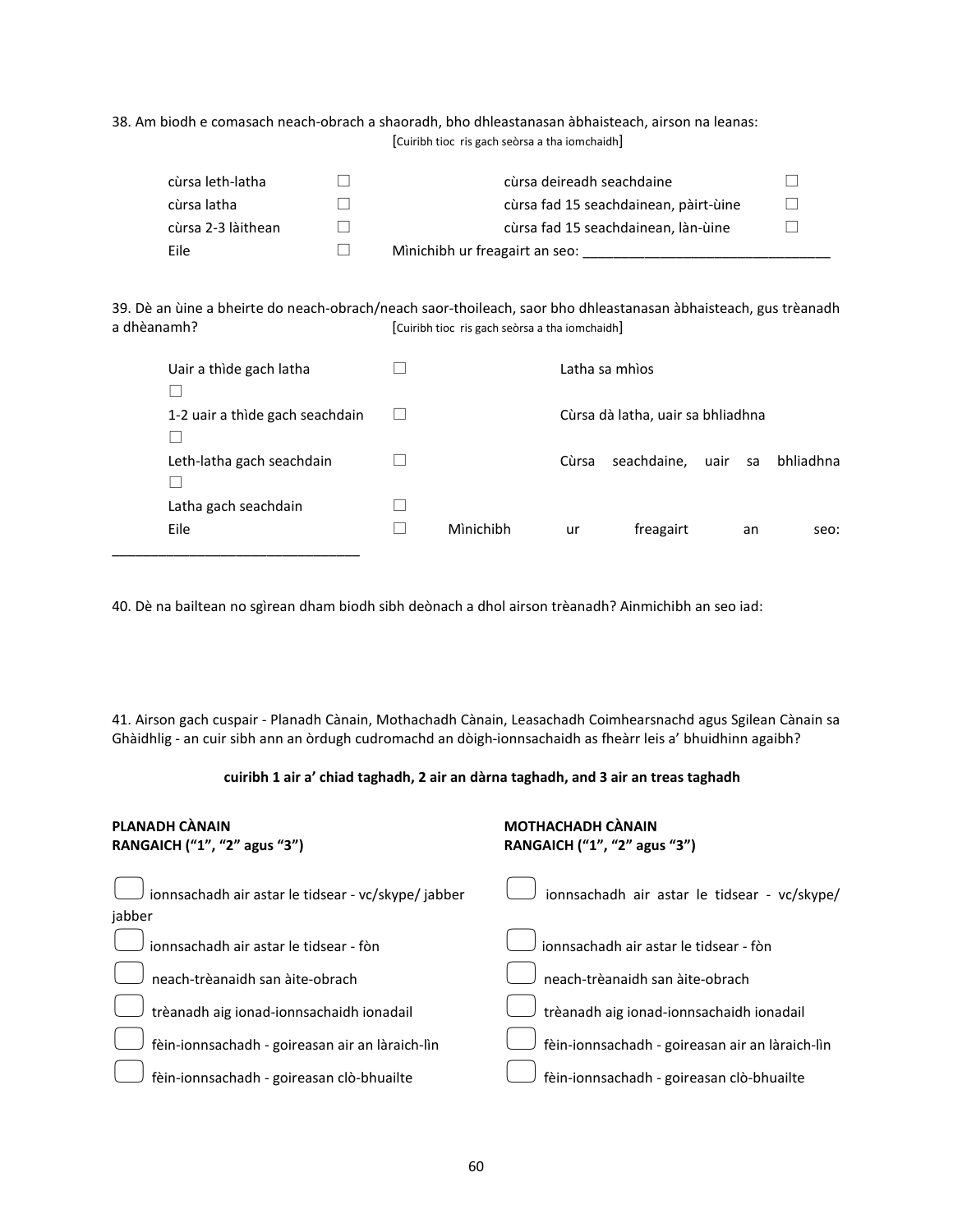| cùrsa air àrainn-ionnsachaidh (residential)                  | cùrsa air àrainn-ionnsachaidh (residential)     |
|--------------------------------------------------------------|-------------------------------------------------|
| bòrd-deasbaid air loidhne                                    | bòrd-deasbaid air loidhne                       |
| eile: mìnichibh seo:                                         | eile: mìnichibh seo:                            |
| <b>LEASACHADH COIMHEARSNACHD</b>                             | SGILEAN CÀNAIN SA GHÀIDHLIG                     |
| RANGAICH ("1", "2" agus "3")                                 | RANGAICH ("1", "2" agus "3")                    |
| ionnsachadh air astar le tidsear - vc/skype/jabber<br>jabber | ionnsachadh air astar le tidsear - vc/skype/    |
| jonnsachadh air astar le tidsear - fòn                       | jonnsachadh air astar le tidsear - fòn          |
| neach-trèanaidh le tidsear san àite-obrach                   | neach-trèanaidh le tidsear san àite-obrach      |
| trèanadh aig ionad-ionnsachaidh ionadail                     | trèanadh aig ionad-ionnsachaidh ionadail        |
| fèin-ionnsachadh - goireasan air an làraich-lìn              | fèin-ionnsachadh - goireasan air an làraich-lìn |
| fèin-ionnsachadh - goireasan clò-bhuailte                    | fèin-ionnsachadh - goireasan clò-bhuailte       |
| cùrsa air àrainn-ionnsachaidh (residential)                  | cùrsa air àrainn-ionnsachaidh (residential)     |
| bòrd-deasbaid air loidhne                                    | bòrd-deasbaid air loidhne                       |
| eile: minichibh seo:                                         | eile: mìnichibh seo:                            |

### **D. BEACHDAN AIR TRÈANADH**

Leughaibh na h-abairtean gu h-ìosal, agus taghaibh freagairt air an sgèile 1-5, far a bheil:

- **1 = Chan eil sinn ag aontachadh idir**
- **2 =Chan eil sinn ag aontachadh**
- **3 = Chan eil beachd làidir againn, taobh seach taobh**
- **4 = Tha sinn ag aontachadh le seo**
- **5 = Tha sinn ag aontachadh gu làidir leis a seo**

42. Tha feum air barrachd chothroman trèanaidh airson buidhnean a tha a' cur ri ath-bheothachadh na Gàidhlig.

|                   |            |             | ΔI            |                         |
|-------------------|------------|-------------|---------------|-------------------------|
| gu tur an aghaidh | an aghaidh | gun bheachd | ag aontachadh | ag aontachadh gu làidir |

43. Tha feum air cùrsaichean le teisteanasan, mar teisteanas Leasachadh Dreuchdail Leantainneach (CPD - Continuing Professional Development).

|                   |            |             | $\mathbf{A}$  | 51.                     |
|-------------------|------------|-------------|---------------|-------------------------|
| gu tur an aghaidh | an aghaidh | gun bheachd | ag aontachadh | ag aontachadh gu làidir |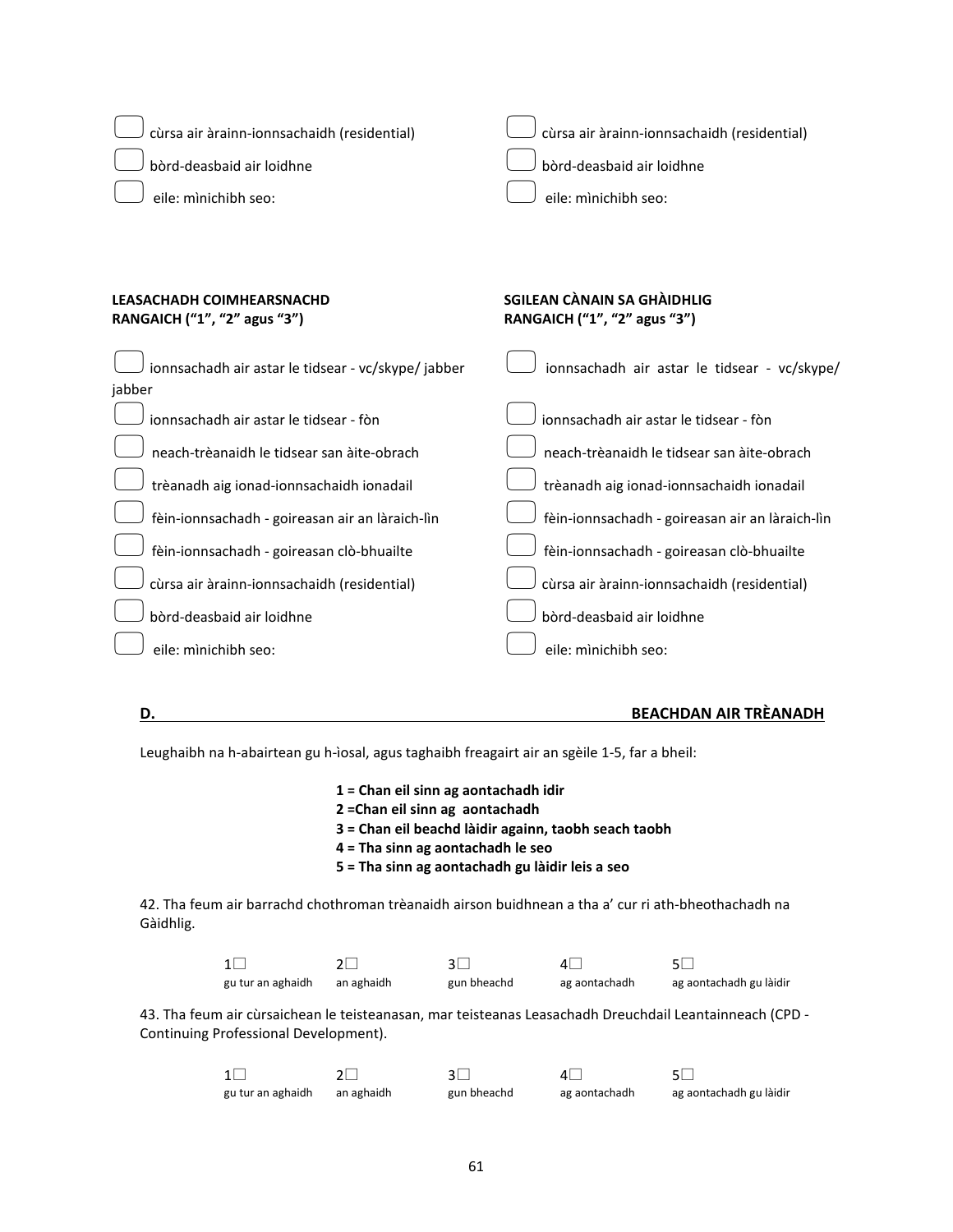44. Tha feum air barrachd co-òrdanachaidh le Bòrd na Gàidhlig de dh'fhiosrachadh mu chothroman trèanaidh.

|                                                                                                                                                   | $1\Box$                                                                                   | $2\Box$    | $3\Box$        | $4\Box$       | $5\Box$                                                                                                 |  |  |
|---------------------------------------------------------------------------------------------------------------------------------------------------|-------------------------------------------------------------------------------------------|------------|----------------|---------------|---------------------------------------------------------------------------------------------------------|--|--|
|                                                                                                                                                   | gu tur an aghaidh                                                                         | an aghaidh | gun bheachd    | ag aontachadh | ag aontachadh gu làidir                                                                                 |  |  |
| 45. Tha feum air prògram trèanaidh coitcheann gach bliadhna airson buidhnean a tha a' cur ri ath-<br>bheothachadh na Gàidhlig.                    |                                                                                           |            |                |               |                                                                                                         |  |  |
|                                                                                                                                                   | $1\Box$                                                                                   | $2\Box$    | $3\Box$        | 4⊟            | $5\Box$                                                                                                 |  |  |
|                                                                                                                                                   | gu tur an aghaidh                                                                         | an aghaidh | gun bheachd    | ag aontachadh | ag aontachadh gu làidir                                                                                 |  |  |
|                                                                                                                                                   | 46. Bhiodh e feumail nan tigeadh buidhnean còmhla airson seiseanan trèanaidh.             |            |                |               |                                                                                                         |  |  |
|                                                                                                                                                   | $1\Box$                                                                                   | $2\Box$    | 3 <sup>1</sup> | $4\Box$       | $5\Box$                                                                                                 |  |  |
|                                                                                                                                                   | gu tur an aghaidh                                                                         | an aghaidh | gun bheachd    | ag aontachadh | ag aontachadh gu làidir                                                                                 |  |  |
|                                                                                                                                                   | gach neach a tha an sàs ann an leasachadh cànain/coimhearsnachd a dhèanamh gach bliadhna. |            |                |               | 47. Tha feum air poileasaidh coitcheann airson bhuidhnean a thaobh an uiread de thrèanadh a bu chòir do |  |  |
|                                                                                                                                                   | $1\Box$                                                                                   | $2\Box$    | 3 <sup>1</sup> | $4\Box$       | 5⊡                                                                                                      |  |  |
|                                                                                                                                                   | gu tur an aghaidh                                                                         | an aghaidh | gun bheachd    | ag aontachadh | ag aontachadh gu làidir                                                                                 |  |  |
|                                                                                                                                                   | cànain is coimhearsnachd.                                                                 |            |                |               | 48. Bu chòir do bhuidhnean trèanaidh nàiseanta barrachd cuideim a chur air trèanadh ann an leasachadh   |  |  |
|                                                                                                                                                   | $1\Box$                                                                                   | $2\Box$    | $3\Box$        | $4\Box$       | $5\Box$                                                                                                 |  |  |
|                                                                                                                                                   | gu tur an aghaidh                                                                         | an aghaidh | gun bheachd    | ag aontachadh | ag aontachadh gu làidir                                                                                 |  |  |
| 49. Tha feum air barrachd airgid/ghoireasan bho bhuidhnean maoineachaidh nàiseanta airson trèanadh ann<br>an leasachadh cànain is coimhearsnachd. |                                                                                           |            |                |               |                                                                                                         |  |  |
|                                                                                                                                                   | $1\Box$                                                                                   | $2\Box$    | 3 <sup>1</sup> | $4\Box$       | 5⊡                                                                                                      |  |  |
|                                                                                                                                                   | gu tur an aghaidh                                                                         | an aghaidh | gun bheachd    | ag aontachadh | ag aontachadh gu làidir                                                                                 |  |  |

50. **Beachdan eile?** Ma tha sibh airson beachdan a thoirt seachad air cuspair sam bith a tha a' buntainn ri feumalachdan trèanaidh do bhuidhnean, nach sgrìobh sibh sa bhogsa fodha iad?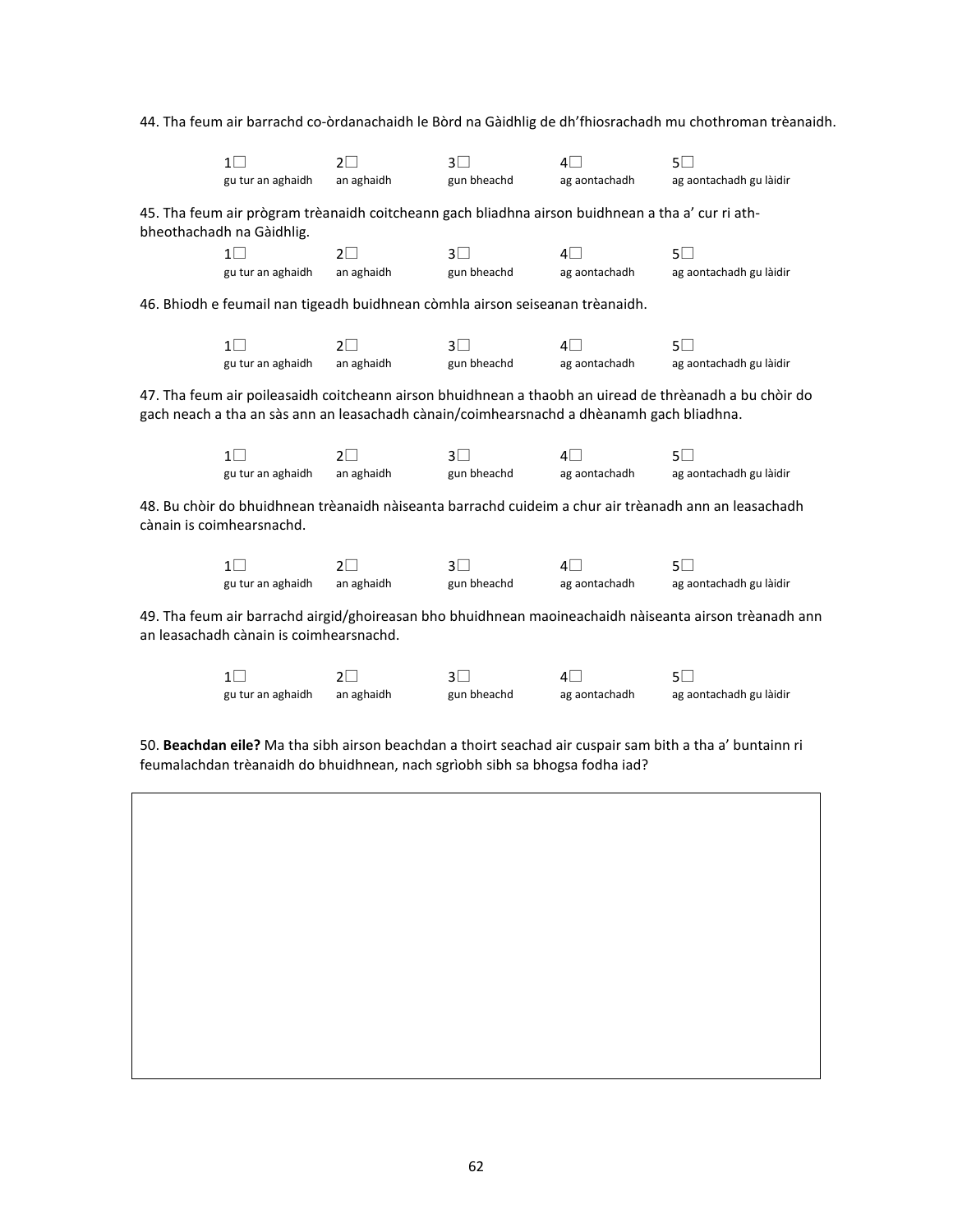#### Mìneachaidhean

### **Planadh cànain [Language Planning]:** a' tuigsinn

- nan h-adhbharan eachdraidheil, sois-eòlach agus poileataigeach aig cùl crìonadh cànain
- nam pròiseasan a tha an lùib ath-bheothachadh cànain
- nam prìomh raointean-obrach ann am planadh cànain: leasachadh corpais, àrdachadh inbhe cànain, cleachdadh cànain agus buannachadh a' chànain' [language use and language acquisition]
- mar a nithear poileasaidh cànain.

### **Mothachadh cànain [Language Awareness]**: a' tuigsinn

- na tha ann an dà-chànanas (seach diglossia) agus mar a tha seo a' nochdadh ann am poileasaidhean agus gnìomhan pragtaigeach
- na buaidh a th' aig mòr-chànan agus mòr-chultar air mion-chànan mar a' Ghàidhlig, agus
- mar a thèid goireasan pragtaigeach dà-chànanach a dhealbh, mar bhileagan, soidhnichean, foirmichean agus sanasan dà-chànanach.

#### **Leasachadh coimhearsnachd [Community Development]**: a' tuigsinn

- nan diofar structaran agus dhòighean-obrach sa choimhearsnachd, air am bite a' togail iomairtean coimhearsnachd/cànain
- sgilean conaltraidh is co-obrachaidh eadar diofar bhuidhnean
- stiùireadh phròiseactan agus ceannas phròiseactan coimhearsnachd
- sgilean pragtaigeach a thaobh rianachd, iarrtasan maoineachaidh, agus co-luadar le buidhnean maoineachaidh.

### **Sgilean sa Ghàidhlig [Gaelic Language Skills]**: a' cur ri

- fileantachd ann am bruidhinn, tuigsinn, leughadh agus sgrìobhadh na Gàidhlig
- tuigse air prionnsabalan aig cùl poileasaidh cànain a tha a' dìon cleachdadh mion-cànain
- togail misneachd ann a bhith a' cleachdadh na Gàidhlig anns gach suidheachadh.

## *Tapadh leibh airson ur taic leis a' cheisteachan seo.*

*Tillibh ur ceisteachan sa chèis an cois seo gu: Rannsachadh CPD, Lèirsinn, Sabhal Mòr Ostaig, An Teanga, Slèite, an t-Eilean Sgitheanach, IV44 8RQ, ro dheireadh an t-seachdain a' tòiseachadh Diluain 4.3.13.*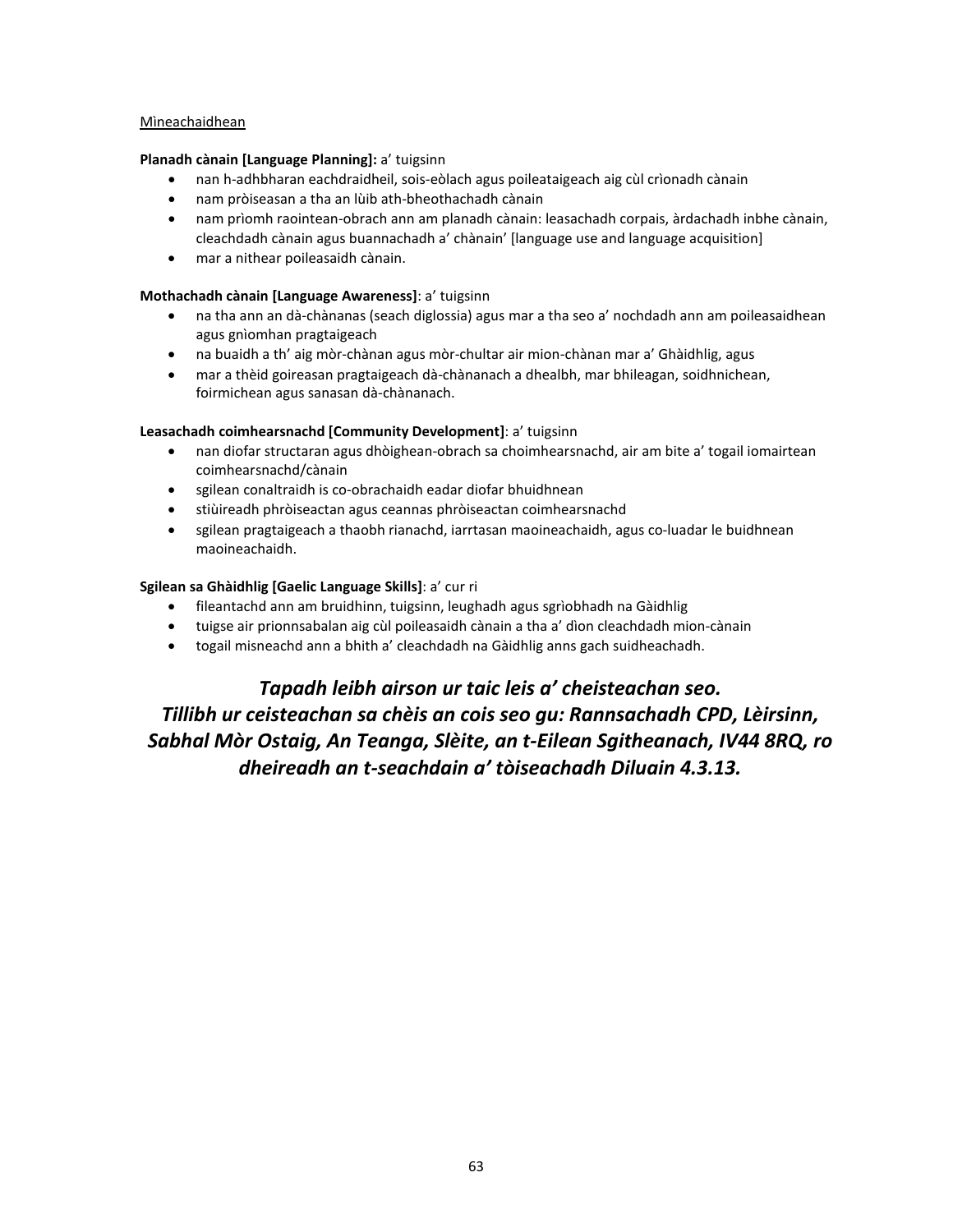**A.** ABOUT YOUR ORGANISATION

| 1. Organisation name:                                                                                                                                                                                |                                                                                 |                         |
|------------------------------------------------------------------------------------------------------------------------------------------------------------------------------------------------------|---------------------------------------------------------------------------------|-------------------------|
| 2. What kind of organisation is it? [Please tick only one box]<br>Gaelic organisation<br>Public body<br>Local authority                                                                              | $\Box$ Charity (paid employment)<br>$\Box$ Voluntary group<br>Other             |                         |
| 3. Where is the organisation's (main) office? [Please tick only one box]<br>Western Isles<br>Inverness<br>Highland region (excl. Inverness)                                                          | $\Box$ Glasgow/Edinburgh/Central Belt<br>Argyll & Bute<br>Elsewhere in Scotland |                         |
| 4. Does the organisation have a language policy? [Please tick only one box]<br>Yes                                                                                                                   | No                                                                              | Working on it           |
| 5. How many people in the organisation work, for at least some of the time, through the medium of Gaelic?<br>[please write the number of people in each box]                                         |                                                                                 |                         |
| number of paid workers                                                                                                                                                                               | number of non-paid workers                                                      |                         |
| 6. How many individuals work for the organisation? [please write the number of people in each box]<br>number of paid workers                                                                         | number of non-paid workers                                                      |                         |
| 7. How many individuals in your organisation work on issues directly relating to communities and Gaelic speakers?<br>[please write the number of people in each box]                                 |                                                                                 |                         |
| number of paid workers                                                                                                                                                                               | number of non-paid workers                                                      |                         |
| 8. If the organisation has staff (paid or unpaid) who work in areas pertaining to Gaelic communities, what kind of<br>employment/roles do they have? [please write the number of people in each box] |                                                                                 |                         |
| <b>TYPE OF WORK</b>                                                                                                                                                                                  |                                                                                 | <b>NUMBER OF PEOPLE</b> |
| Community development                                                                                                                                                                                | paid workers                                                                    | non-paid workers        |
| Language development in the community                                                                                                                                                                | paid workers                                                                    | non-paid workers        |
| Developing policies that affect services/Gaelic communities                                                                                                                                          | paid workers                                                                    | non-paid workers        |
| Unpaid/volunteer members on a community committee<br>for a Gaelic organisation                                                                                                                       | paid workers                                                                    | non-paid workers        |
| Other:                                                                                                                                                                                               | paid workers                                                                    | non-paid workers        |
| Please explain:                                                                                                                                                                                      |                                                                                 |                         |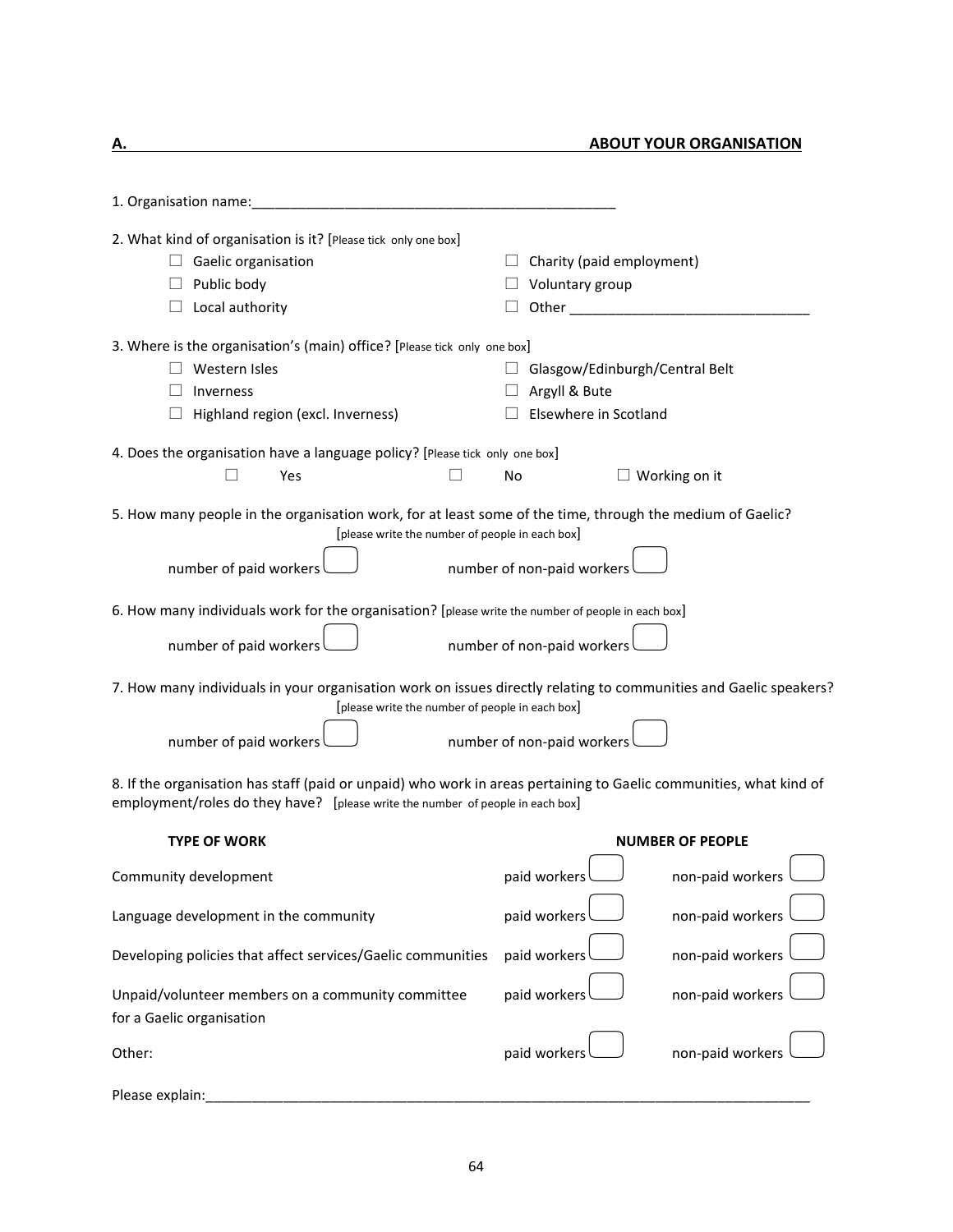| 9. Does the organisation have a training policy for:<br>[please tick each relevant box]                                                                                                       |                                                      |                            |  |  |  |
|-----------------------------------------------------------------------------------------------------------------------------------------------------------------------------------------------|------------------------------------------------------|----------------------------|--|--|--|
| paid workers?                                                                                                                                                                                 | $\Box$ yes                                           | $\sqcup$ no                |  |  |  |
| non-paid workers?                                                                                                                                                                             | $\Box$ yes                                           | $\Box$ no                  |  |  |  |
| 10. Is it compulsory for a worker to undertake training?                                                                                                                                      |                                                      |                            |  |  |  |
|                                                                                                                                                                                               | [please tick each relevant box]                      |                            |  |  |  |
| paid workers?                                                                                                                                                                                 | $\Box$ yes                                           | $\sqcup$ no                |  |  |  |
| unpaid workers?                                                                                                                                                                               | $\Box$ yes                                           | $\Box$ no                  |  |  |  |
| 11. How many, if any, hours of training per year should a worker undertake?                                                                                                                   | [please insert numbers in the relevant boxes]        |                            |  |  |  |
| hours for paid workers                                                                                                                                                                        | hours for non-paid workers                           |                            |  |  |  |
| 12. Is there a budget for training?                                                                                                                                                           | [please tick each relevant box]                      |                            |  |  |  |
| paid workers?                                                                                                                                                                                 | $\Box$ yes                                           | $\sqcup$ no                |  |  |  |
| non-paid workers?                                                                                                                                                                             | $\Box$ yes                                           | $\sqcup$ no                |  |  |  |
| 13. if so, please would you indicate what sort of sum is available for training:<br>[please insert numbers in the relevant boxes]                                                             |                                                      |                            |  |  |  |
| £<br>paid workers                                                                                                                                                                             | non-paid workers                                     | £                          |  |  |  |
| 14. Of current workers, how many had jobs previously that were related to:                                                                                                                    | [please indicate how many of each type in the boxes] |                            |  |  |  |
| language development?                                                                                                                                                                         | number of paid workers                               | number of non-paid workers |  |  |  |
| community development?                                                                                                                                                                        | number of paid workers                               | number of non-paid workers |  |  |  |
| Definitions for the following terms "language planning", language awareness" "community development" and<br>"Gaelic language skills" are provided on the back (page 8) of this questionnaire. |                                                      |                            |  |  |  |

# *Please read them before going on to answer the following questions.*

| 15. How many in the organisation have had training in the following: |                                                      |                                                                                                                  |  |
|----------------------------------------------------------------------|------------------------------------------------------|------------------------------------------------------------------------------------------------------------------|--|
|                                                                      | [please indicate how many of each type in the boxes] |                                                                                                                  |  |
| Language planning?                                                   |                                                      | number of paid workers (Sumber of non-paid workers number of non-paid workers (Sumber of non-paid workers $\Box$ |  |
| Language awareness?                                                  |                                                      | number of paid workers (edgen) number of non-paid workers (edgen)                                                |  |
| <b>Community development?</b>                                        |                                                      | number of paid workers (edgen) number of non-paid workers (edgen)                                                |  |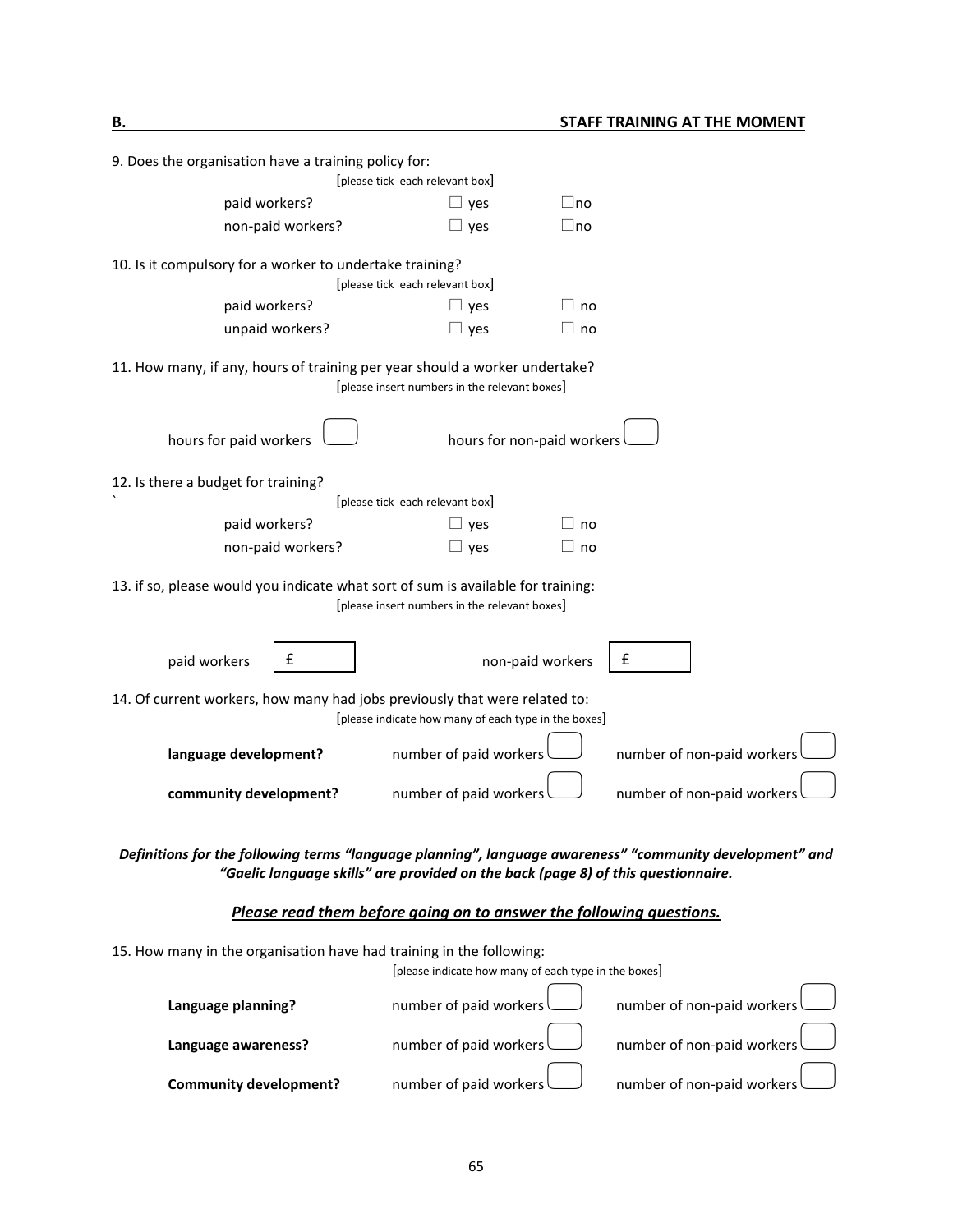| <b>Gaelic language skills?</b>                                                                                                                                                                                                                                                                                                                                                                                       | number of paid workers |                                                                                                                | number of non-paid workers      |
|----------------------------------------------------------------------------------------------------------------------------------------------------------------------------------------------------------------------------------------------------------------------------------------------------------------------------------------------------------------------------------------------------------------------|------------------------|----------------------------------------------------------------------------------------------------------------|---------------------------------|
| <b>Current Training in Language Planning</b>                                                                                                                                                                                                                                                                                                                                                                         |                        |                                                                                                                | $\Box$ not currently undertaken |
| 16. How many workers are currently undertaking training in Language Planning? [please write the number in each box]<br>number of non-paid workers<br>number of paid workers<br>17. Which of the following are currently used for training in Language Planning? [please tick all relevant boxes]                                                                                                                     |                        |                                                                                                                |                                 |
| $\Box$ distance learning - vc /skype/jabber<br>$\Box$ distance learning - phone<br>$\Box$ self-directed study with online resources<br>$\Box$ self-directed study with printed resources<br>other [please state]:                                                                                                                                                                                                    |                        | $\Box$ on-site trainer at workplace<br>local learning centre<br>residential course<br>on-line discussion board |                                 |
| 18. How long are the current courses in Language Planning? [please tick all relevant boxes]<br>$\Box$ half-day<br>$\Box$ 2-3 days<br>$\Box$ other (please explain):<br>$\Box$ week-long<br>$\Box$ day<br>19. Is the current training in Language Planning [please tick one] $\Box$ Accredited or $\Box$ Non-accredited?<br>20. Please tell us the name of the course(s) and who/which organisation is delivering it: |                        |                                                                                                                |                                 |

| <b>Current Training in Language Awareness</b>                                                |                                                      | not currently                                                                                                        |  |  |
|----------------------------------------------------------------------------------------------|------------------------------------------------------|----------------------------------------------------------------------------------------------------------------------|--|--|
| undertaken                                                                                   |                                                      |                                                                                                                      |  |  |
|                                                                                              |                                                      | 21. How many workers are currently undertaking training in Language Awareness? [please write the number in each box] |  |  |
|                                                                                              | number of non-paid workers<br>number of paid workers |                                                                                                                      |  |  |
|                                                                                              |                                                      | 22. Which of the following are currently used for training in Language Awareness? [please tick all relevant boxes]   |  |  |
| distance learning - vc /skype/jabber                                                         |                                                      | on-site trainer at workplace                                                                                         |  |  |
| distance learning - phone                                                                    |                                                      | local learning centre                                                                                                |  |  |
| self-directed study with online resources                                                    |                                                      | residential course                                                                                                   |  |  |
| self-directed study with printed resources                                                   |                                                      | on-line discussion board                                                                                             |  |  |
| other [please state]:<br>ш                                                                   |                                                      |                                                                                                                      |  |  |
| 23. How long are the current courses in Language Awareness? [please tick all relevant boxes] |                                                      |                                                                                                                      |  |  |
| $\Box$ half-day                                                                              | $\Box$ 2-3 days                                      | $\Box$ other (please explain):                                                                                       |  |  |
| day<br>$\Box$                                                                                | week-long                                            |                                                                                                                      |  |  |
|                                                                                              |                                                      |                                                                                                                      |  |  |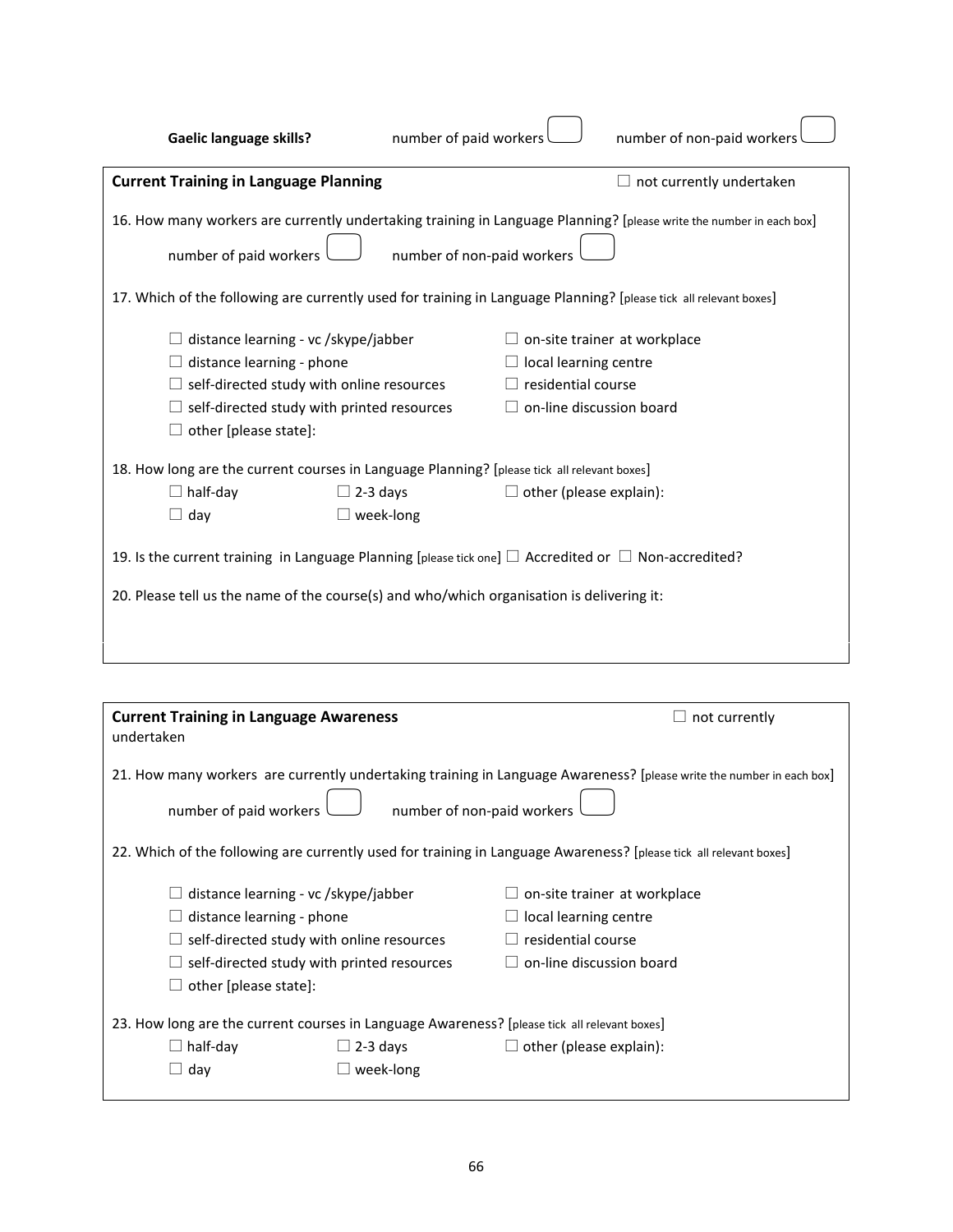| 24. Is the current training in Language Awareness [please tick one] $\Box$ Accredited or $\Box$ Non-accredited?            |                                     |  |  |
|----------------------------------------------------------------------------------------------------------------------------|-------------------------------------|--|--|
| 25. Please tell us the name of the course(s) and who/which organisation is delivering it:                                  |                                     |  |  |
|                                                                                                                            |                                     |  |  |
|                                                                                                                            |                                     |  |  |
| <b>Current Training in Community Development</b>                                                                           | $\Box$ not currently undertaken     |  |  |
| 26. How many workers are currently undertaking training in Community Development? [please write the number in each<br>box] |                                     |  |  |
| number of non-paid workers<br>number of paid workers                                                                       |                                     |  |  |
|                                                                                                                            |                                     |  |  |
| 27. Which of the following are currently used for training in Community Development? [please tick all relevant boxes]      |                                     |  |  |
| $\Box$ distance learning - vc /skype/jabber                                                                                | $\Box$ on-site trainer at workplace |  |  |
| $\Box$ distance learning - phone                                                                                           | $\Box$ local learning centre        |  |  |
| $\Box$ self-directed study with online resources                                                                           | $\Box$ residential course           |  |  |
| $\Box$ self-directed study with printed resources                                                                          | $\Box$ on-line discussion board     |  |  |
| $\Box$ other [please state]:                                                                                               |                                     |  |  |
| 28. How long are the current courses in Community Development? [please tick all relevant boxes]                            |                                     |  |  |
| $\Box$ half-day<br>$\Box$ 2-3 days                                                                                         | $\Box$ other (please explain):      |  |  |
| $\Box$ day<br>$\Box$ week-long                                                                                             |                                     |  |  |
| 29. Is the current training in Community Development [please tick one] $\Box$ Accredited or $\Box$ Non-accredited?         |                                     |  |  |
| 30. Please tell us the name of the course(s) and who/which organisation is delivering it:                                  |                                     |  |  |
|                                                                                                                            |                                     |  |  |
|                                                                                                                            |                                     |  |  |
|                                                                                                                            |                                     |  |  |

| <b>Current Training in Gaelic Language Skills</b><br>undertaken                                                                                                                  | not currently                |  |  |
|----------------------------------------------------------------------------------------------------------------------------------------------------------------------------------|------------------------------|--|--|
| 31. How many workers are currently undertaking training in Gaelic Language Skills? [please write the number in each box]<br>number of non-paid workers<br>number of paid workers |                              |  |  |
| 32. Which of the following are currently used for training in Gaelic Language Skills? [please tick all relevant boxes]                                                           |                              |  |  |
| distance learning - vc /skype/jabber                                                                                                                                             | on-site trainer at workplace |  |  |
| distance learning - phone                                                                                                                                                        | local learning centre        |  |  |
| self-directed study with online resources                                                                                                                                        | residential course           |  |  |
| self-directed study with printed resources                                                                                                                                       | on-line discussion board     |  |  |
| other [please state]:                                                                                                                                                            |                              |  |  |
| 33. How long are the current courses in Gaelic Language Skills? [please tick all relevant boxes]                                                                                 |                              |  |  |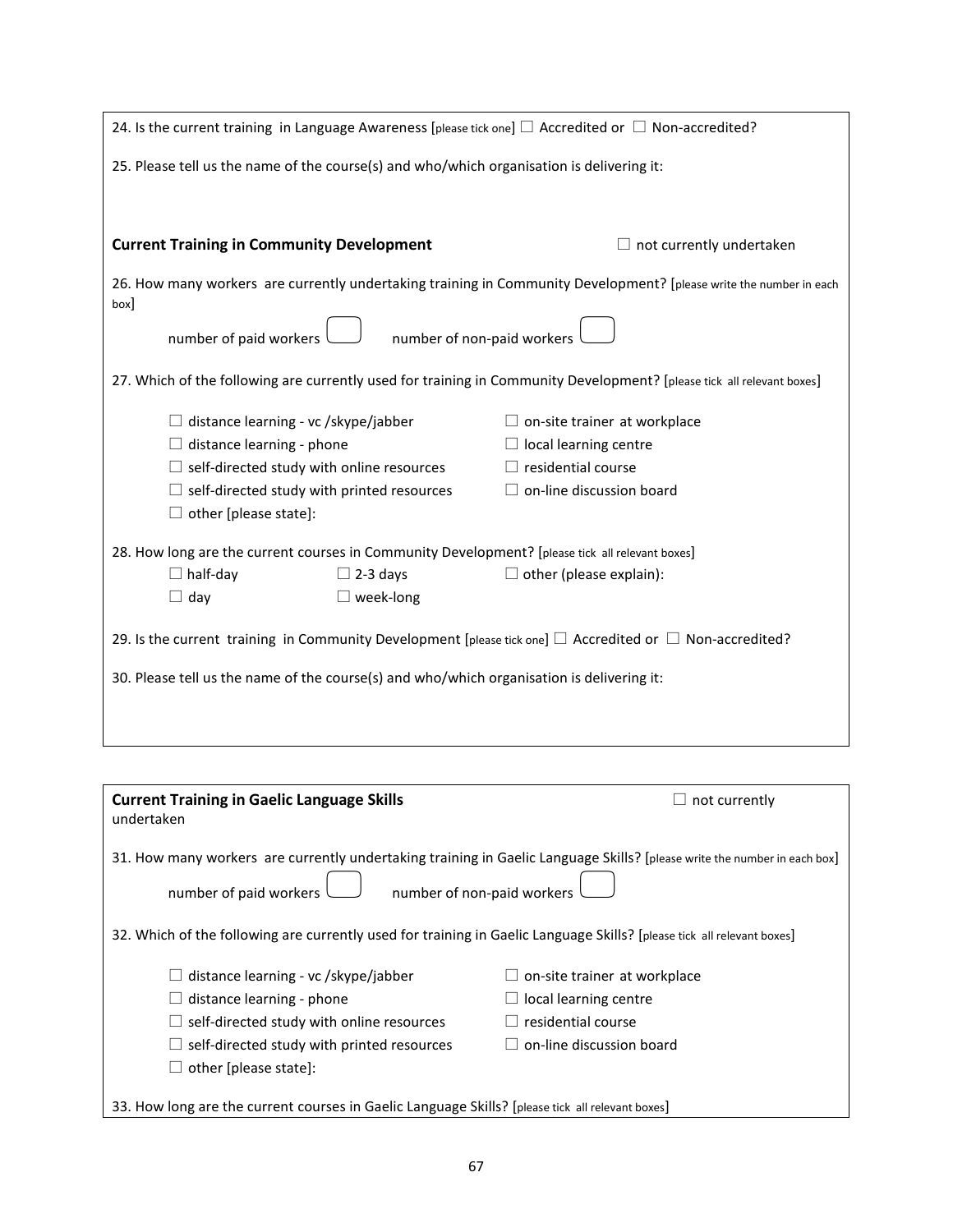| $\Box$ half-day                                                                           | $\Box$ 2-3 days  | $\Box$ other (please explain):                                                                                      |
|-------------------------------------------------------------------------------------------|------------------|---------------------------------------------------------------------------------------------------------------------|
| $\Box$ dav                                                                                | $\Box$ week-long |                                                                                                                     |
|                                                                                           |                  | 34. Is the current training in Gaelic Language Skills [please tick one] $\Box$ Accredited or $\Box$ Non-accredited? |
| 35. Please tell us the name of the course(s) and who/which organisation is delivering it: |                  |                                                                                                                     |
|                                                                                           |                  |                                                                                                                     |
|                                                                                           |                  |                                                                                                                     |

# **C. DEMAND FOR TRAINING**

36. What kinds of training in Gaelic language and community development would the organisation be interested in?

[Please tick each kind that is appropriate]

- $\Box$  Language planning
- $\Box$  Language awareness
- $\Box$  Community development
- $\Box$  Gaelic language skills
- $\Box$  None (go to section D)
- $\Box$  Other
- Please explain your answer here:

37. How many workers in the organisation require training in the following topics:

[please indicate how many of each type in the boxes]

| Language planning?              | number of paid workers number of non-paid workers                        |
|---------------------------------|--------------------------------------------------------------------------|
| Language awareness?             | number of paid workers<br>$\bigcup$ number of non-paid workers $\bigcup$ |
| <b>Community development?</b>   | number of paid workers<br>number of non-paid workers<br>$\Box$           |
| <b>Gaelic language skills ?</b> | number of paid workers number of non-paid workers until $\sum$           |

38. Can workers be released from normal duties for the following: [Please tick each relevant box]

| half-day course                  |  | weekend course            |  |
|----------------------------------|--|---------------------------|--|
| day course                       |  | 15 week course, part-time |  |
| 2-3 day course                   |  | 15 week course, full-time |  |
| Other                            |  |                           |  |
| Please explain your answer here: |  |                           |  |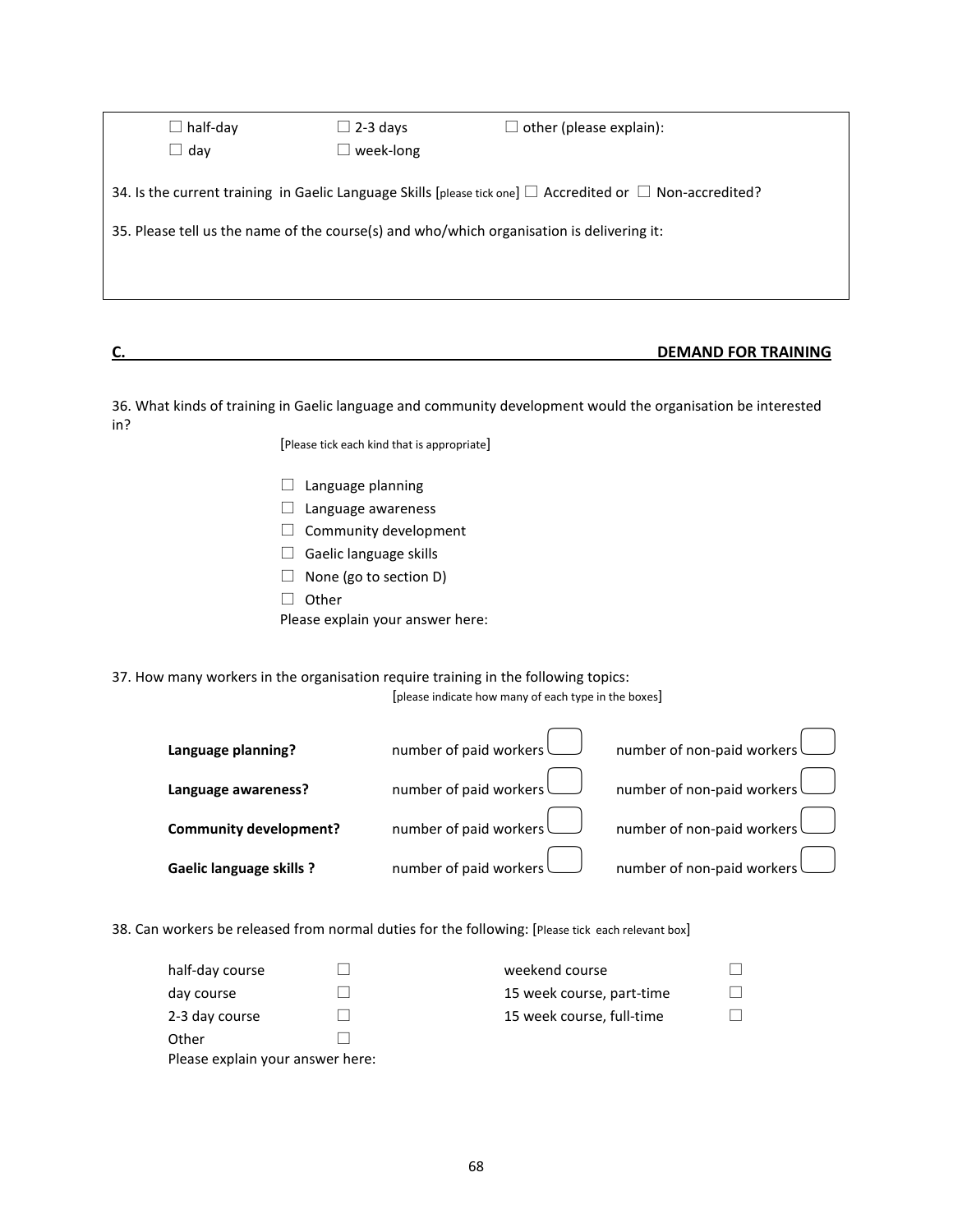|                     | 39. How much time could a worker be given, free from normal duties, to undertake training?<br>[Please tick each relevant box] |  |
|---------------------|-------------------------------------------------------------------------------------------------------------------------------|--|
| An hour per day     | A day each month                                                                                                              |  |
| 1-2 hours each week | 2-day course, once a month                                                                                                    |  |
| Half a day per week | A week's course, once yearly                                                                                                  |  |
| A day each week     |                                                                                                                               |  |
| Other               | Please explain your answer here:                                                                                              |  |

40. To which villages/towns/areas would workers be willing to travel for training? Please name them here:

41. For each of the four topics - Language Planning, Language Awareness, Community Development and Gaelic Language Skills - please rank the preferred choice of learning format for your organisation.

| Please RANK "1" for the preferred choice, "2" for the second choice, and "3" for third choice |  |  |
|-----------------------------------------------------------------------------------------------|--|--|
|-----------------------------------------------------------------------------------------------|--|--|

| <b>LANGUAGE PLANNING</b><br>RANK ("1", "2" and "3" best formats)   | <b>LANGUAGE AWARENESS</b><br>RANK ("1", "2" and "3" best formats) |
|--------------------------------------------------------------------|-------------------------------------------------------------------|
| distance learning with tutor by vc/skype/jabber<br>vc/skype/jabber | distance<br>learning<br>with<br>tutor<br>by                       |
| distance learning with tutor by phone                              | distance learning with tutor by phone                             |
| on-site tutor at the workplace                                     | on-site tutor at the workplace                                    |
| training at a local learning centre                                | training at a local learning centre                               |
| self-study using online resources                                  | self-study using online resources                                 |
| self-study using printed resources                                 | self-study using printed resources                                |
| residential course                                                 | residential course                                                |
| on-line discussion board                                           | on-line discussion board                                          |
| other suggestion(s):                                               | other suggestion(s):                                              |
|                                                                    |                                                                   |
| <b>COMMUNITY DEVELOPMENT</b>                                       | <b>GAELIC LANGUAGE SKILLS</b>                                     |

| RANK ("1", "2" and "3" best formats)                                                               | RANK ("1", "2" and "3" best formats)  |  |  |  |
|----------------------------------------------------------------------------------------------------|---------------------------------------|--|--|--|
| distance learning with tutor by vc/skype/jabber distance learning with tutor by<br>vc/skype/jabber |                                       |  |  |  |
| $\bigcup$ distance learning with tutor by phone                                                    | distance learning with tutor by phone |  |  |  |
| on-site tutor at the workplace                                                                     | on-site tutor at the workplace        |  |  |  |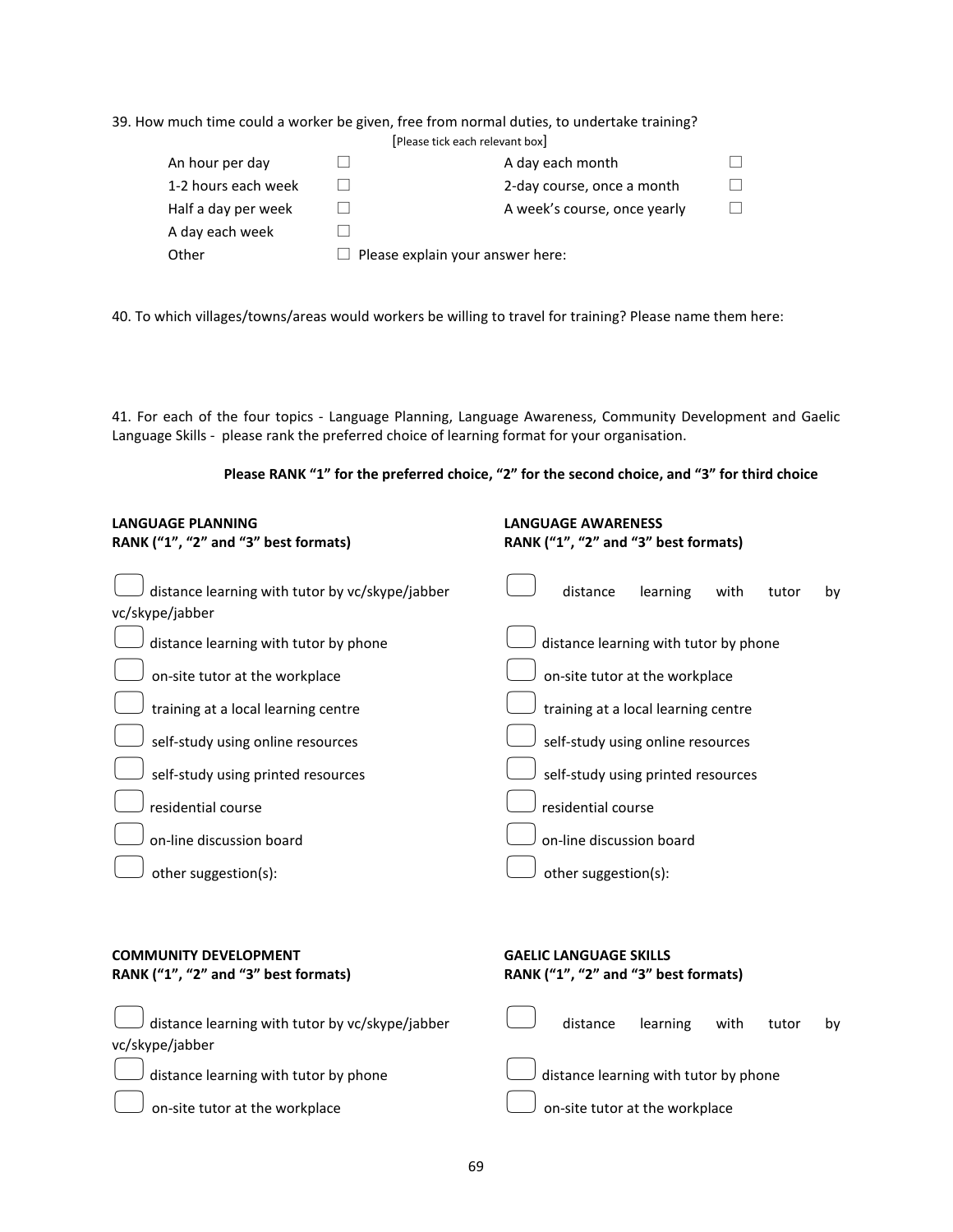

#### **D. OPINIONS ABOUT TRAINING**

Please read the sentences below and choose an answer between 1-5, where

**1 = We entirely disagree 2 = We don't agree 3 = We have no strong opinion either way 4 = We agree 5 = We agree strongly with this**

42. There should be more training for organisations who are involved in the revitalisation of Gaelic.

| entirely disagree | disagree | no opinion | agree | strongly agree |
|-------------------|----------|------------|-------|----------------|

43. There is a need for accredited courses, such as a CPD qualification (Continuing Professional Development).

|                   |          |            | ΔI    |                |
|-------------------|----------|------------|-------|----------------|
| entirely disagree | disagree | no opinion | agree | strongly agree |

44. There's a need for Bòrd na Gàidhlig to co-ordinate information about training opportunities.

| $1\Box$           |          |            | $\mathbf{A}$ |                |
|-------------------|----------|------------|--------------|----------------|
| entirely disagree | disagree | no opinion | agree        | strongly agree |

45. There is a need for a common, annual training programme for organisations contributing to Gaelic revitalisation.

|                   |          |            | $\vert$ | 51.            |
|-------------------|----------|------------|---------|----------------|
| entirely disagree | disagree | no opinion | agree   | strongly agree |

46. It would be useful if organisations came together for training.

| $1\Box$           |          |            | 41    |                |
|-------------------|----------|------------|-------|----------------|
| entirely disagree | disagree | no opinion | agree | strongly agree |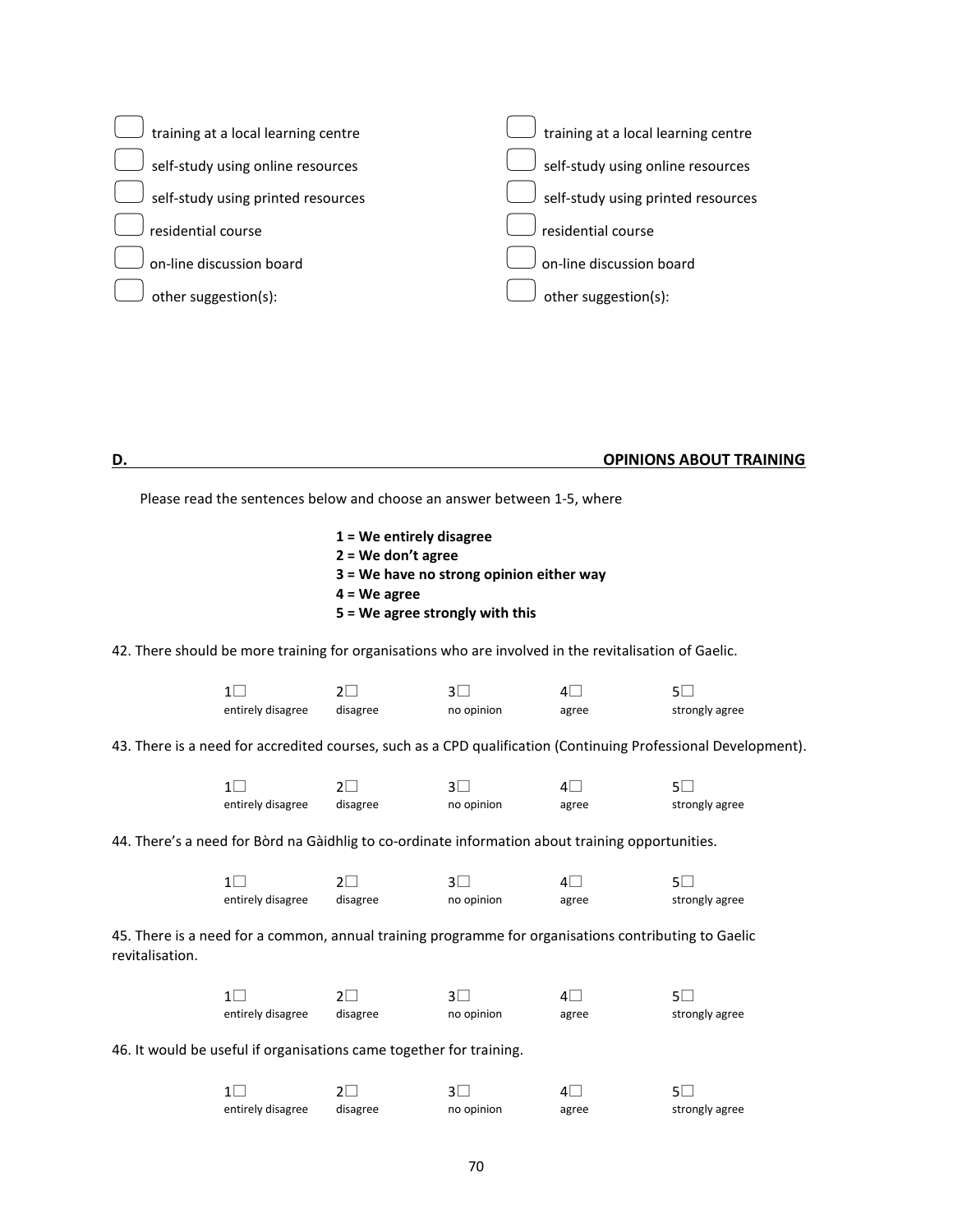47. There's a need for a common policy on how much training each individual involved in Gaelic/community development should undertake each year.

| entirely disagree | disagree | no opinion | agree | strongly agree |
|-------------------|----------|------------|-------|----------------|

48. National training bodies should put greater emphasis on training in language and community development.

|                   |          |            | $\vert$ |                |
|-------------------|----------|------------|---------|----------------|
| entirely disagree | disagree | no opinion | agree   | strongly agree |

49. There is a need for more funding/resources from national funding bodies for training in language and community development.

| $1\Box$           |          |            | 4∣    |                |
|-------------------|----------|------------|-------|----------------|
| entirely disagree | disagree | no opinion | agree | strongly agree |

#### 50. **Other opinions? If you would like to add anything here that relates to organisations' training needs, please comment in the box below.**

### **Definitions**

**Language Planning:** has an understanding of:

- the historical, sociological and political reasons which lie behind language decline
- the processes that are involved in revitalising a language
- the main principles of language planning: corpus planning, status planning, language use and language acquisition, and
- how to draw up a language plan.

**Language Awareness:** has an understanding of:

• what bilingualism means (vis-a-vis diglossia) and how bilingualism is represented in policies and practical examples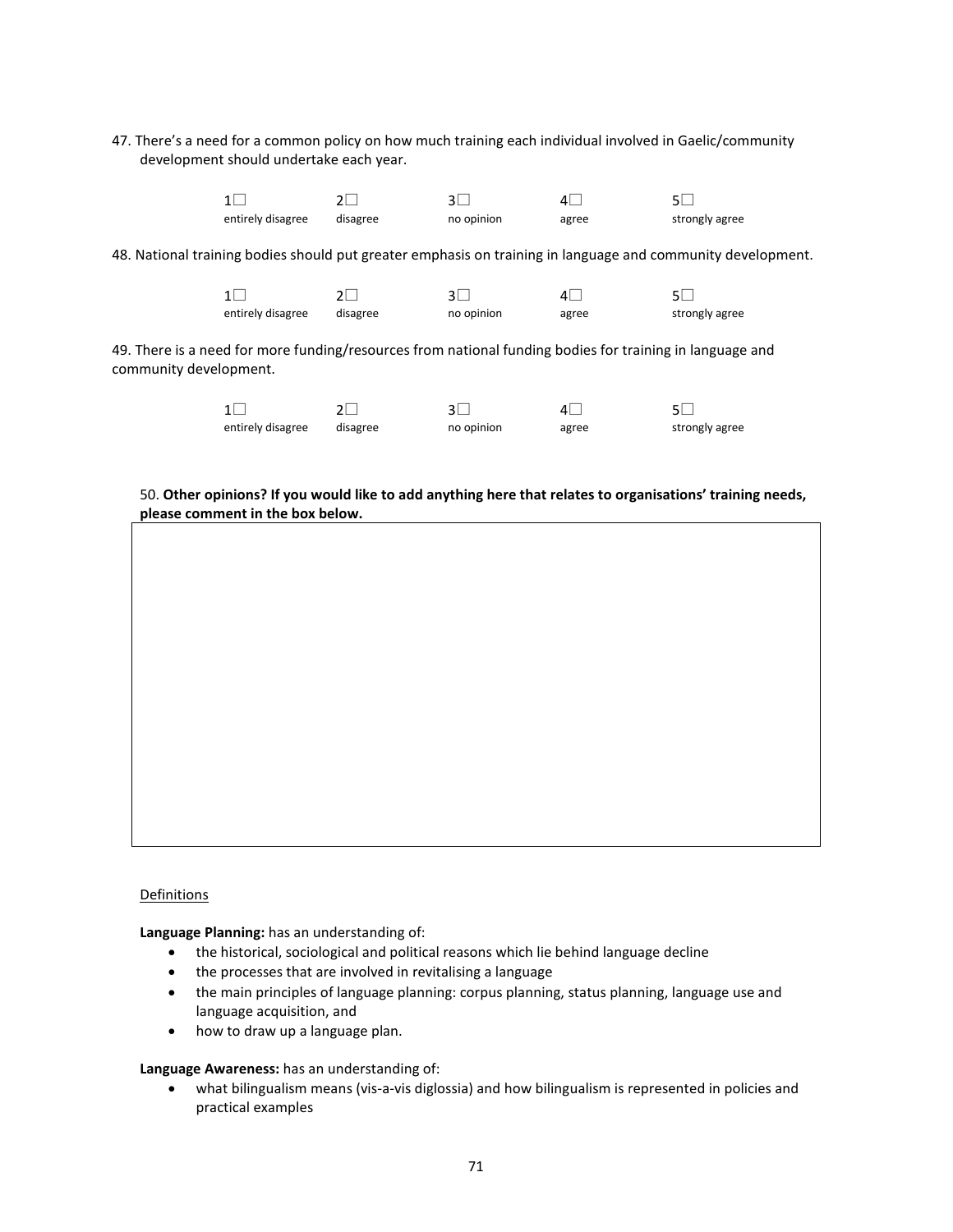- the impact of majority languages and cultures on minority languages such as Gaelic; and
- how practical resources such as leaflets, signs, forms and bilingual adverts can be designed to be fully bilingual.

**Community Development**: has an understanding of:

- different community structures and community ways-of-working, on which community/language initiatives are built
- communication skills and collaborative working skills with groups, and
- practical skills for administration purposes, funding applications, and communication with funders.

**Gaelic Language Skills**: building on:

- fluency skills in speaking, understanding, reading and writing Gaelic
- understanding of the principles underlying language policies that aim to protect minority languages
- confidence in using Gaelic in all situations.

*Thank you for your support in completing this questionnaire. Please can you fold it in half and return it in the enclosed envelope to: Rannsachadh CPD, Lèirsinn, Sabhal Mòr Ostaig, An Teanga, Slèite, an t-Eilean Sgitheanach, IV44 8RQ, by the week beginning Monday 4.3.13.*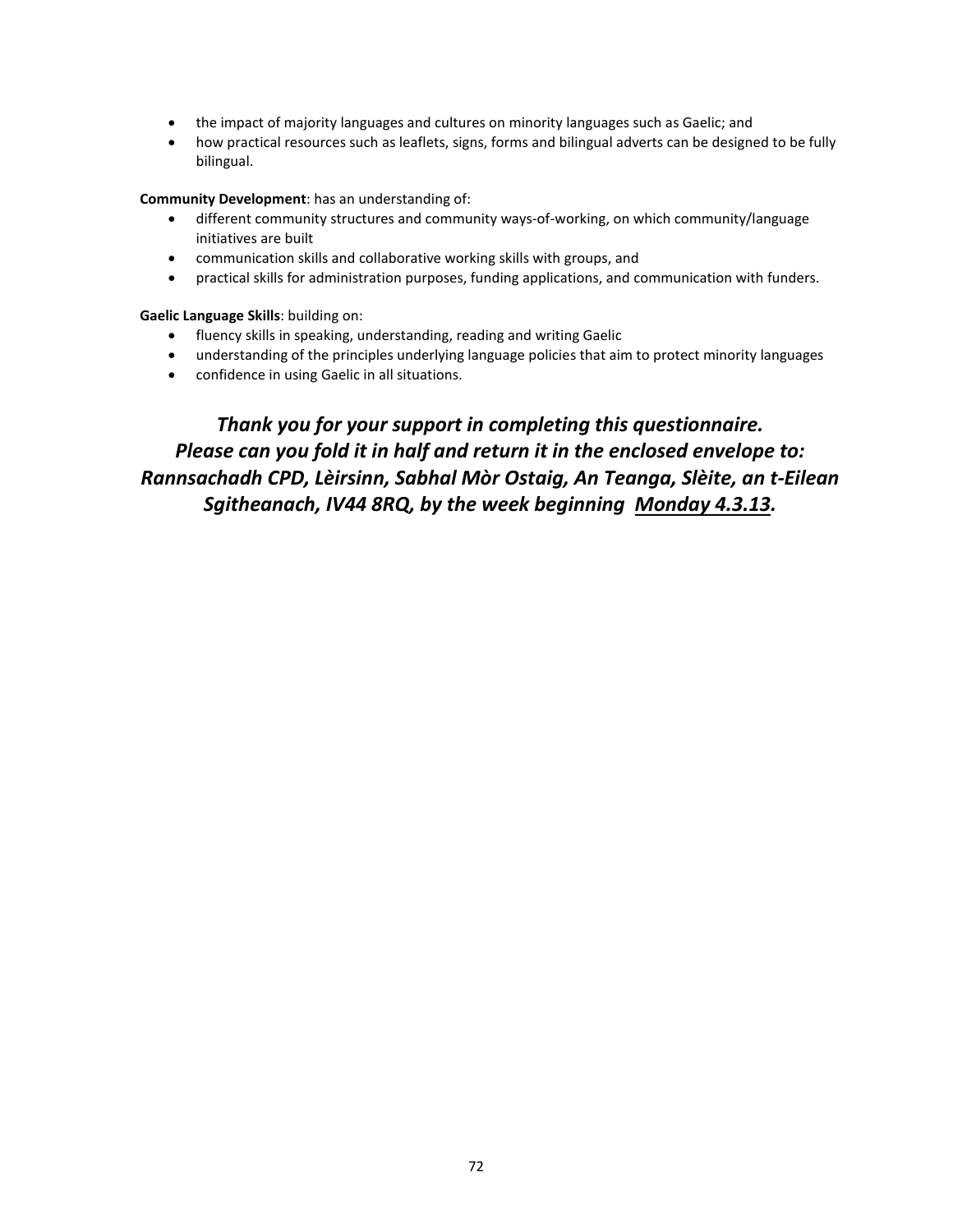## **PÀIPEAR-TAICE B: NA H-AGALLAMHAN**

- 1. Am b' urrainn dhuibh beagan mìneachaidh a thoirt dhomh mun obair a tha a' bhuidheann agaibh a' dèanamh sa choimhearsnachd a thaobh leasachadh cànain? 1.1 A bheil seo air atharrachadh bho chionn greis / bho thàinig Achd na Gàidhlig (Bòrd na Gàidhlig) gu buil 2. Dè na cothroman trèanaidh a tha agaibh mar-thà mar bhuidheann? 2.1 A bheil an luchd-obrach 'son nan cothroman seo a ghabhail, ma tha iad ann? 3. Dè na sgilean a tha aig an luchd-obrach mar-thà? 3.1 Ciamar a ghabhas an leasachadh? 4. A bheil trèanadh a dhìth a dh'aona-ghnothach gus am Plana Gàidhlig agaibh a thoirt gu buil (ma tha Plana agaibh)? 5. A bheil sibh mothachail air duilgheadasan aig an luchd-obrach agaibh ann an colionadh an cuid dhleastanasan? A bheil seo ceangailte ri dìth-sgilean freagarrach? 6. A bheil poileasaidh trèanaidh agaibh? A bheil e na dhleastanas agaibh fo ghin den luchd-maoineachaidh agaibh trèanadh a thoirt seachad? A bheil goireas (airgead) agaibh an còmhnaidh seo a thoirt gu buil? 7. A bheil a' bhuidhean agaibh a' dèanamh rudeigin a tha sibh a' smaoineachadh a bhiodh feumail do bhuidheann eile a tha ann an suidheachadh car coltach ribh? 7.1 Dè an trèanadh as urrainn dhuibh a thoirt seachad an dà chuid don luchd-obrach agaibh agus do dhaoine eile a tha a' dèanamh obair car coltach? 8. Tha sinn a' toirt seachad ceisteachan do 50 buidhnean (air an sgaradh eadar 4 roinnean – buidhnean Gàidhlig, ùghdarasan ionadail, buidhnean poblach agus urrasan coimhearsnachd), agus ann an dòigh tha sinn a' faicinn na buidhne agaibhse mar riochdaire de na buidhnean eile: a bheil co-obrachadh ann an-dràsta a thaobh trèanadh? Dè ur beachdan air cothroman co-obrachaidh / co-òrdanachaidh? 9. Dè na cothroman trèanaidh a bhiodh luachmhor don bhuidhinn agaibh? (le fios gu bheil sibh air seo a fhreagairt gu ìre air ceisteachan, ach seo cothrom barrachd leudachaidh / molaidhean a dhèanamh). A bheil sibh a' smaoineachadh gu bheil gin de na ceithir cuspairean trèanaidh a leanas: mothachadh cànain, planadh cànain,
	- leasachadh coimhearsnachd, sgilean Gàidhlig, nas cudromaich na gin eile? A bheil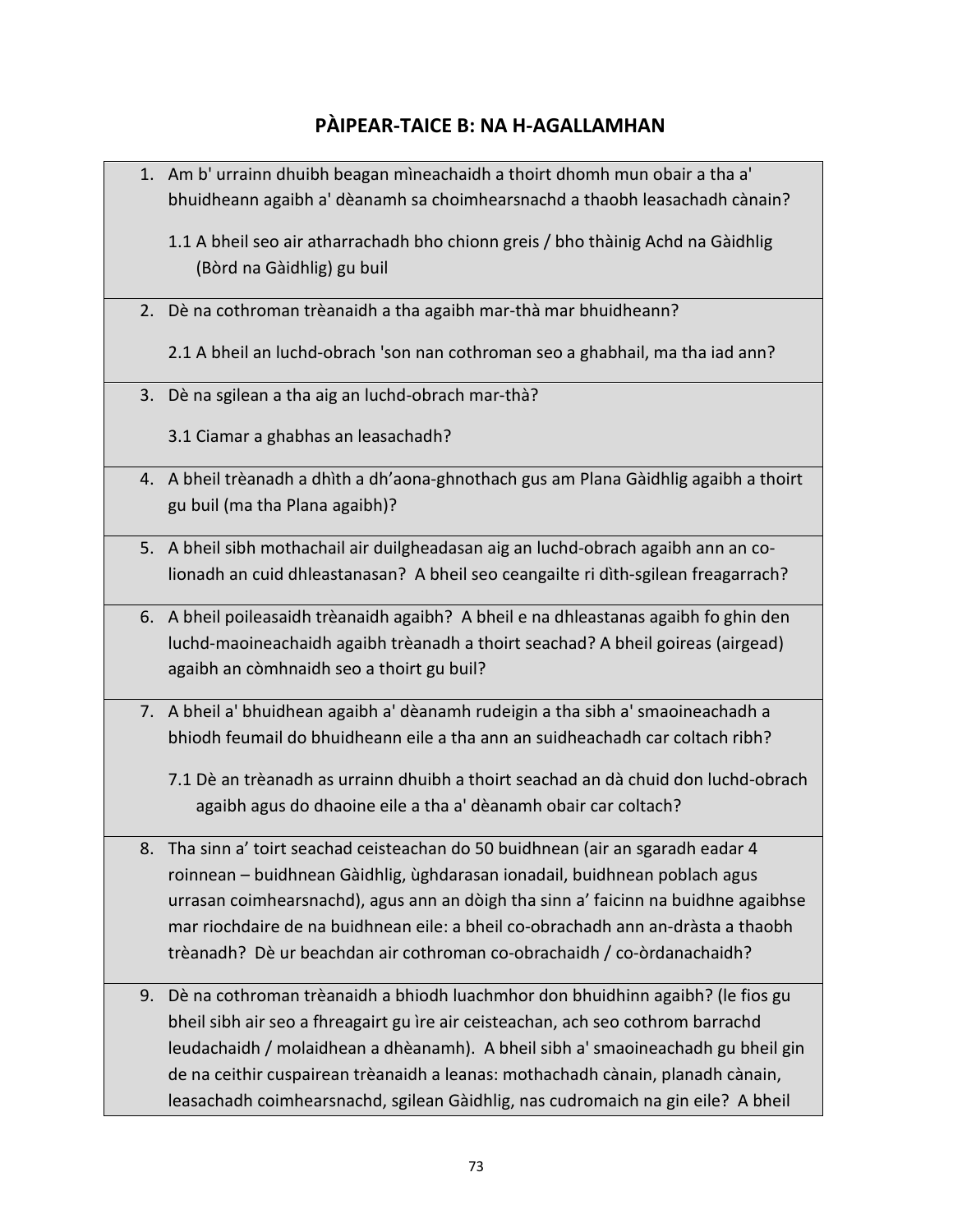beachdan agaibh air na ceithir roinnean seo?

10. A bheil airgead gu leòr aig a' bhuidhinn agaibh trèanadh a chur air dòigh?

- A bheil bacadh sam bith ann nach eil a' leigeil oirbh trèanadh a thoirt seachad no daoine a shaoradh airson trèanadh a dhèanamh?
- 11. A bheil poileasaidh nàiseanta ann co-cheangailte ri trèanadh a tha sibh a' cleachdadh? Ma tha, dè th' ann? Mur eil, dè bhiodh feumail?
- 12. Dè an t-àite aig Bòrd na Gàidhlig ann a bhith ur cuideachadh le trèanadh? A bheil uallach air buidheann sam bith eile gus ur cuideachadh? (A bheil sibh a' faighinn a' chuideachaidh a tha riatanach dhuibh?)
- 13. A bheil sibh airson càil sam bith eile a ràdh co-cheangailte ri trèanadh?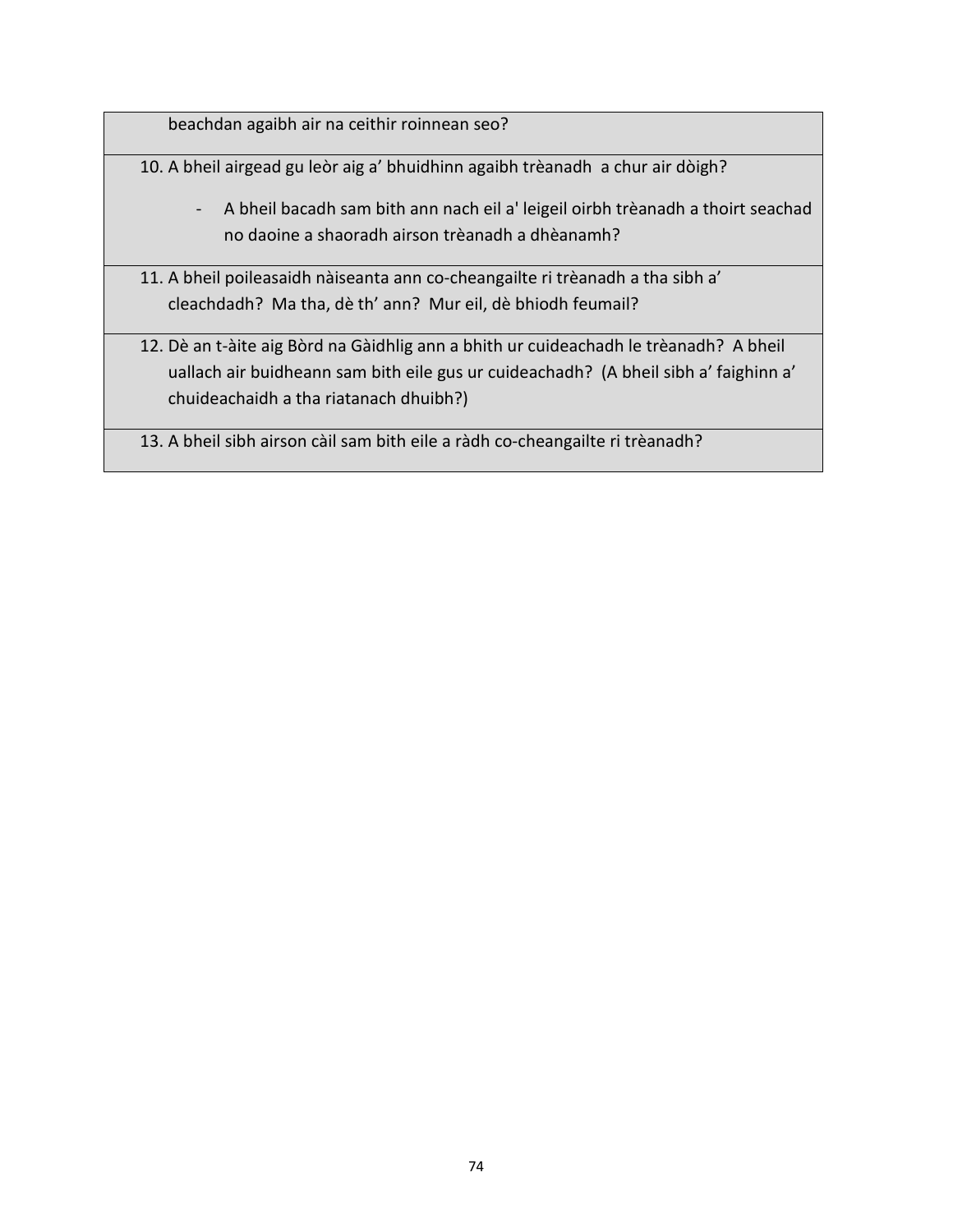## **PÀIPEAR-TAICE C: BUIDHNEAN A FHUAIR CEISTEACHAN/NA THILL E**

Buidhnean a fhuair ceisteachan

'Air ais' = chaidh an ceisteachan a thilleadh gu Lèirsinn

Buidhnean Gàidhlig

- 1. Bòrd na Gàidhlig (air ais)
- 2. CnaG (air ais)
- 3. CLÌ Gàidhlig (air ais)
- 4. Fèisean nan Gàidheal (air ais)
- 5. Pròiseact nan Ealan (air ais)
- 6. Stòrlann (air ais)
- 7. An Comunn Gàidhealach (air ais)
- 8. Comhairle nan Leabhraichean (air ais)
- 9. Ionad Chaluim Chille Ìle (air ais)
- 10. Deiseal (air ais)
- 11. An Lòchran (air ais)
- 12. Comann nam Pàrant (air ais)

## Urrasan Leasachaidh Coimhearsnachd (charity/voluntary/community)

- 1. Stòras Uibhist (air ais)
- 2. North Harris Estate (air ais)
- 3. Urras Oighreachd Ghabhsainn (air ais)
- 4. 3rd Sector Hebrides (air ais)
- 5. Cothrom (air ais)
- 6. Fèis Rois (air ais)
- 7. Fòram Shiaboist (air ais)
- 8. An Lanntair
- 9. Skye and Lochalsh Council for Voluntary Organisations (air ais)
- 10. Voluntary Action Barra and Vatersay
- 11. Voluntary Action Lochaber (air ais)
- 12. Co-chomann na Pàirce (air ais)
- 13. Sleat Community Trust (air ais)

## Ùghdarrasan Ionadail

- 1. Comhairle nan Eilean Siar (air ais)
- 2. Comhairle na Gàidhealtachd
- 3. Comhairle Earra-ghàidheal agus Bhòid (air ais)
- 4. Comhairle Baile Dhùn Èideann (air ais)
- 5. Comhairle Baile Ghlaschu (air ais)
- 6. Comhairle Lannraig a Tuath (air ais)
- 7. Comhairle Pheairt is Cheann Rois (air ais)
- 8. Comhairle Baile Obar Dheathain
- 9. Comhairle Dhùn Phris agus Ghall-ghàidheal (air ais)
- 10. Comhairle Shruighlea (air ais)
- 11. Comhairle Rinn Friù
- 12. Comhairle Siorrachd Inbhir Àir an Ear (air ais)
- 13. Comhairle Inbhir Chluaidh (ri tighinn)